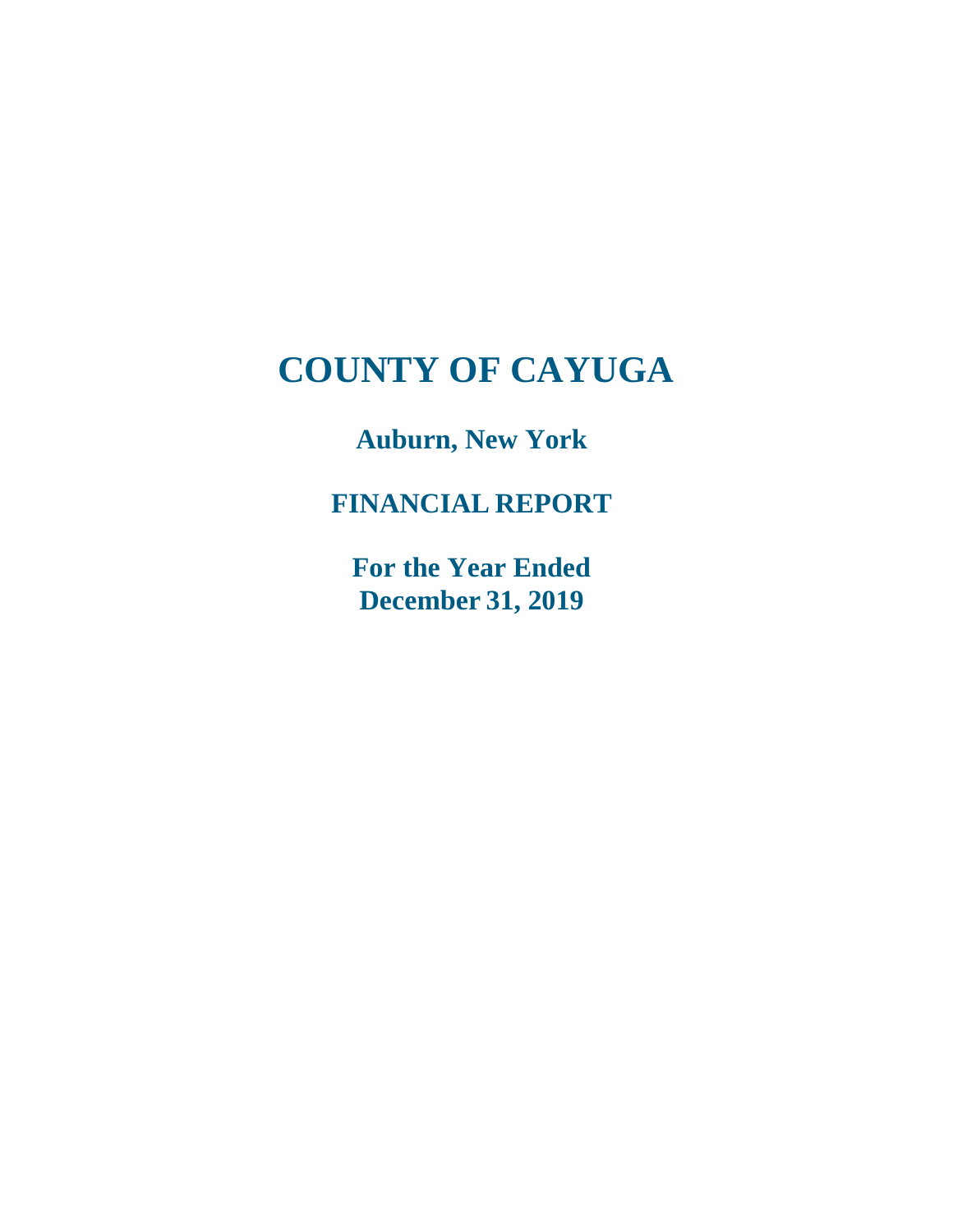## **TABLE OF CONTENTS**

|                                                                                       | $1-3$          |
|---------------------------------------------------------------------------------------|----------------|
| <b>Required Supplementary Information</b>                                             |                |
|                                                                                       | $4 - 41$       |
| <b>Basic Financial Statements</b>                                                     |                |
| Government-Wide Financial Statements                                                  |                |
|                                                                                       | $5-5a$         |
|                                                                                       | $6-6a$         |
| <b>Fund Financial Statements</b>                                                      |                |
|                                                                                       | $\overline{7}$ |
| Reconciliation of Governmental Funds Balance Sheet to the Statement of Net Position   | 8              |
| Statement of Revenues, Expenditures, and Changes in Fund Balances -                   |                |
|                                                                                       | 9              |
| Reconciliation of Governmental Funds Statement of Revenues, Expenditures, and Changes |                |
|                                                                                       | 10             |
|                                                                                       | 11             |
| Statement of Revenues, Expenses, and Changes in Fund Net Position -                   |                |
|                                                                                       | 12             |
|                                                                                       | 13             |
|                                                                                       | 14             |
| Combining Statement of Revenues, Expenses, and Changes in Fund Net Position -         |                |
|                                                                                       | 15             |
|                                                                                       | 16             |
|                                                                                       | $17-63$        |
|                                                                                       |                |
| Required Supplementary Information                                                    |                |
|                                                                                       |                |
| Schedule of Changes in the County's Total OPEB Liability and Related Ratios 65-65a    |                |
|                                                                                       |                |

Schedule of the County's Proportionate Share of the Net Pension Liability - NYSLRS Pension Plan ................................................................................................................. 67-67a Notes to Required Supplementary Information .............................................................................. 68-69

| Supplementary Information                                                     |    |
|-------------------------------------------------------------------------------|----|
|                                                                               | 70 |
| Combining Statement of Revenues, Expenditures, and Changes in Fund Balances - |    |
|                                                                               | 71 |
|                                                                               |    |

| Report Required Under Government Auditing Standards |  |  |  |  |
|-----------------------------------------------------|--|--|--|--|
|-----------------------------------------------------|--|--|--|--|

| Independent Auditors' Report on Internal Control Over Financial Reporting and on    |  |
|-------------------------------------------------------------------------------------|--|
| Compliance and Other Matters Based on an Audit of Financial Statements Performed in |  |
|                                                                                     |  |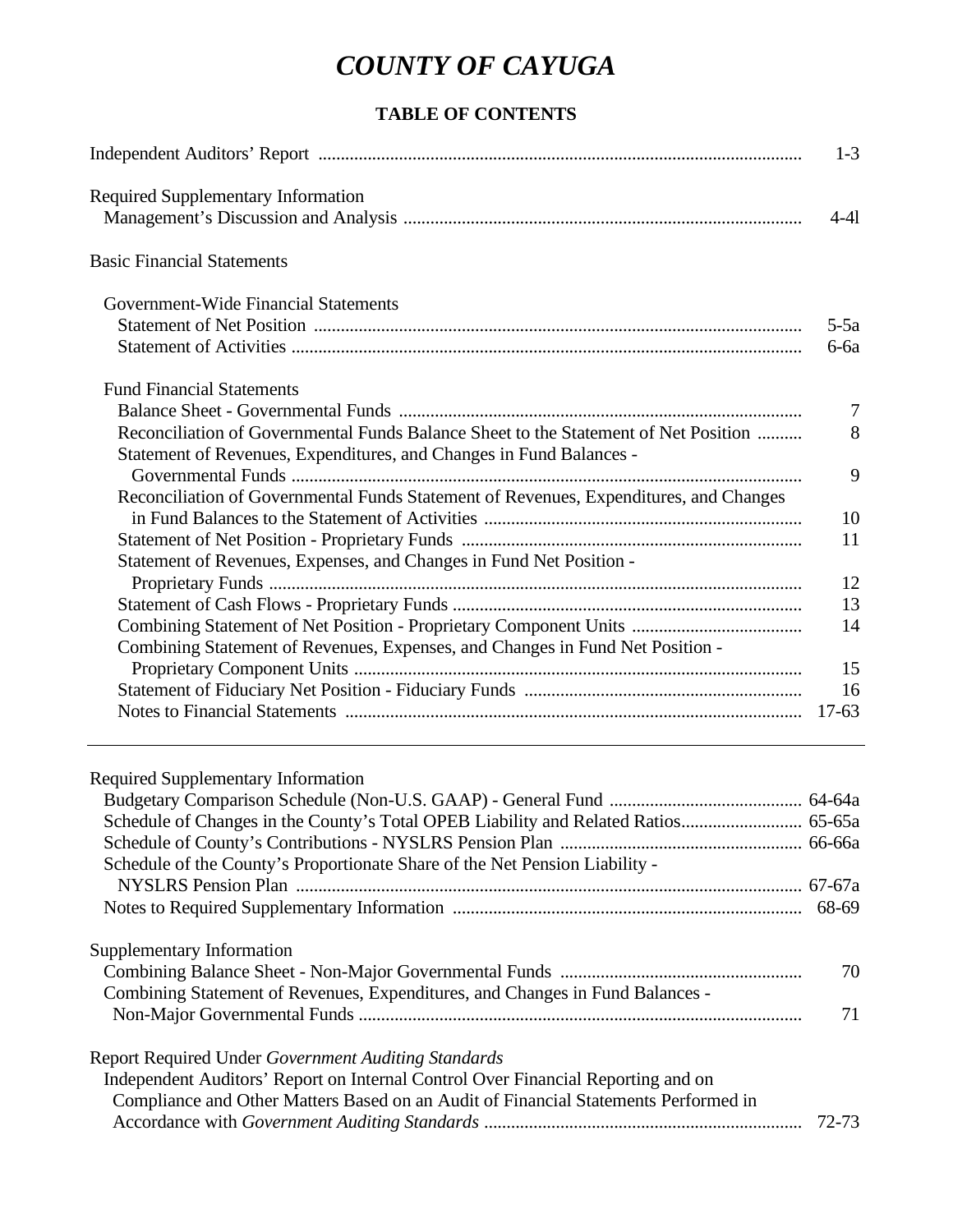## **TABLE OF CONTENTS**

| Reports Required Under the Single Audit Act (Uniform Guidance)           |     |
|--------------------------------------------------------------------------|-----|
| Independent Auditors' Report on Compliance for Each Major Program and on |     |
|                                                                          |     |
|                                                                          |     |
|                                                                          | -79 |
|                                                                          | 80  |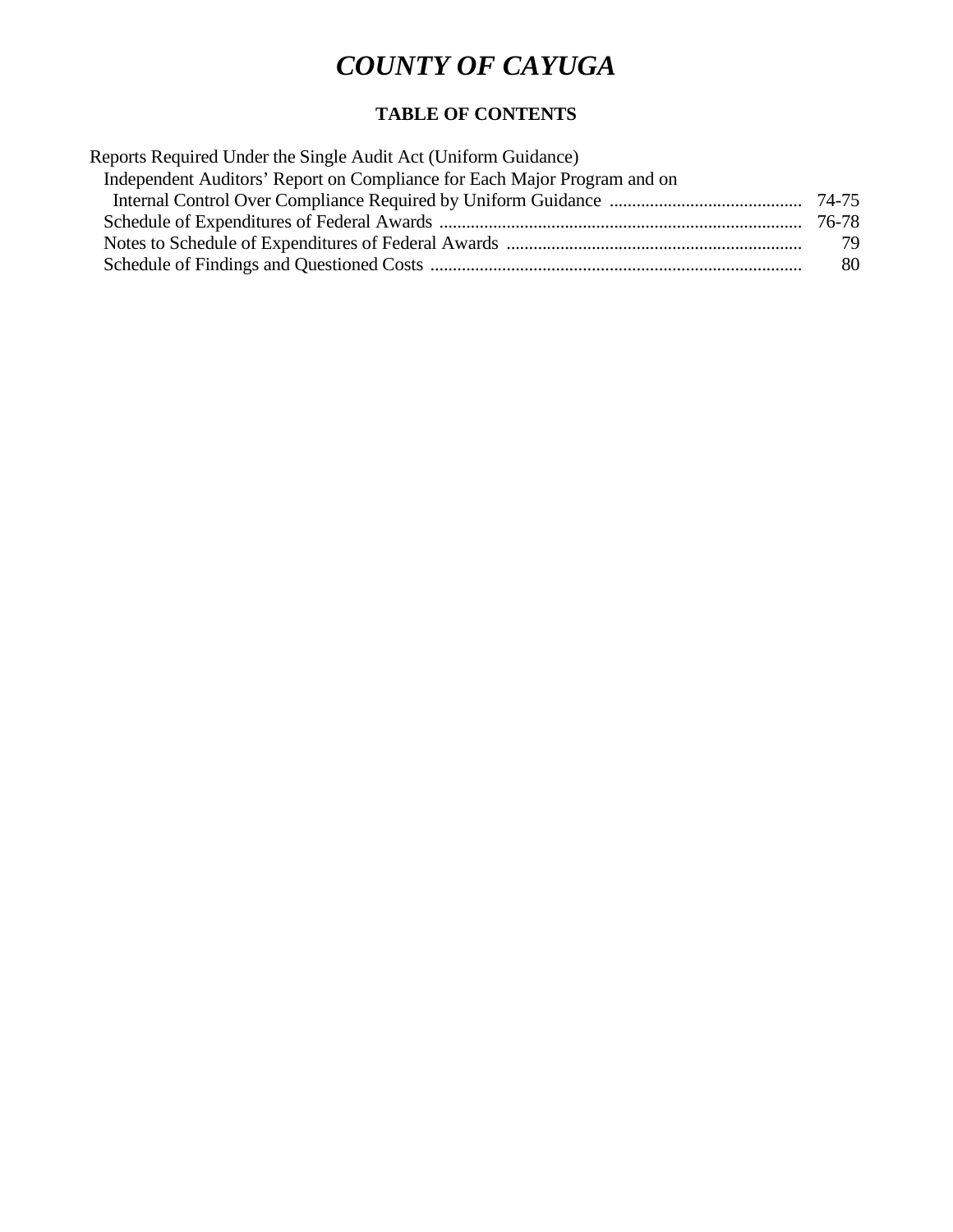#### **INDEPENDENT AUDITORS' REPORT**

Honorable Aileen M. McNabb-Coleman, Chairman and Honorable Members of the County Legislature County of Cayuga Auburn, New York

#### **Report on the Financial Statements**

We have audited the accompanying financial statements of the governmental activities, the businesstype activities, the aggregate discretely presented component units, each major fund, and the aggregate remaining fund information of the County of Cayuga, New York (the County), as of and for the year ended December 31, 2019, and the related notes to the financial statements, which collectively comprise the County's basic financial statements as listed in the Table of Contents.

#### *Management's Responsibility for the Financial Statements*

Management is responsible for the preparation and fair presentation of these financial statements in accordance with accounting principles generally accepted in the United States of America; this includes the design, implementation, and maintenance of internal control relevant to the preparation and fair presentation of financial statements that are free from material misstatement, whether due to fraud or error.

#### *Auditors' Responsibility*

Our responsibility is to express an opinion on these financial statements based on our audit. We did not audit the financial statements of Cayuga Tobacco Asset Securitization Corporation (aggregate remaining fund information), Cayuga Community College, Cayuga County Industrial Development Agency (discretely presented component units), or Cayuga County Development Corporation (blended component unit), which represent the percentages of the total assets, net position/fund balance, and total revenues of the following opinion units as follows:

|                                             | <b>Total</b>  | Total               | <b>Total</b>    |
|---------------------------------------------|---------------|---------------------|-----------------|
|                                             | <b>Assets</b> | <b>Net Position</b> | <b>Revenues</b> |
| <b>Governmental Activities</b>              | 4%            | 7%                  | 1%              |
| <b>Aggregate Remaining Fund Information</b> | 2%            | .5%                 | 1%              |
| <b>Aggregate Discretely Presented</b>       |               |                     |                 |
| <b>Business-type Component Units</b>        | 73%           | 15%                 | 97%             |

Those statements were audited by other auditors whose reports have been furnished to us, and our opinion, insofar as it relates to the amounts included for those entities, are based solely upon the reports of the other auditors. We conducted our audit in accordance with auditing standards generally accepted in the United States of America and the standards applicable to financial audits contained in *Government Auditing Standards*, issued by the Comptroller General of the United States. The financial statements of Cayuga County Development Corporation were not audited in accordance with *Government Auditing Standards*. Those standards require that we plan and perform the audit to obtain reasonable assurance about whether the financial statements are free from material misstatement.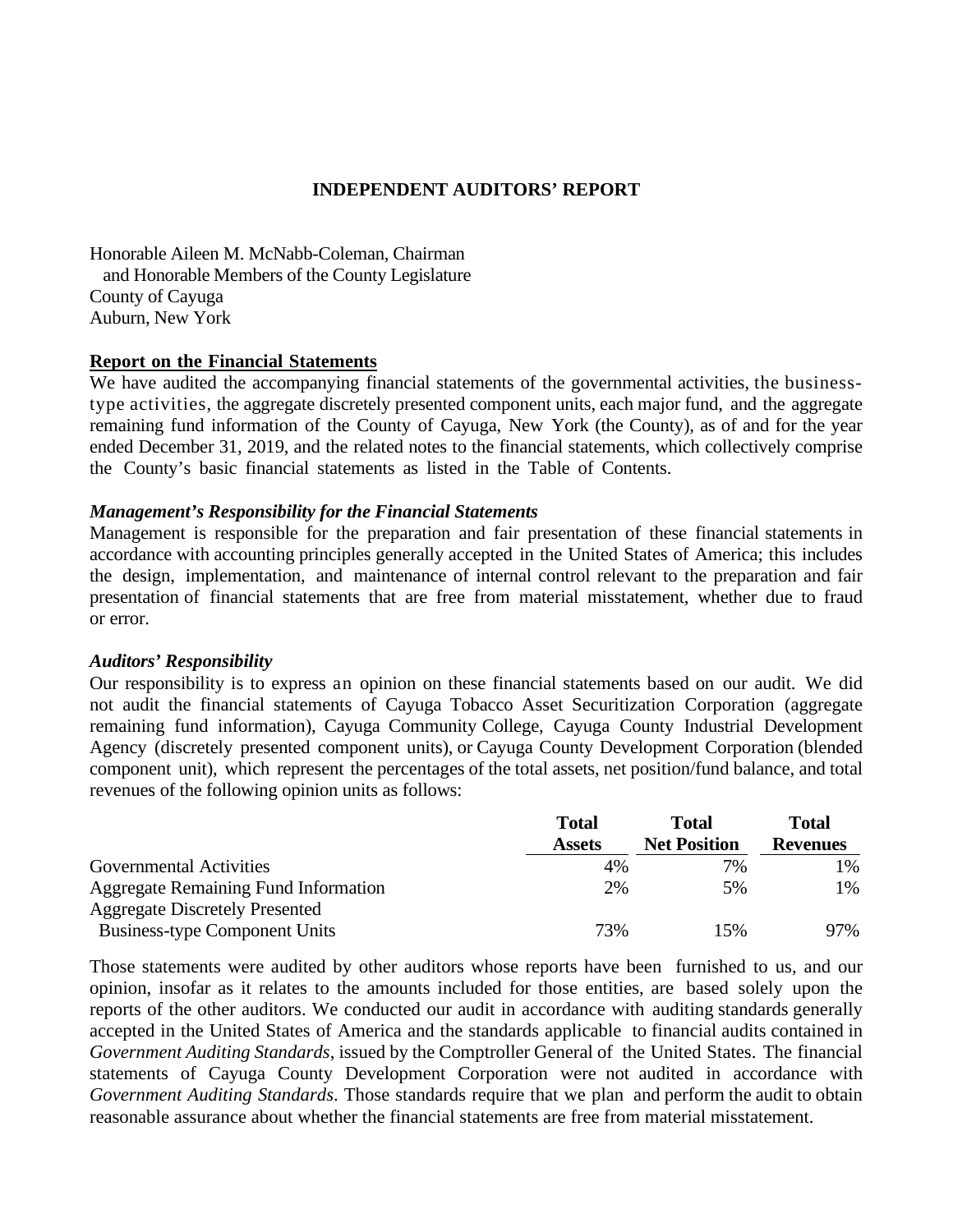An audit involves performing procedures to obtain audit evidence about the amounts and disclosures in the financial statements. The procedures selected depend on the auditors' judgment, including the assessment of the risks of material misstatement of the financial statements, whether due to fraud or error. In making those risk assessments, the auditor considers internal control relevant to the County's preparation and fair presentation of the financial statements in order to design audit procedures that are appropriate in the circumstances, but not for the purpose of expressing an opinion on the effectiveness of the County's internal control. Accordingly, we express no such opinion. An audit also includes evaluating the appropriateness of accounting policies used and the reasonableness of significant accounting estimates made by management, as well as evaluating the overall presentation of the financial statements.

We believe that the audit evidence we have obtained is sufficient and appropriate to provide a basis for our audit opinions.

### *Opinions*

In our opinion, based on our audit and the reports of other auditors, the financial statements referred to above present fairly, in all material respects, the respective financial position of the governmental activities, the business-type activities, the aggregate discretely presented component units, each major fund, and the aggregate remaining fund information of the County of Cayuga, as of December 31, 2019, and the respective changes in financial position and, where applicable, cash flows thereof for the year then ended in accordance with accounting principles generally accepted in the United States of America.

### *Other Matters*

## *Required Supplementary Information*

Accounting principles generally accepted in the United States of America require that the Management's Discussion and Analysis, Schedule of Changes in the County's Total OPEB Liability and Related Ratios, Schedule of County's Contributions - NYSLRS Pension Plan, Schedule of County's Proportionate Share of the Net Pension Liability - NYSLRS Pension Plan, Budgetary Comparison Schedule, and the related notes to the required supplementary information on pages 4-4l, and 64-69 be presented to supplement the basic financial statements. Such information, although not a part of the basic financial statements, is required by the Governmental Accounting Standards Board, who considers it to be an essential part of financial reporting for placing the basic financial statements in an appropriate operational, economic, or historical context. We have applied certain limited procedures to the required supplementary information in accordance with auditing standards generally accepted in the United States of America, which consisted of inquiries of management about the methods of preparing the information and comparing the information for consistency with management's responses to our inquiries, the basic financial statements, and other knowledge we obtained during our audit of the basic financial statements. We do not express an opinion or provide any assurance on the information because the limited procedures do not provide us with sufficient evidence to express an opinion or provide any assurance.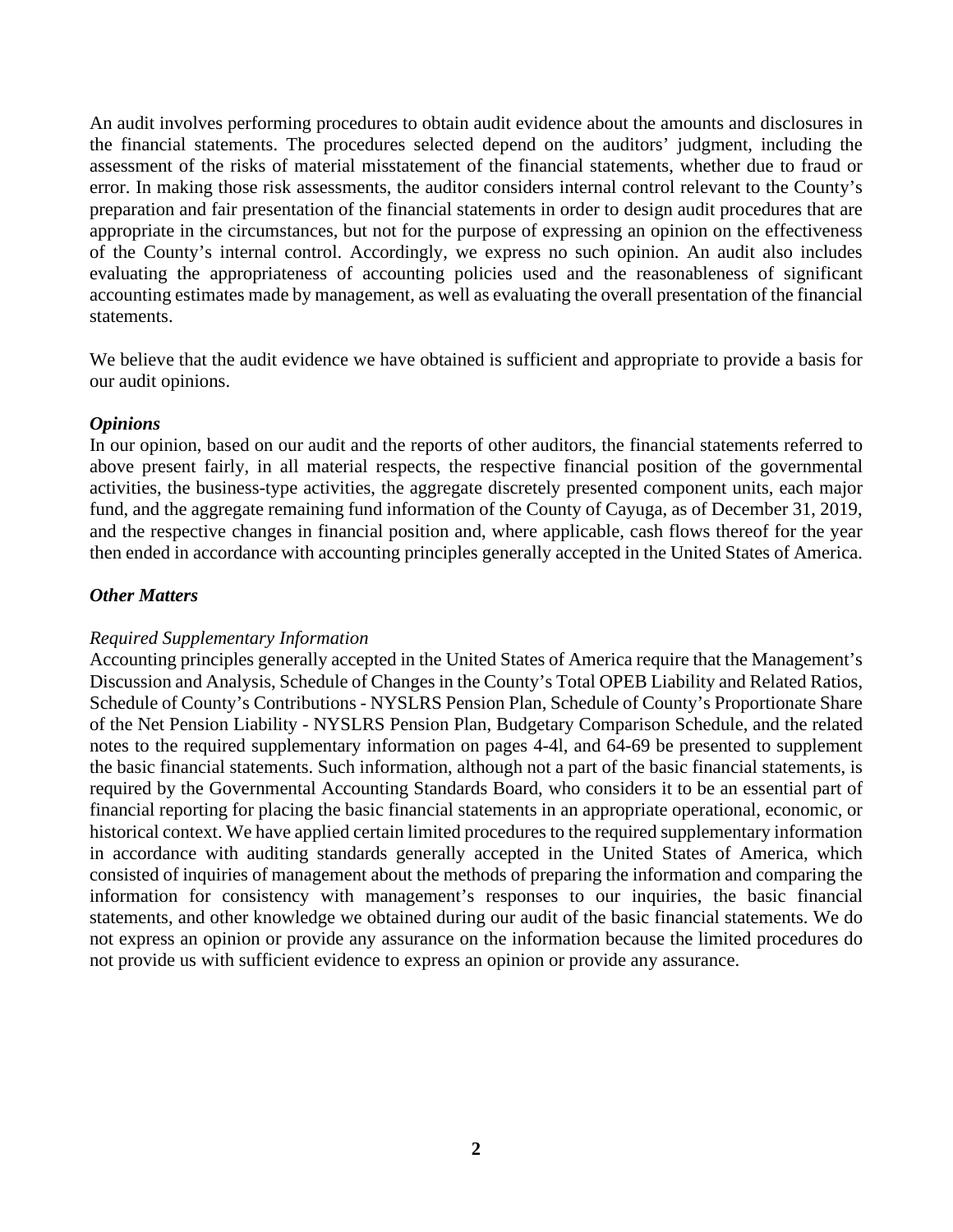#### *Other Information*

Our audit was conducted for the purpose of forming opinions on the financial statements that collectively comprise the County's basic financial statements. The combining non-major fund financial statements are presented for purposes of additional analysis and are not a required part of the basic financial statements. The Schedule of Expenditures of Federal Awards is presented for purposes of additional analysis as required by Title 2 U.S. *Code of Federal Regulations*(CFR) Part 200, *Uniform Administrative Requirements, Cost Principles, and Audit Requirements for Federal Awards*, and is also not a required part of the basic financial statements.

The combining non-major fund financial statements and the Schedule of Expenditures of Federal Awards are the responsibility of management and were derived from and relate directly to the underlying accounting and other records used to prepare the basic financial statements. Such information has been subjected to the auditing procedures applied in the audit of the basic financial statements and certain additional procedures, including comparing and reconciling such information directly to the underlying accounting and other records used to prepare the basic financial statements or to the basic financial statements themselves, and other additional procedures in accordance with auditing standards generally accepted in the United States of America. In our opinion, the combining non-major fund financial statements and the Schedule of Expenditures of Federal Awards are fairly stated, in all material respects, in relation to the basic financial statements as a whole.

### **Other Reporting Required by** *Government Auditing Standards*

In accordance with *Government Auditing Standards*, we have also issued our report dated October 19, 2020, on our consideration of the County of Cayuga's internal control over financial reporting and on our tests of its compliance with certain provisions of laws, regulations, contracts, and grant agreements and other matters. The purpose of that report is to describe the scope of our testing of internal control over financial reporting and compliance and the results of that testing, and not to provide an opinion on internal control over financial reporting or on compliance. That report is an integral part of an audit performed in accordance with *Government Auditing Standards* in considering the County of Cayuga's internal control over financial reporting and compliance.

Respectfully submitted,

nsero r Co. CPA, LLP

Insero & Co. CPAs, LLP Certified Public Accountants

Ithaca, New York October 19, 2020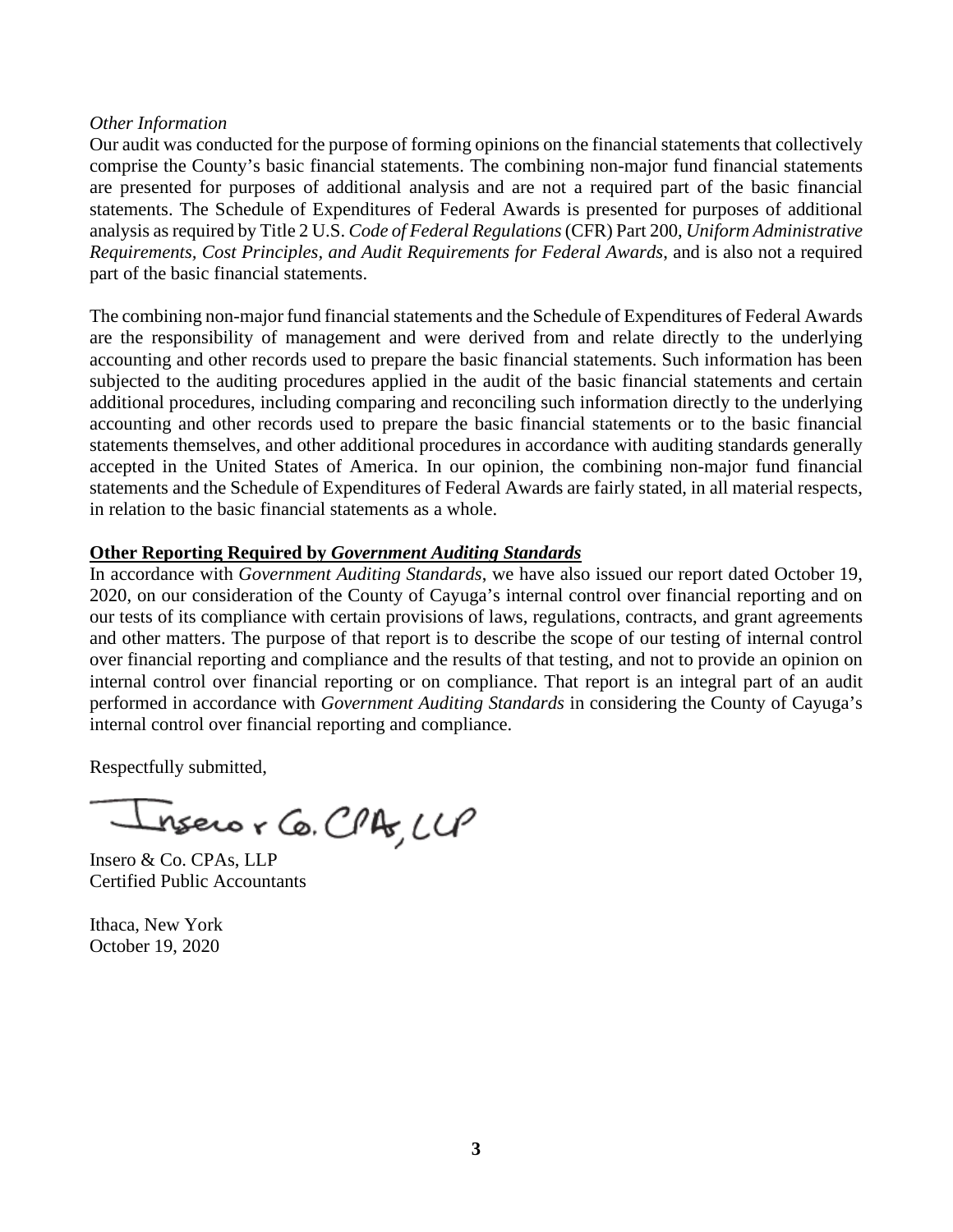## **MANAGEMENT'S DISCUSSION AND ANALYSIS DECEMBER 31, 2019**

Our discussion and analysis of the County of Cayuga's financial performance provides an overview of the County's financial activities for the fiscal year ended December 31, 2019. Please read this information in conjunction with the County's financial statements, which begin on page 5.

## **FINANCIAL HIGHLIGHTS**

- Liabilities and deferred inflows of resources of the County's governmental activities exceeded its assets and deferred outflows of resources at the close of the most recent fiscal year by \$65,611,145 (net deficit). The deficit is primarily attributable to the County's net liabilities for other post-employment benefits (OPEB) of \$114,593,975.
- The County's net position of governmental activities increased by \$1,053,108, or 1.58%, due to revenues exceeding expenses.
- The County's business-type activities, which consist of the County's Health Insurance Consortium and the Cayuga County Development Corporation, reported a combined net position of \$9,515,887 at December 31, 2019, a decrease of \$1,649,186. Net position consisted of \$1,806,410 in unrestricted reserves and \$7,709,447 in remaining unrestricted net position.
- The General Fund recorded an increase of \$2,521,501 in 2019 and ended the year with a fund balance of \$32,973,817, which is within the County's fund balance policy described on page 26. Of this fund balance, \$18,164,825 was unassigned. This increase was primarily due to an increase in real property and sales taxes.
- The County's short-term and long-term debt at year end totaled \$53,401,532, a decrease of \$1,007,796 from 2018. This decrease is primarily due to principal payments in accordance with debt amortization schedules. \$27,464,524 of the County's debt is held by the Cayuga Tobacco Asset Securitization Corporation.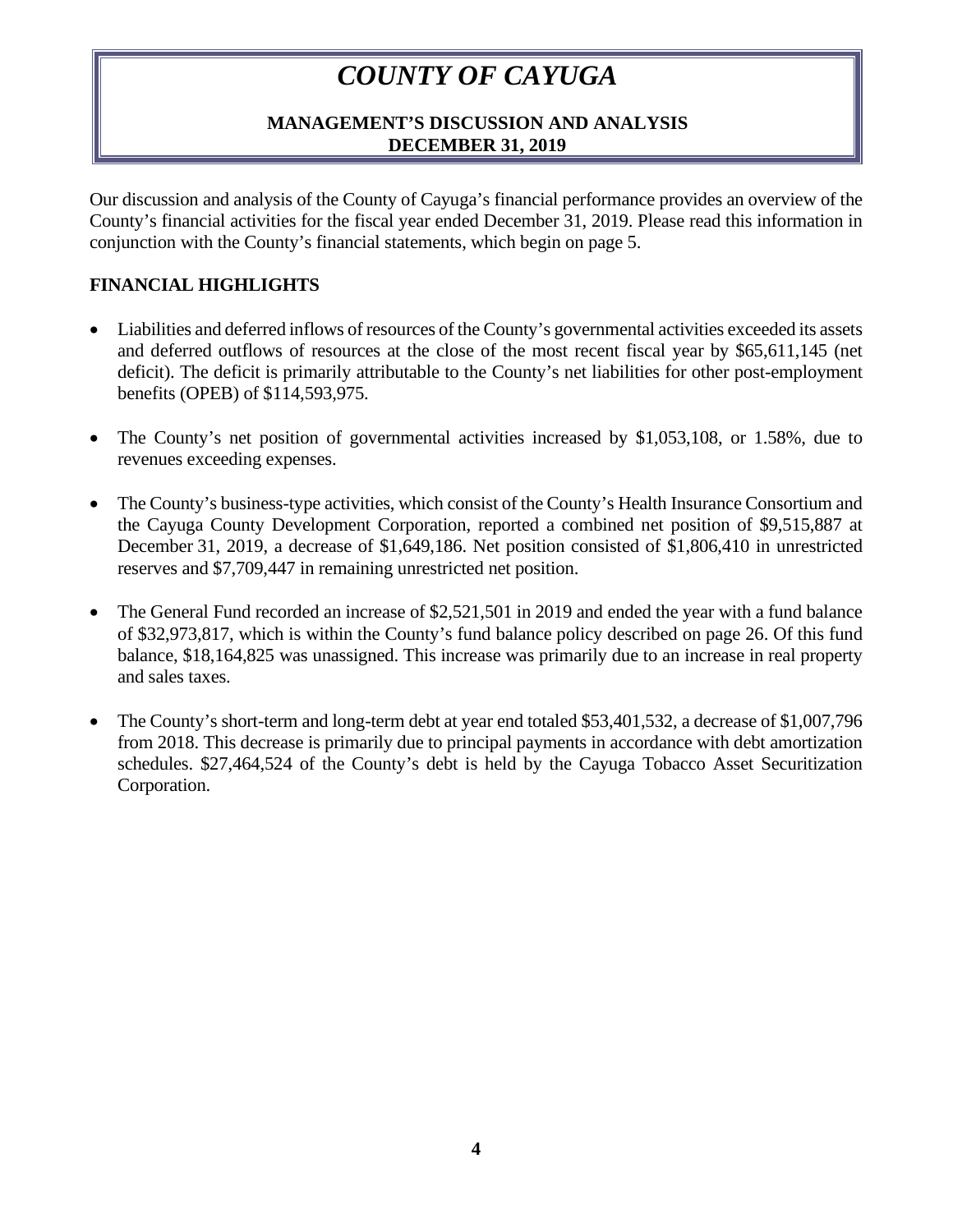## **MANAGEMENT'S DISCUSSION AND ANALYSIS DECEMBER 31, 2019**

### **USING THIS ANNUAL REPORT**

This annual report consists of a series of basic financial statements. The Statement of Net Position and the Statement of Activities (on pages 5-6a) provide information about the County as a whole and present a longer-term view of the County's finances. Governmental Fund financial statements start on page 7. For Governmental Activities, these statements tell how these services were financed in the short term, as well as what remains for future spending. Governmental Fund financial statements also report the County's operations in greater detail than the Government-wide statements by providing information about the County's most significant funds. The remaining statements provide financial information about activities for which the County acts solely as a trustee or agent for the benefit of those outside the Government. Following these statements are notes that provide additional information that is essential to a full understanding of the data provided in the financial statements. The statements are followed by a section of required supplementary information that further explains and supports the financial statements with a comparison of the County's General Fund budget for the year, a Schedule of Changes in the County's Total OPEB Liability and Related Ratios, a Schedule of County's Contributions related to pensions, and a Schedule of the County's Proportionate Share of Net Pension Liability.

In addition to the basic financial statements, the annual report contains other information in the form of combining statements for those funds that are not considered Major Funds and, therefore, are not presented individually in the basic financial statements.

#### **Reporting the County as a Whole**

Analysis of the County as a whole begins on page 5, with the Government-wide financial statements. The Statement of Net Position and the Statement of Activities report information about the County as a whole and about its activities in a way that helps answer the question of whether the County, as a whole, is better off or worse off as a result of the year's activities. These statements include *all* assets, deferred outflows of resources, liabilities, and deferred inflows of resources using the *accrual basis of accounting*, which is similar to the accounting used by most private-sector companies. All of the current year's revenues and expenses are taken into account regardless of when the cash is received or paid.

These two statements report the County's net resources and changes in them. The County's net position, the difference between assets and deferred outflows of resources, and liabilities and deferred inflows of resources, is one way to measure the County's financial health, or financial position. Over time, increases or decreases in the County's net position are one indicator of whether its financial health is improving or deteriorating.

One needs to consider other nonfinancial factors, however, such as changes in the County's property tax base and the condition of the County's roads, to assess the overall health of the County.

In the Statement of Net Position and the Statement of Activities, the County reports:

• **Governmental Activities -** Most of the County's services are reported in this category, including public safety, public health, economic assistance, transportation, and general administration. Property and sales taxes, and state and federal grants, finance most of these activities.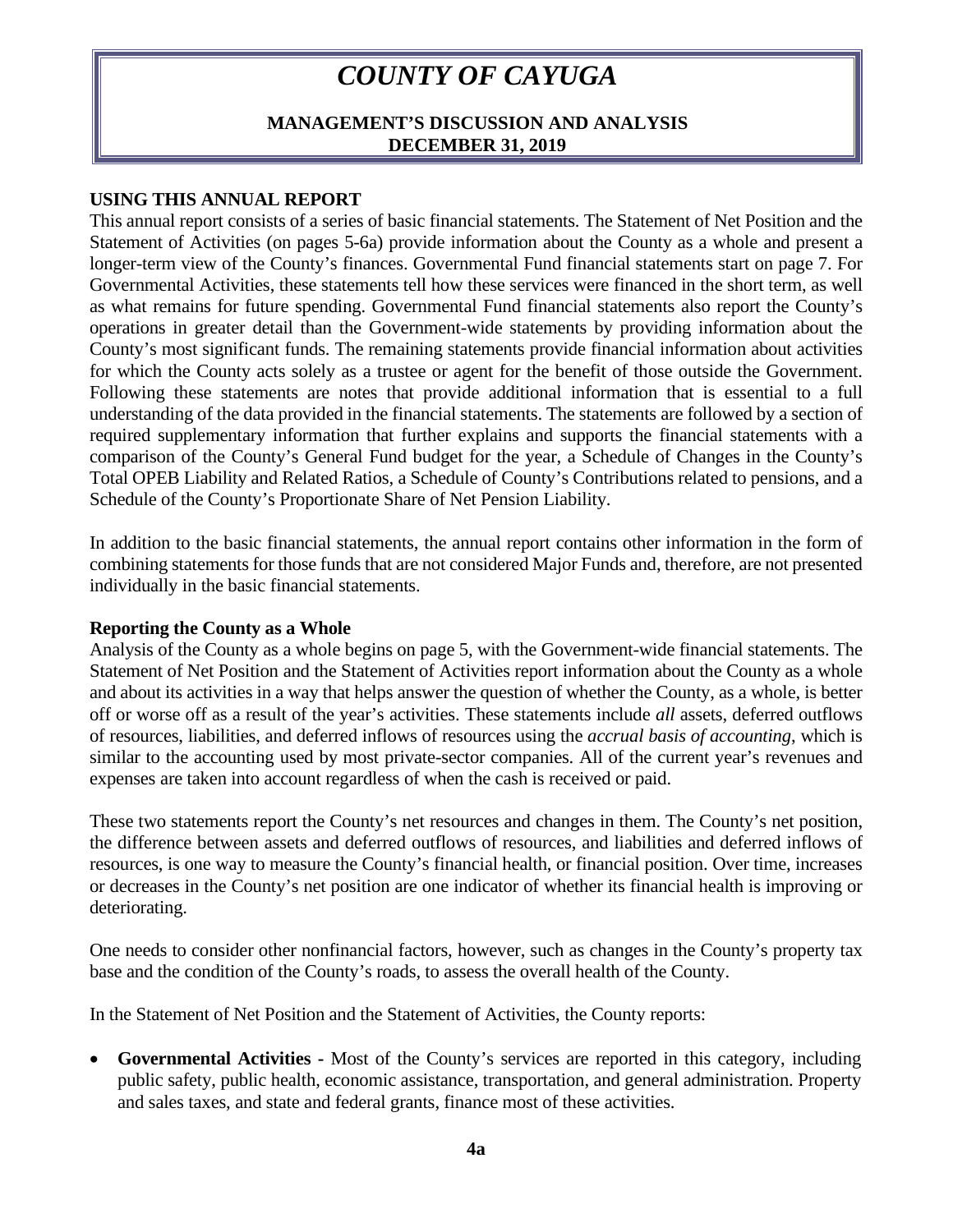## **MANAGEMENT'S DISCUSSION AND ANALYSIS DECEMBER 31, 2019**

- **Business-type Activities -** The County charges a fee to customers to help it cover all or most of the cost of certain services it provides. The Cayuga County Health Consortium and Cayuga County Development Corporation are reported here. Complete financial statements for the Consortium and Development Corporation can be obtained from the County Treasurer's office.
- **Component Units -** The County includes seven separate legal entities in its report Cayuga County Health Insurance Consortium and Cayuga County Development Corporation (reported as businesstype activities), Cayuga Tobacco Asset Securitization Corporation (reported as a blended governmental fund), Cayuga County Soil and Water Conservation District, Cayuga County Water and Sewer Authority, Cayuga Community College, and Cayuga County Industrial Development Agency (discretely presented component units). Although legally separate, these component units are important because the County is financially accountable for them. Complete financial statements can be obtained from their administrative offices.

### **Reporting the County's Most Significant Funds**

#### **Fund Financial Statements**

Analysis of the County's Major Funds begins on page 7. The Governmental Fund financial statements provide detailed information about the most significant funds - not the County as a whole. Some funds are required to be established by state law. However, management establishes many other funds to help it control and manage money for particular purposes or to show it is meeting legal responsibilities for using certain taxes and grants. The County's three types of funds - Governmental, Fiduciary, and Proprietary use different accounting approaches.

**Governmental Funds -** All of the County's services are reported in the Governmental Funds which focus on how money flows into and out of those funds and the balances left at year end that are available for spending. These funds are reported using an accounting method called *modified accrual accounting* which measures cash and all other financial assets that can be readily converted to cash. The Governmental Fund statements provide a detailed short-term view of the County's general governmental operations and the basic services it provides. Governmental Fund information helps determine whether there are more or fewer financial resources that can be spent in the near future to finance the County's programs. The relationship (or differences) between Governmental *Activities* (reported in the Government-wide statements) and Governmental *Funds* is explained in a reconciliation following the Governmental Fund financial statements.

**Proprietary Funds -** When the County charges customers for the services it provides - whether to outside customers or to other units of the County - these services are generally reported in Proprietary Funds. Proprietary Funds are reported in the same way that all activities are reported in the Statement of Net Position and the Statement of Activities. The Cayuga County Health Insurance Consortium and Cayuga County Business Development are reported as Proprietary Funds.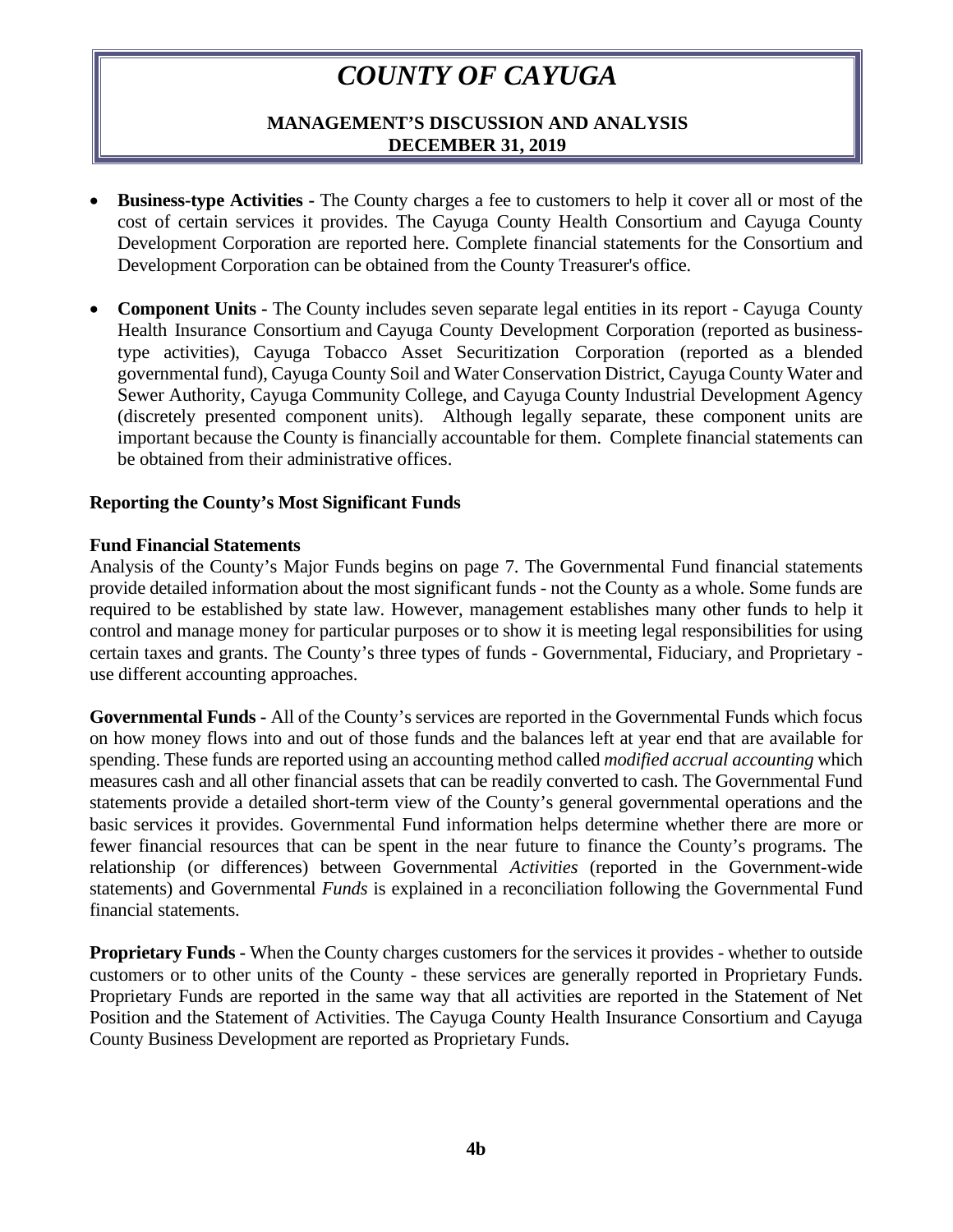## **MANAGEMENT'S DISCUSSION AND ANALYSIS DECEMBER 31, 2019**

**The County as Trustee -** The County is the trustee, or fiduciary, for other assets that, because of a trust arrangement, can be used only for the trust beneficiaries. All of the County's fiduciary activities are reported in a separate Statement of Fiduciary Net Position and Statement of Changes in Fiduciary Net Position. We exclude these activities from the County's other financial statements because the County cannot use these assets to finance its operations. The County is responsible for ensuring that the assets reported in these funds are used for their intended purposes. The County's Agency Fund is reported as a Fiduciary Fund.

### **THE COUNTY AS A WHOLE**

#### **Governmental Activities**

Net position may serve over time as a useful indicator of a government's financial position. The primary cause of net position (deficit) is due to the net liability associated with other postemployment benefits as well as the net pension obligations.

The largest portion of the County's net position of \$39,131,220 reflects its investment in capital assets (e.g. land, buildings, machinery and equipment, and infrastructure) less any related debt used to acquire those assets that is still outstanding. The County uses these capital assets to provide services to citizens; consequently, these assets are not available for future spending. Although the County's investment in its capital assets is reported net of related debt, it should be noted that the resources needed to repay this debt must be provided by other sources, as the capital assets themselves cannot be used to liquidate these liabilities.

A portion of the County's net position of \$11,635,717 represents resources subject to external restrictions on how they may be used and is reported as restricted.

The remaining category of total net position is unrestricted net position (deficit) of \$116,378,082 largely due to the net liabilities for other postemployment benefits and County's proportionate share of the NYSLRS net pension liability of \$114,593,975 and \$5,721,217, respectively.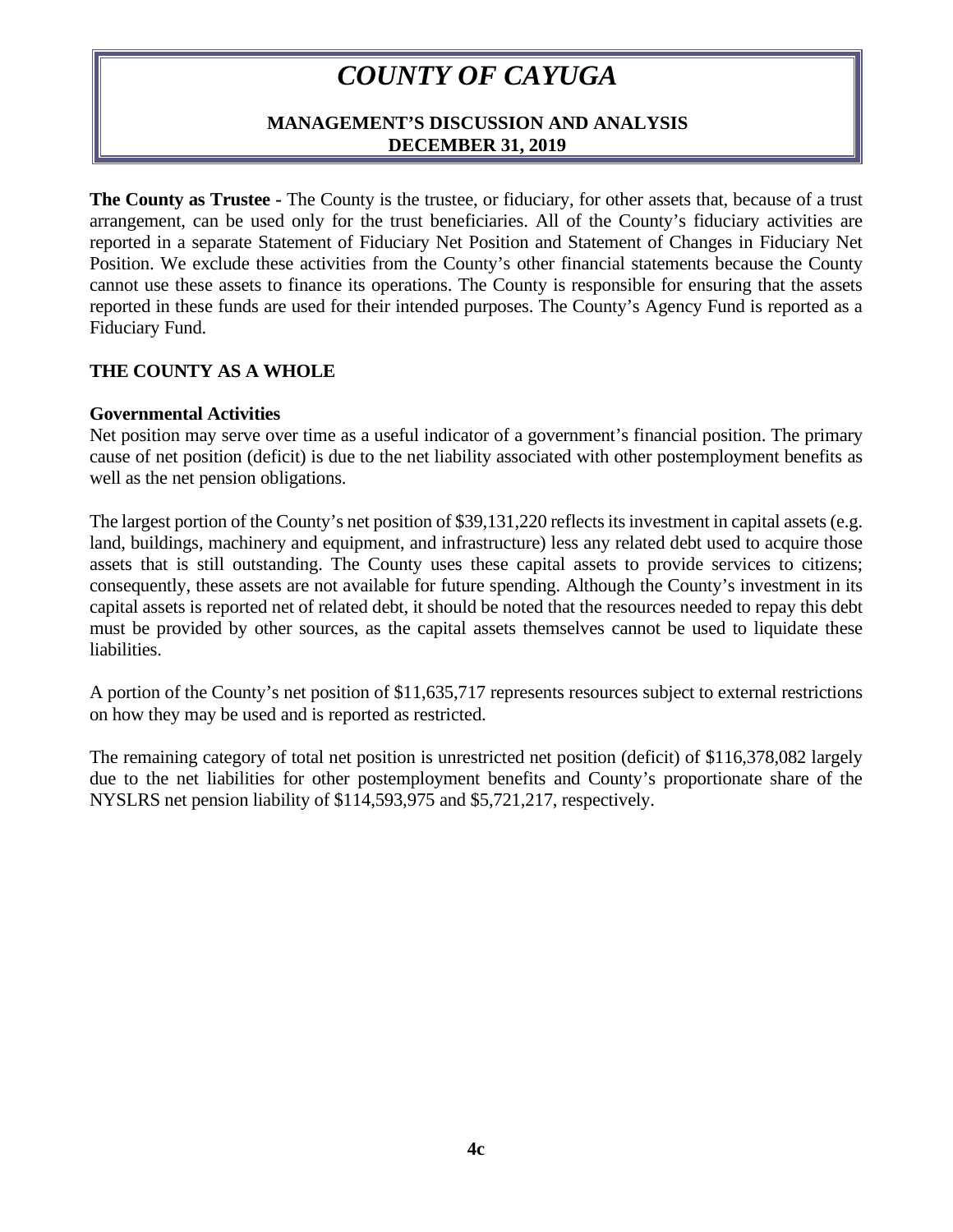## **MANAGEMENT'S DISCUSSION AND ANALYSIS DECEMBER 31, 2019**

Our analysis below focuses on the net position (Figure 1), and changes in net position (Figure 2), of the County's Governmental Activities.

|                                             |                 | <b>Governmental Activities</b> | <b>Dollar</b><br>Change | <b>Percent</b><br><b>Change</b> |
|---------------------------------------------|-----------------|--------------------------------|-------------------------|---------------------------------|
|                                             | 2018            | 2019                           | 2018 - 2019             | 2018 - 2019                     |
| <b>Current Assets</b>                       | 42,317,099      | $\mathcal{S}$<br>42,703,781    | \$<br>386,682           | 0.91%                           |
| Capital Assets, Net                         | 60,748,216      | 64,894,668                     | 4,146,452               | 6.83%                           |
| <b>Other Noncurrent Assets</b>              | 14,909,901      | 16,900,307                     | 1,990,406               | 13.35%                          |
| <b>Total Assets</b>                         | 117,975,216     | 124,498,756                    | 6,523,540               | 5.53%                           |
| Pensions                                    | 13,780,741      | 7,716,728                      | (6,064,013)             | $(44.00)\%$                     |
| OPEB                                        | 16,673,705      | 14, 177, 715                   | (2,495,990)             | $(14.97)\%$                     |
| Deferred Charges on Defeased Debt           | 210,632         | 173,560                        | (37,072)                | $(17.60)\%$                     |
| <b>Total Deferred Outflows of Resources</b> | 30,665,078      | 22,068,003                     | (8,597,075)             | $(28.04)\%$                     |
| <b>Current Liabilities</b>                  | 18,204,887      | 20, 347, 585                   | 2,142,698               | 11.77%                          |
| Noncurrent Liabilities                      | 182,416,739     | 175,073,105                    | (7,343,634)             | $(4.03)\%$                      |
| <b>Total Liabilities</b>                    | 200,621,626     | 195,420,690                    | (5,200,936)             | $(2.59)\%$                      |
| Pensions                                    | 14,682,921      | 4,226,352                      | (10, 456, 569)          | $(71.22)\%$                     |
| OPEB                                        |                 | 12,530,862                     | 12,530,862              | 100.00%                         |
| <b>Total Deferred Inflows of Resources</b>  | 14,682,921      | 16,757,214                     | 2,074,293               | 14.13%                          |
| Net Investment in Capital Assets            | 34,174,917      | 39, 131, 220                   | 4,956,303               | 14.50%                          |
| Restricted                                  | 6,572,326       | 11,635,717                     | 5,063,391               | 77.04%                          |
| Unrestricted                                | (107, 411, 496) | (116,378,082)                  | (8,966,586)             | $(8.35)\%$                      |
| <b>Total Net Position (Deficit)</b>         | \$ (66,664,253) | \$<br>(65, 611, 145)           | \$<br>1,053,108         | 1.58%                           |

## *Figure 1 - Governmental Activities Net Position*

Total assets increased 5.53%. This stems from the change in capital assets, net, as capital outlay exceeded depreciation expense.

The decrease in deferred outflows of resources and increase in deferred inflows of resources is due to changes in actuarial assumptions and differences between actual and expected earnings on pension plan investments for the New York State Local Retirement System (NYSLRS) pension plan as well as changes in actuarial assumptions related to the County's other postemployment benefits plan (OPEB).

Total liabilities decreased 2.59% due to a decrease in the County's OPEB liability, partially offset by increases in accounts payable and accrued liabilities.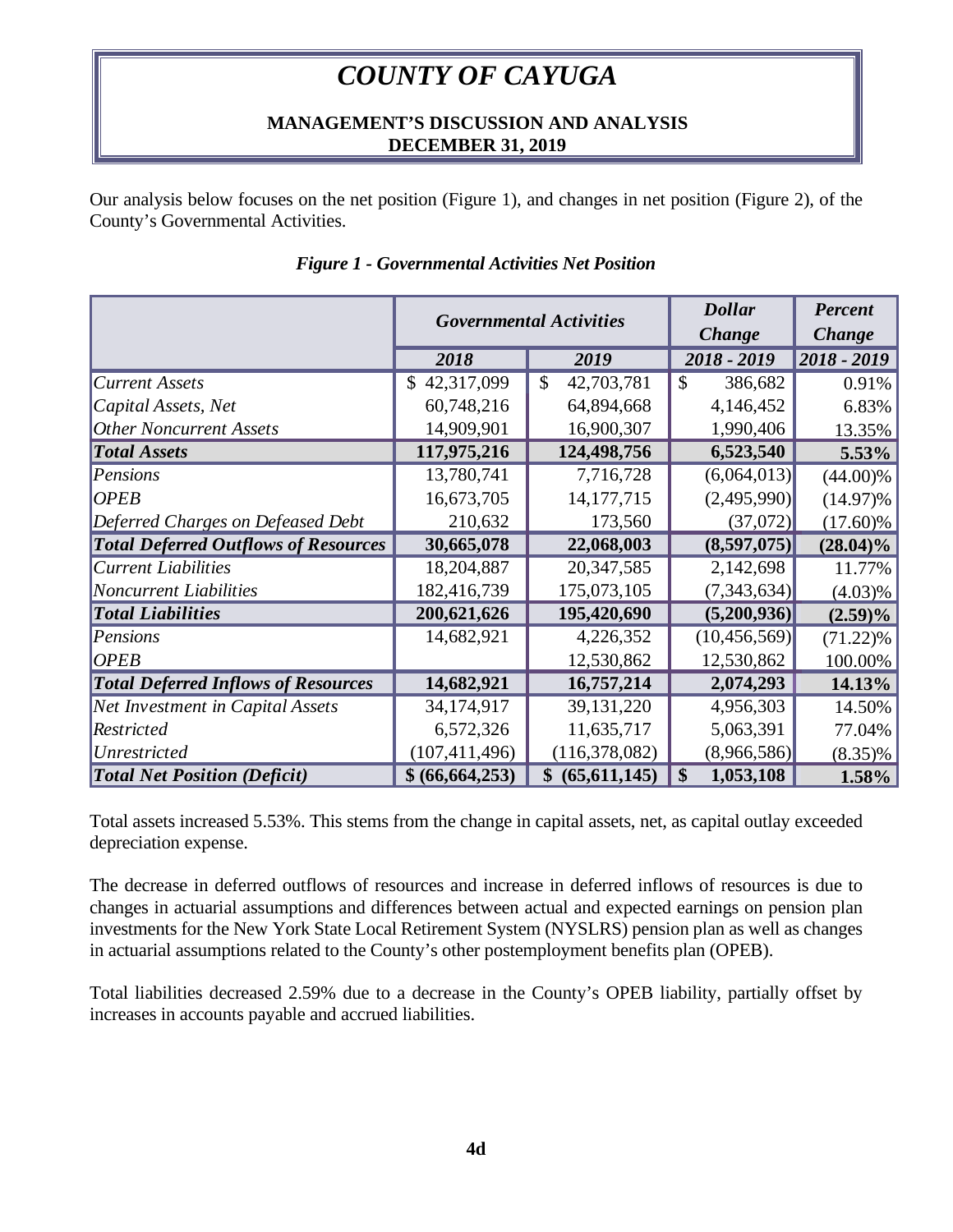## **MANAGEMENT'S DISCUSSION AND ANALYSIS DECEMBER 31, 2019**

Net investment in capital assets increased due to an increase in net capital assets and payments of longterm debt used to finance capital acquisitions. Total net position (deficit) decreased due to revenue exceeding expenses.

Our analysis in Figure 2 separately considers the operations of Governmental Activities.

|                                            | <b>Governmental Activities</b> |                  | <b>Dollar</b><br>Change       | <b>Percent</b><br>Change |
|--------------------------------------------|--------------------------------|------------------|-------------------------------|--------------------------|
|                                            | 2018                           | 2019             | 2018 - 2019                   | 2018 - 2019              |
| <b>REVENUES</b>                            |                                |                  |                               |                          |
| Program Revenues:                          |                                |                  |                               |                          |
| <b>Charges for Services</b>                | \$<br>14,682,308               | \$<br>16,472,371 | \$<br>1,790,063               | 12.19%                   |
| <b>Operating Grants</b>                    | 37,201,193                     | 35,409,926       | (1,791,267)                   | (4.82)%                  |
| Capital Grants                             | 764,658                        | 4,979,341        | 4,214,683                     | 551.19%                  |
| General Revenues:                          |                                |                  |                               |                          |
| Property Taxes and Tax Items               | 41,766,220                     | 42,803,728       | 1,037,508                     | 2.48%                    |
| <b>Sales and Other Taxes</b>               | 46,798,350                     | 48,348,490       | 1,550,140                     | 3.31%                    |
| Tobacco Settlement Payments                | 1,027,510                      | 1,034,809        | 7,299                         | 0.71%                    |
| Sale of Property and Compensation for Loss | 129,472                        | 122,428          | (7,044)                       | (5.44)%                  |
| Use of Money and Property                  | 253,427                        | 1,197,330        | 943,903                       | 372.46%                  |
| <b>Other</b>                               | 1,798,274                      | 207,227          | (1,591,047)                   | $(88.48)\%$              |
| <b>Total Revenues</b>                      | \$144,421,412                  | \$150,575,650    | $\overline{\$}$<br>6,154,238  | 4.26%                    |
| <b>PROGRAM EXPENSES</b>                    |                                |                  |                               |                          |
| <b>General Government</b>                  | \$<br>38,862,817               | \$<br>41,122,330 | \$<br>2,259,513               | 5.81%                    |
| Education                                  | 5,831,648                      | 6,131,729        | 300,081                       | 5.15%                    |
| Public Safety                              | 18,174,727                     | 21,573,577       | 3,398,850                     | 18.70%                   |
| <b>Public Health</b>                       | 11,174,566                     | 13,052,169       | 1,877,603                     | 16.80%                   |
| Transportation                             | 15,361,100                     | 16, 191, 122     | 830,022                       | 5.40%                    |
| Economic Assistance and Opportunity        | 41,921,229                     | 45,439,096       | 3,517,867                     | 8.39%                    |
| <b>Culture and Recreation</b>              | 1,160,518                      | 1,315,359        | 154,841                       | 13.34%                   |
| Home and Community Services                | 3,844,424                      | 2,209,991        | (1,634,433)                   | $(42.51)\%$              |
| Interest on Debt                           | 2,596,270                      | 2,487,169        | (109, 101)                    | $(4.20)\%$               |
| <b>Total Expenses</b>                      | 138,927,299<br>\$              | \$149,522,542    | $\overline{\$}$<br>10,595,243 | 7.63%                    |
| <b>CHANGE IN NET POSITION</b>              | \$<br>5,494,113                | \$<br>1,053,108  | \$<br>(4,441,005)             | $(80.83)\%$              |

### *Figure 2 - Changes in Net Position*

Total revenue increased 4.26%. This change primarily stems from increases in capital grants due to reimbursable road and bridge project, as well as property and sales tax. This increase was offset by a decrease in operating grants primarily related to mental health and transportation related state aid.

Expenses overall changes due to an increase in net OPEB obligations of \$6,799,168 applied to the functions above. Further, the County saw a 3% increase in total payroll expense as well as a 10% increase in health insurance premiums, offset by a one time grant to Cayuga County Development Corporation expensed in Home and Community Services.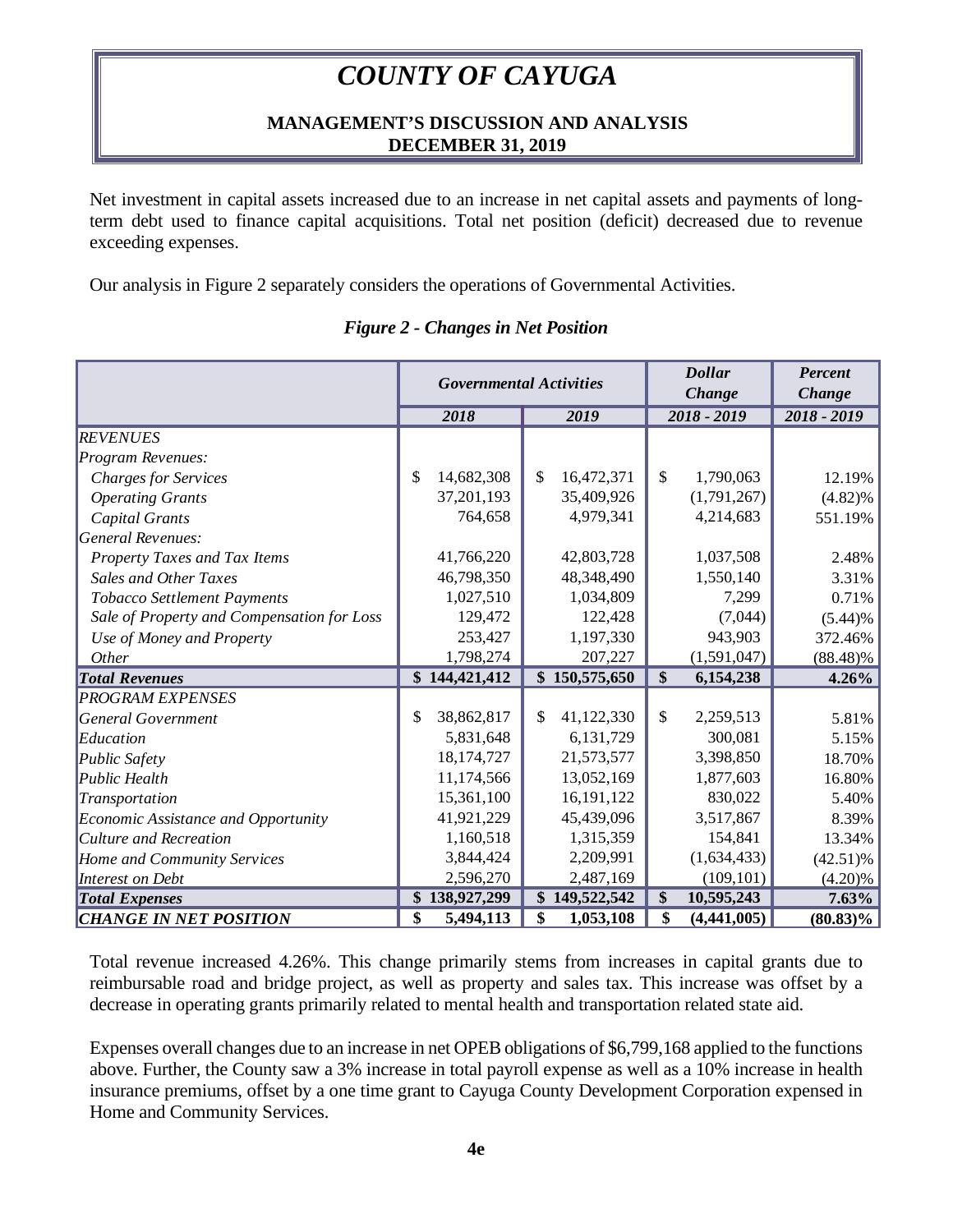## **MANAGEMENT'S DISCUSSION AND ANALYSIS DECEMBER 31, 2019**

Figures 3 and 4 show in percentages the sources of revenue for 2019 and 2018.

*Figure 3 - Revenue by Source Governmental Activities - 2019*



*Figure 4 - Revenue by Source Governmental Activities - 2018*



The cost of all Governmental Activities this year was \$149,522,542. As shown in the Statement of Activities, the amount that our taxpayers ultimately financed for these activities through County property and other tax revenues was \$92,660,904, because some of the cost was paid by those who directly benefited from the programs or by other governments and organizations that subsidized certain programs with grants and contributions. Overall, the County's governmental program revenues were \$56,861,638.

The total cost versus revenue generated by activities for the County's largest programs is presented below. The difference between the cost and revenue shows the relative financial burden placed on the County's taxpayers by each of these functions.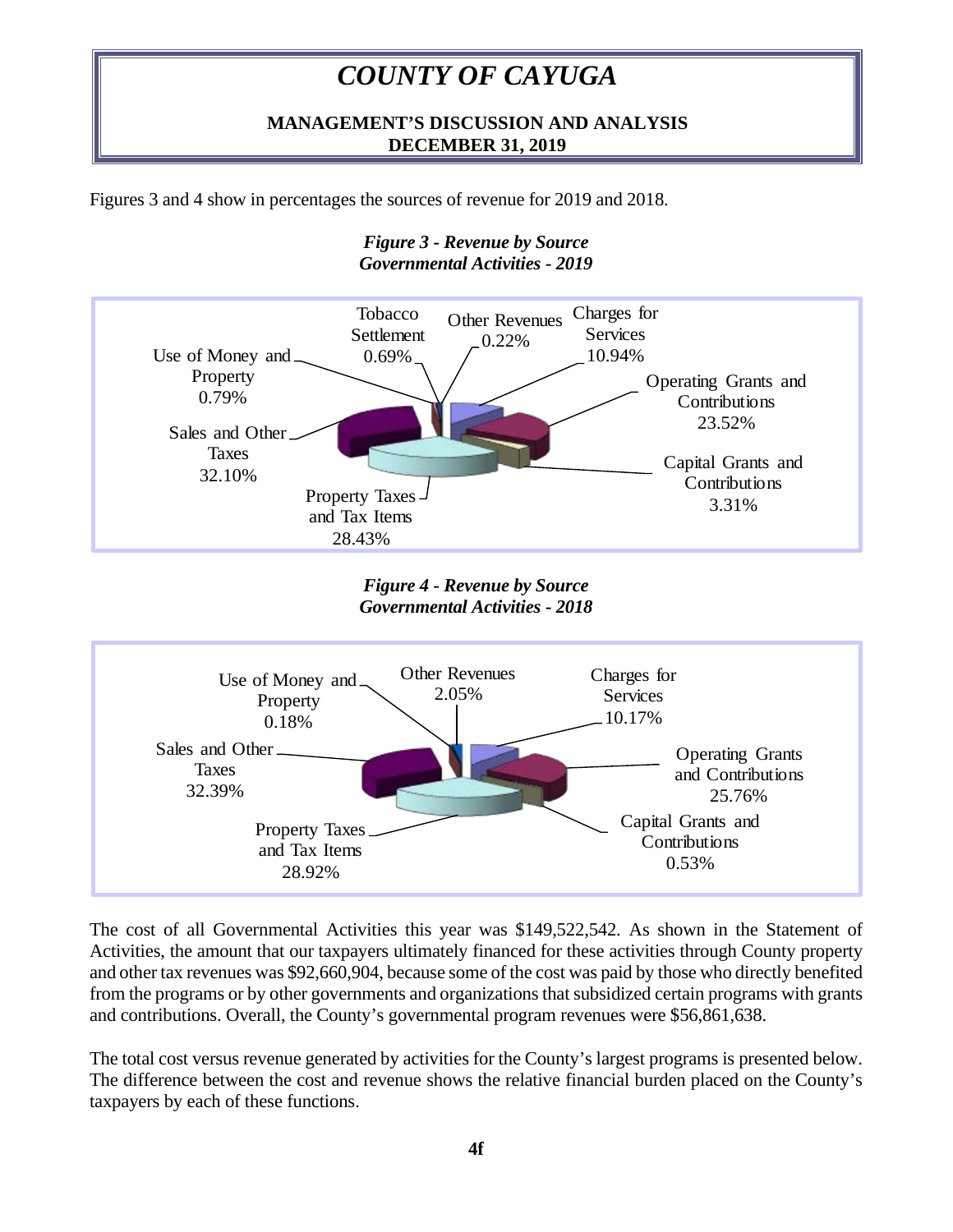### **MANAGEMENT'S DISCUSSION AND ANALYSIS DECEMBER 31, 2019**

*Figure 5 - Net Program Cost Governmental Activities - 2019*



*Figure 6 - Net Program Cost Governmental Activities - 2018*

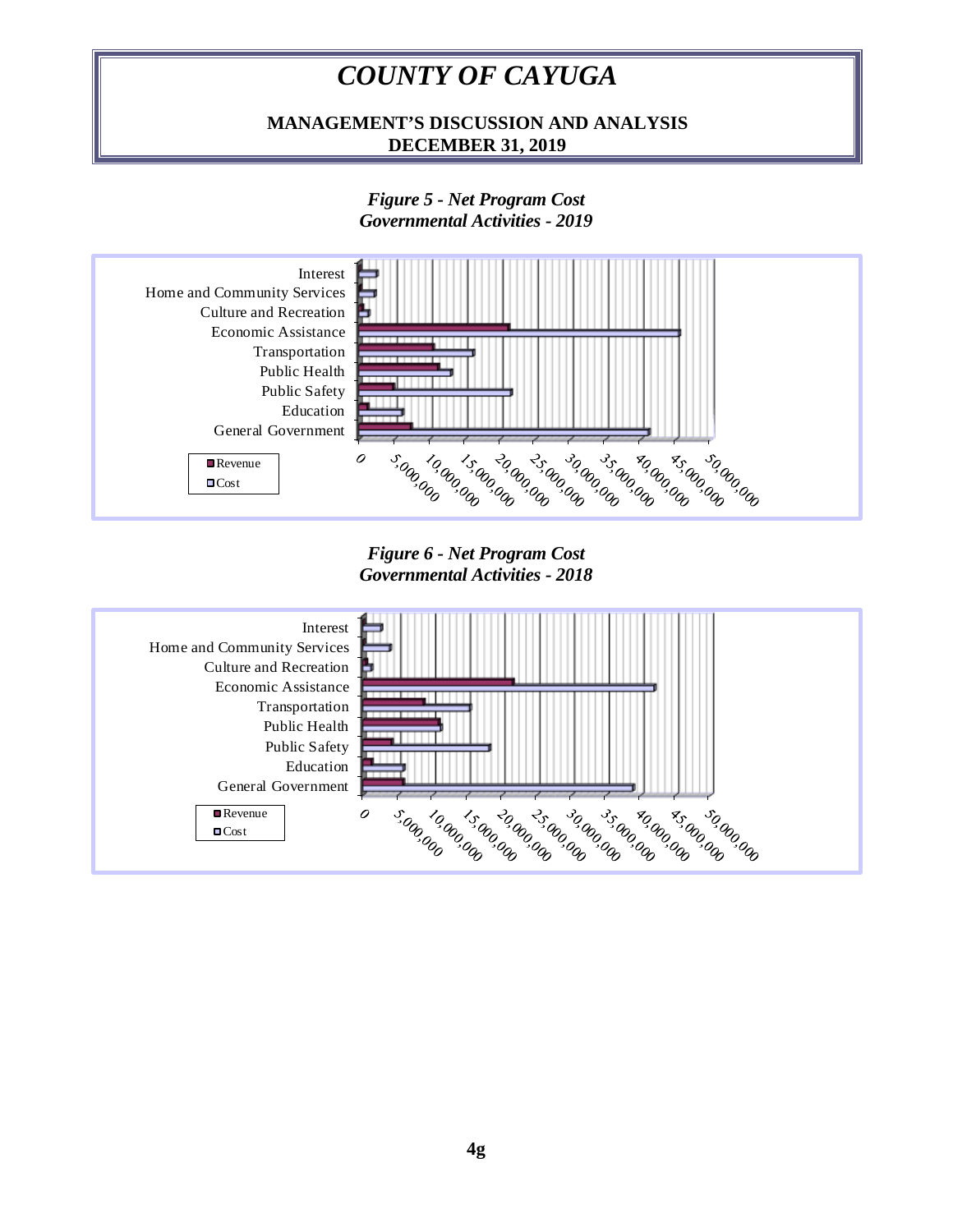### **MANAGEMENT'S DISCUSSION AND ANALYSIS DECEMBER 31, 2019**

#### **Business-Type Activities**

Business-type activities consist of the Health Consortium and the Cayuga County Development Corporation (CCDC). During the current fiscal year, the Consortium's total assets and net position decreased based on a excess of premiums and claims paid and other operating expenses in excess of premiums contributed and other revenues for the Consortium.

|                          |                  |                 | <b>Dollar</b>    | <b>Percent</b> |
|--------------------------|------------------|-----------------|------------------|----------------|
|                          | 2018             | 2019            | <b>Change</b>    | <b>Change</b>  |
| <b>Current Assets</b>    | 8,209,581<br>\$  | 7,506,454<br>\$ | (703, 127)<br>\$ | $(8.56)\%$     |
| <b>Noncurrent Assets</b> | 5,842,001        | 3,841,795       | (2,000,206)      | $(34.24)\%$    |
| <b>Total Assets</b>      | 14,051,582       | 11,348,249      | (2,703,333)      | $(19.24)\%$    |
|                          |                  |                 |                  |                |
| <b>Total Liabilities</b> | 2,886,509        | 1,832,362       | (1,054,147)      | $(36.52)\%$    |
|                          |                  |                 |                  |                |
| <b>Net Position</b>      | 11,165,073<br>\$ | 9,515,887       | (1,649,186)      | $(14.77)\%$    |

### *Figure 7 - Business-Type Activities Net Position*

Total revenues decreased (2.19)% mainly due to a reduction in grant revenue reported by the CCDC partially offset by increased premiums received by the Health Consortium. Operating expense increased 1.88% due to an increase in medical claims and a significant increase in members who had claims in excess of \$100,000 during the year.

### *Figure 8 - Business-Type Activities Changes in Net Position*

|                                          |              |              | <b>Dollar</b>    | <b>Percent</b> |
|------------------------------------------|--------------|--------------|------------------|----------------|
|                                          | 2018         | 2019         | Change           | <b>Change</b>  |
| <b>Operating Revenues</b>                | \$22,632,461 | \$22,038,881 | (593,580)        | $(2.62)\%$     |
| <b>Nonoperating Revenues</b>             | 67,415       | 164,508      | 97,093           | 144.02%        |
| <b>Total Revenues</b>                    | 22,699,876   | 22, 203, 389 | (496, 487)       | $(2.19)\%$     |
| <b>Operating Expenses</b>                | 23,412,510   | 23,852,575   | 440,065          | 1.88%          |
| $  (Decrease)$ in Net Position (Deficit) | (712, 634)   | (1,649,186)  | (936, 552)<br>\$ | 131.42%        |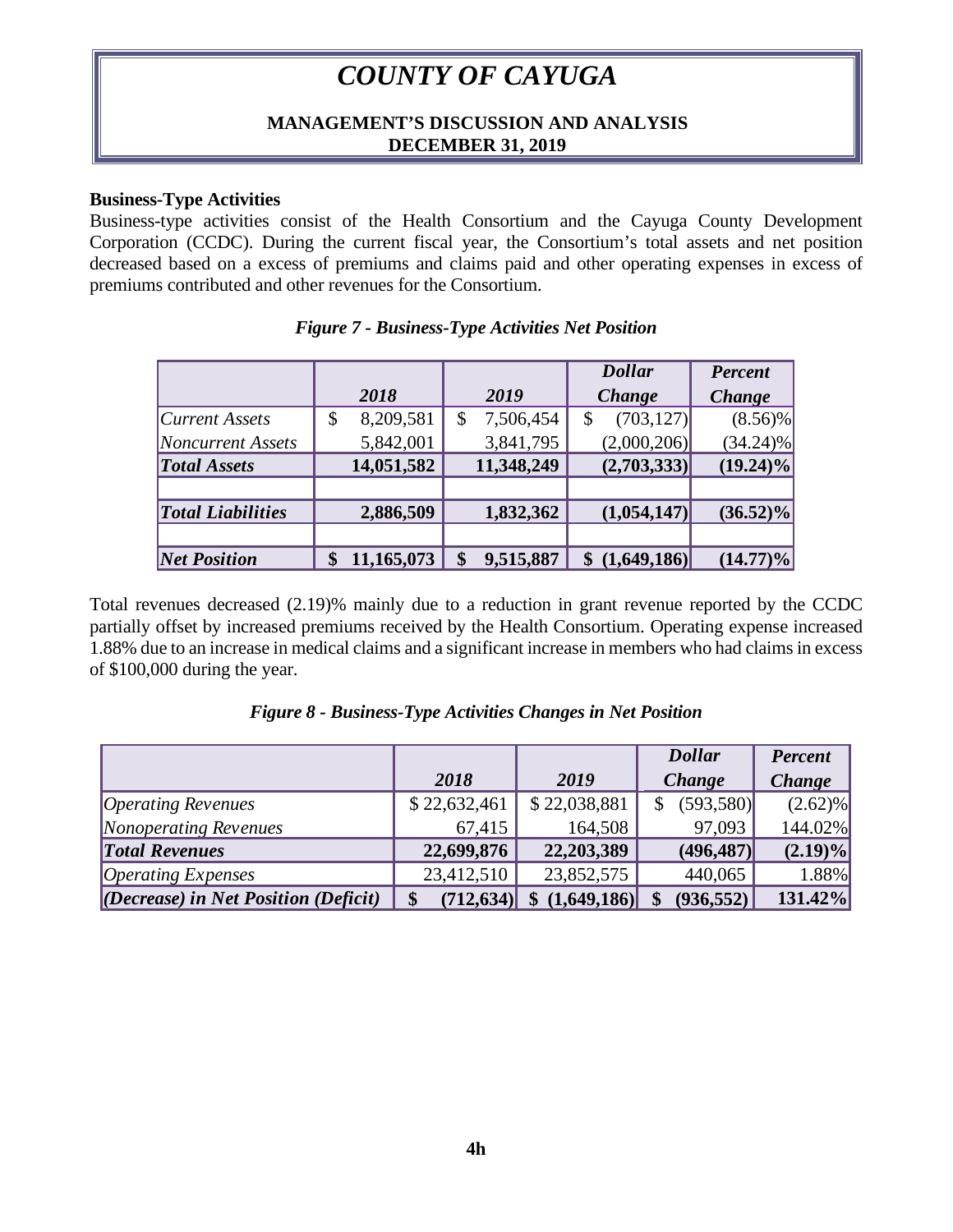## **MANAGEMENT'S DISCUSSION AND ANALYSIS DECEMBER 31, 2019**

### **THE COUNTY'S FUNDS**

The County's Governmental Funds at December 31, 2019 are presented in the Balance Sheets on page 7.

Of the amounts below, \$2,198,563 was non-spendable, \$11,635,717 was restricted, \$324,162 was committed, and \$7,557,218 was assigned, leaving \$17,874,774 in unassigned fund balance. Figure 7 shows the changes in fund balance for the County's Governmental Funds.

|                                    |                           |            |            | <b>Dollar</b>   | Percent      |
|------------------------------------|---------------------------|------------|------------|-----------------|--------------|
|                                    |                           | 2018       | 2019       | <b>Change</b>   | Change       |
| Major Funds:                       |                           |            |            |                 |              |
| General Fund                       | $\boldsymbol{\mathsf{S}}$ | 30,452,316 | 32,973,817 | \$<br>2,521,501 | 8.28%        |
| <b>Non-Major Funds:</b>            |                           |            |            |                 |              |
| County Road Fund                   |                           | 2,452,336  | 1,789,776  | (662,560)       | $(27.02)\%$  |
| Road Machinery Fund                |                           | 1,232,898  | 1,269,362  | 36,464          | 2.96%        |
| <b>Special Grant Fund</b>          |                           | 39,872     | 16,887     | (22,985)        | $(57.65)\%$  |
| Miscellaneous Special Revenue Fund |                           | 1,265,952  | 1,226,020  | (39, 932)       | $(3.15)\%$   |
| Capital Fund                       |                           | 384,652    | (290,051)  | (674, 703)      | $(175.41)\%$ |
| <b>CTASC Debt Service Fund</b>     |                           | 2,590,409  | 2,604,623  | 14,214          | $0.55\%$     |
| Totals                             | \$                        | 38,418,435 | 39,590,434 | 1,171,999       | 3.05%        |

### *Figure 9 - Governmental Funds Fund Balance at Years Ended*

Fund balances of the County increased primarily due to an increase in General Fund balance offset by a decrease in County Road and Capital Funds. The change in County Road Fund stemmed from a reduction in state aid received. The decrease in Capital Fund was the result of an interfund borrowing for capital projects. The resulting deficit in the Capital Fund will be eliminated when permanent financing is in place. The change in General Fund balance was the result of revenues exceeding expenditures. Contributing to the increase in General Fund was an increase in real property tax revenue, departmental income, and state aid.

#### **General Fund Budgetary Highlights**

Over the course of the year, the County Legislature revised the County budget several times. These budget amendments consist of budget transfers between functions, which do not increase the overall budget. In addition to these transfers, the County Legislature increased the overall budget to provide for unspent appropriations from the previous year (encumbrances) and various grants where the majority of the funding came from federal and state sources.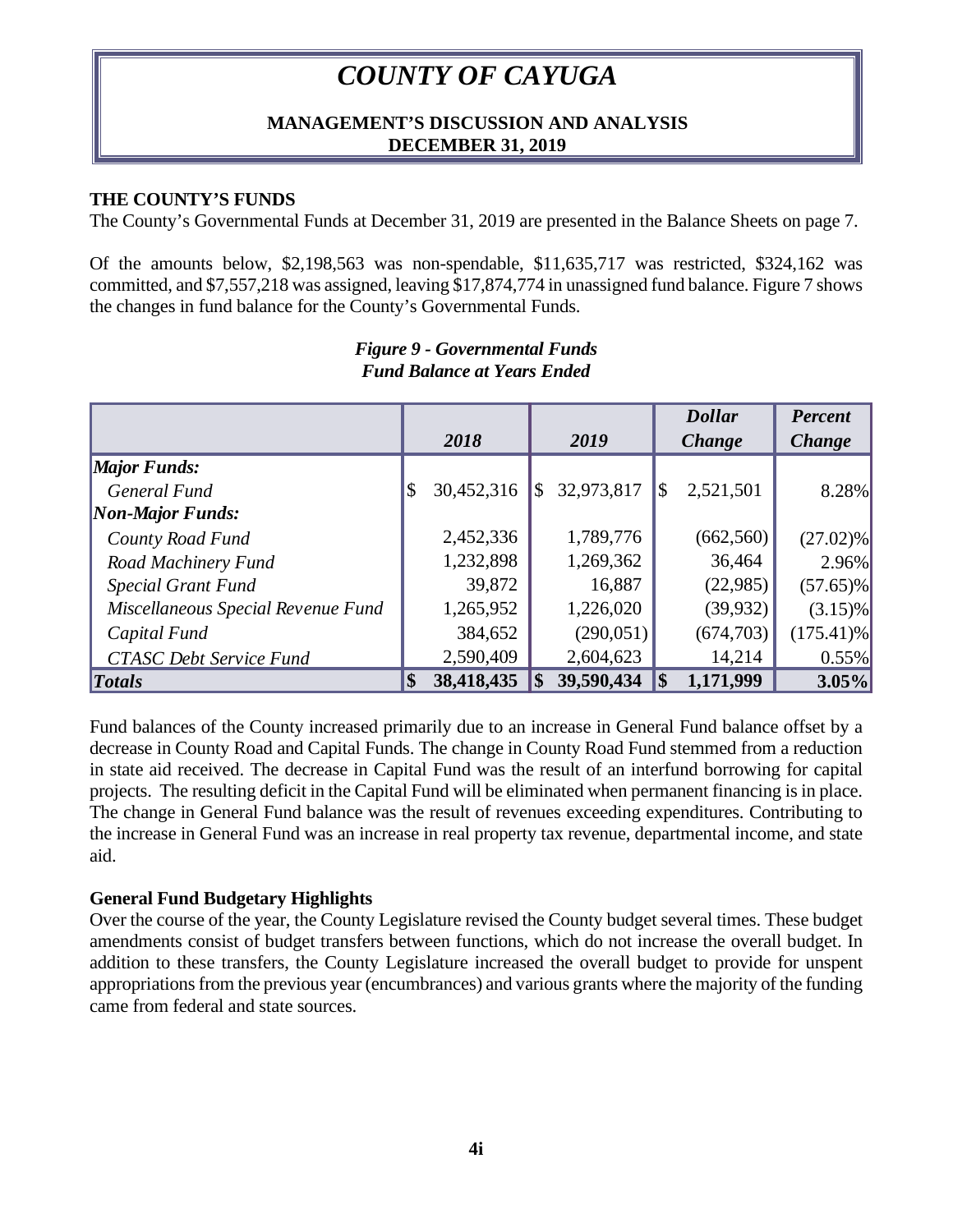## **MANAGEMENT'S DISCUSSION AND ANALYSIS DECEMBER 31, 2019**

## *Figure 10 - Budgetary Comparison Schedule - General Fund December 31, 2019*

|                                                   | <b>Original Budget</b> |                           | <b>Final Budget</b> | Actual           | <b>Variance</b><br>Fav.(Unfav.) |
|---------------------------------------------------|------------------------|---------------------------|---------------------|------------------|---------------------------------|
| <b>REVENUES</b>                                   |                        |                           |                     |                  |                                 |
| Real Property Taxes and Tax Items                 | \$<br>42,468,928       | $\boldsymbol{\mathsf{S}}$ | 42,468,928          | \$<br>42,803,728 | \$<br>334,800                   |
| <b>Nonproperty Tax Items</b>                      | 46,834,975             |                           | 46,834,975          | 48,609,858       | 1,774,883                       |
| Departmental Income                               | 11,224,684             |                           | 12,738,819          | 12,861,319       | 122,500                         |
| Intergovernmental Charges                         | 2,364,113              |                           | 2,369,799           | 705,338          | (1,664,461)                     |
| Use of Money and Property                         | 457,468                |                           | 457,468             | 1,127,122        | 669,654                         |
| <b>Licenses and Permits</b>                       | 22,500                 |                           | 22,500              | 14,196           | (8,304)                         |
| <b>Fines and Forfeitures</b>                      | 196,599                |                           | 196,599             | 170,578          | (26,021)                        |
| Sale of Property and Compensation for Loss        | 95,000                 |                           | 95,000              | 99,565           | 4,565                           |
| Miscellaneous Local Sources                       | 106,000                |                           | 146,000             | 146,659          | 659                             |
| State Sources                                     | 17,778,868             |                           | 20,022,559          | 18,199,668       | (1,822,891)                     |
| <b>Federal Sources</b>                            | 12,000,906             |                           | 14,111,985          | 11,666,698       | (2,445,287)                     |
| Interfund Transfers In                            | 220,000                |                           | 220,000             | 220,000          |                                 |
| <b>Total Revenues and Other Financing Sources</b> | \$133,770,041          |                           | \$139,684,632       | \$136,624,729    | \$<br>(3,059,903)               |
| <b>Appropriated Fund Balances</b>                 | \$<br>838,475          | \$                        | 1,662,097           |                  |                                 |
| <b>EXPENDITURES</b>                               |                        |                           |                     |                  |                                 |
| General Government                                | \$<br>38,180,262       | \$                        | 38,702,997          | \$<br>37,931,449 | \$<br>771,548                   |
| Education                                         | 6,050,391              |                           | 6,131,729           | 6,131,729        |                                 |
| <b>Public Safety</b>                              | 19,467,818             |                           | 21,394,422          | 20,235,189       | 1,159,233                       |
| <b>Public Health</b>                              | 11,722,883             |                           | 14,135,748          | 12,521,416       | 1,614,332                       |
| Transportation                                    | 162,400                |                           | 162,400             | 162,396          |                                 |
| Economic Assistance and Opportunity               | 43,050,642             |                           | 44,056,024          | 43,292,753       | 763,271                         |
| Culture and Recreation                            | 1,057,910              |                           | 1,290,175           | 1,290,175        |                                 |
| Home and Community Services                       | 1,778,380              |                           | 2,335,404           | 2,107,552        | 227,852                         |
| <b>Employee Benefits</b>                          | 813,141                |                           | 813,141             | 800,425          | 12,716                          |
| Debt Service                                      | 4,924,689              |                           | 4,924,689           | 3,193,049        | 1,731,640                       |
| <b>Interfund Transfers Out</b>                    | 7,400,000              |                           | 7,400,000           | 7,400,000        |                                 |
| <b>Total Expenditures and Other</b>               |                        |                           |                     |                  |                                 |
| <b>Financing Uses</b>                             | \$134,608,516          |                           | \$141,346,729       | \$135,066,133    | \$<br>6,280,596                 |
| <b>Excess of Revenues and</b>                     |                        |                           |                     |                  |                                 |
| <b>Other Financing Uses</b>                       | \$                     | \$                        |                     | \$<br>1,558,596  | \$<br>3,220,693                 |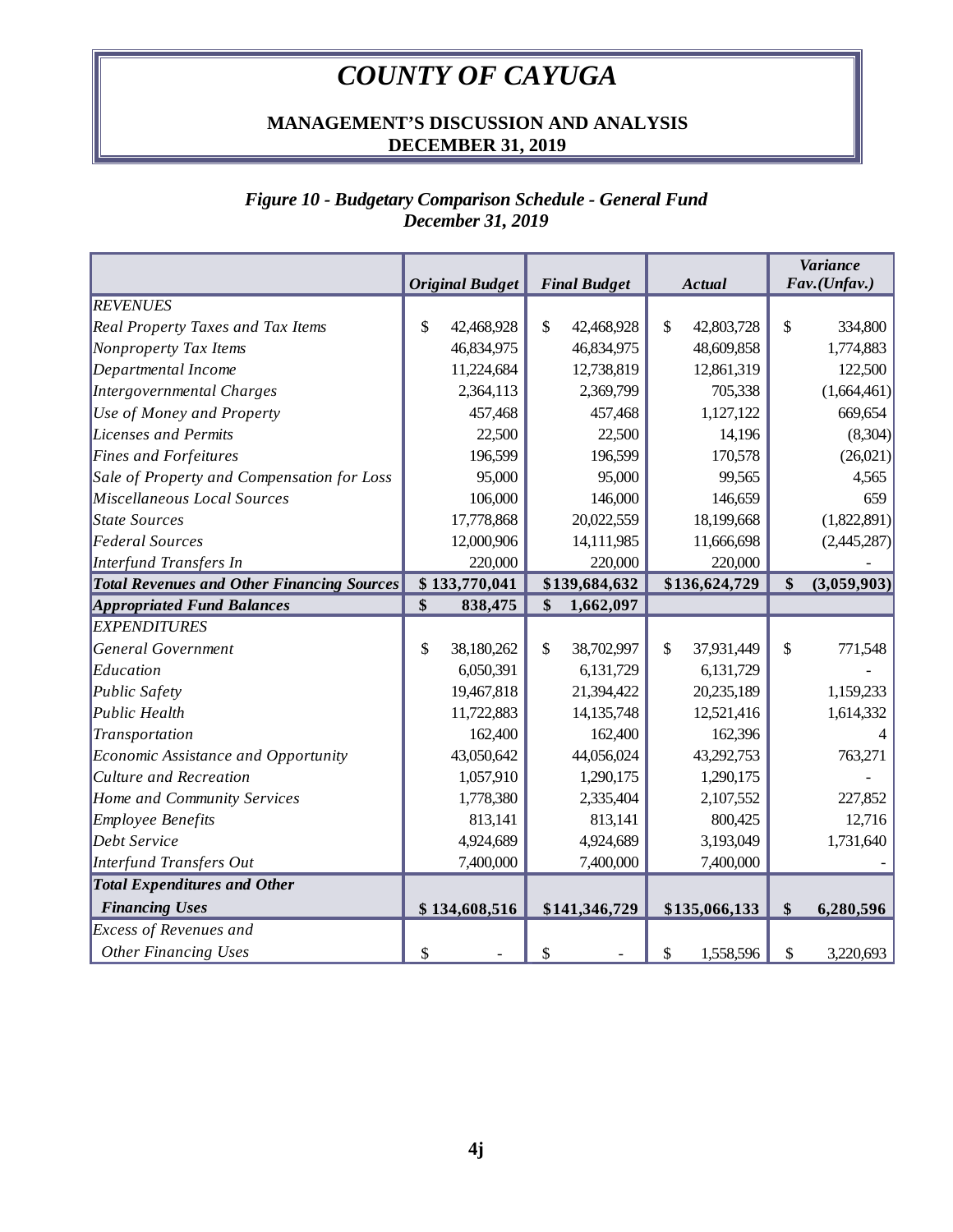### **MANAGEMENT'S DISCUSSION AND ANALYSIS DECEMBER 31, 2019**

### **CAPITAL ASSETS AND DEBT ADMINISTRATION**

#### **Capital Assets**

At the end of December 31, 2019, the County had \$135,926,579, net of accumulated depreciation of \$(71,031,911), invested in a broad range of capital assets, including buildings, machinery and equipment, roads and bridges.

|                                     | <b>Governmental Activities</b> |                            |                 | <b>Dollar Change Percent Change</b> |
|-------------------------------------|--------------------------------|----------------------------|-----------------|-------------------------------------|
|                                     | 2018                           | 2019                       | 2018 - 2019     | 2018 - 2019                         |
| Land                                | \$<br>2,866,463                | $\mathcal{S}$<br>2,866,463 | \$              | $0.00\%$                            |
| Construction in Progress            | 10,105,420                     | 10,561,366                 | 455,946         | 4.51%                               |
| <b>Buildings and Improvements</b>   | 40,074,377                     | 38,156,042                 | (1,918,335)     | (4.79)%                             |
| Equipment                           | 3,321,378                      | 3,702,856                  | 381,478         | 11.49%                              |
| Infrastructure                      | 4,380,578                      | 9,607,941                  | 5,227,363       | 119.33%                             |
| Totals                              | 60,748,216<br>\$               | 64,894,668<br>\$           | 4,146,452<br>\$ | 6.83%                               |
|                                     |                                |                            |                 |                                     |
| <b>Construction in Progress</b>     |                                |                            |                 | \$6,121,923                         |
| Buildings and Building Improvements |                                |                            |                 | 255,469                             |
| Machinery and Equipment             |                                |                            |                 | 1,537,914                           |
| <b>Total Additions</b>              | 7,915,306                      |                            |                 |                                     |
| <b>Less Depreciation Expense</b>    |                                |                            |                 | (3,768,854)                         |

#### *Figure 11 - Capital Assets, Net of Depreciation*

## **Change in Capital Assets, Net of Accumulated Depreciation \$ 4,146,452**

#### **Debt Administration**

The County's outstanding debt obligations are shown in Figure 12. Of the total indebtedness of the County, \$25,616,426 was subject to the constitutional debt limit and represented approximately 7.64% of the County's statutory debt limit. Tobacco settlement pass-through bonds are debt of the Cayuga Tobacco Asset Securitization Corporation (CTASC), under which the County's future tobacco settlement proceeds were securitized. The County is not responsible for this debt in the event the CTASC were to default on repayment of the bonds.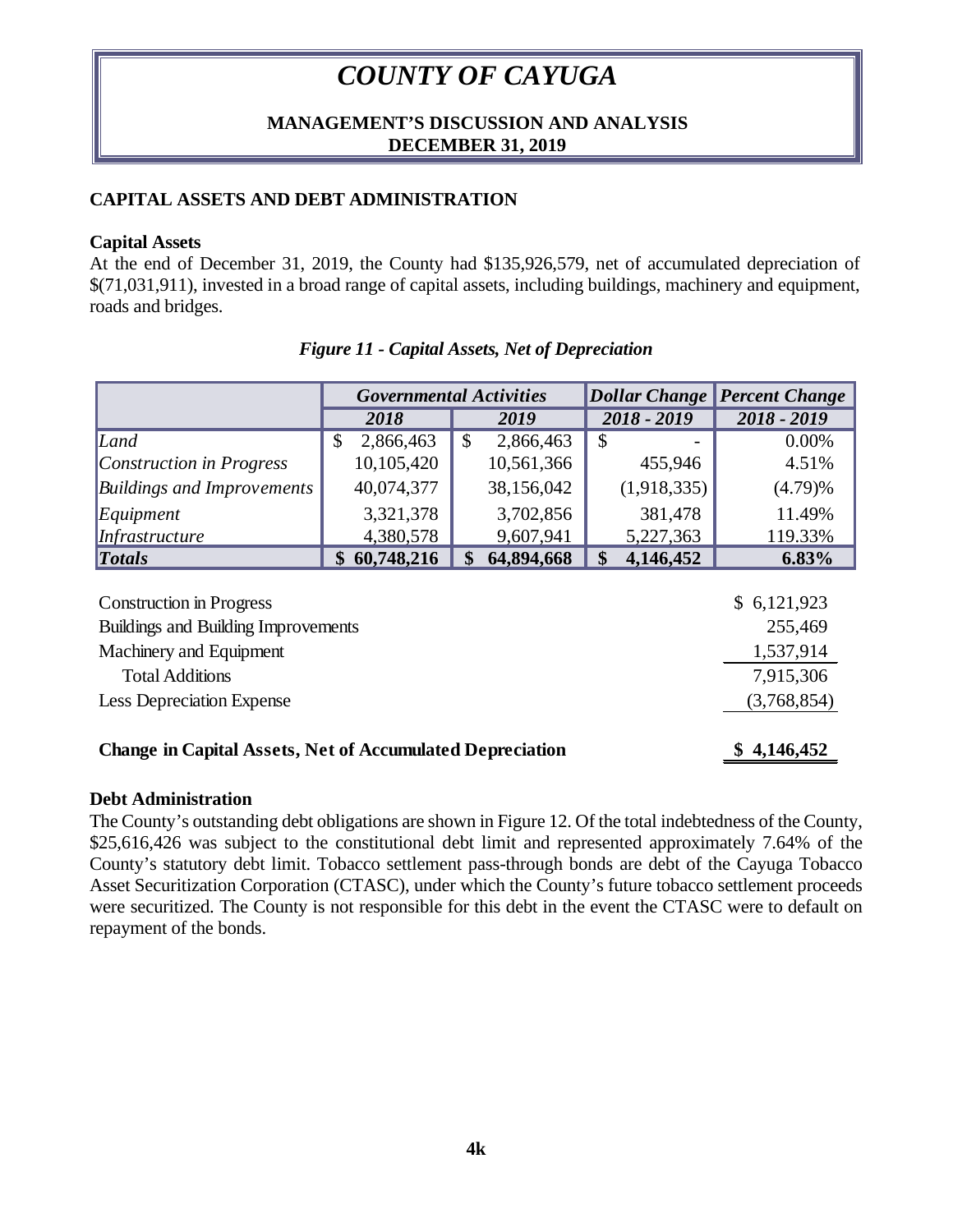## **MANAGEMENT'S DISCUSSION AND ANALYSIS DECEMBER 31, 2019**

|                             | <b>Governmental Activities</b> |              | <b>Dollar Change</b> | <b>Percent Change</b> |
|-----------------------------|--------------------------------|--------------|----------------------|-----------------------|
|                             | 2018                           | 2019         | 2018 - 2019          | 2018 - 2019           |
| Serial Bonds                | \$26,783,931                   | \$24,346,398 | (2,437,533)          | $(9.10)\%$            |
| Tobacco Settlement Pass-    |                                |              |                      |                       |
| <b>Through Bonds</b>        | 26,644,914                     | 27,464,524   | 819,610              | 3.08%                 |
| <b>Installment Purchase</b> | 980,483                        | 1,590,610    | 610,127              | 62.23%                |
| $\sqrt{T}$ Totals           | \$54,409,328                   | \$53,401,532 | (1,007,796)          | $(1.85)\%$            |

### *Figure 12 - Outstanding Debt at Years Ended*

The County continues to maintain excellent financial credit as reflected by a Moody's bond rating of A1. More detailed information about the County's outstanding debt is presented in Note 13 to the basic financial statements.

## **ECONOMIC FACTORS**

Due to the current COVID-19 pandemic, the County of Cayuga has experienced some reductions in year to date 2020 revenue. The County has experienced a decrease in sales tax revenue of 1.3%, or approximately \$147,000, in comparison with 2019. It is anticipated that state aid in certain areas will be cut; however, there is not definitive information on the amount of the cuts to funding. The County is currently monitoring the budget very closely and has taken precautionary measures, including furlough of staff, in an effort to address the anticipated revenue shortfall. In addition, the current unemployment rate for Cayuga County is at 15.3% compared to 3.6% in June of 2019 and 4.7% in December of 2019.

## **CONTACTING THE COUNTY'S FINANCIAL MANAGEMENT**

This financial report is designed to provide our citizens, taxpayers, customers, investors and creditors with a general overview of the County's finances and to show the County's accountability for the money it receives. If you have questions about the report or need any additional financial information, contact the Office of the Cayuga County Treasurer, 160 Genesee Street, 5th Floor, Auburn, New York 13021.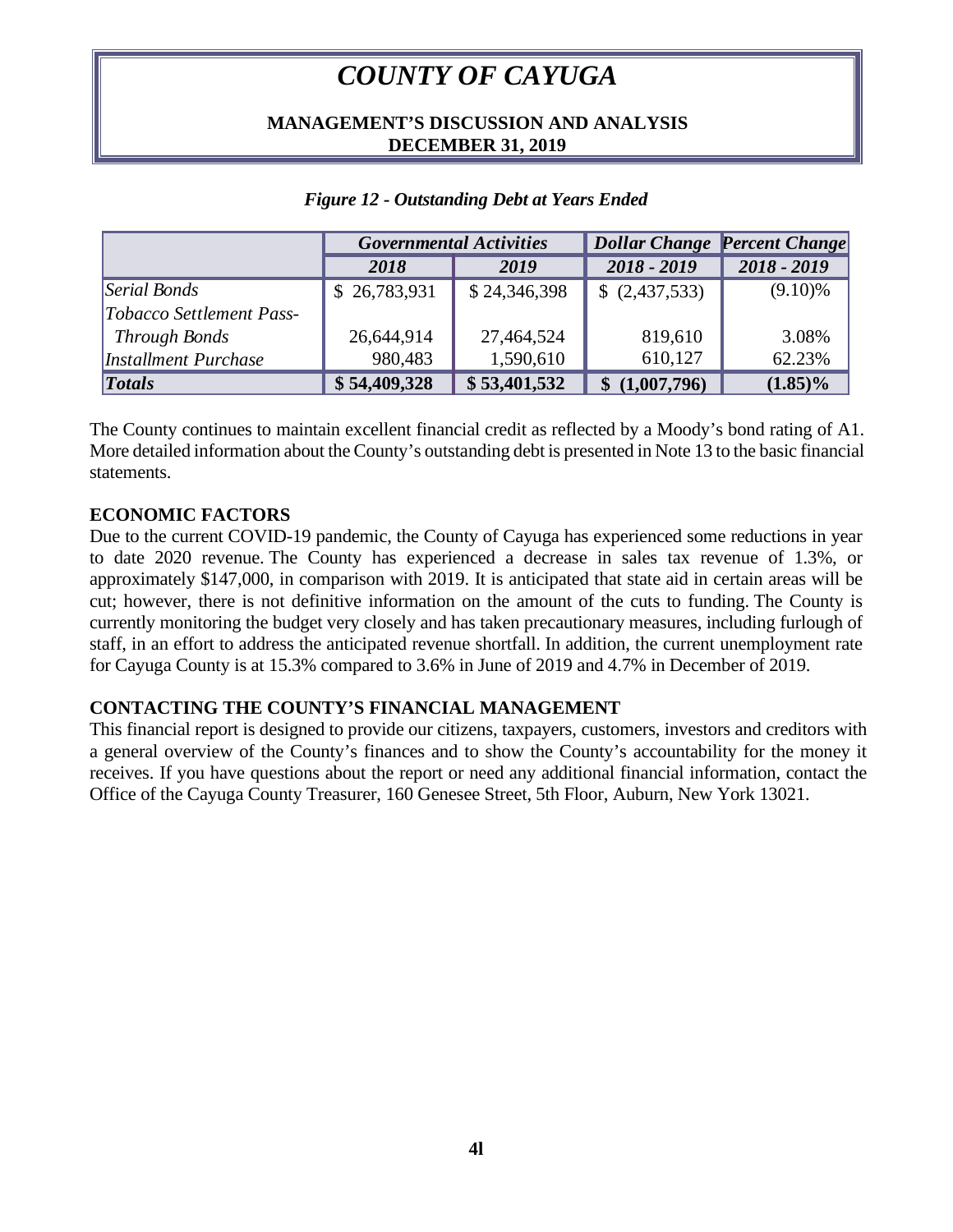## **STATEMENT OF NET POSITION DECEMBER 31, 2019**

|                                                 | <b>Primary Government</b> |                                   |              | <b>Component Units</b> |                            |  |
|-------------------------------------------------|---------------------------|-----------------------------------|--------------|------------------------|----------------------------|--|
|                                                 |                           | <b>Governmental Business-Type</b> |              |                        |                            |  |
|                                                 | <b>Activities</b>         | <b>Activities</b>                 | <b>Total</b> |                        | Governmental Business-Type |  |
| <b>ASSETS</b>                                   |                           |                                   |              |                        |                            |  |
| <b>Current Assets</b>                           |                           |                                   |              |                        |                            |  |
| Cash and Cash Equivalents                       | 9,429,045                 | 4,125,287<br>S.                   | \$13,554,332 | 188,873<br>\$          | \$8,663,772                |  |
| Restricted Cash and Cash Equivalents            |                           |                                   |              | 2,082,270              |                            |  |
| <b>Investments - Unrestricted</b>               | 2,013,564                 | 3,215,465                         | 5,229,029    |                        |                            |  |
| Taxes Receivable, Net                           | 8,170,408                 |                                   | 8,170,408    |                        |                            |  |
| Other Receivables, Net                          | 1,507,824                 | 19,762                            | 1,527,586    | 106,696                | 2,531,954                  |  |
| Due from State and Federal Governments          | 18,572,751                |                                   | 18,572,751   | 55,281                 | 1,144,326                  |  |
| Due from Other Governments                      | 279,384                   |                                   | 279,384      |                        | 467,075                    |  |
| Loans and Notes Receivable, Current Portion     | 68,005                    | 151,311                           | 219,316      |                        |                            |  |
| <b>Internal Balances</b>                        | 12,474                    | (12, 474)                         |              | 342,798                | (342, 798)                 |  |
| Due from Cayuga Community College               | 391,763                   |                                   | 391,763      |                        | (391, 763)                 |  |
| Due from Cayuga County Soil and Water           |                           |                                   |              |                        |                            |  |
| <b>Conservation District, Current Portion</b>   | 60,000                    |                                   | 60,000       |                        | (60,000)                   |  |
| Prepaid Expenses                                | 2,198,563                 | 7,103                             | 2,205,666    |                        | 169,657                    |  |
| <b>Total Current Assets</b>                     | 42,703,781                | 7,506,454                         | 50,210,235   | 2,775,918              | 12,182,223                 |  |
| <b>Noncurrent Assets</b>                        |                           |                                   |              |                        |                            |  |
| Restricted Cash and Cash Equivalents            | 1,554,623                 |                                   | 1,554,623    |                        | 426,831                    |  |
| Investments - Unrestricted                      | 4,412,928                 | 1,806,410                         | 6,219,338    |                        | 14,539,111                 |  |
| <b>Investments - Restricted</b>                 | 9,031,094                 |                                   | 9,031,094    |                        |                            |  |
| Loans and Notes Receivable, Long-Term Portion   | 846,662                   | 843,486                           | 1,690,148    |                        |                            |  |
| Due from Cayuga County Soil and Water           |                           |                                   |              |                        |                            |  |
| <b>Conservation District</b>                    | 1,055,000                 |                                   | 1,055,000    |                        | (1,055,000)                |  |
| <b>Other Assets</b>                             |                           | 1,191,899                         | 1,191,899    |                        |                            |  |
| Net Pension Asset                               |                           |                                   |              |                        | 614,534                    |  |
| Land Lease Receivable                           |                           |                                   |              |                        | 2,265,821                  |  |
| Land and Construction in Progress               | 13,427,829                |                                   | 13,427,829   |                        |                            |  |
| Capital Assets, Net of Accumulated Depreciation | 51,466,839                |                                   | 51,466,839   | 310,548                | 40,878,422                 |  |
| <b>Total Noncurrent Assets</b>                  | 81,794,975                | 3,841,795                         | 85,636,770   | 310,548                | 57,669,719                 |  |
| <b>Total Assets</b>                             | 124,498,756               | 11,348,249                        | 135,847,005  | 3,086,466              | 69,851,942                 |  |
| DEFERRED OUTFLOWS OF RESOURCES                  |                           |                                   |              |                        |                            |  |
| Pensions                                        | 7,716,728                 |                                   | 7,716,728    | 178,563                | 3,159,618                  |  |
| Other Post-Employment Benefit Obligations       | 14,177,715                |                                   | 14, 177, 715 | 124,326                | 1,222,589                  |  |
| Deferred Charges on Defeased Debt               | 173,560                   |                                   | 173,560      |                        |                            |  |
| <b>Total Deferred Outflows of Resources</b>     | 22,068,003                |                                   | 22,068,003   | 302,889                | 4,382,207                  |  |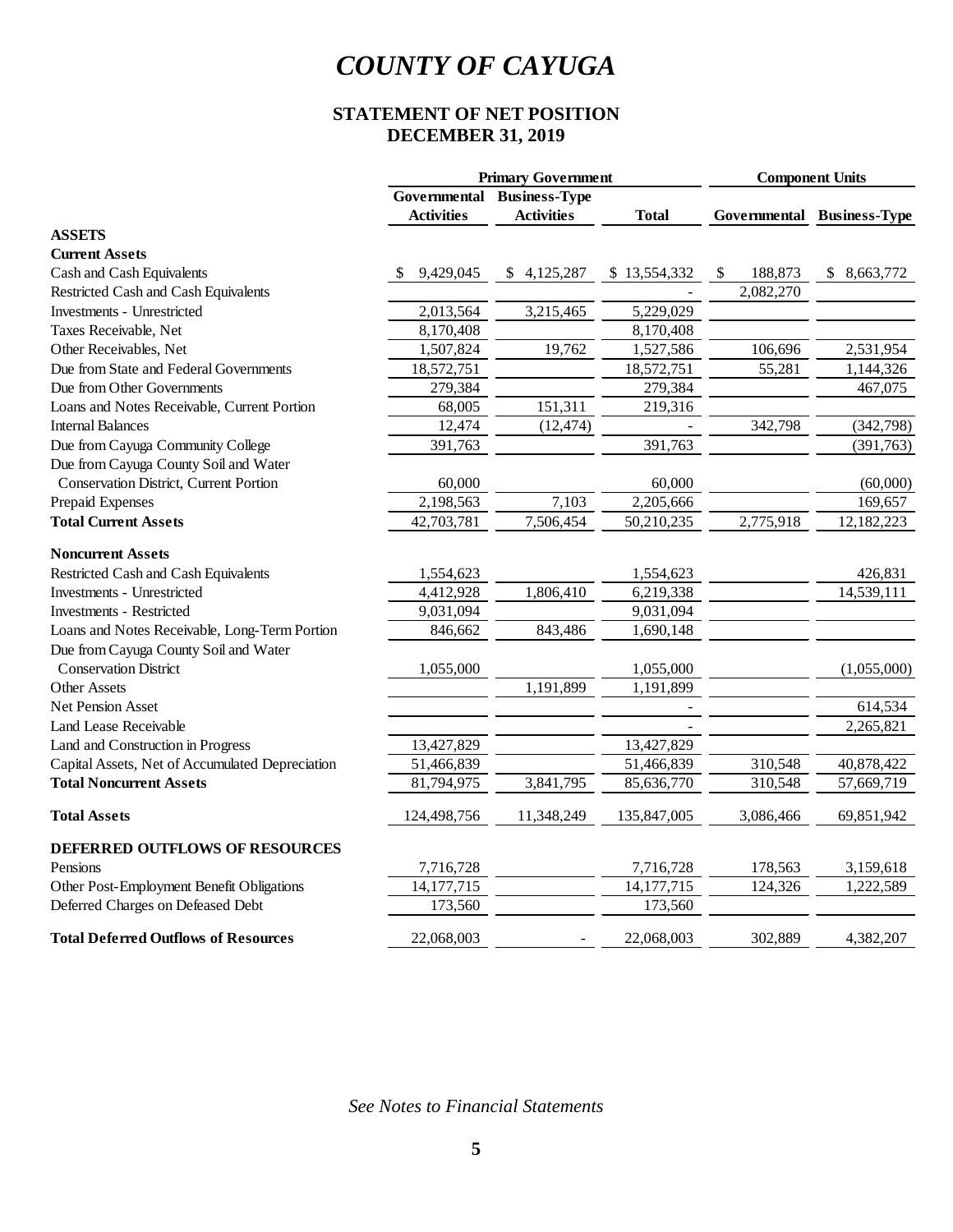|                                                 |                   | <b>Primary Government</b> |                  | <b>Component Units</b> |                            |
|-------------------------------------------------|-------------------|---------------------------|------------------|------------------------|----------------------------|
|                                                 | Governmental      | <b>Business-Type</b>      |                  |                        |                            |
|                                                 | <b>Activities</b> | <b>Activities</b>         | <b>Total</b>     |                        | Governmental Business-Type |
| <b>LIABILITIES</b>                              |                   |                           |                  |                        |                            |
| <b>Current Liabilities</b>                      |                   |                           |                  |                        |                            |
| <b>Accounts Payable</b>                         | 2,246,484         | 255,961<br>S.             | 2,502,445<br>\$. | \$<br>10,428           | 1,976,519<br>\$            |
| <b>Accrued Liabilities</b>                      | 3,612,714         | 1,008,000                 | 4,620,714        | 20,028                 | 1,127,902                  |
| Accrued Interest Payable                        | 278,804           |                           | 278,804          |                        | 9,471                      |
| Due to Other Governments                        | 7,567,351         |                           | 7,567,351        |                        | 588,483                    |
| Due to Employees' Retirement System             |                   |                           |                  | 77,329                 |                            |
| <b>Unearned Revenue</b>                         | 327,088           | 568,401                   | 895,489          | 1,798,000              | 1,054,715                  |
| Long-Term Obligations Due Within One Year       | 6,315,144         |                           | 6,315,144        | 56,319                 | 173,162                    |
| <b>Total Current Liabilities</b>                | 20,347,585        | 1,832,362                 | 22,179,947       | 1,962,104              | 4,930,252                  |
| Long-Term Obligations Due in More than One Year | 175,073,105       |                           | 175,073,105      | 4,566,243              | 42,056,774                 |
| <b>Total Liabilities</b>                        | 195,420,690       | 1,832,362                 | 197,253,052      | 6,528,347              | 46,987,026                 |
| DEFERRED INFLOWS OF RESOURCES                   |                   |                           |                  |                        |                            |
| Pensions                                        | 4,226,352         |                           | 4,226,352        | 84,826                 | 1,741,505                  |
| Other Post-Employment Benefit Obligations       | 12,530,862        |                           | 12,530,862       | 865,128                | 8,852,051                  |
| Deferred Tuition Assistance Program             |                   |                           |                  |                        | 463,262                    |
| <b>Total Deferred Inflows of Resources</b>      | 16,757,214        |                           | 16,757,214       | 949,954                | 11,056,818                 |
| <b>NET POSITION</b>                             |                   |                           |                  |                        |                            |
| Net Investment in Capital Assets                | 39,131,220        |                           | 39,131,220       | 310,548                | 35,903,811                 |
| Restricted:                                     |                   |                           |                  |                        |                            |
| <b>Capital Projects</b>                         | 8,821,824         |                           | 8,821,824        |                        |                            |
| Debt Service                                    | 2,604,623         |                           | 2,604,623        |                        |                            |
| <b>Public Safety</b>                            | 209,270           |                           | 209,270          | 441,205                | 11,112,972                 |
| Unrestricted                                    | (116, 378, 082)   | 9,515,887                 | (106, 862, 195)  | (4,840,699)            | (30, 826, 478)             |
| <b>Total Net (Deficit) Position</b>             | \$(65,611,145)    | 9,515,887<br>\$           | \$(56,095,258)   | \$ (4,088,946)         | \$16,190,305               |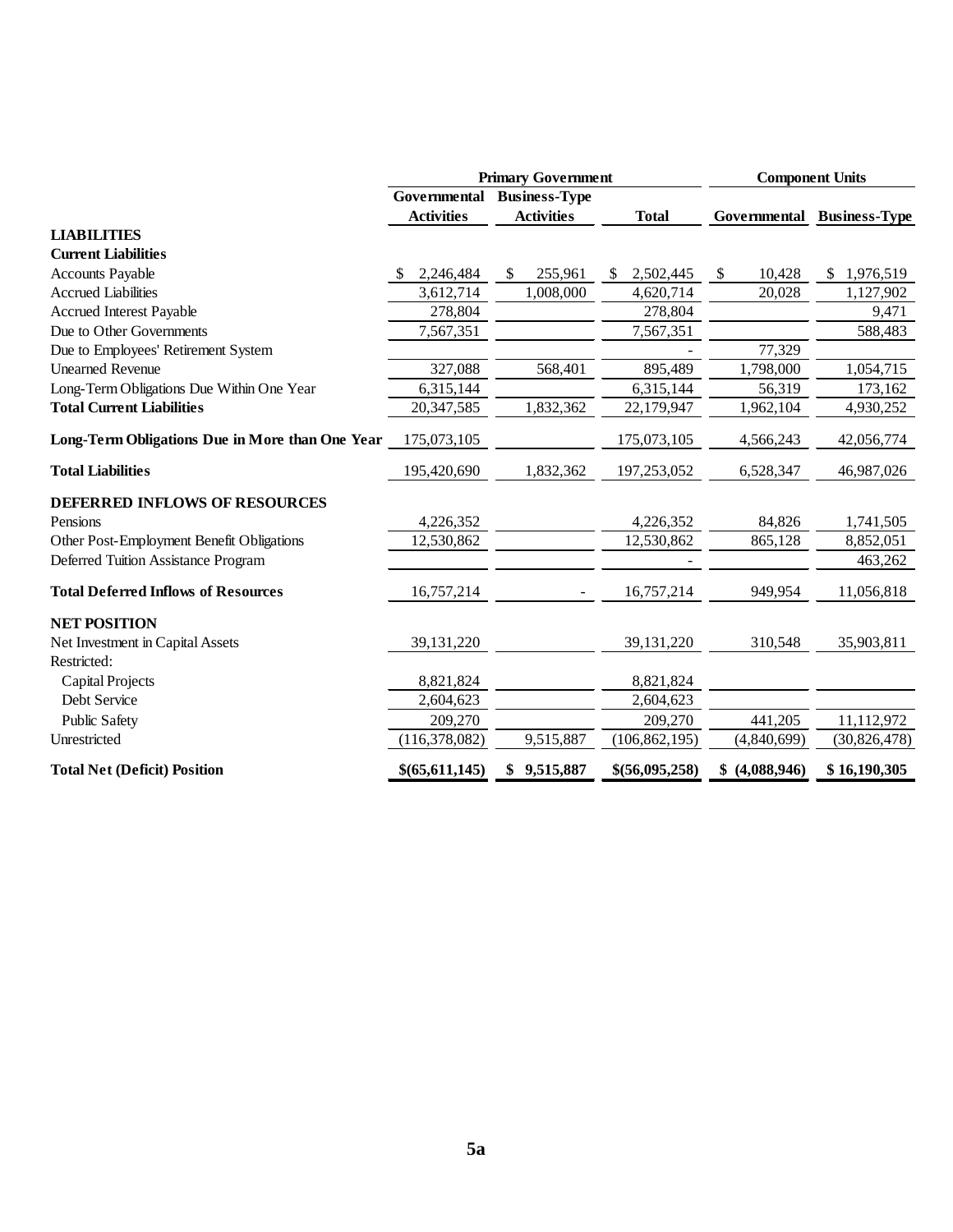## **STATEMENT OF ACTIVITIES FOR THE YEAR ENDED DECEMBER 31, 2019**

|                           |                                                        | <b>Program Revenues</b>                                |                                                      |
|---------------------------|--------------------------------------------------------|--------------------------------------------------------|------------------------------------------------------|
| <b>Expenses</b>           | <b>Charges for</b><br><b>Services</b>                  | Operating<br><b>Grants</b> and<br><b>Contributions</b> | Capital<br><b>Grants</b> and<br><b>Contributions</b> |
|                           |                                                        |                                                        |                                                      |
|                           |                                                        |                                                        |                                                      |
|                           |                                                        |                                                        |                                                      |
|                           |                                                        | S                                                      | 1,607,117<br>\$                                      |
|                           |                                                        |                                                        |                                                      |
|                           |                                                        |                                                        |                                                      |
| 13,052,169                | 5,453,822                                              | 5,756,704                                              |                                                      |
| 16, 191, 122              | 2,512,292                                              | 4,609,322                                              | 3,372,224                                            |
|                           |                                                        |                                                        |                                                      |
| 45,439,096                | 894,882                                                | 20,306,987                                             |                                                      |
| 1,315,359                 | 243,673                                                | 204,315                                                |                                                      |
| 2,209,991                 |                                                        | 131,421                                                |                                                      |
| 2,487,169                 |                                                        |                                                        |                                                      |
| 149,522,542               | 16,472,371                                             | 35,409,926                                             | 4,979,341                                            |
|                           |                                                        |                                                        |                                                      |
| 47,251                    |                                                        |                                                        |                                                      |
| 23,805,324                | 20,849,423                                             | 1,130,646                                              |                                                      |
| 23,852,575                | 20,849,423                                             | 1,130,646                                              |                                                      |
| \$173,375,117             | \$37,321,794                                           | \$36,540,572                                           | \$4,979,341                                          |
|                           |                                                        |                                                        |                                                      |
|                           |                                                        |                                                        |                                                      |
| $\mathbb{S}$<br>1,984,732 | 302,014<br>$\mathbb{S}$                                | \$<br>1,491,999                                        | \$                                                   |
|                           |                                                        |                                                        |                                                      |
| 55,621                    | 30                                                     |                                                        |                                                      |
| 1,756,828                 | 1,239,502                                              |                                                        |                                                      |
| 38,288,486                | 8,538,667                                              |                                                        |                                                      |
| 58,456                    | 86,926                                                 |                                                        |                                                      |
| \$<br>42,144,123          | \$10,167,139                                           | 5,275,455<br>\$                                        |                                                      |
|                           | $\mathcal{S}$<br>41,122,330<br>6,131,729<br>21,573,577 | \$<br>3,526,195<br>3,841,507                           | 2,212,662<br>1,193,377<br>995,138<br>3,783,456       |

**GENERAL REVENUES**

Property Taxes, Levied for General Purposes Property Tax Items Sales Taxes Tobacco Settlement Payments Grants and Contributions Not Restricted to Specific Programs Use of Money and Property Miscellaneous Sale of Property and Compensation for Loss Transfers Total

Change in Net Position

Net Position (Deficit) - Beginning of Year

**Net Position (Deficit) - End of Year**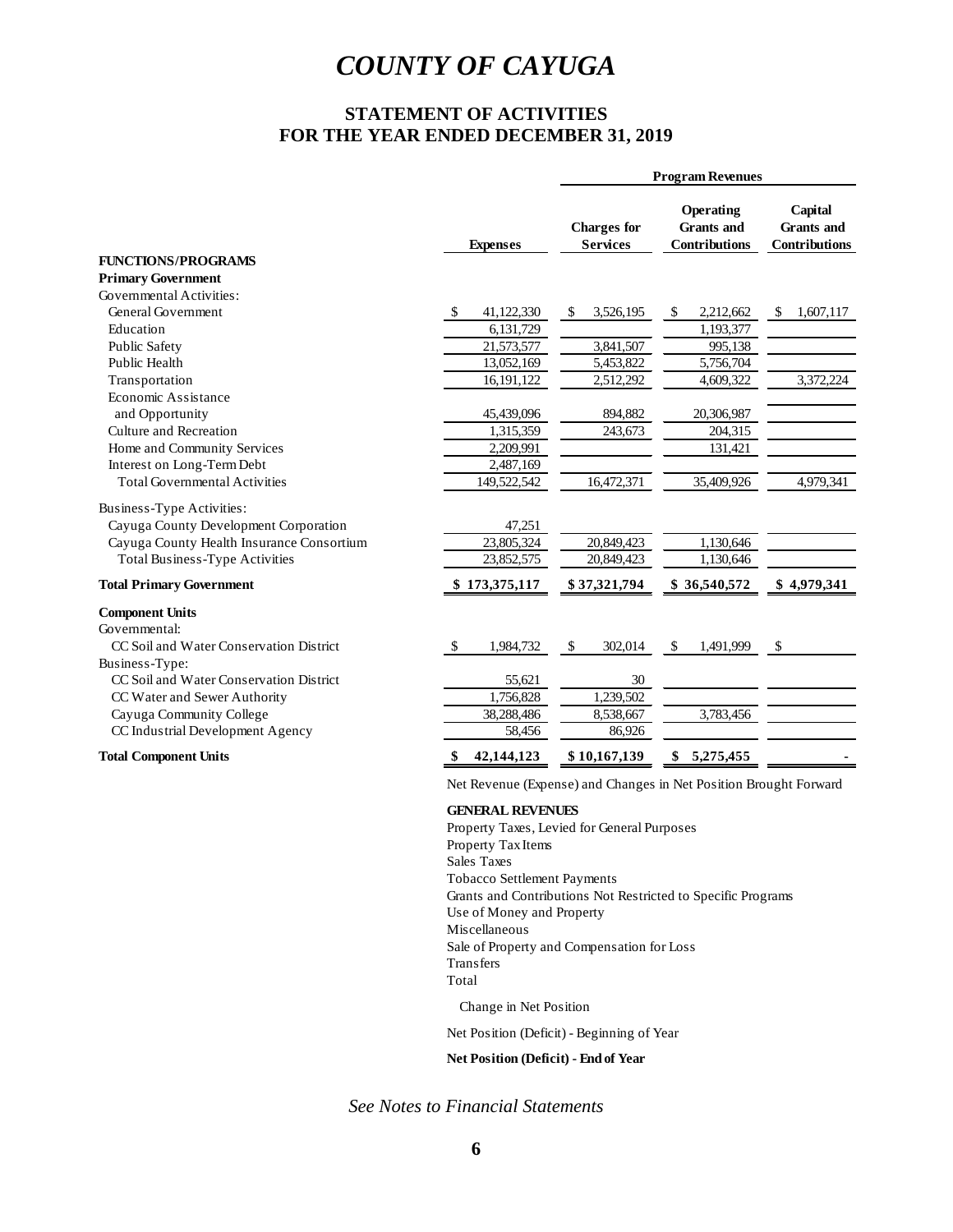|                                   | <b>Primary Government</b>                              | <b>Net (Expense) Revenue and Changes in Net Position</b> | <b>Component Units</b> |                        |  |
|-----------------------------------|--------------------------------------------------------|----------------------------------------------------------|------------------------|------------------------|--|
| Governmental<br><b>Activities</b> | <b>Business-Type</b><br><b>Activities</b>              | <b>Total</b>                                             | Governmental           | <b>Business-Type</b>   |  |
| \$<br>(33,776,356)<br>(4,938,352) | \$                                                     | \$<br>(33,776,356)<br>(4,938,352)                        | \$                     | \$                     |  |
| (16, 736, 932)                    |                                                        | (16, 736, 932)                                           |                        |                        |  |
| (1,841,643)                       |                                                        | (1,841,643)                                              |                        |                        |  |
| (5,697,284)                       |                                                        | (5,697,284)                                              |                        |                        |  |
| (24, 237, 227)                    |                                                        | (24, 237, 227)                                           |                        |                        |  |
| (867, 371)                        |                                                        | (867, 371)                                               |                        |                        |  |
| (2,078,570)                       |                                                        | (2,078,570)                                              |                        |                        |  |
| (2,487,169)                       |                                                        | (2,487,169)                                              |                        |                        |  |
| (92,660,904)                      |                                                        | (92,660,904)                                             |                        |                        |  |
|                                   | (47,251)                                               | (47,251)                                                 |                        |                        |  |
|                                   | (1,825,255)                                            | (1,825,255)                                              |                        |                        |  |
|                                   | (1,872,506)                                            | (1,872,506)                                              |                        |                        |  |
| (92,660,904)                      | (1,872,506)                                            | (94, 533, 410)                                           |                        |                        |  |
|                                   |                                                        |                                                          | (190, 719)             |                        |  |
|                                   |                                                        |                                                          |                        |                        |  |
|                                   |                                                        |                                                          |                        | (55,591)               |  |
|                                   |                                                        |                                                          |                        | (517, 326)             |  |
|                                   |                                                        | $\blacksquare$                                           |                        | (25,966,363)<br>28,470 |  |
|                                   |                                                        |                                                          | (190, 719)             | (26,510,810)           |  |
|                                   |                                                        |                                                          | (190, 719)             | (26,510,810)           |  |
| 40,550,231                        |                                                        | 40,550,231                                               |                        | 200,530                |  |
| 2,253,497                         |                                                        | 2,253,497                                                |                        |                        |  |
| 48,348,490                        |                                                        | 48,348,490                                               |                        |                        |  |
| 1,034,809                         |                                                        | 1,034,809                                                |                        |                        |  |
| 165,262                           |                                                        | 165,262                                                  |                        | 25,820,102             |  |
| 1,197,330                         | 220,487                                                | 1,417,817                                                | 96,116                 | 122,398                |  |
| 41,965                            | 2,833                                                  | 44,798                                                   | 7,359                  | 420,209                |  |
| 122,428                           |                                                        | 122,428                                                  | 101,861                |                        |  |
|                                   |                                                        |                                                          | 65,600                 | (65,600)               |  |
| 93,714,012                        | 223,320                                                | 93,937,332                                               | 270,936                | 26,497,639             |  |
| 1,053,108                         | (1,649,186)                                            | (596,078)                                                | 80,217                 | (13,171)               |  |
| (66, 664, 253)                    | 11,165,073                                             | (55, 499, 180)                                           | (4,169,163)            | 16,203,476             |  |
| (65, 611, 145)<br><u>\$</u>       | 9,515,887<br>$\frac{\textstyle \bullet}{\textstyle 2}$ | \$ (56,095,258)                                          | \$<br>(4,088,946)      | \$16,190,305           |  |

**6a**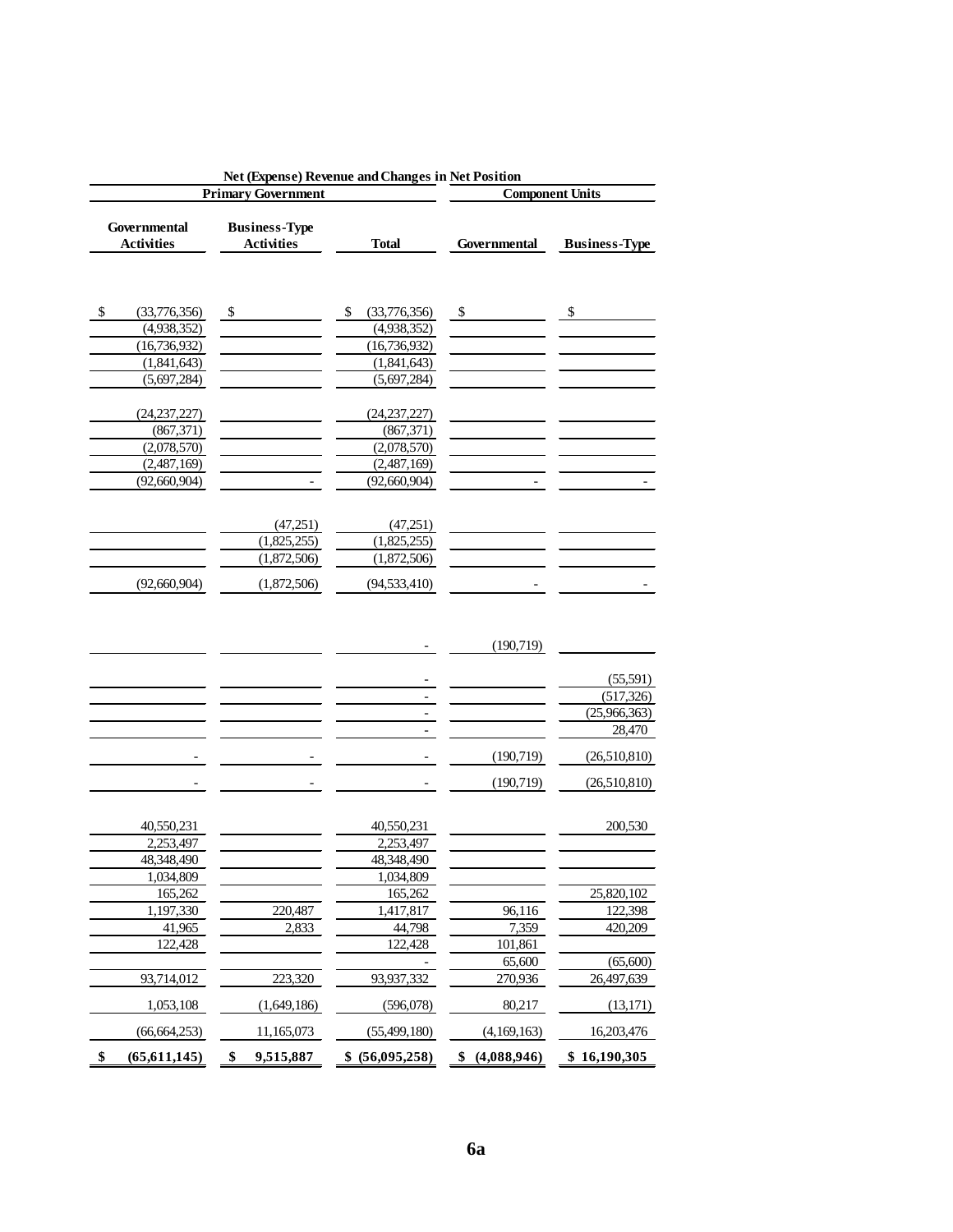## **BALANCE SHEET GOVERNMENTAL FUNDS DECEMBER 31, 2019**

|                                                                               | <b>Major Fund</b> | <b>Total</b>     |                  |
|-------------------------------------------------------------------------------|-------------------|------------------|------------------|
|                                                                               |                   | Non-Major        | <b>Total</b>     |
|                                                                               | General           | Governmental     | Governmental     |
|                                                                               | Fund              | <b>Funds</b>     | <b>Funds</b>     |
| <b>ASSETS</b>                                                                 |                   |                  |                  |
| Cash and Cash Equivalents - Unrestricted                                      | \$4,180,441       | \$<br>5,248,604  | \$<br>9,429,045  |
| Cash and Cash Equivalents - Restricted                                        |                   | 1,554,623        | 1,554,623        |
| <b>Investments - Unrestricted</b>                                             | 6,426,492         |                  | 6,426,492        |
| <b>Investments - Restricted</b>                                               | 9,031,094         |                  | 9,031,094        |
| Taxes Receivable, Net                                                         | 8,170,408         |                  | 8,170,408        |
| Other Receivables, Net                                                        | 312,124           | 1,195,700        | 1,507,824        |
| Due from State and Federal Governments                                        | 16,935,970        | 1,636,781        | 18,572,751       |
| Due from Other Governments                                                    | 671,147           |                  | 671,147          |
| Due from Other Funds                                                          | 1,533,941         |                  | 1,533,941        |
| Due from Proprietary Fund                                                     | 12,474            |                  | 12,474           |
| Due from Soil and Water Conservation District                                 | 1,115,000         |                  | 1,115,000        |
| Prepaid Expenses                                                              | 2,098,455         | 100,108          | 2,198,563        |
| Loans and Notes Receivable                                                    | 914,667           |                  | 914,667          |
|                                                                               |                   |                  |                  |
| <b>Total Assets</b>                                                           | \$51,402,213      | 9,735,816<br>SS. | \$<br>61,138,029 |
| <b>LIABILITIES</b>                                                            |                   |                  |                  |
| <b>Liabilities</b>                                                            |                   |                  |                  |
| <b>Accounts Payable</b>                                                       | \$1,500,043       | \$<br>746,441    | \$<br>2,246,484  |
| <b>Accrued Liabilities</b>                                                    | 2,775,272         | 837,442          | 3,612,714        |
| Due to Other Funds                                                            |                   | 1,533,941        | 1,533,941        |
| Due to Other Governments                                                      | 7,565,976         | 1,375            | 7,567,351        |
| <b>Unearned Revenues</b>                                                      | 327,088           |                  | 327,088          |
|                                                                               |                   |                  |                  |
| <b>Total Liabilities</b>                                                      | 12,168,379        | 3,119,199        | 15,287,578       |
| <b>DEFERRED INFLOWS OF RESOURCES</b>                                          |                   |                  |                  |
| Unavailable Revenue                                                           | 6,260,017         |                  | 6,260,017        |
|                                                                               |                   |                  |                  |
| <b>FUND BALANCES</b>                                                          |                   |                  |                  |
| Nonspendable                                                                  | 2,098,455         | 100,108          | 2,198,563        |
| Restricted                                                                    | 9,031,094         | 2,604,623        | 11,635,717       |
| Committed                                                                     | 324,162           |                  | 324,162          |
| Assigned                                                                      | 3,355,281         | 4,201,937        | 7,557,218        |
| Unassigned                                                                    | 18,164,825        | (290, 051)       | 17,874,774       |
| <b>Total Fund Balances</b>                                                    | 32,973,817        | 6,616,617        | 39,590,434       |
|                                                                               |                   |                  |                  |
| <b>Total Liabilities, Deferred Inflows of Resources,</b><br>and Fund Balances |                   |                  |                  |
|                                                                               | \$51,402,213      | \$<br>9,735,816  | \$<br>61,138,029 |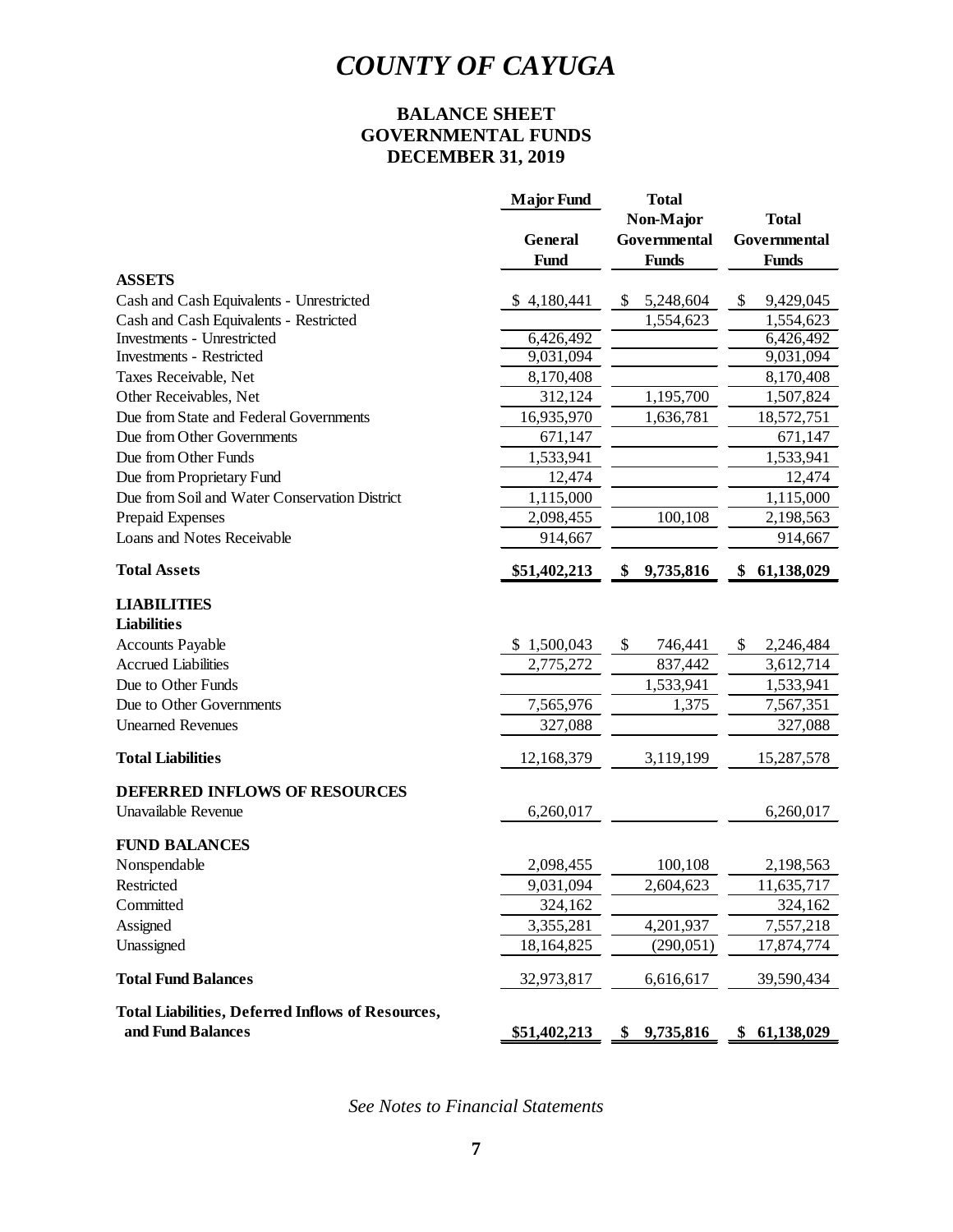## **RECONCILIATION OF GOVERNMENTAL FUNDS BALANCE SHEET TO THE STATEMENT OF NET POSITION DECEMBER 31, 2019**

| <b>Total Governmental Fund Balances</b>                                                                 |                 | \$39,590,434    |
|---------------------------------------------------------------------------------------------------------|-----------------|-----------------|
| Amounts reported for Governmental Activities in the Statement of Net Position are<br>different because: |                 |                 |
| Capital assets with a historical cost used in Governmental Activities are not financial                 |                 |                 |
| resources and, therefore, are not reported in the funds.                                                |                 |                 |
| <b>Historical Cost</b>                                                                                  | \$135,926,579   |                 |
| <b>Accumulated Depreciation</b>                                                                         | (71, 031, 911)  | 64,894,668      |
| Other long-term assets are not available to pay for current period expenditures and,                    |                 |                 |
| therefore, are deferred in the funds.                                                                   |                 | 6,260,017       |
| Deferred outflows of resources, including deferred charges on defeased debt, and                        |                 |                 |
| pensions and OPEB, represents a consumption of net position that applies to future                      |                 |                 |
| periods and, therefore, is not reported in governmental funds. Deferred inflows of                      |                 |                 |
| resources, including pensions and OPEB, represent an acquisition of net position that                   |                 |                 |
| applies to future periods and, therefore, is not reported in governmental funds.                        |                 |                 |
| Deferred Outflows of Resources - Pensions                                                               | 7,716,728<br>S. |                 |
| Deferred Outflows of Resources - OPEB                                                                   | 14, 177, 715    |                 |
| Deferred Inflows of Resources - Pensions                                                                | (4,226,352)     |                 |
| Deferred Inflows of Resources - OPEB                                                                    | (12,530,862)    |                 |
| Deferred Outflows of Resources - Amortized Deferred Charges                                             | 173,560         | 5,310,789       |
| Long-term liabilities, including bonds payable, are not due and payable in the current                  |                 |                 |
| period and, therefore, are not reported in the funds.                                                   |                 |                 |
| <b>Bonds Payable</b>                                                                                    | \$ (23,960,000) |                 |
| <b>Unamortized Bond Premium</b>                                                                         | (386, 398)      |                 |
| Bonds Payable - CTASC                                                                                   | (27, 464, 524)  |                 |
| <b>Capital Leases</b>                                                                                   | (1,590,610)     |                 |
| Other Postemployment Benefits                                                                           | (116, 240, 828) |                 |
| Pension Liability - Employer's Proportionate Share                                                      | (9,211,593)     |                 |
| <b>Compensated Absences</b>                                                                             | (2,534,296)     | (181, 388, 249) |
| Certain accrued obligations and expenses reported in the Statement of Net Position do                   |                 |                 |
| not require the use of current financial resources and, therefore, are not reported as                  |                 |                 |
| liabilities in the governmental funds.                                                                  |                 |                 |
| Accrued Interest Payable                                                                                |                 | (278, 804)      |
| Net Position (Deficit) of Governmental Activities                                                       |                 | \$(65,611,145)  |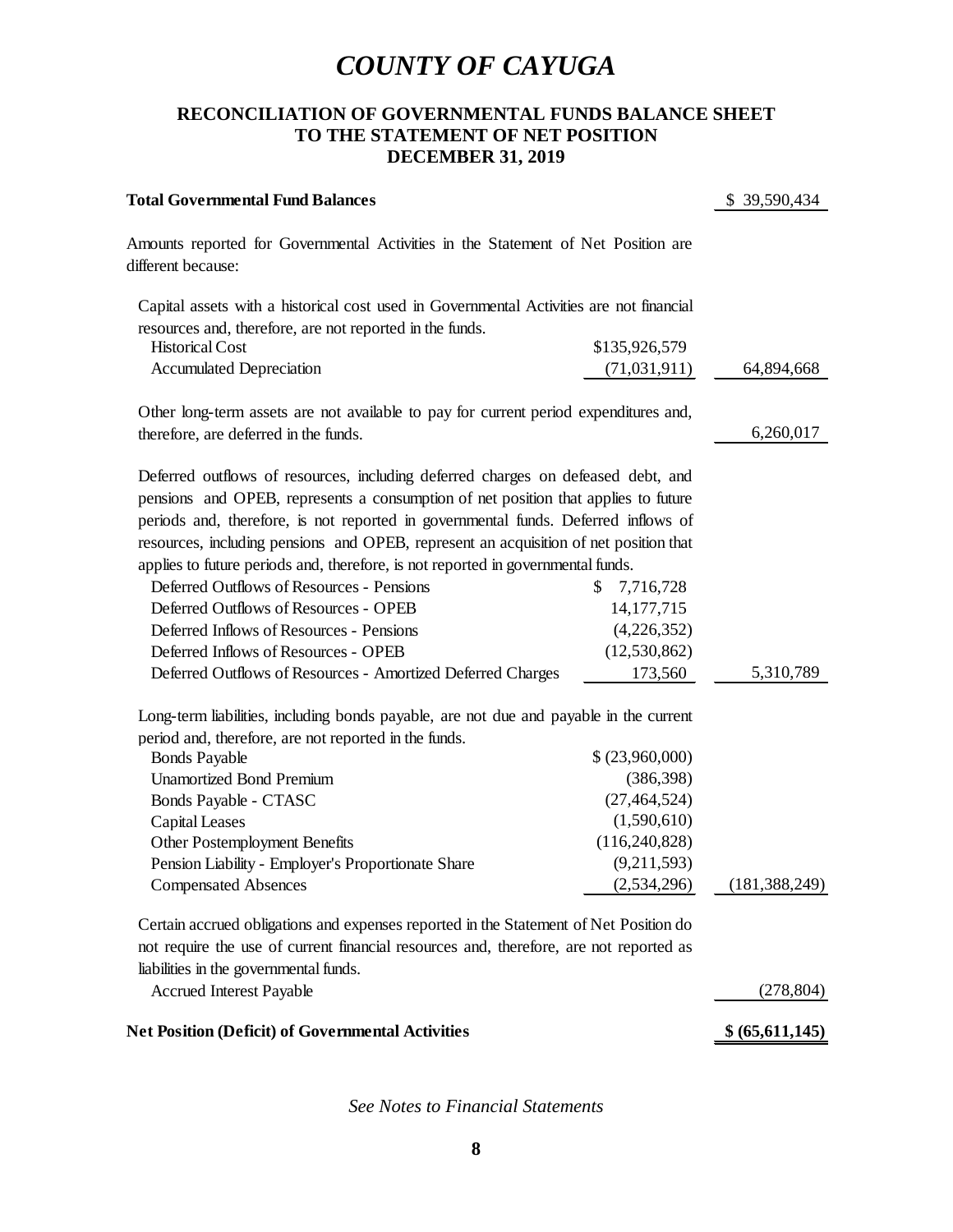## **STATEMENT OF REVENUES, EXPENDITURES, AND CHANGES IN FUND BALANCES GOVERNMENTAL FUNDS FOR THE YEAR ENDED DECEMBER 31, 2019**

|                                                                          | <b>Major Funds</b><br><b>General</b><br><b>Fund</b> | <b>Total</b><br>Non-Major<br>Governmental<br><b>Funds</b> | <b>Total</b><br>Governmental<br><b>Funds</b> |  |
|--------------------------------------------------------------------------|-----------------------------------------------------|-----------------------------------------------------------|----------------------------------------------|--|
| <b>REVENUES</b>                                                          |                                                     |                                                           |                                              |  |
| <b>Real Property Taxes</b>                                               | \$<br>40,550,231                                    | \$                                                        | \$<br>40,550,231                             |  |
| Real Property Tax Items                                                  | 2,253,497                                           |                                                           | 2,253,497                                    |  |
| Nonproperty Tax Items                                                    | 48,609,858                                          |                                                           | 48,609,858                                   |  |
| Departmental Income                                                      | 12,861,319                                          | 102,752                                                   | 12,964,071                                   |  |
| <b>Intergovernmental Charges</b>                                         | 705,338                                             | 872,974                                                   | 1,578,312                                    |  |
| Use of Money and Property<br>Licenses and Permits                        | 1,156,477                                           | 42,814                                                    | 1,199,291                                    |  |
|                                                                          | 14,196                                              | 880                                                       | 15,076                                       |  |
| <b>Fines and Forfeitures</b>                                             | 170,578                                             |                                                           | 170,578                                      |  |
| Sale of Property and Compensation for Loss                               | 117,300                                             | 1,039,937                                                 | 1,157,237                                    |  |
| Miscellaneous Local Sources                                              | 146,659                                             | 166,198                                                   | 312,857                                      |  |
| <b>Interfund Revenues</b>                                                |                                                     | 1,640,317                                                 | 1,640,317                                    |  |
| <b>State Sources</b>                                                     | 18,199,668                                          | 6,216,439                                                 | 24,416,107                                   |  |
| <b>Federal Sources</b>                                                   | 11,666,698                                          | 4,147,150                                                 | 15,813,848                                   |  |
| <b>Total Revenues</b>                                                    | 136,451,819                                         | 14,229,461                                                | 150,681,280                                  |  |
| <b>EXPENDITURES</b>                                                      |                                                     |                                                           |                                              |  |
| General Governmental Support                                             | 37,676,380                                          | 186,322                                                   | 37,862,702                                   |  |
| Education                                                                | 6,131,729                                           |                                                           | 6,131,729                                    |  |
| Public Safety                                                            | 19,897,200                                          | 1,147                                                     | 19,898,347                                   |  |
| Public Health                                                            | 12,499,922                                          |                                                           | 12,499,922                                   |  |
| Transportation                                                           | 162,396                                             | 14,445,453                                                | 14,607,849                                   |  |
| Economic Assistance and Opportunity                                      | 43,286,095                                          | 798,805                                                   | 44,084,900                                   |  |
| <b>Culture and Recreation</b>                                            | 1,197,084                                           |                                                           | 1,197,084                                    |  |
| Home and Community Services                                              | 2,106,038                                           |                                                           | 2,106,038                                    |  |
| <b>Employee Benefits</b>                                                 | 800,425                                             |                                                           | 800,425                                      |  |
| Debt Service Principal and Interest                                      | 3,193,049                                           | 1,012,845                                                 | 4,205,894                                    |  |
| Capital Outlay                                                           |                                                     | 6,843,062                                                 | 6,843,062                                    |  |
| <b>Total Expenditures</b>                                                | 126,950,318                                         | 23,287,634                                                | 150,237,952                                  |  |
| Excess of Revenues (Expenditures)                                        | 9,501,501                                           | (9,058,173)                                               | 443,328                                      |  |
| OTHER FINANCING (USES) SOURCES                                           |                                                     |                                                           |                                              |  |
| Interfund Transfers In                                                   | 420,000                                             | 7,708,526                                                 | 8,128,526                                    |  |
| Interfund Transfers (Out)                                                | (7,400,000)                                         | (728, 526)                                                | (8,128,526)                                  |  |
| Proceeds of Obligations                                                  |                                                     | 728,671                                                   | 728,671                                      |  |
| <b>Total Other Financing (Uses) Sources</b>                              | (6,980,000)                                         | 7,708,671                                                 | 728,671                                      |  |
| Excess of Revenues (Expenditures)<br>over Other Financing Sources (Uses) | 2,521,501                                           | (1,349,502)                                               | 1,171,999                                    |  |
| Fund Balances, Beginning of Year                                         | 30,452,316                                          | 7,966,119                                                 | 38,418,435                                   |  |
| <b>Fund Balances, End of Year</b>                                        | \$<br>32,973,817                                    | \$<br>6,616,617                                           | \$<br>39,590,434                             |  |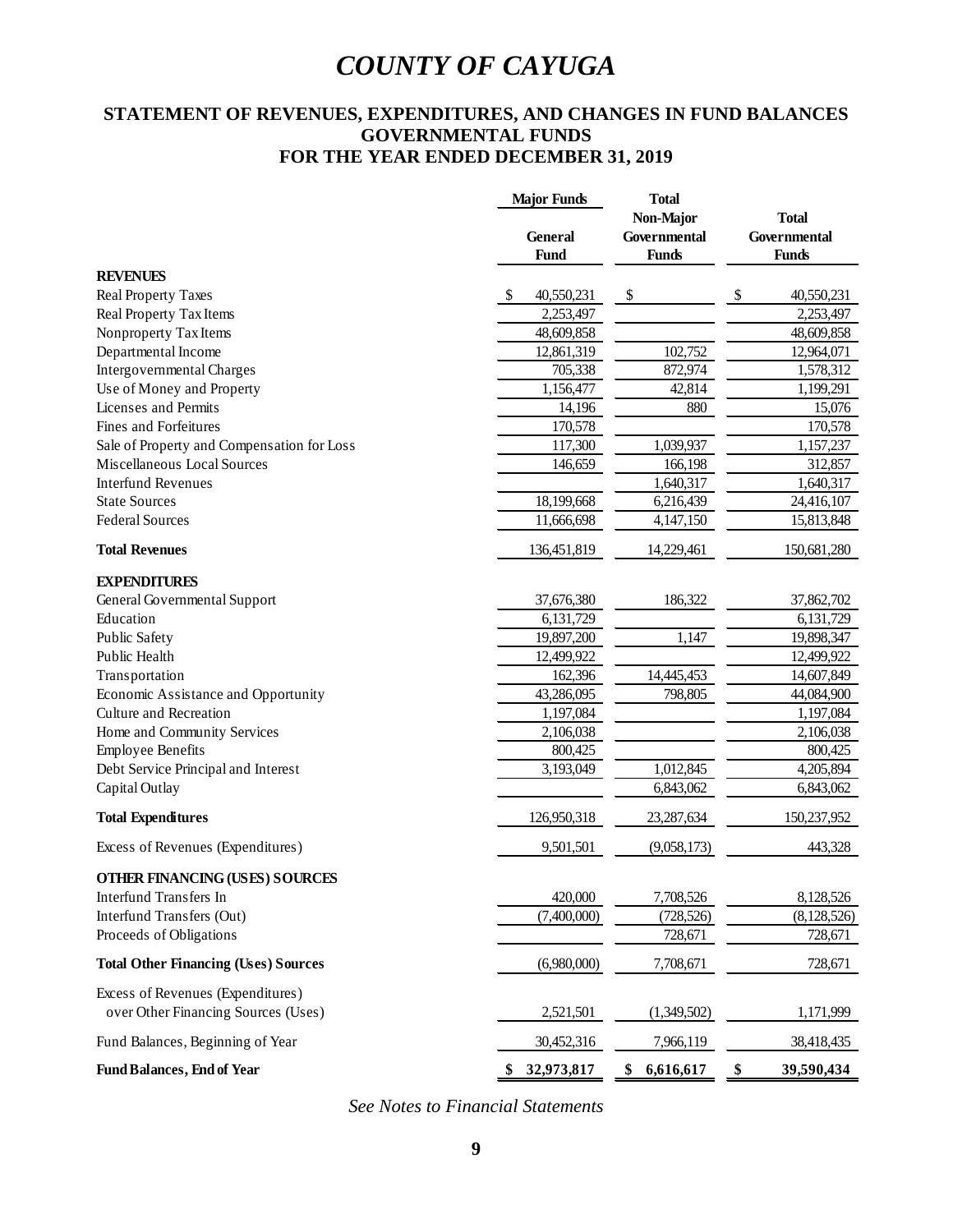### **RECONCILIATION OF GOVERNMENTAL FUNDS STATEMENT OF REVENUES, EXPENDITURES, AND CHANGES IN FUND BALANCES TO THE STATEMENT OF ACTIVITIES FOR THE YEAR ENDED DECEMBER 31, 2019**

#### **Net Change in Fund Balances - Total Governmental Funds \$ 1,171,999**

Amounts reported for Governmental Activities in the Statement of Activities are different because:

Governmental Funds report capital outlay as expenditures. However, in the Statement of Activities, the cost of those assets is allocated over their estimated useful lives as depreciation expense. This is the amount by which depreciation exceeded capital outlay, net of disposals, in the current period.

| Capital Outlay, Net  | \$ 7,915,306 |           |
|----------------------|--------------|-----------|
| Depreciation Expense | (3,768,854)  | 4,146,452 |

Revenues in the Statement of Activities that do not provide current financial resources are not reported as revenues in the funds.

| Change in Deferred Taxes                    | 15.185    |            |
|---------------------------------------------|-----------|------------|
| Changes in Other Loans and Notes Receivable | (120.815) | (105, 630) |

Bond proceeds provide current financial resources to Governmental Funds, but issuing debt increases long-term liabilities in the Statement of Net Position. Repayment of bond principal is an expenditure in Governmental Funds, but the repayment reduces long-term liabilities in the Statement of Net Position. This is the amount by which repayments of bond principal and installment purchase debt exceed proceeds from debt.

| Principal Payments on Debt              | \$2,853,544 |           |
|-----------------------------------------|-------------|-----------|
| Proceeds from Installment Purchase Debt | (728.671)   | 2.124.873 |

Some expenses reported in the Statement of Activities do not require the use of current financial resources and, therefore, are not reported as expenditures in Governmental Funds.

| Change in Accrued Interest Payable                          | \$<br>19,330 |             |
|-------------------------------------------------------------|--------------|-------------|
| Amortization of Bond Discount                               | (9,280)      |             |
| Amortization of Bond Premium                                | 82,533       |             |
| Amortization of Deferred Charges on Defeased Debt           | (37,072)     |             |
| Increase in Accreted Interest on Capital Appreciation Bonds | (1,190,330)  |             |
| <b>Change in Compensated Absences</b>                       | (85,969)     |             |
| Changes in the Proportionate Share of Pension Liabilities   |              |             |
| and Associated Deferred Outflows and Inflows of Resources   | (687, 349)   |             |
| Changes in the Proportionate Share of OPEB Liabilities      |              |             |
| and Associated Deferred Outflows and Inflows of Resources   | (4,376,449)  | (6,284,586) |
| <b>Change in Net Position of Governmental Activities</b>    |              | \$1,053,108 |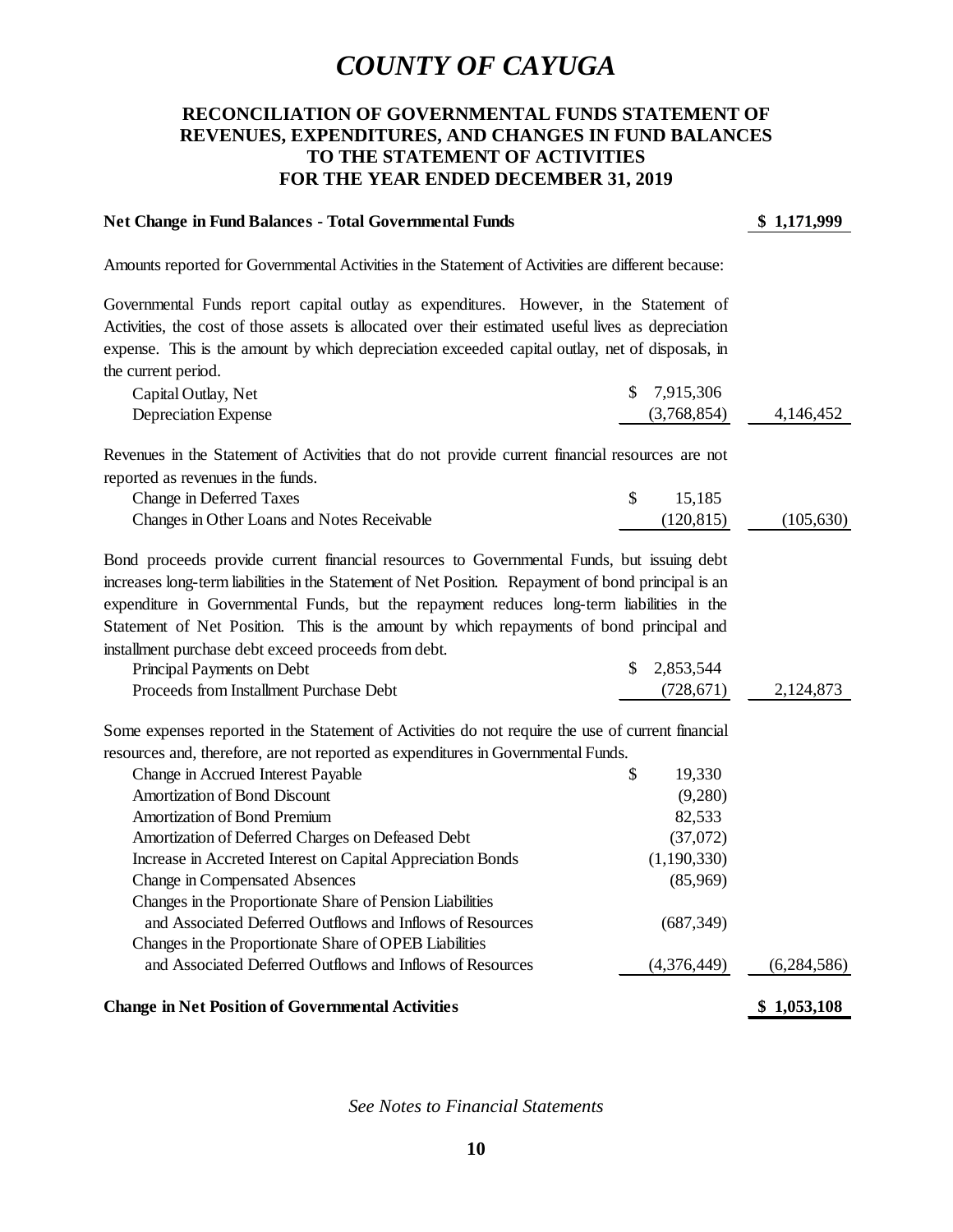## **STATEMENT OF NET POSITION PROPRIETARY FUNDS DECEMBER 31, 2019**

|                                                                            |                           | <b>Cayuga County</b><br><b>Health Insurance</b> |             | <b>Cayuga County</b><br><b>Development</b> |                                           | <b>Total</b> |  |
|----------------------------------------------------------------------------|---------------------------|-------------------------------------------------|-------------|--------------------------------------------|-------------------------------------------|--------------|--|
|                                                                            |                           | Consortium                                      | Corporation |                                            | <b>Business-Type</b><br><b>Activities</b> |              |  |
| <b>ASSETS</b>                                                              |                           |                                                 |             |                                            |                                           |              |  |
| <b>Current Assets</b>                                                      |                           |                                                 |             |                                            |                                           |              |  |
| Cash and Cash Equivalents                                                  | $\boldsymbol{\mathsf{S}}$ | 2,409,002                                       | \$          | 1,716,285                                  | \$                                        | 4,125,287    |  |
| Investments                                                                |                           | 3,215,465                                       |             |                                            |                                           | 3,215,465    |  |
| Accounts Receivable, Net                                                   |                           | 18,502                                          |             |                                            |                                           | 18,502       |  |
| Loans and Notes Receivable, Current Portion                                |                           |                                                 |             | 151,311                                    |                                           | 151,311      |  |
| <b>Prepaid Expenses</b>                                                    |                           | 7,103                                           |             |                                            |                                           | 7,103        |  |
| <b>Interest Receivable</b>                                                 |                           |                                                 |             | 1,260                                      |                                           | 1,260        |  |
| <b>Internal Balances</b>                                                   |                           | (12, 474)                                       |             |                                            |                                           | (12, 474)    |  |
| <b>Total Current Assets</b>                                                |                           | 5,637,598                                       |             | 1,868,856                                  |                                           | 7,506,454    |  |
|                                                                            |                           |                                                 |             |                                            |                                           |              |  |
| <b>Noncurrent Assets</b>                                                   |                           |                                                 |             |                                            |                                           |              |  |
| Other Assets - Premium Claims Deposit                                      |                           | 1,191,899                                       |             |                                            |                                           | 1,191,899    |  |
| <b>Restricted Investments</b>                                              |                           | 1,806,410                                       |             |                                            |                                           | 1,806,410    |  |
| Loans Receivable, Net, Long-Term Portion<br><b>Total Noncurrent Assets</b> |                           |                                                 |             | 843,486                                    |                                           | 843,486      |  |
|                                                                            |                           | 2,998,309                                       |             | 843,486                                    |                                           | 3,841,795    |  |
| <b>Total Assets</b>                                                        |                           | 8,635,907                                       |             | 2,712,342                                  |                                           | 11,348,249   |  |
| <b>LIABILITIES</b>                                                         |                           |                                                 |             |                                            |                                           |              |  |
| <b>Current Liabilities</b>                                                 |                           |                                                 |             |                                            |                                           |              |  |
| <b>Accounts Payable</b>                                                    |                           |                                                 |             | 255,961                                    |                                           | 255,961      |  |
| <b>Accrued Liabilities</b>                                                 |                           | 1,008,000                                       |             |                                            |                                           | 1,008,000    |  |
| <b>Unearned Revenues</b>                                                   |                           | 568,401                                         |             |                                            |                                           | 568,401      |  |
| <b>Total Liabilities</b>                                                   |                           | 1,576,401                                       |             | 255,961                                    |                                           | 1,832,362    |  |
| <b>NET POSITION</b>                                                        |                           |                                                 |             |                                            |                                           |              |  |
| <b>Unrestricted</b>                                                        |                           |                                                 |             |                                            |                                           |              |  |
| <b>Rate Stabilization Reserve</b>                                          |                           | 973,410                                         |             |                                            |                                           | 973,410      |  |
| Catastrophic Claims Reserve                                                |                           | 833,000                                         |             |                                            |                                           | 833,000      |  |
| <b>Remaining Net Position</b>                                              |                           | 5,253,096                                       |             | 2,456,381                                  |                                           | 7,709,477    |  |
| <b>Total Net Position</b>                                                  | \$                        | 7,059,506                                       | \$          | 2,456,381                                  | \$                                        | 9,515,887    |  |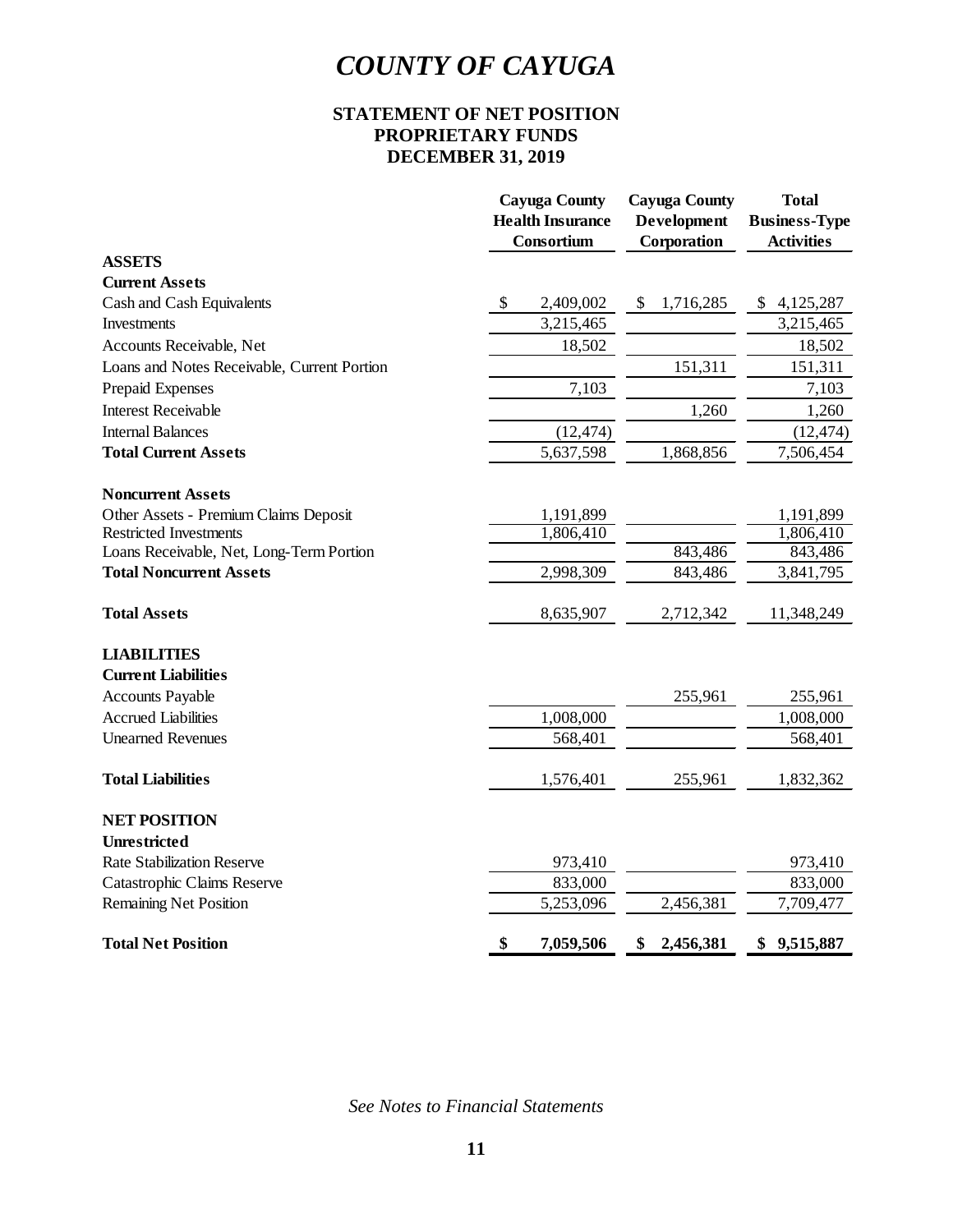## **STATEMENT OF REVENUES, EXPENSES, AND CHANGES IN FUND NET POSITION PROPRIETARY FUNDS FOR THE YEAR ENDED DECEMBER 31, 2019**

|                                         | <b>Cayuga County</b><br><b>Health Insurance</b><br>Consortium |                 | <b>Cayuga County</b><br><b>Development</b><br>Corporation |           | <b>Total</b><br><b>Business-Type</b><br><b>Activities</b> |             |  |
|-----------------------------------------|---------------------------------------------------------------|-----------------|-----------------------------------------------------------|-----------|-----------------------------------------------------------|-------------|--|
| <b>OPERATING REVENUES</b>               |                                                               |                 |                                                           |           |                                                           |             |  |
| <b>Charges for Services - Premiums</b>  |                                                               |                 |                                                           |           |                                                           |             |  |
| County                                  | $\boldsymbol{\mathsf{S}}$                                     | 8,885,210       | \$                                                        |           | \$                                                        | 8,885,210   |  |
| <b>Other Governments</b>                |                                                               | 9,628,737       |                                                           |           |                                                           | 9,628,737   |  |
| Participants                            |                                                               | 2,335,476       |                                                           |           |                                                           | 2,335,476   |  |
| <b>Total Charges for Services</b>       |                                                               | 20,849,423      |                                                           |           |                                                           | 20,849,423  |  |
| <b>Interest Revenue</b>                 |                                                               |                 |                                                           | 56,004    |                                                           | 56,004      |  |
| <b>Other Operating Revenues</b>         |                                                               | 1,130,646       |                                                           | 2,808     |                                                           | 1,133,454   |  |
| <b>Total Operating Revenues</b>         |                                                               | 21,980,069      |                                                           | 58,812    |                                                           | 22,038,881  |  |
| <b>OPERATING EXPENSES</b>               |                                                               |                 |                                                           |           |                                                           |             |  |
| <b>Benefit Costs</b>                    |                                                               |                 |                                                           |           |                                                           |             |  |
| Health Claims Expense                   |                                                               | 22,071,546      |                                                           |           |                                                           | 22,071,546  |  |
| Dental Claims Expense                   |                                                               | 450,287         |                                                           |           |                                                           | 450,287     |  |
| <b>Total Benefit Costs</b>              |                                                               | 22,521,833      |                                                           |           |                                                           | 22,521,833  |  |
| Health Claims Administrative Expense    |                                                               | 888,090         |                                                           |           |                                                           | 888,090     |  |
| Dental Claims Administrative Expense    |                                                               | 34,624          |                                                           |           |                                                           | 34,624      |  |
| Operations                              |                                                               | 360,777         |                                                           |           |                                                           | 360,777     |  |
| <b>Other Contractual</b>                |                                                               |                 |                                                           | 47,251    |                                                           | 47,251      |  |
| <b>Total Operating Expenses</b>         |                                                               | 23,805,324      |                                                           | 47,251    |                                                           | 23,852,575  |  |
| Loss on Operations                      |                                                               | (1,825,255)     |                                                           | 11,561    |                                                           | (1,813,694) |  |
| <b>NONOPERATING REVENUES (EXPENSES)</b> |                                                               |                 |                                                           |           |                                                           |             |  |
| <b>Interest Income</b>                  |                                                               | 164,483         |                                                           |           |                                                           | 164,483     |  |
| Other Unclassified Revenue              |                                                               | $\overline{25}$ |                                                           |           |                                                           | 25          |  |
| <b>Total Nonoperating Revenues</b>      |                                                               | 164,508         |                                                           |           |                                                           | 164,508     |  |
| Change in Net Position                  |                                                               | (1,660,747)     |                                                           | 11,561    |                                                           | (1,649,186) |  |
| Total Net Position, Beginning of Year   |                                                               | 8,720,253       |                                                           | 2,444,820 |                                                           | 11,165,073  |  |
| <b>Total Net Position, End of Year</b>  | \$                                                            | 7,059,506       | \$                                                        | 2,456,381 | \$                                                        | 9,515,887   |  |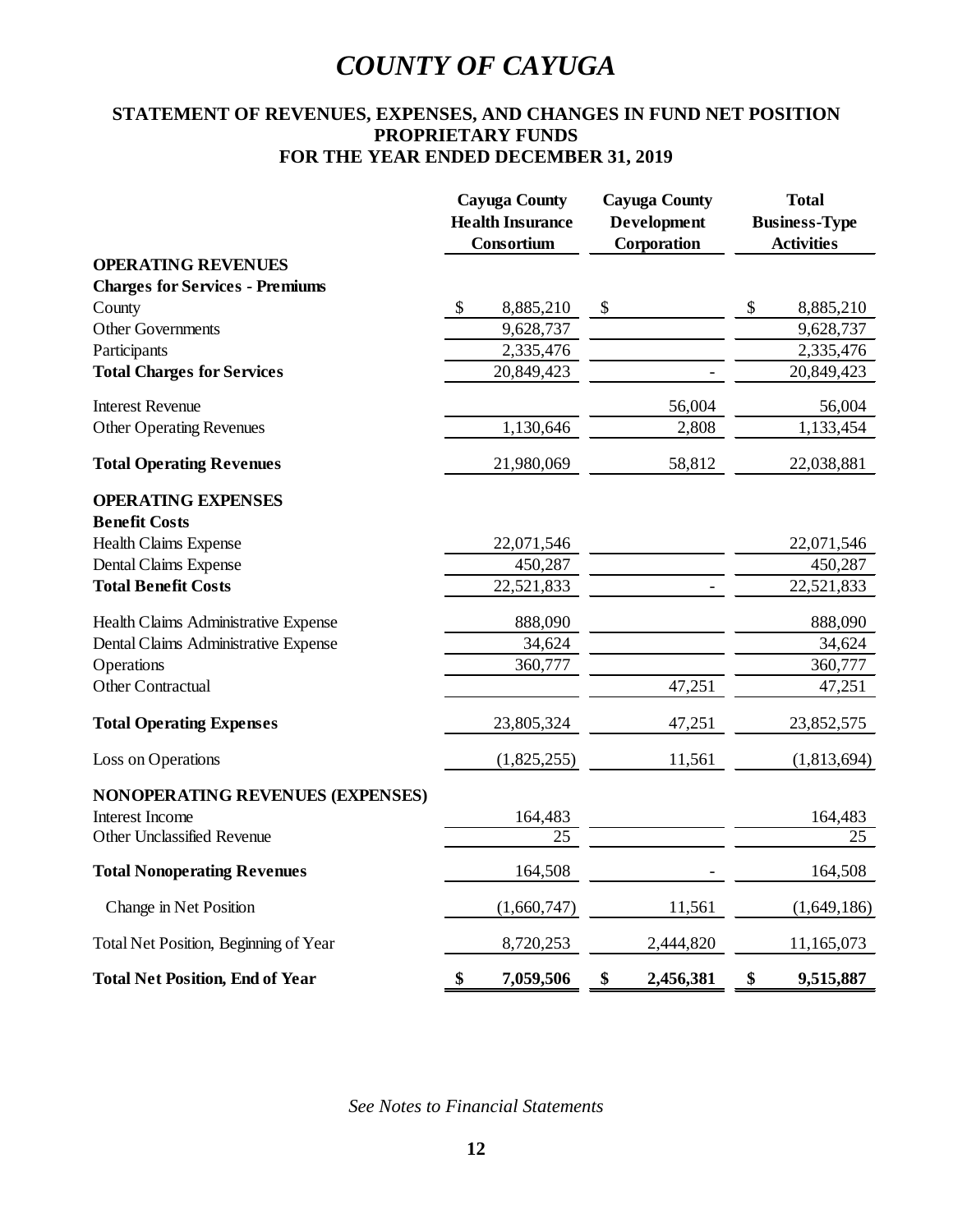## **STATEMENT OF CASH FLOWS PROPRIETARY FUNDS FOR THE YEAR ENDED DECEMBER 31, 2019**

|                                                                                                             |               | <b>Cayuga County</b><br><b>Health Insurance</b><br>Consortium | <b>Cayuga County</b><br>Development<br>Corporation | <b>Total</b><br><b>Business-Type</b><br><b>Activities</b> |
|-------------------------------------------------------------------------------------------------------------|---------------|---------------------------------------------------------------|----------------------------------------------------|-----------------------------------------------------------|
| <b>Cash Flows From Operating Activities</b>                                                                 |               |                                                               |                                                    |                                                           |
| Premiums Collected from:                                                                                    |               |                                                               |                                                    |                                                           |
| County                                                                                                      | \$            | 8,885,210                                                     | \$                                                 | \$<br>8,885,210                                           |
| <b>Other Governments</b>                                                                                    |               | 9,628,737                                                     |                                                    | 9,628,737                                                 |
| Participants                                                                                                |               | 2,381,161                                                     |                                                    | 2,381,161                                                 |
| <b>Rebates Received</b>                                                                                     |               | 1,130,646                                                     |                                                    | 1,130,646                                                 |
| Premiums Claims Deposit                                                                                     |               | (96, 899)                                                     |                                                    | (96, 899)                                                 |
| Health Claims Paid                                                                                          |               | (23, 420, 833)                                                |                                                    | (23, 420, 833)                                            |
| Dental Claims Paid                                                                                          |               | (450, 287)                                                    |                                                    | (450, 287)                                                |
| Other Operating Expenses Paid                                                                               |               | (1,338,716)                                                   |                                                    | (1,338,716)                                               |
| Cash Received from Application Fees                                                                         |               |                                                               | 2,790                                              | 2,790                                                     |
| Cash Received from Loan Interest Income                                                                     |               |                                                               | 31,936                                             | 31,936                                                    |
| Cash Received from Interest Income                                                                          |               |                                                               | 22,808                                             | 22,808                                                    |
| Cash Received from Principal Due On Notes Receivable                                                        |               |                                                               | 208,953                                            | 208,953                                                   |
| <b>Cash Paid To Borrowers</b>                                                                               |               |                                                               | (152, 693)                                         | (152, 693)                                                |
| <b>Cash Paid For Contract Services</b>                                                                      |               |                                                               | (30,000)                                           | (30,000)                                                  |
| <b>Cash Paid For Professional Services</b>                                                                  |               |                                                               | (8,688)                                            | (8,688)                                                   |
| Cash Paid For Programmatic Expenses                                                                         |               |                                                               | (7, 331)                                           | (7, 331)                                                  |
| Cash Paid for Registration Fees                                                                             |               |                                                               | (214)                                              | (214)                                                     |
| <b>Net Cash Provided (Used) by Operating Activities</b>                                                     |               | (3,280,981)                                                   | 67,561                                             | (3,213,420)                                               |
| <b>Cash Flows From Nonoperating Investing Activities</b>                                                    |               |                                                               |                                                    |                                                           |
| <b>Interest Income Received</b>                                                                             |               | 164,483                                                       |                                                    | 164,483                                                   |
| Other (Expense)                                                                                             |               | 25                                                            |                                                    | 25                                                        |
| Purchase of Investments                                                                                     |               | (5,021,875)                                                   |                                                    | (5,021,875)                                               |
| Proceeds from Sale of Investments                                                                           |               | 5,232,311                                                     |                                                    | $\overline{5,}232,311$                                    |
| Net Cash Provided (Used) by Nonoperating Investing Activities                                               |               | 374,944                                                       |                                                    | 374,944                                                   |
| Change in Cash and Cash Equivalents                                                                         |               | (2,906,037)                                                   | 67,561                                             | (2,838,476)                                               |
| Cash and Cash Equivalents, January 1,                                                                       |               | 5,315,039                                                     | 1,648,724                                          | 6,963,763                                                 |
| Cash and Cash Equivalents, December 31,                                                                     | $\frac{1}{2}$ | 2,409,002                                                     | \$<br>1,716,285                                    | \$<br>4,125,287                                           |
| Reconciliation of (Deficit) of Operating Revenues Under (Expenses)<br>to Net Cash from Operating Activities |               |                                                               |                                                    |                                                           |
| (Deficit) Operating Revenues Under Expenses                                                                 | \$            | (1,825,255)                                                   | 11,561                                             | \$                                                        |
|                                                                                                             |               |                                                               | \$                                                 | (1,813,694)                                               |
| (Increase) Decrease in Accounts Receivable<br>(Increase) Decrease in Loan Receivable                        |               | (5,027)                                                       | (180,065)                                          | (5,027)<br>(180,065)                                      |
| (Increase) Decrease in Interest Receivable                                                                  |               |                                                               | (1,260)                                            |                                                           |
|                                                                                                             |               |                                                               |                                                    | (1,260)                                                   |
| (Increase) Decrease in Premium Claims Deposit<br>(Increase) Decrease in Prepaid Expenses                    |               | (96, 899)                                                     |                                                    | (96, 899)                                                 |
| Increase (Decrease) in Accounts Payable                                                                     |               | (7,103)                                                       | 237,325                                            | (7,103)                                                   |
| Increase (Decrease) in Claims Payable                                                                       |               | (55, 225)<br>(1,212,287)                                      |                                                    | 182,100<br>(1,212,287)                                    |
| Increase (Decrease) in Incurred but not Reported Health Claims                                              |               |                                                               |                                                    |                                                           |
| Increase (Decrease) in Unearned Revenue                                                                     |               | (137,000)<br>57,815                                           |                                                    | (137,000)<br>57,815                                       |
| <b>Net Cash Provided (Used) by Operating Activities</b>                                                     | \$            | (3,280,981)                                                   | \$<br>67,561                                       | \$<br>(3,213,420)                                         |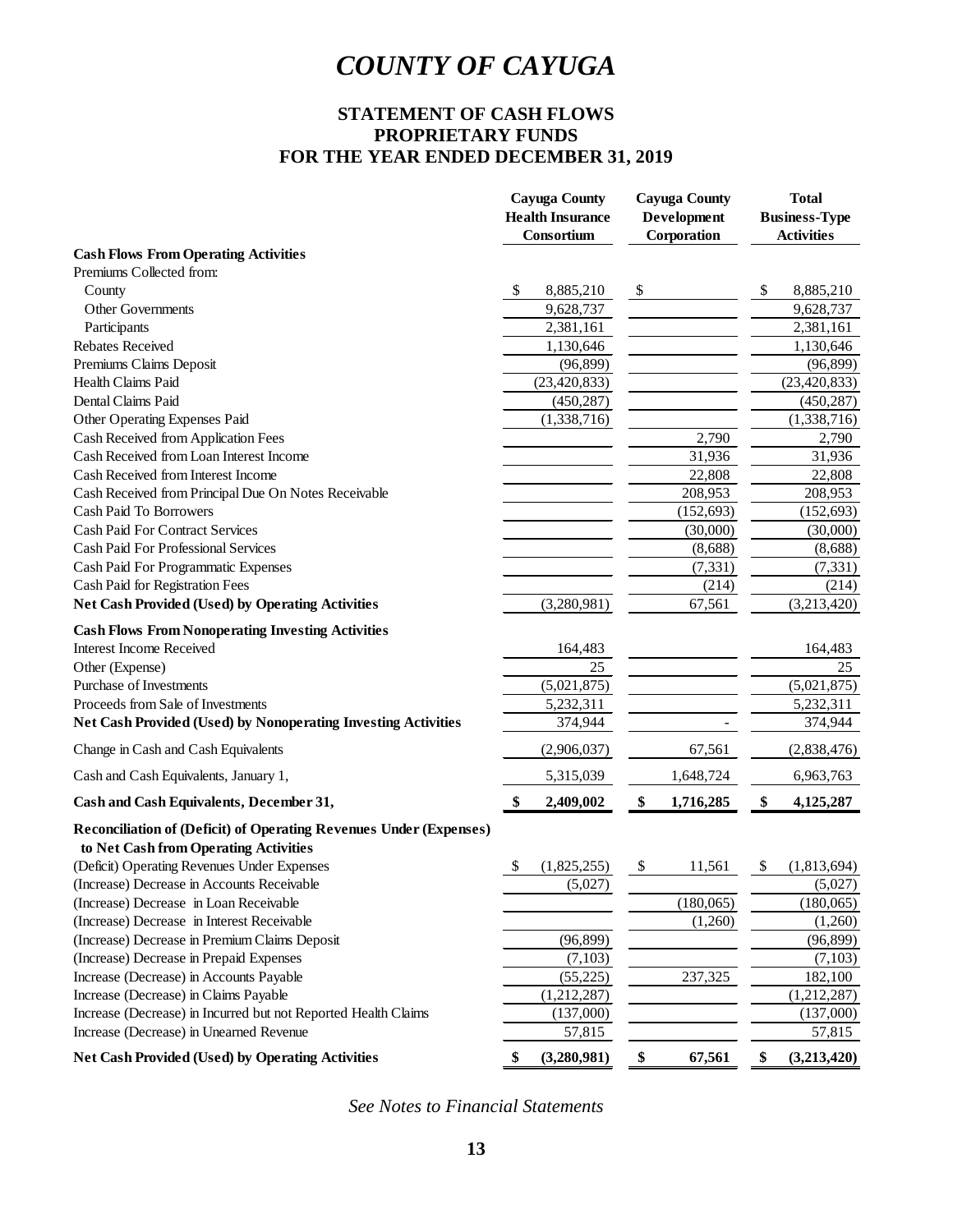## **COMBINING STATEMENT OF NET POSITION PROPRIETARY COMPONENT UNITS DECEMBER 31, 2019**

|                                                 | Cayuga<br>County<br><b>Soil and Water</b><br>Conservation<br><b>District</b> | Cayuga<br>County<br>Water<br>and Sewer<br><b>Authority</b> | Cayuga<br>Community<br>College | Cayuga<br>County<br><b>Industrial</b><br>Development<br>Agency | <b>Total</b><br><b>Business-Type</b><br>Component<br>Units |
|-------------------------------------------------|------------------------------------------------------------------------------|------------------------------------------------------------|--------------------------------|----------------------------------------------------------------|------------------------------------------------------------|
| <b>ASSETS</b>                                   |                                                                              |                                                            |                                |                                                                |                                                            |
| <b>Current Assets</b>                           |                                                                              |                                                            |                                |                                                                |                                                            |
| Cash and Cash Equivalents - Unrestricted        | -\$<br>378,878                                                               | 1,971,186<br>S                                             | 5,552,846<br>\$                | 760,862<br>\$                                                  | \$<br>8,663,772                                            |
| Other Receivables, Net                          | 161,789                                                                      | 245,026                                                    | 2,081,738                      | 43,401                                                         | 2,531,954                                                  |
| Due from State and Federal Governments          |                                                                              |                                                            | 1,144,326                      |                                                                | 1,144,326                                                  |
| Due from Other Governments                      |                                                                              |                                                            | 467,075                        |                                                                | 467,075                                                    |
| Prepaid Expenses                                |                                                                              | 23.452                                                     | 146,205                        |                                                                | 169,657                                                    |
| <b>Total Current Assets</b>                     | 540,667                                                                      | 2,239,664                                                  | 9,392,190                      | 804,263                                                        | 12,976,784                                                 |
| <b>Noncurrent Assets</b>                        |                                                                              |                                                            |                                |                                                                |                                                            |
| Cash and Cash Equivalents - Restricted          |                                                                              | 426,831                                                    |                                |                                                                | 426,831                                                    |
| <b>Investments - Restricted</b>                 |                                                                              |                                                            | 14,388,540                     | 150,571                                                        | 14,539,111                                                 |
| Pension Asset                                   |                                                                              |                                                            | 614,534                        |                                                                | 614,534                                                    |
| Land Lease Receivable                           | 2,265,821                                                                    |                                                            |                                |                                                                | 2,265,821                                                  |
| Capital Assets, Net of Accumulated Depreciation |                                                                              | 13,714,052                                                 | 26,549,619                     | 614,751                                                        | 40,878,422                                                 |
| <b>Total Noncurrent Assets</b>                  | 2,265,821                                                                    | 14, 140, 883                                               | 41,552,693                     | 765,322                                                        | 58,724,719                                                 |
| <b>Total Assets</b>                             | 2,806,488                                                                    | 16,380,547                                                 | 50,944,883                     | 1,569,585                                                      | 71,701,503                                                 |
| <b>DEFERRED OUTFLOWS OF RESOURCES</b>           |                                                                              |                                                            |                                |                                                                |                                                            |
| Pensions                                        |                                                                              | 42,725                                                     | 3,116,893                      |                                                                | 3,159,618                                                  |
| Other Post-Employment Benefit Obligations       |                                                                              |                                                            | 1,222,589                      |                                                                | 1,222,589                                                  |
| <b>Total Deferred Outflows of Resources</b>     |                                                                              | 42,725                                                     | 4,339,482                      |                                                                | 4,382,207                                                  |
| <b>LIABILITIES</b>                              |                                                                              |                                                            |                                |                                                                |                                                            |
| <b>Current Liabilities</b>                      |                                                                              |                                                            |                                |                                                                |                                                            |
| Accounts Payable                                | 290,226                                                                      | 80,086                                                     | 1,538,851                      | 67,356                                                         | 1,976,519                                                  |
| <b>Accrued Liabilities</b>                      |                                                                              | 10,168                                                     | 1,117,734                      |                                                                | 1,127,902                                                  |
| Accrued Interest Payable                        | 9,471                                                                        |                                                            |                                |                                                                | 9,471                                                      |
| Due to Other Funds                              | 342,798                                                                      |                                                            |                                |                                                                | 342,798                                                    |
| Due to Other Governments                        |                                                                              |                                                            | 588,483                        |                                                                | 588,483                                                    |
| Due to Cayuga County                            | 60,000                                                                       |                                                            | 391,763                        |                                                                | 451,763                                                    |
| <b>Unearned Revenues</b>                        |                                                                              |                                                            | 1,054,715                      |                                                                | 1,054,715                                                  |
| Long-Term Liabilities Due Within One Year       |                                                                              | 103,930                                                    | 69,232                         |                                                                | 173,162                                                    |
| <b>Total Current Liabilities</b>                | 702,495                                                                      | 194,184                                                    | 4,760,778                      | 67,356                                                         | 5,724,813                                                  |
| <b>Long-Term Liabilities</b>                    |                                                                              |                                                            |                                |                                                                |                                                            |
| Due to Cayuga County                            | 1,055,000                                                                    |                                                            |                                |                                                                | 1,055,000                                                  |
| Due in More than One Year                       |                                                                              | 3,484,157                                                  | 38,572,617                     |                                                                | 42,056,774                                                 |
| <b>Total Noncurrent Liabilities</b>             | 1,055,000                                                                    | 3,484,157                                                  | 38,572,617                     |                                                                | 43,111,774                                                 |
| <b>Total Liabilities</b>                        | 1,757,495                                                                    | 3,678,341                                                  | 43,333,395                     | 67,356                                                         | 48,836,587                                                 |
| DEFERRED INFLOWS OF RESOURCES                   |                                                                              |                                                            |                                |                                                                |                                                            |
| Pensions                                        |                                                                              | 23,420                                                     | 1,718,085                      |                                                                | 1,741,505                                                  |
| Other Post-Employment Benefit Obligations       |                                                                              |                                                            | 8,852,051                      |                                                                | 8,852,051                                                  |
| Deferred Tuition Assistance Program             |                                                                              |                                                            | 463,262                        |                                                                | 463,262                                                    |
| <b>Total Deferred Inflows of Resources</b>      |                                                                              | 23,420                                                     | 11,033,398                     |                                                                | 11,056,818                                                 |
| <b>NET POSITION</b>                             |                                                                              |                                                            |                                |                                                                |                                                            |
| Net Investment in Capital Assets                |                                                                              | 10,169,358                                                 | 25,119,702                     | 614,751                                                        | 35,903,811                                                 |
| Restricted                                      |                                                                              |                                                            | 11,112,972                     |                                                                | 11,112,972                                                 |
| Unrestricted                                    | 1,048,993                                                                    | 2,552,153                                                  | (35,315,102)                   | 887,478                                                        | (30, 826, 478)                                             |
| <b>Total Net Position</b>                       | 1,048,993                                                                    | 12,721,511                                                 | \$<br>917,572                  | \$1,502,229                                                    | \$<br>16,190,305                                           |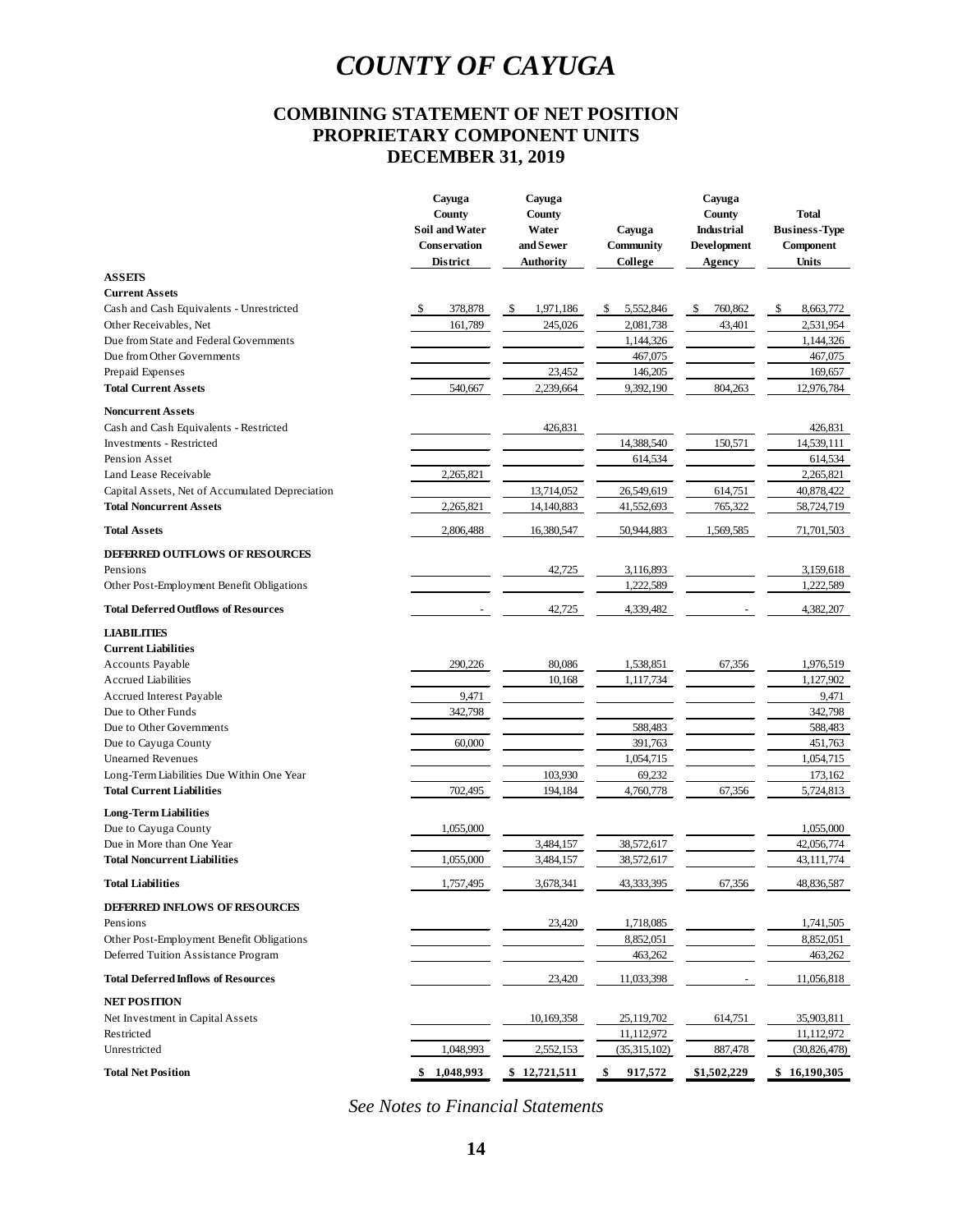## **COMBINING STATEMENT OF REVENUES, EXPENSES, AND CHANGES IN FUND NET POSITION - PROPRIETARY COMPONENT UNITS FOR THE YEAR ENDED DECEMBER 31, 2019**

|                                                | Cayuga<br><b>County</b><br>Soil and Water<br>Conservation<br><b>District</b> | Cayuga<br>County<br>Water<br>and Sewer<br><b>Authority</b> | Cayuga<br>Community<br>College | Cayuga<br>County<br><b>Industrial</b><br>Development<br><b>Agency</b> | <b>Total</b><br><b>Business-Type</b><br>Component<br>Units |
|------------------------------------------------|------------------------------------------------------------------------------|------------------------------------------------------------|--------------------------------|-----------------------------------------------------------------------|------------------------------------------------------------|
| <b>REVENUES</b>                                |                                                                              |                                                            |                                |                                                                       |                                                            |
| Charges for Services                           | $\sqrt[6]{3}$<br>30                                                          | 1,239,502<br>\$                                            | 8,538,667<br>\$                | \$<br>86,926                                                          | 9,865,125<br>\$                                            |
| Use of Money and Property                      | 115,692                                                                      |                                                            |                                |                                                                       | 115,692                                                    |
| <b>State Sources</b>                           |                                                                              |                                                            | 1,417,048                      |                                                                       | 1,417,048                                                  |
| <b>Federal Sources</b>                         |                                                                              |                                                            | 156,793                        |                                                                       | 156,793                                                    |
| Other Grants                                   |                                                                              |                                                            | 500,409                        |                                                                       | 500,409                                                    |
| Other Operating Revenue                        |                                                                              |                                                            | 1,709,206                      |                                                                       | 1,709,206                                                  |
| <b>Total Revenues</b>                          | 115,722                                                                      | 1,239,502                                                  | 12,322,123                     | 86,926                                                                | 13,764,273                                                 |
| <b>EXPENSES</b>                                |                                                                              |                                                            |                                |                                                                       |                                                            |
| Instruction                                    |                                                                              |                                                            | 11,842,685                     |                                                                       | 11,842,685                                                 |
| <b>Public Service</b>                          |                                                                              |                                                            | 171,294                        |                                                                       | 171,294                                                    |
| Academic Support                               |                                                                              |                                                            | 4,359,215                      |                                                                       | 4,359,215                                                  |
| <b>Student Services</b>                        |                                                                              |                                                            | 3,652,329                      |                                                                       | 3,652,329                                                  |
| Operation and Maintenance                      |                                                                              |                                                            | 4,483,961                      |                                                                       | 4,483,961                                                  |
| Administration                                 |                                                                              | 61.178                                                     | 6,906,287                      | 45,086                                                                | 7,012,551                                                  |
| <b>Student Aid Payments</b>                    |                                                                              |                                                            | 3,727,834                      |                                                                       | 3,727,834                                                  |
| <b>Auxiliary Enterprises</b>                   |                                                                              |                                                            | 2,030,910                      |                                                                       | 2,030,910                                                  |
| Water and Sewer                                |                                                                              | 642,474                                                    |                                |                                                                       | 642,474                                                    |
| Salaries and Employee Benefits                 |                                                                              | 268,430                                                    |                                |                                                                       | 268,430                                                    |
| Utilities                                      |                                                                              | 31,439                                                     |                                |                                                                       | 31,439                                                     |
| Other Contractual                              | 8,677                                                                        | 26,058                                                     |                                | 13,370                                                                | 48,105                                                     |
| Depreciation                                   |                                                                              | 644,303                                                    | 1,113,971                      |                                                                       | 1,758,274                                                  |
| <b>Total Expenses</b>                          | 8,677                                                                        | 1,673,882                                                  | 38,288,486                     | 58,456                                                                | 40,029,501                                                 |
| Excess of Revenues (Expenses)                  | 107,045                                                                      | (434,380)                                                  | (25,966,363)                   | 28,470                                                                | (26, 265, 228)                                             |
| <b>NON-OPERATING REVENUES (EXPENSES)</b>       |                                                                              |                                                            |                                |                                                                       |                                                            |
| Interest Income                                |                                                                              | 7,028                                                      | (12, 648)                      | 12,326                                                                | 6,706                                                      |
| Federal and State Financial Aid                |                                                                              |                                                            | 7,610,331                      |                                                                       | 7,610,331                                                  |
| <b>State Appropriations</b>                    |                                                                              |                                                            | 7,573,677                      |                                                                       | 7,573,677                                                  |
| Local Appropriations                           |                                                                              |                                                            | 8,311,416                      |                                                                       | 8,311,416                                                  |
| Private Contributions                          |                                                                              |                                                            | 725,731                        |                                                                       | 725,731                                                    |
| Property Taxes                                 |                                                                              | 200,530                                                    |                                |                                                                       | 200,530                                                    |
| <b>Interest Expense</b>                        | (46,944)                                                                     | (82, 946)                                                  |                                |                                                                       | (129,890)                                                  |
| <b>Transfers</b>                               | (65,600)                                                                     |                                                            |                                |                                                                       | (65,600)                                                   |
| Other Non-Operating Revenues (Expenses)        |                                                                              | 224,434                                                    | 192,902                        | 2,873                                                                 | 420,209                                                    |
| <b>Total Non-Operating Revenues (Expenses)</b> | (112, 544)                                                                   | 349,046                                                    | 24,401,409                     | 15,199                                                                | 24,653,110                                                 |
| Net Gain (Loss) Before Contributions           | (5,499)                                                                      | (85, 334)                                                  | (1,564,954)                    | 43,669                                                                | (1,612,118)                                                |
| Capital Contributions                          |                                                                              |                                                            | 1,598,947                      |                                                                       | 1,598,947                                                  |
| Change in Net Position                         | (5,499)                                                                      | (85, 334)                                                  | 33,993                         | 43,669                                                                | (13, 171)                                                  |
| Net Position Beginning of Year                 | 1,054,492                                                                    | 12,806,845                                                 | 883,579                        | 1,458,560                                                             | 16,203,476                                                 |
| Net Position, End of Year                      | 1,048,993<br>\$                                                              | \$12,721,511                                               | \$<br>917,572                  | \$1,502,229                                                           | \$16,190,305                                               |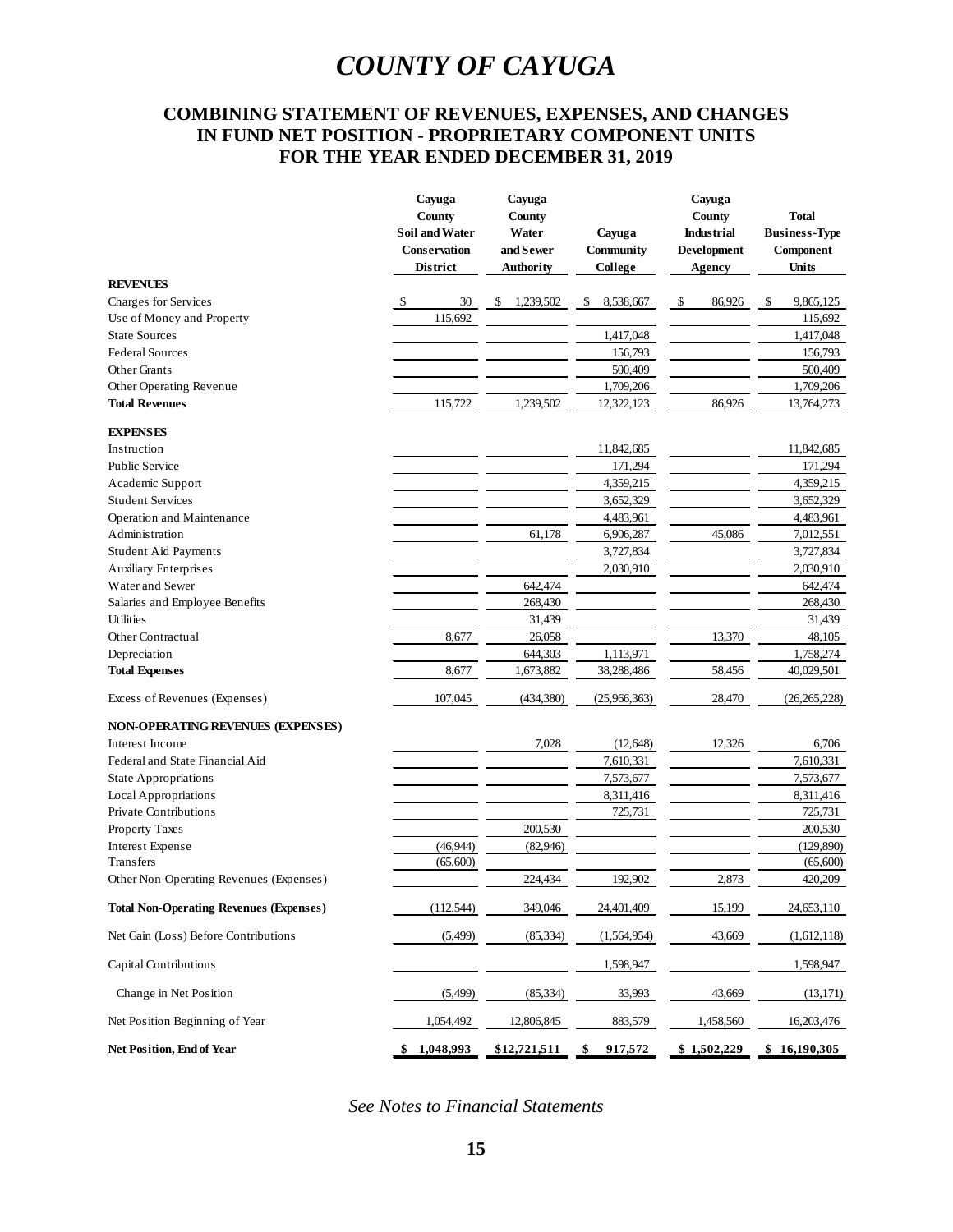## **STATEMENT OF FIDUCIARY NET POSITION FIDUCIARY FUNDS DECEMBER 31, 2019**

|                                          |    | Agency<br><b>Funds</b> |  |  |
|------------------------------------------|----|------------------------|--|--|
| <b>ASSETS</b>                            |    |                        |  |  |
| Cash and Cash Equivalents - Unrestricted | \$ | 2,068,463              |  |  |
| <b>Total Assets</b>                      | \$ | 2,068,463              |  |  |
| <b>LIABILITIES</b>                       |    |                        |  |  |
| <b>Agency Liabilities</b>                | \$ | 2,068,463              |  |  |
| <b>Total Liabilities</b>                 | Φ  | 2,068,463              |  |  |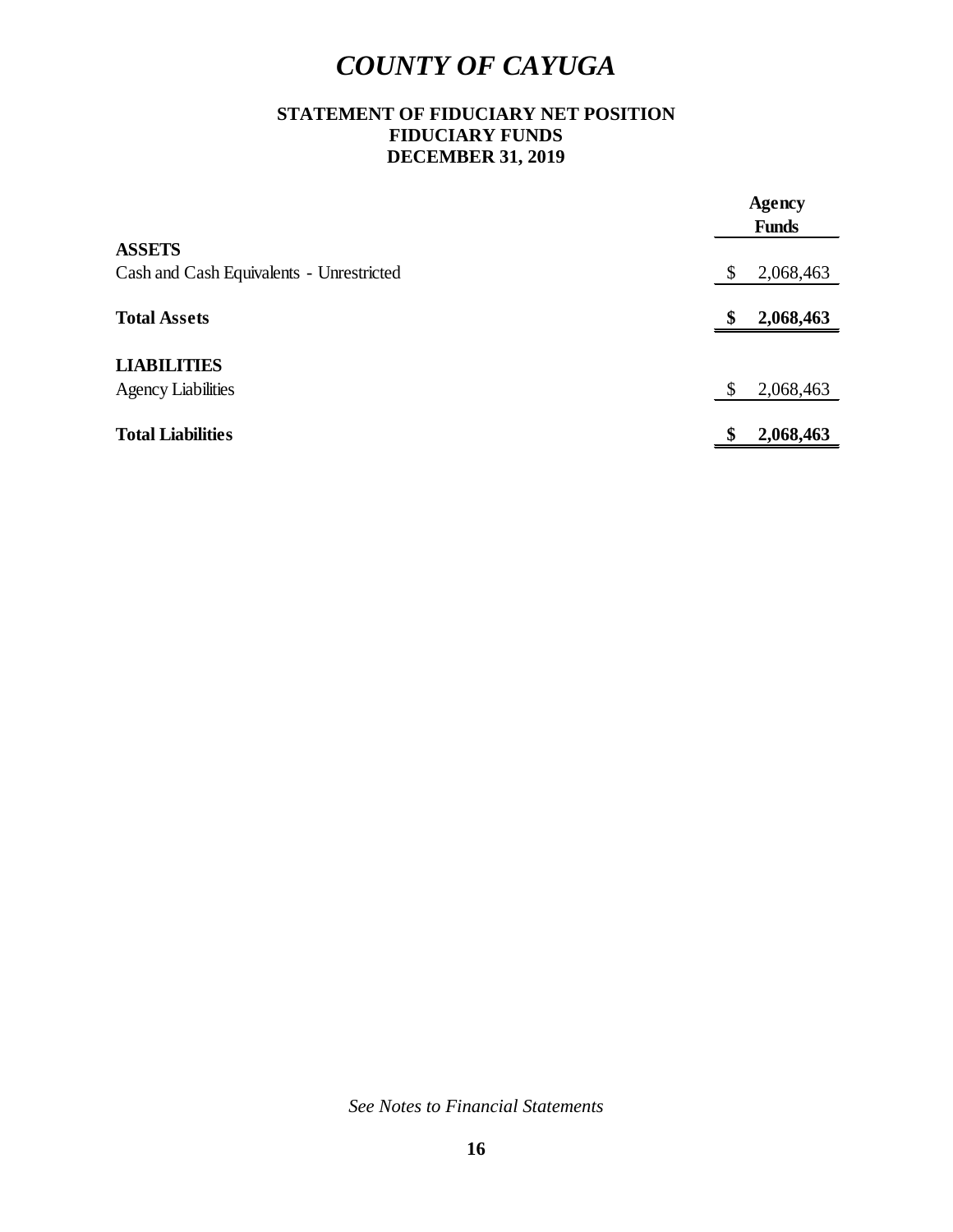### **NOTES TO FINANCIAL STATEMENTS DECEMBER 31, 2019**

#### *Note 1* **Nature of Business and Summary of Significant Accounting Policies**

The financial statements of the County of Cayuga (the County) have been prepared in conformity with generally accepted accounting principles (U.S. GAAP). The Governmental Accounting Standards Board (GASB) is the accepted standard setting body for establishing U.S. GAAP for state and local governments through its pronouncements (Statements and Interpretations). The more significant of the County's accounting policies are described below.

#### **Financial Reporting Entity**

The County of Cayuga, New York (the County) is governed by County law, general laws of the New York State, and various local laws and ordinances. The County Board of Legislators (Board of Legislators), which is the legislative body responsible for the overall operation of the County, consists of the fifteen legislators representing the districts in the County. The Chairman of the Board of Legislators serves as chief executive officer and the County Treasurer serves as chief fiscal officer of the County.

The County provides the following basic services: general governmental support, education, public safety, health, transportation, highways and streets, economic assistance and opportunity, culture and recreation, and home and community services.

All Governmental Activities and functions performed for the County are its direct responsibility. No other governmental organizations have been included or excluded from the reporting entity.

The financial reporting entity consists of (a) the primary government which is the County of Cayuga, (b) organizations for which the primary government is financially accountable, and (c) other organizations for which the nature and significance of their relationship with the primary government are such that exclusion would cause the reporting entity's financial statements to be misleading or incomplete as set forth in Governmental Accounting Standards Board (GASB) Statement No. 14, "The Financial Reporting Entity," as amended.

The decision to include a potential component unit in the County's reporting entity is based on several criteria set forth in GASB Statement Number 14, "The Financial Reporting Entity," as amended, including legal standing, fiscal dependency, and financial accountability. Based on the application of these criteria, the following are included as component units: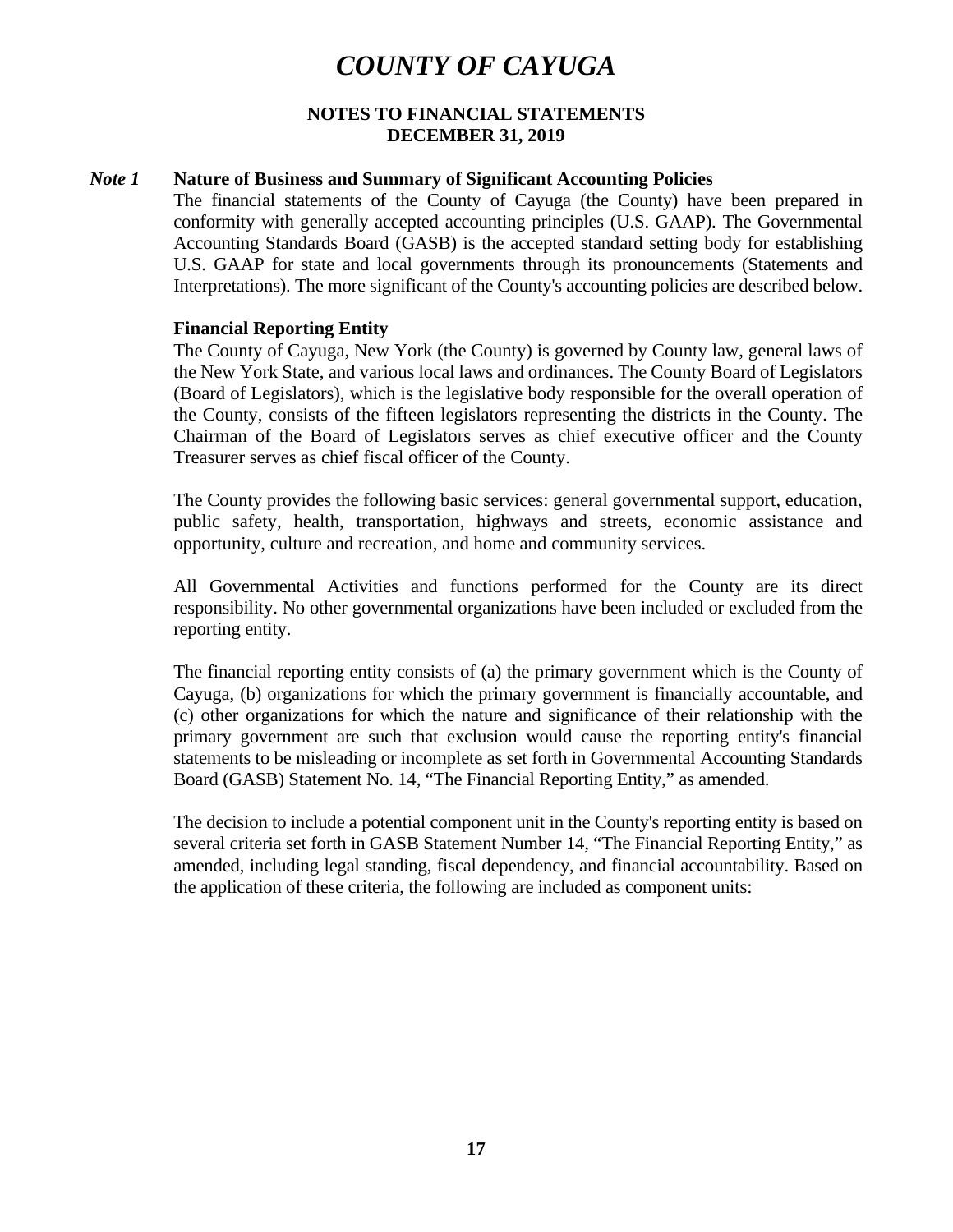### **NOTES TO FINANCIAL STATEMENTS DECEMBER 31, 2019**

#### *Note 1* **Nature of Business and Summary of Significant Accounting Policies - Continued**

#### **Blended Component Units**

#### Cayuga Tobacco Asset Securitization Corporation (CTASC)

CTASC is a special purpose, bankruptcy-remote, local development corporation organized under the Not-For-Profit Corporation Law of New York State. CTASC was established in October 2000. CTASC is presented in the financial reporting entity as a blended component unit based on the criteria that CTASC serves and benefits the County exclusively. CTASC is presented as a governmental fund type and blended with the Debt Service Fund. Separate audited financial statements for CTASC may be obtained by contacting CTASC directly.

On December 7, 2000, pursuant to a Purchase and Sale Agreement with the County, the County sold to CTASC all of its future rights, title, and interest in the Tobacco Settlement Revenues (TSRs) under the Master Settlement Agreement between the settling states and the Participating Manufacturers (PMs), and the decree and final judgment.

The purchase price of the County's future right, title, and interest in the TSRs has been financed by the issuance of serial bonds. A Residual Certificate exists which represents the entitlement to receive all amounts required to be distributed after payment of debt service, operating expenses, and certain other costs as set forth in the indenture. Payments on the Residual Certificate from TSR collections are subordinate to payments on the bonds and payment of certain other costs specified in the indenture. Excess TSRs not required by CTASC to pay various expenses, debt service, or required reserves with respect to the bonds are transferred to the CTASC Residual Trust (the Trust). The County is the beneficial owner of the Trust and thus the funds received by the Trust will ultimately transfer to the County.

#### Cayuga County Health Insurance Consortium (the Consortium)

The County, Cayuga Community College (CCC), and the Cayuga County Soil and Water District (SWCD) are all participants in a municipal cooperation agreement to create the Consortium for the sole purpose of purchasing a health insurance policy for its members. The participants have established a joint body which oversees administration of the plan. Each participant shares in the cost of, and assumes the liabilities for, medical, surgical, hospital, and prescription drug benefits provided under the plan. The Consortium is presented in the financial reporting entity as a blended component unit based on the criteria that the Consortium serves and benefits the County almost exclusively. The Consortium is presented as a blended proprietary fund type. Separate audited financial statements for the Consortium may be obtained by contacting the Consortium directly.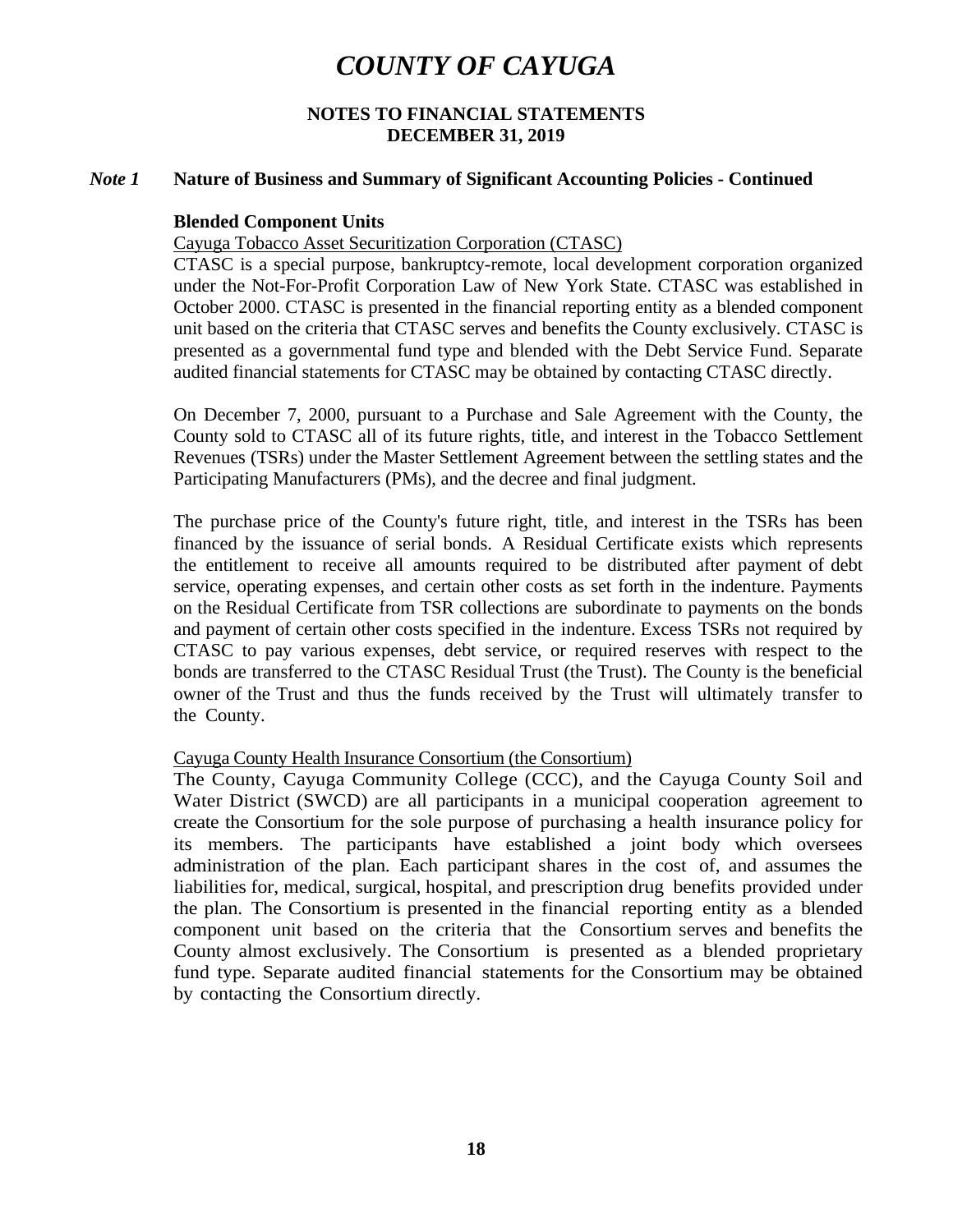### **NOTES TO FINANCIAL STATEMENTS DECEMBER 31, 2019**

#### *Note 1* **Nature of Business and Summary of Significant Accounting Policies - Continued**

#### **Blended Component Units - Continued**

Each participating municipal corporation joining the Consortium must remain a member for a minimum of three years; a municipality may withdraw with written notice prior to October 31st of the end of the Consortium year. Municipalities applying for membership in the Consortium may do so on approval of two-thirds of the entire Board. Consortium underwriting and rate setting policies have been established after consultation with actuaries. Consortium members are subject to supplemental assessment in the event of deficiencies. Premium assessments are determined annually, and should the assets of the Consortium be exhausted, members would be responsible for the Consortium's liabilities. The Consortium's members currently include the County of Cayuga, Cayuga County Soil and Water Conservation District, Cayuga Community College, and the City of Auburn.

#### Cayuga County Development Corporation (CCDC)

CCDC is a local development corporation whose purpose is to relieve and reduce unemployment; promote and provide for additional employment and maintain job opportunities; lessen the burden of government; and act in the public interest. CCDC is presented in the financial reporting entity as a blended component unit based on the criteria that the County appoints a voting majority of CCDC's governing body and there is a potential for the County to impose its will on CCDC as the County is the sole member of CCDC. CCDC is presented as a proprietary fund type. Separate audited financial statements for the CCDC may be obtained by contacting CCDC directly.

#### **Discretely Presented Component Units**

Cayuga County Soil and Water Conservation District (SWCD)

SWCD was established in September 1940, in accordance with the Soil and Water Conservation Districts Law, to provide for the conservation of the County's soil and water resources. SWCD is presented in the financial reporting entity as a discretely presented component unit based on the criteria that members of the SWCD's Board of Directors are appointed by the County Board of Legislators, and the County has the potential to provide a financial benefit or burden on SWCD. SWCD has both governmental and proprietary fund types and as such is presented as a governmental and proprietary component unit in the government-wide financial statements. Separate audited financial statements for the SWCD may be obtained by contacting SWCD directly.

In 2011, SWCD borrowed \$1,500,000 from the County. At December 31, 2019, remaining balance due was \$1,115,000. SWCD total interest expense during the fiscal year ending December 31, 2019 was \$46,944. At December 31, 2019, total accrued interest was \$9,471. SWCD recorded revenue from the County in the amount of \$675,000 for the year ended December 31, 2019.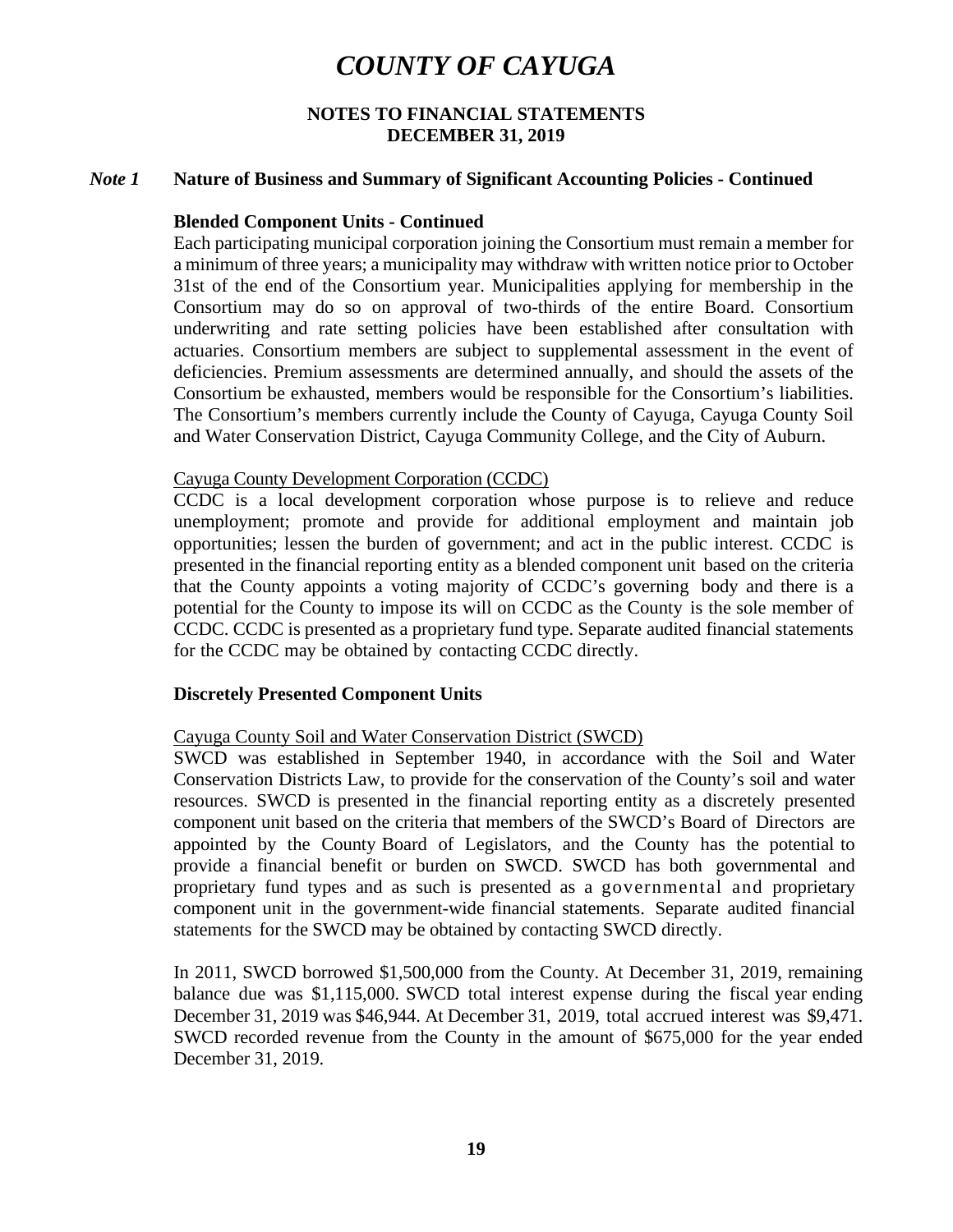## **NOTES TO FINANCIAL STATEMENTS DECEMBER 31, 2019**

### *Note 1* **Nature of Business and Summary of Significant Accounting Policies - Continued**

### **Discretely Presented Component Units - Continued**

Cayuga County Water and Sewer Authority (CCWSA)

CCWSA is a public benefit corporation organized in July 1995 pursuant to Title 8-G of the Public Authorities Law of New York State. The CCWSA was created to finance, construct, operate, and maintain water and sewage facilities for the benefit of the residents of the County. CCWSA is presented in the financial reporting entity as a discretely presented component unit based on the criteria that members of the CCWSA are appointed by the County Board of Legislators and the County has the potential to provide a financial benefit or burden on CCWSA. CCWSA is presented as a proprietary fund type. Separate audited financial statements for the CCWSA may be obtained by contacting CCWSA directly.

During the fiscal year ending December 31, 2019, CCWSA did not receive intergovernmental assistance from the County.

### Cayuga Community College (CCC)

CCC was established in 1975 with the County as the local sponsor under the provisions of Article 126 of the Education Law. A Board of Trustees consisting of ten voting members administers the CCC; five are appointed by the County Legislature, four by the governor, and one is elected by the students of CCC. The CCC budget is subject to approval of the County Legislature. The County provides approximately one-half of the capital costs and one-third of the operating costs for CCC. Real property of CCC vests with the County. Certain bonds and notes for CCC capital costs are issued and guaranteed by the County. Although these assets and related debt are recorded on the financial statements of CCC, they are considered to be assets and debt of the County. To avoid recording these transactions twice, the Statement of Net Position reflects these items in the CCC column and they are eliminated from the Governmental Activities column. The County also pays a portion of tuition and capital costs charged for County residents attending other community colleges. CCC is presented in the financial reporting entity as a discretely presented component unit based on the criteria that CCC is fiscally dependent on the County and the County has the potential to provide a financial benefit or burden on CCC. CCC is presented as a proprietary fund type.

The CCC financial statements include two discretely reported component units; the Cayuga County Community College Foundation, Inc. and the Faculty Student Association of Cayuga County Community College, Inc., both of which are included in this financial reporting entity as part of CCC. CCC has a fiscal year ending August 31st. Balances for CCC in the County's December 31, 2019 financial statements reflect balances at August 31, 2019. Separate audited financial statements for CCC may be obtained by contacting CCC directly.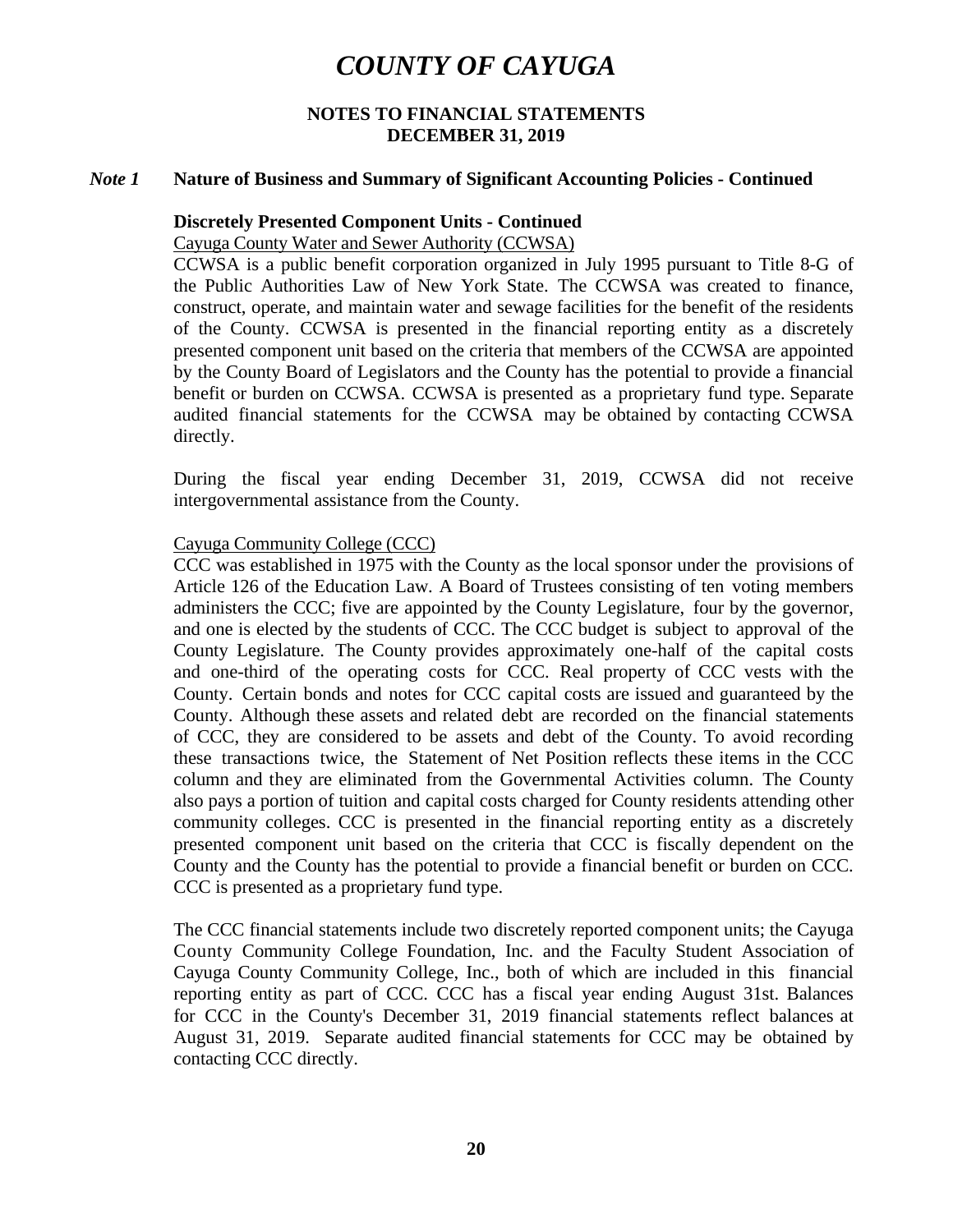# **NOTES TO FINANCIAL STATEMENTS DECEMBER 31, 2019**

### *Note 1* **Nature of Business and Summary of Significant Accounting Policies - Continued**

### **Discretely Presented Component Units - Continued**

Cayuga County Industrial Development Agency (CCIDA)

CCIDA is a public benefit corporation created by state legislation to promote the economic welfare, opportunities, and prosperity of the County's inhabitants. CCIDA has the authority to issue tax exempt and taxable industrial revenue bonds for eligible projects in the County. CCIDA is presented in the financial reporting entity as a discretely presented component unit based on the criteria that members of CCIDA are appointed by the County Legislator and the County has the potential to provide a financial benefit or burden on the CCIDA. CCIDA is presented as a proprietary fund type. Separate audited financial statements for the CCIDA may be obtained by contacting CCIDA directly.

### **Basic Financial Statements**

The County's basic financial statements include both Government-wide (reporting the County as a whole) and fund financial statements (reporting the County's Major Funds). Both the Government-wide and fund financial statements categorize primary activities as either governmental or business type. The County's general governmental support, education, public safety, health, transportation, highways and streets, economic assistance and opportunity, culture and recreation, and home and community services are classified as Governmental Activities. Services relating to the Consortium and CCDC are classified as Business-type Activities.

## **Government-Wide Financial Statements**

The Government-wide financial statements include a Statement of Net Position and a Statement of Activities. These statements present summaries of activities for the primary government (Governmental and Business-type) and for the County's discretely presented component units.

Government-wide financial statements do not include the activities reported in the Fiduciary Funds or fiduciary component units. This Government-wide focus is more on the sustainability of the County as an entity and the change in the County's net position resulting from the current year's activities.

In the Government-wide Statement of Net Position, both the Governmental and Business-type Activities columns are presented on a consolidated basis by column, and are reported on a full accrual, economic resource basis, which recognizes all long-term assets and receivables as well as long-term debt and obligations. The County's net position is reported in three parts - net investment in capital assets, restricted, and unrestricted. The County first utilizes restricted resources to finance qualifying activities.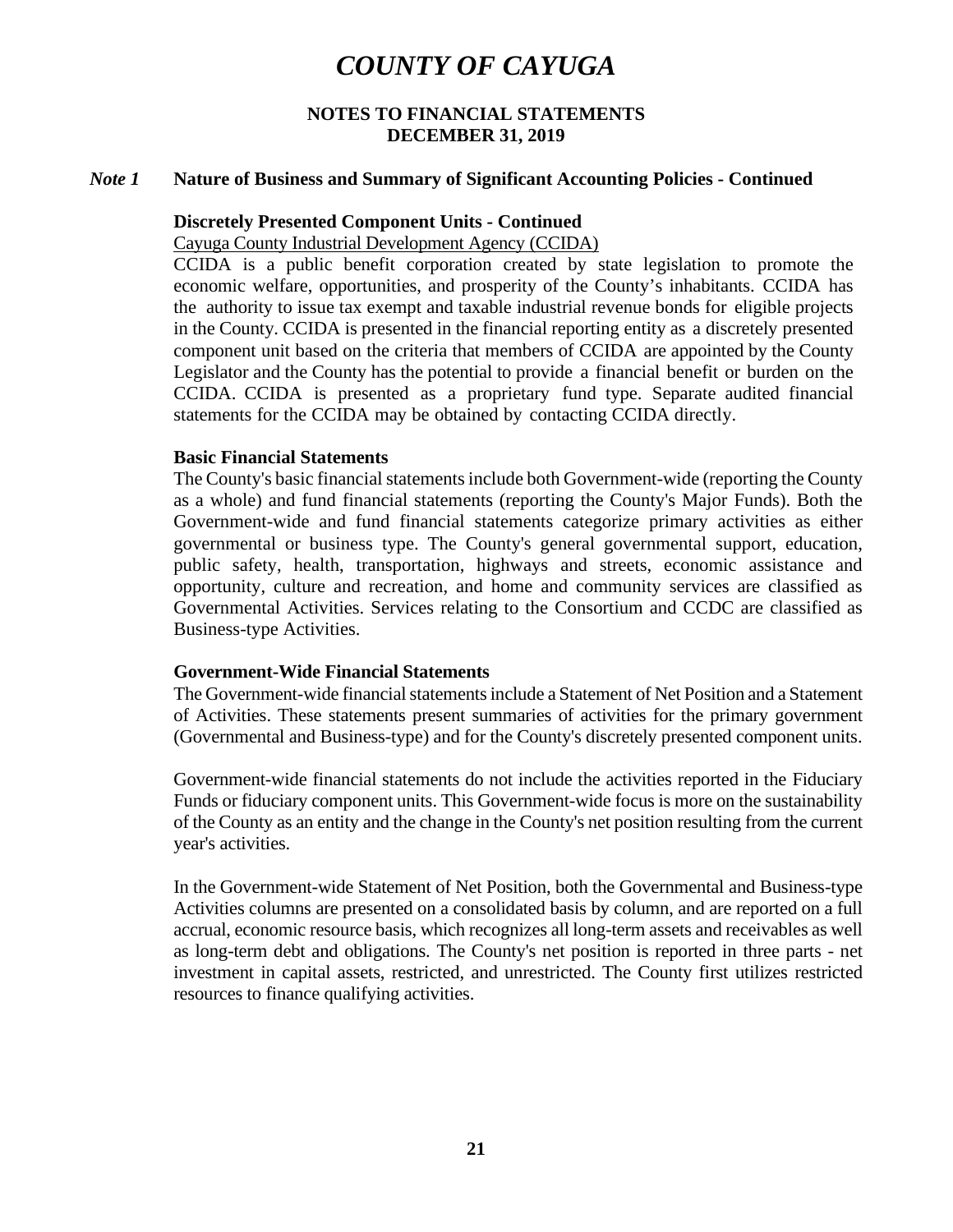# **NOTES TO FINANCIAL STATEMENTS DECEMBER 31, 2019**

### *Note 1* **Nature of Business and Summary of Significant Accounting Policies - Continued**

#### **Government-Wide Financial Statements - Continued**

The Statement of Activities reports both the gross and net cost for each of the County's functions or programs. Gross expenses are direct expenses, including depreciation, that are specifically associated with a service, program or department and, therefore, clearly identifiable to a particular function. These expenses are offset by program revenues - charges paid by the recipient of the goods or services offered by the program, grants, and contributions that are restricted to meeting the program or capital requirements of a particular program. Revenues which are not classified as program revenues, are presented as general revenues of the County, with certain limited exceptions. The net cost represents the extent to which each function or program is self-financing or draws from the general revenues of the County.

The County does not allocate indirect costs. Indirect costs are reported in the function entitled "general government."

### **Governmental Fund Financial Statements**

The financial transactions of the County are reported in individual funds in the fund financial statements. Each fund is accounted for by providing a separate set of self-balancing accounts that comprise its assets, liabilities, reserves, fund equity, revenues, and expenditures or expenses. Fund accounting is designed to demonstrate legal compliance and aid financial management by segregating transactions related to certain government functions or activities. The County records its transactions in the fund types described below.

#### **Governmental Funds**

Governmental Funds are those through which most governmental functions are financed. The acquisition use and balances of expendable financial resources, and the related liabilities, are accounted for through Governmental Funds. The measurement focus of the Governmental Funds is based upon determination of financial position and changes in financial position. The following are the County's Governmental Funds.

## **Major Fund**

• General Fund - Principal fund of the County and includes all operations not required to be recorded in other funds. The self-insurance fund of the County is reported here for financial reporting purposes, but is excluded from the budgetary comparison, as it does not have a legally adopted budget.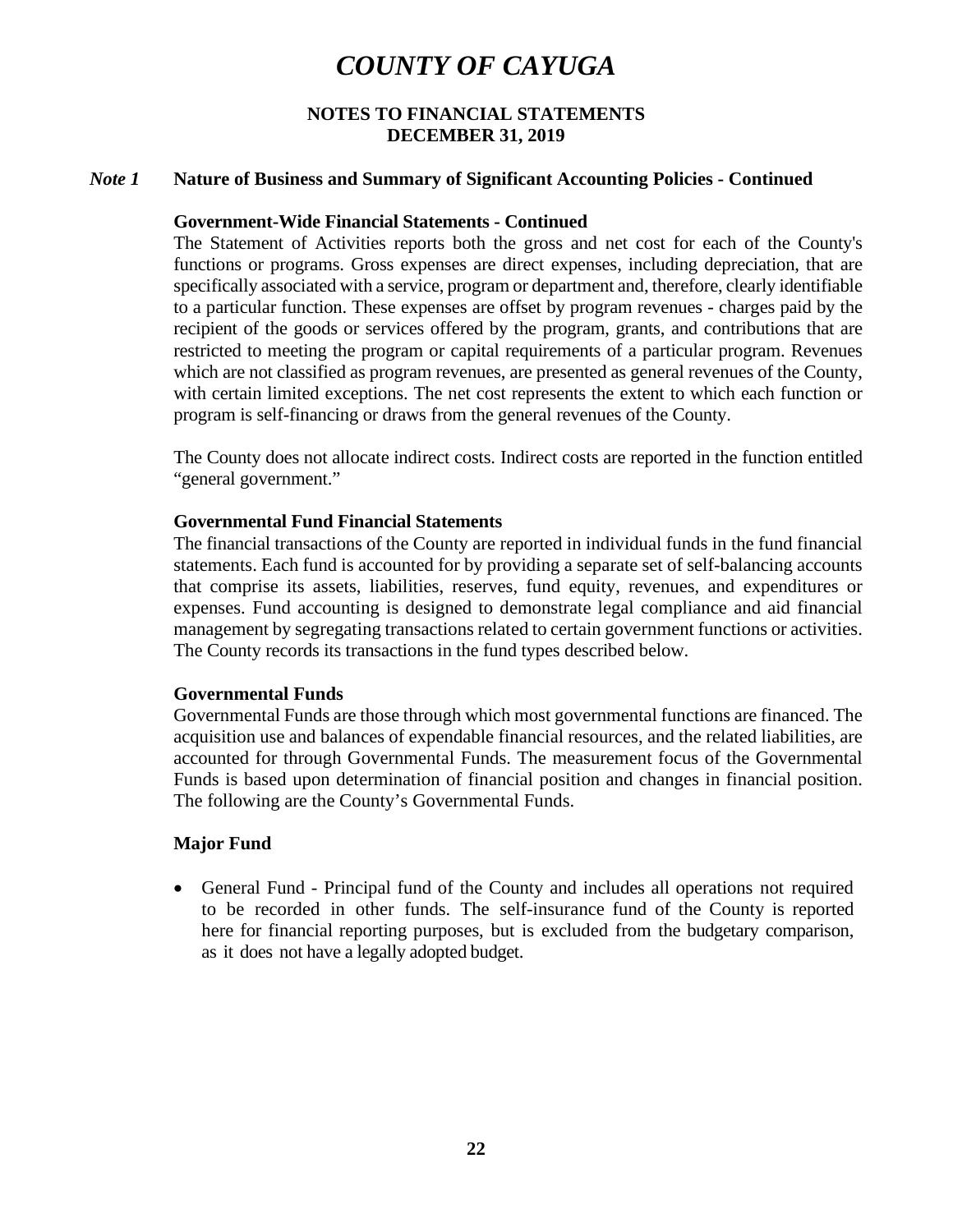# **NOTES TO FINANCIAL STATEMENTS DECEMBER 31, 2019**

# *Note 1* **Nature of Business and Summary of Significant Accounting Policies - Continued**

## **Non-Major Funds**

- Special Revenue Funds Account for proceeds of specific revenue sources legally restricted to expenditures for specified purposes.
	- County Road Fund Accounts for expenditures for highway purposes authorized by §114 of the Highway Law.
	- Road Machinery Fund Accounts for the purchase, repair, maintenance, and storage of highway machinery, tools, and equipment pursuant to §133 of the Highway Law.
	- Special Grant Fund Accounts for funds received under the Workforce Investment Act (WIA) and from the Department of Housing and Urban Development (HUD).
	- Miscellaneous Special Revenue Fund Accounts for funds received for various purposes.
- Capital Fund Accounts for financial resources to be used for the acquisition, construction or renovation of capital facilities, or acquisition of equipment.
- CTASC Debt Service Fund Accounts for current payments of principal and interest on general obligation long-term debt and for financial resources accumulated in a reserve for payment of future principal and interest on long-term indebtedness not being financed by proprietary funds. As noted previously, CTASC is reported as a blended component unit.

## **Proprietary Funds**

Account for activities similar to those often found in the private sector. The costs of providing goods or services to the general public are financed or recovered primarily through user fees. The measurement focus is upon determination of operating income, changes in net position, financial position, and cash flows. The following Proprietary Funds are utilized:

- Health Consortium Accounts for activities of the Health Consortium. See description under Blended Component Units.
- Cayuga County Development Corporation Accounts for activities of the Development Corporation. See description under Blended Component Units.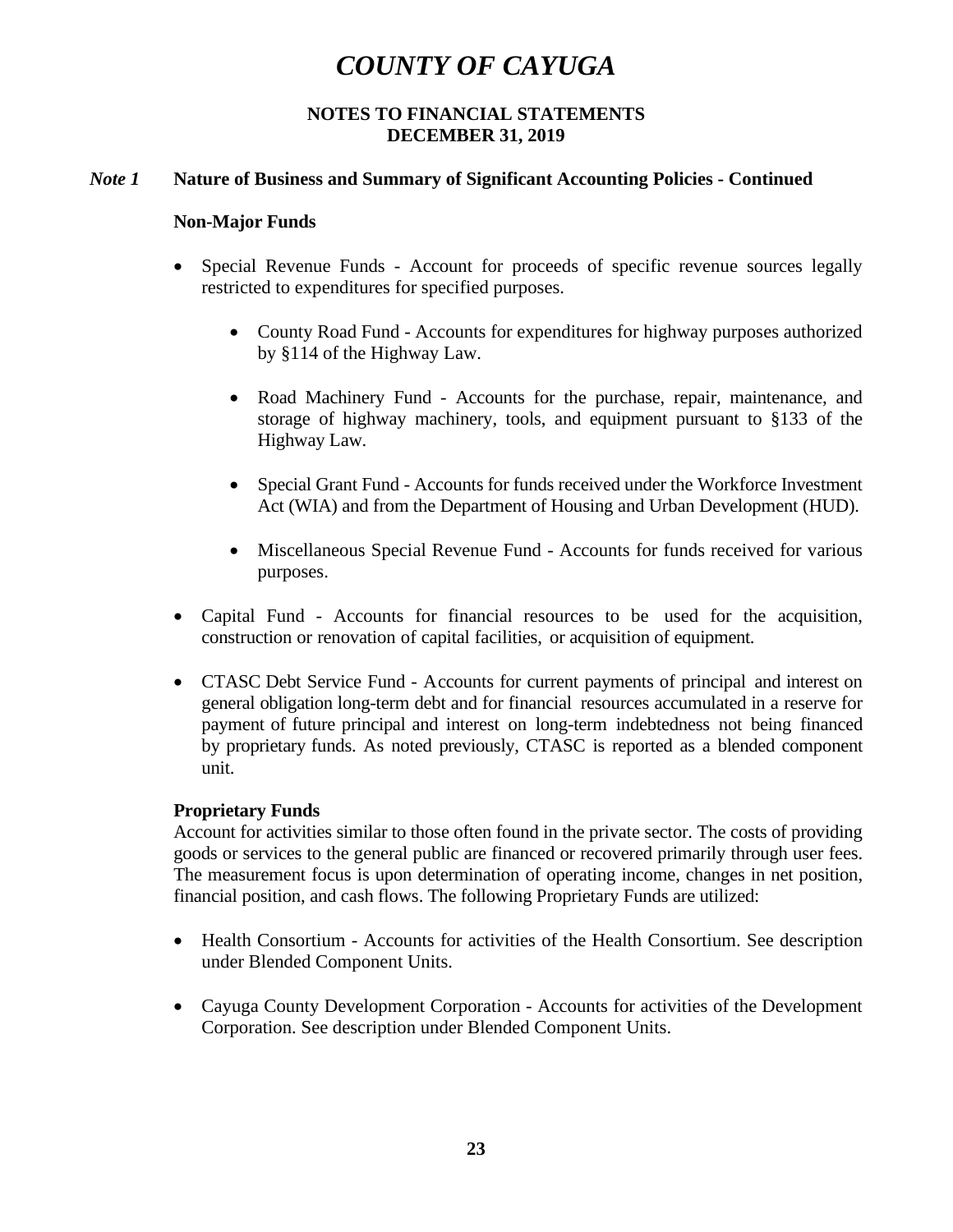# **NOTES TO FINANCIAL STATEMENTS DECEMBER 31, 2019**

## *Note 1* **Nature of Business and Summary of Significant Accounting Policies - Continued**

## **Fiduciary Funds**

Account for assets held by the local government in a trustee or custodial capacity.

• Agency Funds - Account for money (and/or property) received and held in the capacity of trustee, custodian or agent.

# **Basis of Accounting/Measurement Focus**

Basis of accounting refers to when revenues and expenditures/expenses and the related assets and liabilities are recognized in the accounts and reported in the financial statements. Basis of accounting relates to the timing of the measurements made, regardless of the measurement focus. Measurement focus is the determination of what is measured, i.e. expenditures or expenses.

## **Accrual Basis**

The Government-wide financial statements and the Proprietary and Fiduciary Fund financial statements are presented on an "economic resources" measurement focus and the accrual basis of accounting. Accordingly, all of the County's assets, deferred outflows and inflows of resources and liabilities, including capital assets, as well as infrastructure assets and longterm liabilities, are included in the accompanying Statement of Net Position. The Statement of Activities presents changes in net position. Under the accrual basis of accounting, revenues are recognized when earned and expenses are recognized when incurred.

## **Modified Accrual Basis**

Under this basis of accounting, revenues are recorded when measurable and available. Available means collectible within the current period or soon enough thereafter to be used to pay liabilities of the current period.

Material revenues that are accrued include real property taxes, state and federal aid, sales tax, and certain user charges. The County considers property tax receivables collected within 60 days after year-end to be available and recognizes them as revenues of the current year. All other revenues deemed collectible within one year after year-end are recognized as revenues in the current year. If expenditures are the prime factor for determining eligibility, revenues from federal and state grants are accrued when the expenditure is made.

Expenditures are recorded when incurred. The cost of capital assets is recognized as an expenditure when received. Exceptions to this general rule are that 1) principal and interest on indebtedness are not recognized as an expenditure until due, and 2) compensated absences, such as vacation and sick leave, which vest or accumulate, are charged as an expenditure when paid.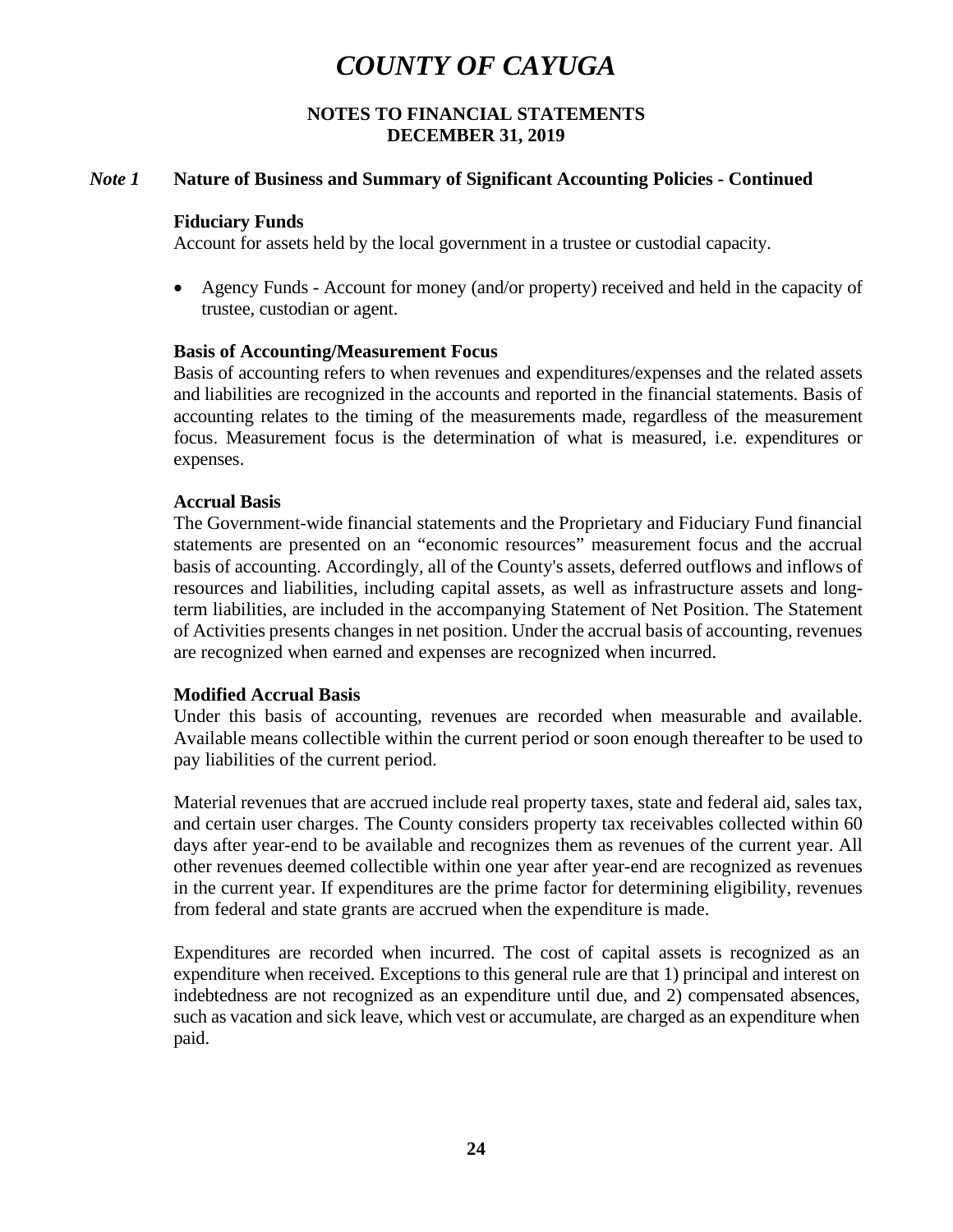# **NOTES TO FINANCIAL STATEMENTS DECEMBER 31, 2019**

## *Note 1* **Nature of Business and Summary of Significant Accounting Policies - Continued**

### **Government-Wide Financial Statements**

Equity is classified as net position and displayed in three components:

- Net Investment in Capital Assets Consists of capital assets including restricted capital assets, net of accumulated depreciation and reduced by the outstanding balances of any bonds, mortgages, notes, or other borrowings that are attributable to the acquisition, construction, or improvement of those assets.
- Restricted Consists of net resources with constraints placed on the use either by 1) external groups such as creditors, grantors, contributors, or laws or regulations of other governments; or 2) law through constitutional provisions or enabling legislation.
- Unrestricted Consists of all other net resources that do not meet the definition of "restricted" or "net investment in capital assets."

## **Governmental Fund Financial Statements**

Fund balance constraints are broken into five classifications: nonspendable, restricted, committed, assigned, and unassigned. These classifications serve to inform readers of the financial statements of the extent to which the government is bound to honor any constraints on specific purposes for which resources in a fund can be spent.

- Nonspendable Consists of assets inherently nonspendable in the current period either because of their form or because they must be maintained intact; including prepaid items, inventories, long-term portions of loans receivable, financial assets held for resale, and endowment principal.
- Restricted Consists of amounts subject to legal purpose restrictions imposed by creditors, grantors, contributors, or laws and regulations of other governments and enforced externally; or through constitutional provisions or enabling legislation. Most of the County's legally adopted reserves are reported here.
- Committed Consists of amounts subject to a purpose constraint imposed by formal action of the government's highest level of decision-making authority prior to the end of the fiscal year and requires the same level of formal action to remove said constraint.
- Assigned Consists of amounts subject to a purpose constraint representing an intended use established by the government's highest level of decision-making authority or their designated body or official. The purpose of the assignment must be narrower than the purpose of the General Fund. In funds other than the General Fund, assigned fund balance represents the residual amount of fund balance.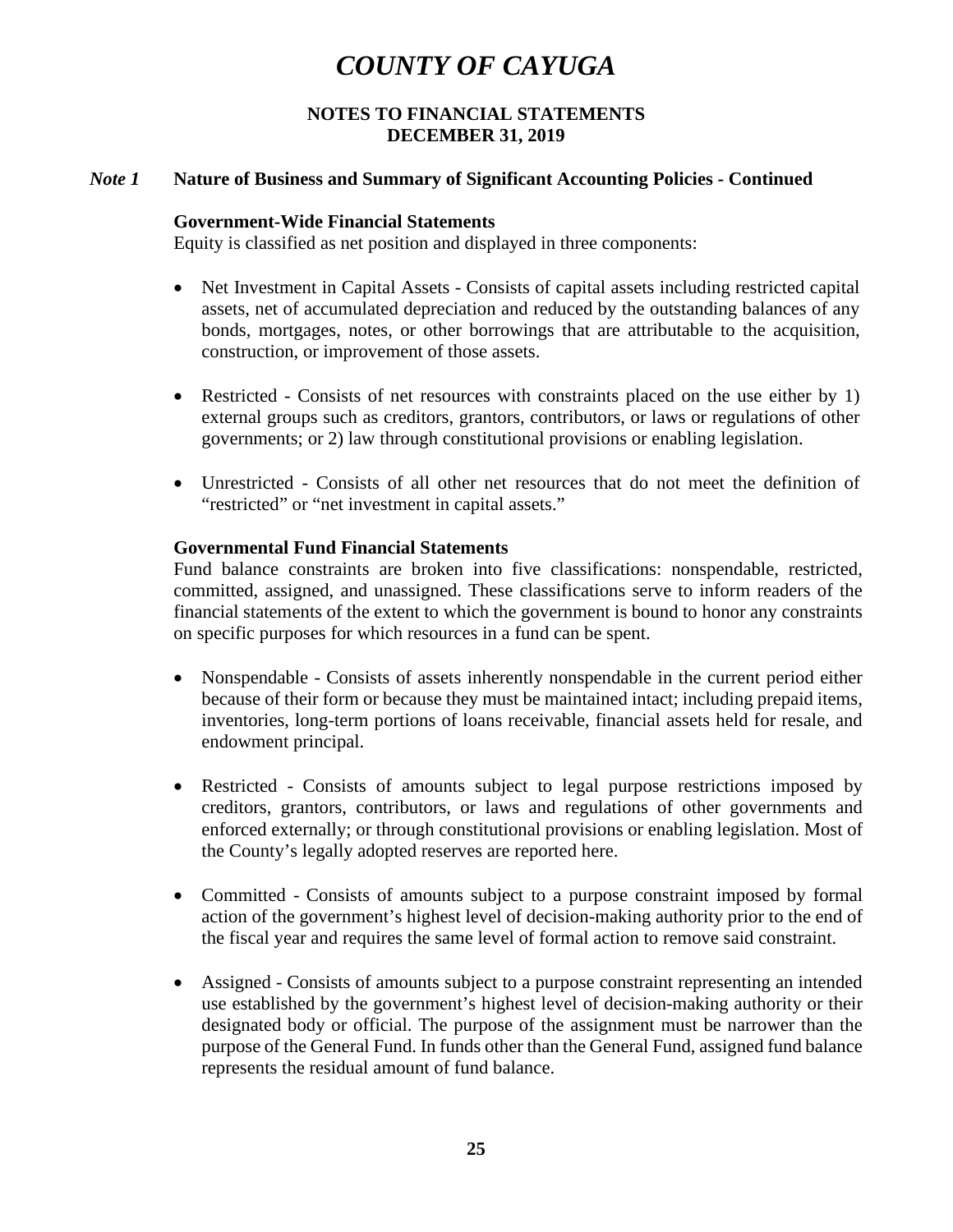# **NOTES TO FINANCIAL STATEMENTS DECEMBER 31, 2019**

### *Note 1* **Nature of Business and Summary of Significant Accounting Policies - Continued**

#### **Governmental Fund Financial Statements - Continued**

• Unassigned - Represents the residual classification of the government's General Fund and could report a surplus or deficit. In funds other than the General Fund, the unassigned classification should only be used to report a deficit balance resulting from overspending amounts restricted, committed, or assigned for specific purposes.

The County commits fund balance by adopting resolutions by the County Legislature. Currently, fund balance is assigned by the County Treasurer for encumbrances and designations and the County Legislature, by resolution, approves fund balance appropriations for next year's budget. The County has not formally adopted a policy defining the order in which to apply expenditures against fund balances. However, the County's policy is to apply expenditures against non-spendable fund balance, restricted fund balance, committed fund balance, assigned fund balance, and unassigned fund balance.

### **Fund Balance Policy**

It is the policy of the County Legislature to maintain an unappropriated unassigned fund balance at a level that falls between a maximum of 15% of General Fund revenues and a minimum of 10% of General Fund revenues. In the event the fund balance exceeds or falls below or above this goal, the County Administrator will submit to the Ways and Means Committee a plan to restore fund balance to the stated goal. The Ways and Means Committee will recommend this plan to the County Legislature for complementation during the annual budget process.

## **Cash and Cash Equivalents/Investments**

For financial statement purposes, the County considers all highly liquid investments with original maturities of three months or less as cash equivalents. Investments consist of certificates of deposit with original maturities greater than three months and are valued at cost, which approximates fair value.

Certificates of deposit held for investment are included in investments. Certificates of deposit with original maturities greater than three months and remaining maturities less than one year are classified as investments within current assets on the Statement of Net Position. Certificates of deposit with remaining maturities greater than one year are classified as investments within noncurrent assets on the Statement of Net Position.

Statutes authorize the County to invest its surplus cash in certificates of deposit, obligations of the U.S. Treasury, agencies and instrumentalities of the United States, public authorities, public housing authorities, urban renewal agencies, and industrial development agencies where the general state statutes governing such entities or whose specific enabling legislation authorizes such investments. CTASC is authorized to invest its surplus cash in the same manner as the County as well as short-term commercial paper. Investments for the County, as well as for its component units, are reported at fair value.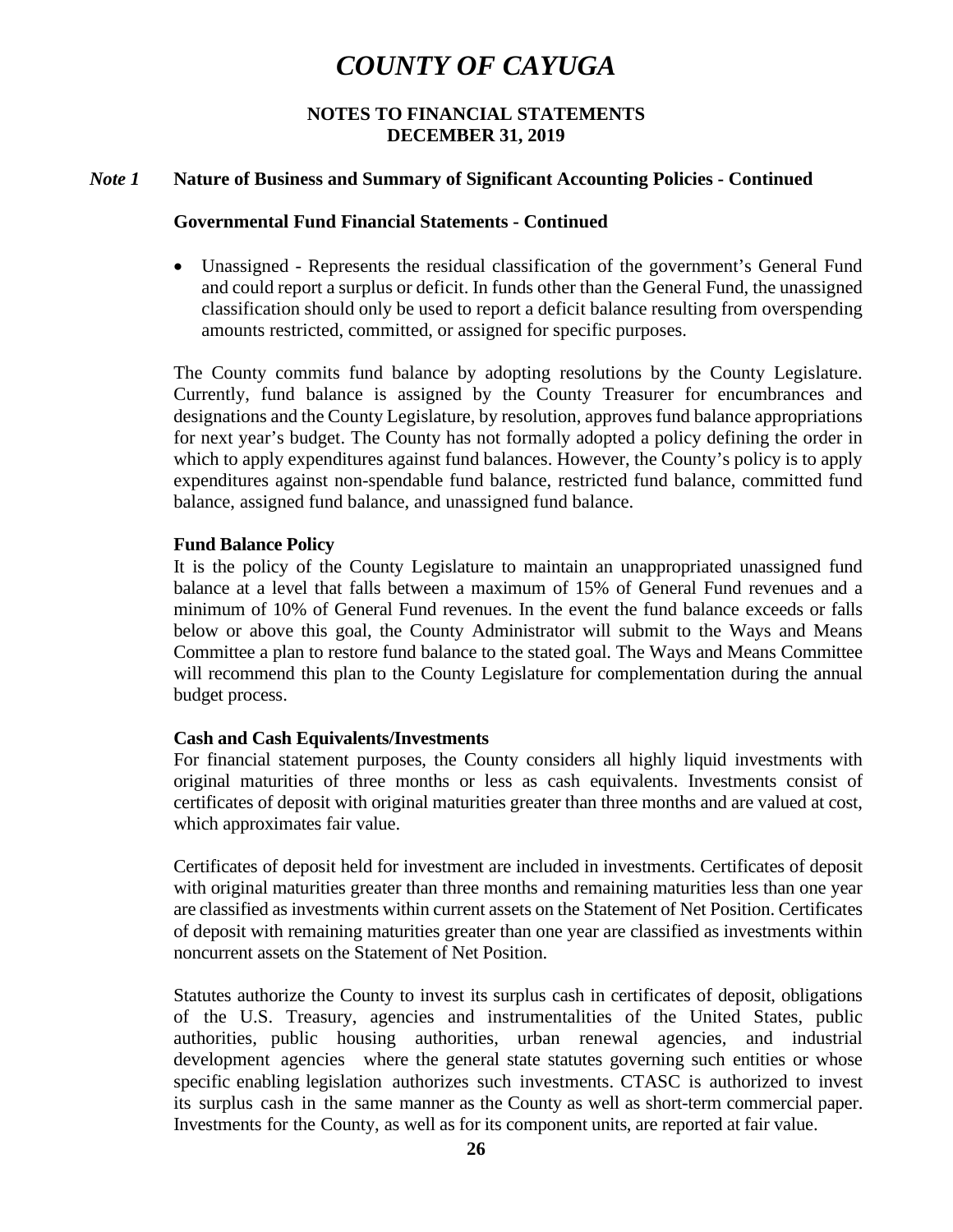# **NOTES TO FINANCIAL STATEMENTS DECEMBER 31, 2019**

#### *Note 1* **Nature of Business and Summary of Significant Accounting Policies - Continued**

#### **Other Receivables**

Accounts receivable in the primary government are shown gross, with uncollectible amounts recognized under the direct write-off method. No allowance for uncollectible accounts has been provided in the General Fund or Capital Fund, as it is believed such allowance would not be material. Amounts due from state and federal governments represent amounts owed to the County to reimburse it for expenditures incurred pursuant to state and federally funded programs.

Accounts receivable reported by CCC are reported net of an estimate of uncollectible student tuition and fees of \$1,771,443.

#### **Notes and Loans Receivable**

The County entered into a capital lease on behalf of CCC, for which the County recognizes a capital lease payable and a receivable from CCC. Receivables and unavailable revenue from CCC are reported in the General Fund.

### **Due From Other Governments**

Due from other governments includes reimbursement claims for various grant programs from state and federal agencies.

#### **Prepaid Expenses**

Certain payments to vendors reflect costs applicable to future accounting periods and are recorded as prepaid items in both the government-wide and fund financial statements, as applicable.

#### **Capital Assets**

All capital assets are valued at historical cost or estimated historical cost. Contributed assets are reported at fair market value as of the date received. Additions, improvements, and other capital outlays that significantly extend the useful life of an asset are capitalized. Other costs incurred for repairs and maintenance are expensed as incurred. Depreciation on all assets is provided on the straight-line basis over the estimated useful lives of the assets. All land and buildings originally purchased or acquired, equipment purchased or acquired with an original cost of over \$5,000, and improvements purchased or acquired with an original cost over \$10,000 and having a useful life of greater than one year are capitalized. The estimated useful lives for governmental capital assets of the primary government are as follows:

| <b>Buildings</b>        | 30 Years      |
|-------------------------|---------------|
| Land Improvements       | 20 Years      |
| Machinery and Equipment | $3 - 5$ Years |
| Infrastructure          | 20 Years      |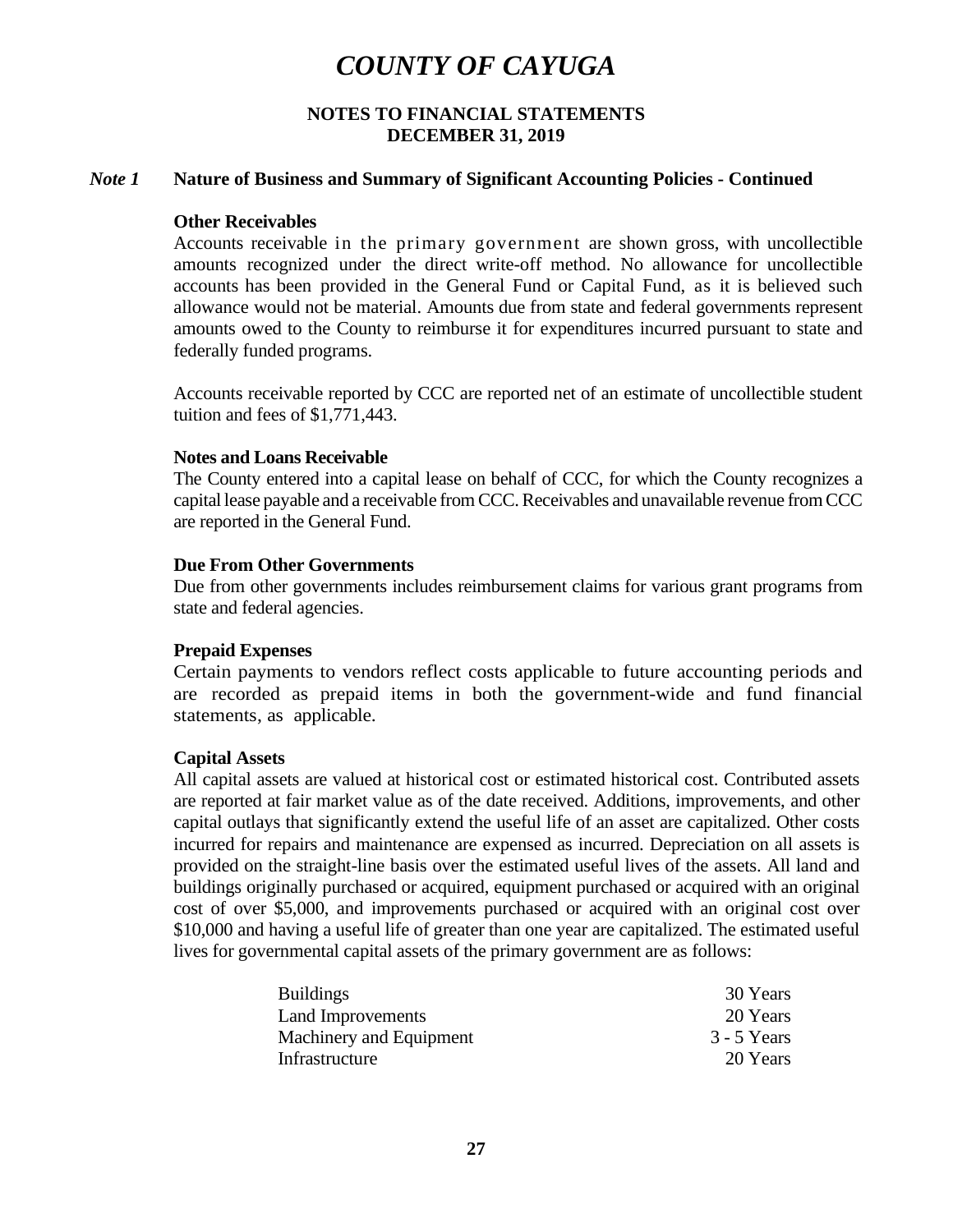# **NOTES TO FINANCIAL STATEMENTS DECEMBER 31, 2019**

### *Note 1* **Nature of Business and Summary of Significant Accounting Policies – Continued**

#### **Capital Assets - Continued**

Property, plant, and equipment is stated at cost (or estimated historical cost), including interest capitalized during construction where applicable. Contributed fixed assets are recorded at fair market value at the date received. Depreciation has been provided using the straight-line method over estimated useful lives ranging from 2 to 40 years.

When capital assets are retired or otherwise disposed of, the cost and related accumulated depreciation is removed from the accounts, and any resulting gain or loss is reflected as a component of non-operating income for the period. Maintenance and repairs are charged to expense as incurred; significant renewals and improvements are capitalized.

### **Compensated Absences**

A liability for compensated absences (unused vacation and compensatory time) is attributable to services already rendered and is not contingent on a specific event that is outside the control of the employer or employee. Compensated absences are accrued as employees earn the rights to the benefits and are expended in the General, County Road, Road Machinery, and Special Grant Funds.

County employees are granted varying amounts of vacation, compensatory and sick leave in accordance with their employee group, and various employee unions. Upon retirement, unused sick time may be applied towards additional service credit pursuant to §33 and 41J of the Retirement and Social Security Law; therefore, no payments are made for unused sick leave.

The County has computed the value of earned and unused vacation and compensatory time related to the governmental activities as of December 31, 2019 to be \$2,534,296. This represents vacation and compensatory time earned but not usable until 2020. The earned and unused leave has been recorded as a liability in the government-wide financial statements. The expenditure for these fringe benefits is recorded in the applicable governmental fund at the time the benefit is paid.

#### **Postemployment Benefits**

In addition to providing pension benefits, the County provides health insurance coverage and survivor benefits for 456 retired employees and their survivors. Substantially all of the County's employees may become eligible for these benefits if they reach normal retirement age while working for the County. Health care benefits and survivors benefits are provided through an insurance company whose premiums are based on the benefits paid during the year. The County recognizes the cost of providing benefits by recording its share of insurance premiums as an expense in the year paid.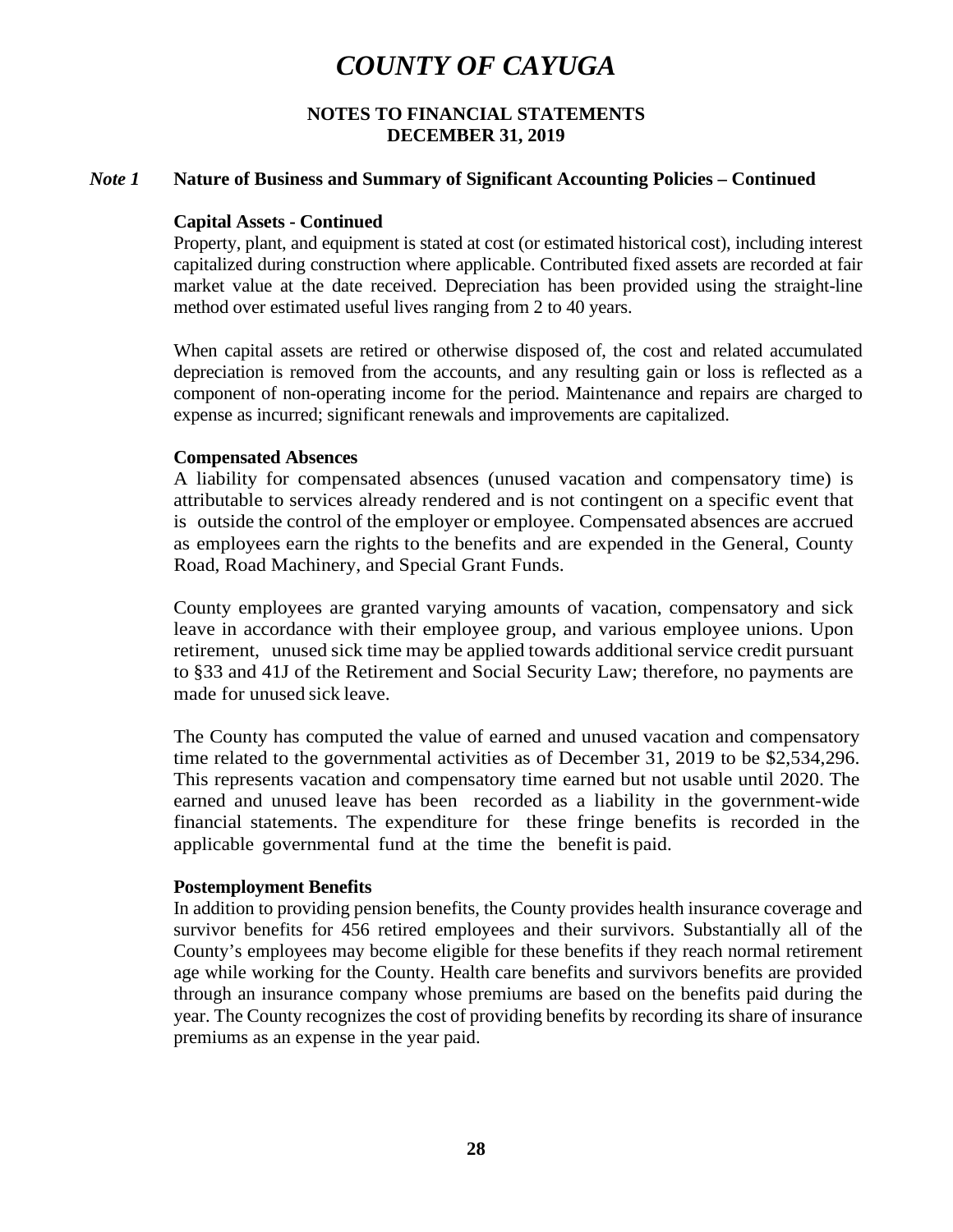# **NOTES TO FINANCIAL STATEMENTS DECEMBER 31, 2019**

#### *Note 1* **Nature of Business and Summary of Significant Accounting Policies - Continued**

#### **Postemployment Benefits - Continued**

The County follows GASB Statement No. 75, "Accounting and Financial Reporting for Postemployment Benefits Other than Pensions." The County's liability for other postemployment benefits has been recorded in the Statement of Net Position in accordance with that statement. See Note 9 for additional information.

### **Deferred Outflows and Inflows of Resources**

In addition to assets, the Statements of Net Position will sometimes report a separate section for deferred outflows of resources. This separate financial statement element, deferred outflows of resources, represents a consumption of net position that applies to a future period and so will not be recognized as an outflow of resources (expense/expenditure) until then. The government reports a deferred outflow of resources associated with pensions, other post employment benefits, and deferred charges on defeased debt in the government-wide statements. These are further described in Notes 8, 9 and 12.

In addition to liabilities, the Statement of Net Position and the Balance Sheet will sometimes report a separate section for deferred inflows of resources. This separate financial statement element, deferred inflows of resources, represents an acquisition of net position that applies to a future period(s) and so will not be recognized as an inflow of resources (revenue) until that time. On the Balance Sheet, the County reports unavailable revenue, one type of deferred inflow, which arises only under the modified accrual basis of accounting. The governmental funds report unavailable revenues from loans receivable and taxes receivable that remain uncollected 60 days after year-end, as well as receivables from CCC. These amounts are deferred and recognized as an inflow of resources in the period the amounts become available. The County also reports a deferred inflow of resources related to pensions and other postemployment benefits in the government-wide statements. These are further described in Notes 8 and 9.

## **Unpaid Claims Liabilities**

The Consortium establishes claims liabilities based on estimates of the ultimate cost of claims (including future claim adjustment expenses) that have been reported but not settled and of claims that have been incurred but not reported. Because actual claim costs depend on such complex factors as inflation, changes in doctrines of legal liability, and damage awards, the process used in computing claims liabilities does not necessarily result in an exact amount. Claims liabilities are periodically recomputed to produce current estimates that reflect recent settlements and other factors and are adjusted. The liability for the year ended December 31, 2019 is based on the report of the actuary. See Note 11 for the amount of incurred but not reported health claims at December 31, 2019.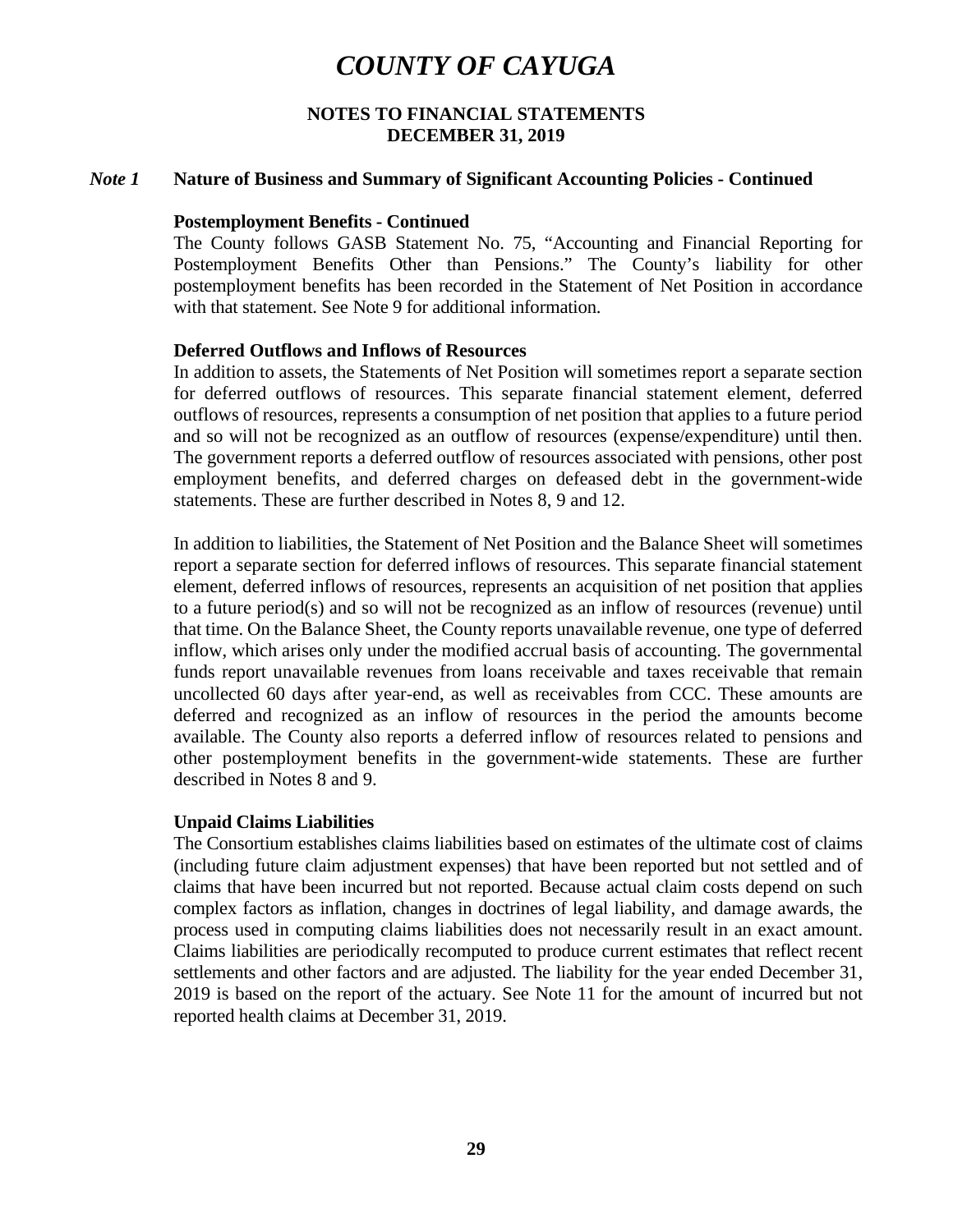# **NOTES TO FINANCIAL STATEMENTS DECEMBER 31, 2019**

#### *Note 1* **Nature of Business and Summary of Significant Accounting Policies - Continued**

#### **Reinsurance**

The Consortium uses reinsurance agreements to reduce its exposure to large losses on insured events. Reinsurance permits recovery of a portion of losses from the reinsurer, although it does not discharge the primary liability of the Consortium as direct insurer of the risks reinsured. The Consortium does not report reinsured risks as liabilities unless it is probable that those risks will not be covered by the reinsurer.

#### . **Health and Dental Claims**

The Consortium uses a third party to process all claims incurred, which are presented in the financial statements net of any refund credited to the Consortium. The third-party charges the Consortium a fixed charge per person currently enrolled in the plan. This per person charge is included with the costs of the health and dental claims reported in these financial statements.

#### **Revenues**

Substantially all Governmental Fund revenues are accrued. Property tax receivables expected to be received later than 60 days after year end are reported as deferred inflows of resources. In applying GASB Statement No. 33 to grant revenues, the provider recognizes liabilities and expenses and the recipient recognizes receivables and revenue when the applicable eligibility requirements are met. Resources transmitted before time eligibility requirements are met are reported as deferred outflows of resources by the provider and deferred inflows of resources revenue by the recipient. Resources transmitted before all other eligibility requirements are met are reported as advances by the provider and unearned revenue by the recipient.

#### **Property Taxes**

County real property taxes are levied annually no later than December 31, become a lien on January 1, and are due within 30 days. Taxes are collected during the period from January 1 to no later than November 30. Taxes for County purposes apportioned to the area of the County outside the City of Auburn are levied together with taxes for town and special district purposes as a single bill. Accordingly, property tax is recognized as revenue in the year for which the levy is made and to the extent that such taxes are received within the reporting period of 60 days thereafter. Delinquent property taxes not collected at year-end (excluding collections in the 60 day subsequent period) are included in deferred inflow of resources. The County assumes enforcement responsibility for all taxes levied within the towns. The collection of County taxes levied on properties within the City of Auburn are enforced by the city; the County receives the full amount of such taxes within the year of the levy. All unpaid non-city school district taxes and village taxes are turned over to the County and are relevied as County taxes in the subsequent year.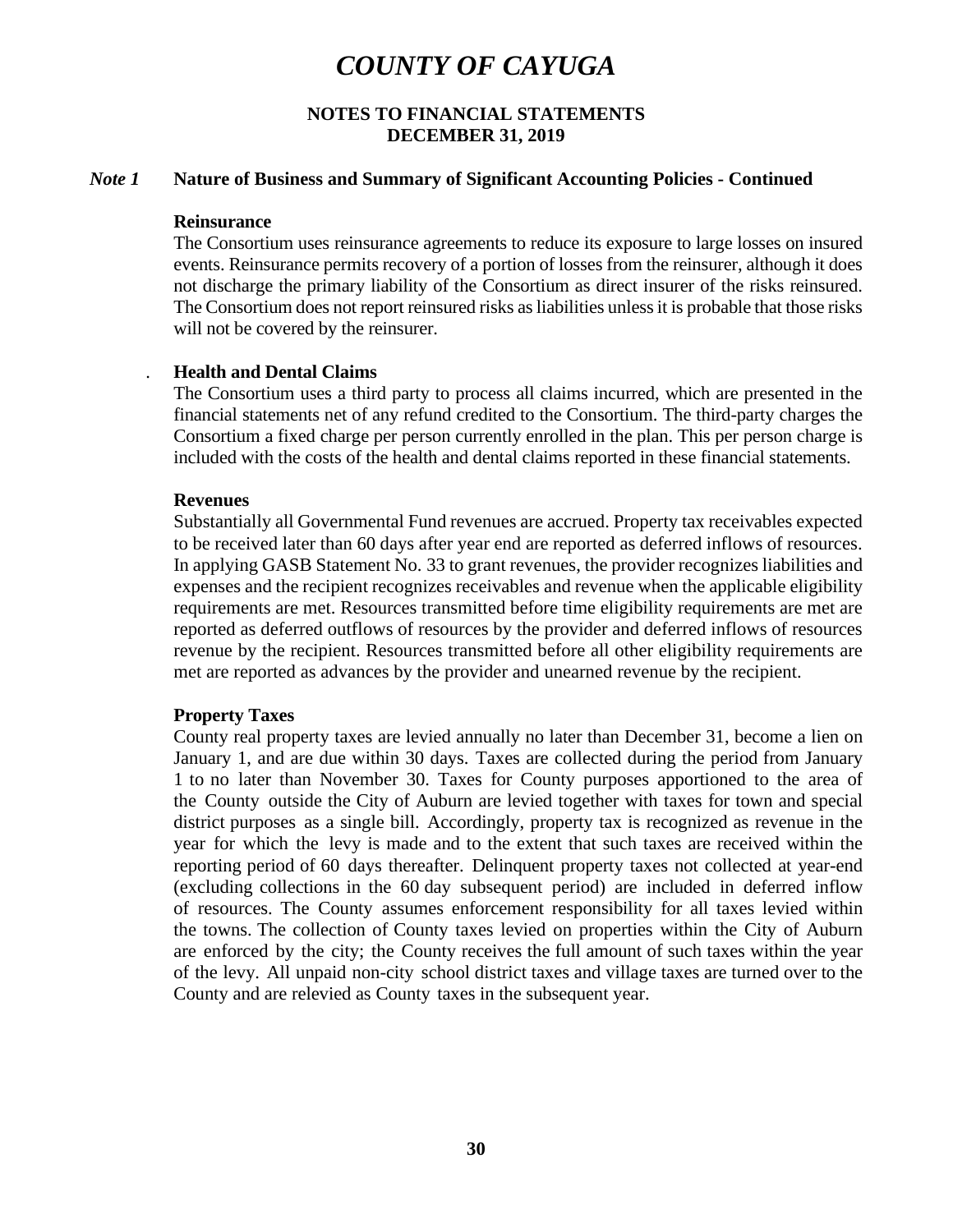# **NOTES TO FINANCIAL STATEMENTS DECEMBER 31, 2019**

### *Note 1* **Nature of Business and Summary of Significant Accounting Policies - Continued**

### **Property Taxes - Continued**

Returned school and delinquent town taxes represent the unpaid portion of taxes from other governments which will be added to the County levy on the following January 1. These assets are offset by an allowance for doubtful accounts of \$217,330 and deferred tax revenue of \$4,229,225 that represents the amount of taxes not expected to be collected within 60 days after year end.

The County is permitted by the New York State Constitution to levy taxes up to 2.0% of the most recent five-year average full valuation of taxable real property (the "legal margin").

### **Sales Tax Revenues**

Sales tax revenues are reported on an accrual basis to include the portion of sales tax revenues attributable to the current year that is remitted to New York State and ultimately paid to the County in the subsequent year.

### **Proprietary Funds Operating and Nonoperating Revenues and Expenses**

Proprietary funds distinguish operating revenues and expenses from nonoperating items. Operating revenues and expenses generally result from providing services and producing and delivering goods in connection with a proprietary fund's principal ongoing operations. The principal operating revenues of the Proprietary Fund are charged to customers for sales and services. Operating expenses for proprietary funds include the cost of sales and services, administrative expenses, and depreciation on capital assets. All revenues and expenses not meeting this definition are reported as nonoperating revenues and expenses.

#### **Restricted Resources**

When an expense is incurred for purposes for which both restricted and unrestricted net assets are available, it is the County's policy to apply restricted funds before unrestricted funds, unless otherwise prohibited by legal requirements.

## **Interfund Activity**

Interfund activity is reported as either loans, services provided, reimbursements, or transfers. Loans are reported as interfund receivables and payables as appropriate and are subject to elimination upon consolidation. Services provided, deemed to be at market or near market rates, are treated as revenues and expenditures/expenses. Reimbursements take place when one fund incurs a cost, charges the appropriate benefiting fund, and reduces its related cost as a reimbursement. All other interfund transactions are treated as transfers. Transfers between Governmental and Proprietary Funds are netted as part of the reconciliation to the Government-wide financial statements.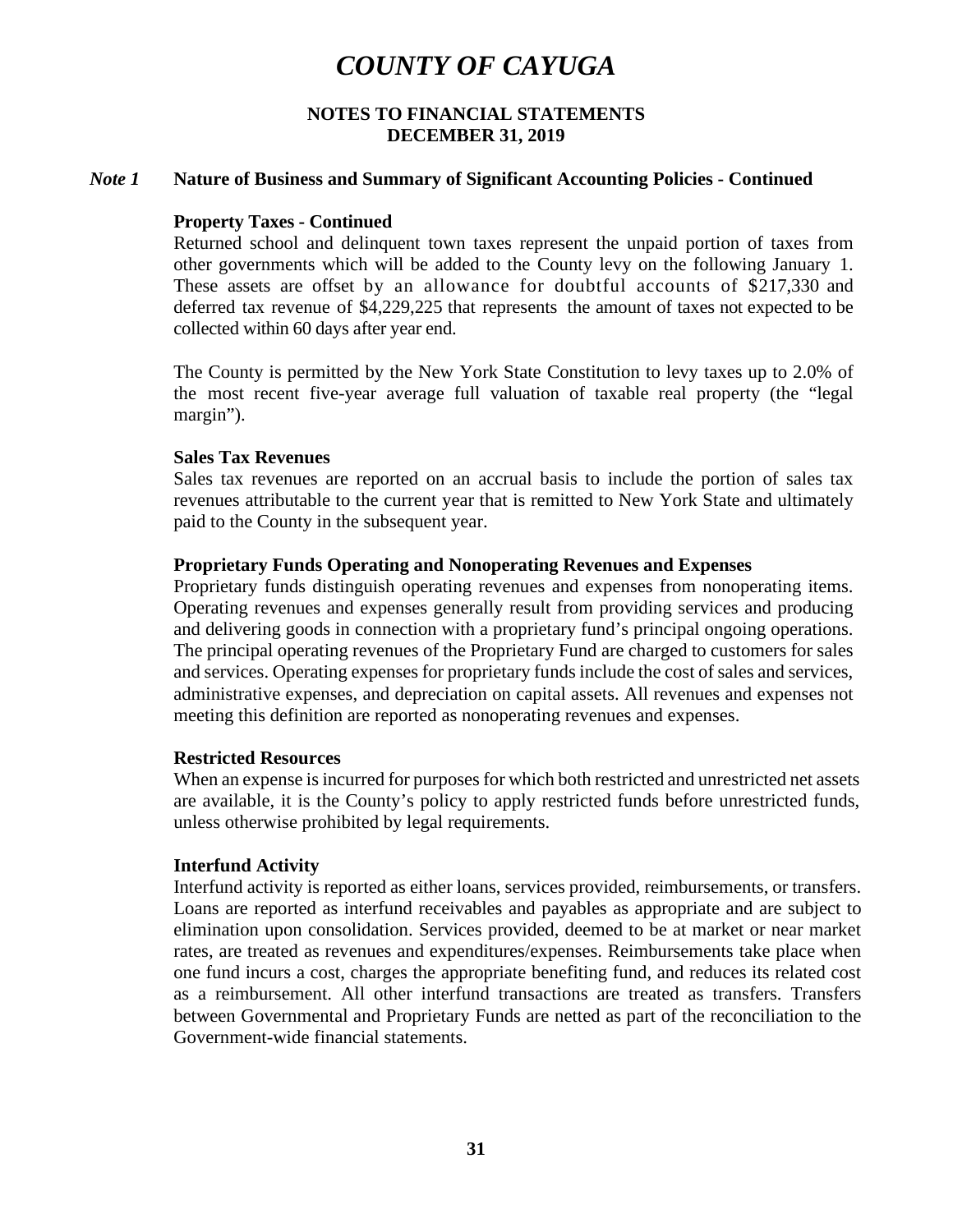# **NOTES TO FINANCIAL STATEMENTS DECEMBER 31, 2019**

## *Note 1* **Nature of Business and Summary of Significant Accounting Policies - Continued**

#### **Estimates**

The preparation of financial statements in conformity with accounting principles generally accepted in the United States requires management to make estimates and assumptions that affect the amounts reported in the financial statements and accompanying notes. Actual results could differ from those estimates. Excess of premiums and claims paid and other operating expenses in excess of premiums contributed and other revenues for the Consortium.

### **New Accounting Standards**

The County adopted and implemented the following current Statements of GASB effective for the year ended December 31, 2019:

• GASB has issued Statement No. 83, "Certain Asset Retirement Obligations," effective for the year ended December 31, 2019.

## **Future Changes in Accounting Standards**

- GASB has issued Statement No. 84, "Fiduciary Activities," effective for the year ended December 31, 2020. This statement improves guidance regarding identification of fiduciary activities for accounting and reporting purposes.
- GASB has issued Statement No. 87, "Leases," effective for the year ending December 31, 2022.
- GASB has issued Statement No. 91, "Conduit Debt Obligations," effective for the year ending December 31, 2022.
- GASB has issued Statement No. 92, "Omnibus 2020," effective for the year ending December 31, 2022.

The County will evaluate the impact of each of these pronouncements may have on its financial statements and will implement them as applicable and when material.

## *Note 2* **Cash and Investments**

The County's investment policies are governed by state statutes. In addition, the County has its own written investment policy. The County's monies must be deposited in FDIC-insured commercial banks or trust companies located within the state. The County Treasurer is authorized to use demand accounts and certificates of deposit. Permissible investments include obligations of the U.S. Treasury and U.S. Agencies, repurchase agreements, and obligations of New York State or its localities.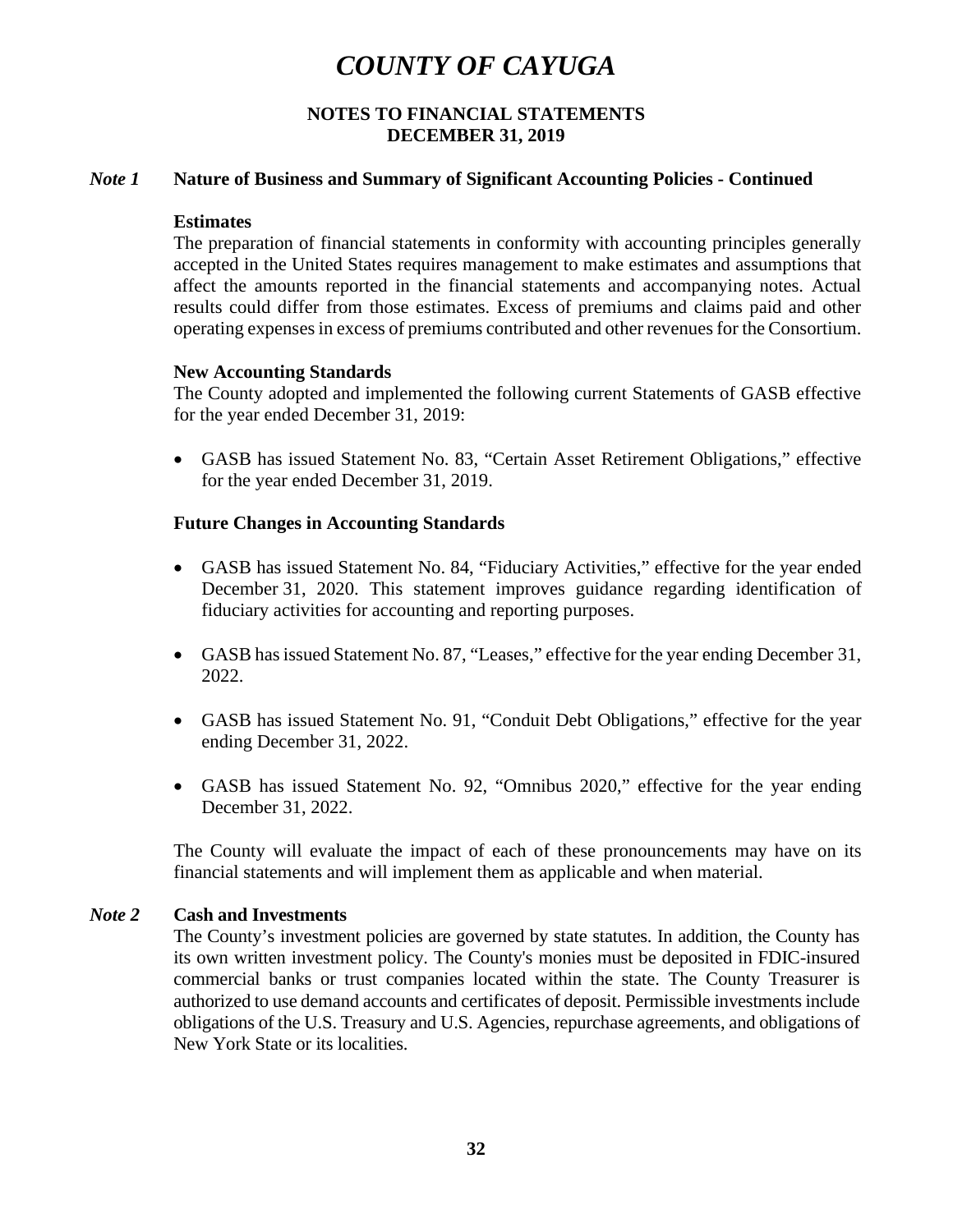# **NOTES TO FINANCIAL STATEMENTS DECEMBER 31, 2019**

### *Note 2* **Cash and Investments - Continued**

Collateral (security) is required for demand and time deposits and certificates of deposit not covered by Federal Deposit Insurance. Obligations that may be pledged as collateral are obligations of the United States and its agencies and obligations of the state and its municipalities and school districts.

Custodial credit risk is the risk that in the event of a bank failure, the County's deposits may not be returned to it. While the County does not have a specific policy for custodial credit risk, New York State statutes govern the County's investment policies, as discussed previously in these notes. GASB Statement No. 40 directs that deposits be disclosed as exposed to custodial credit risk if they are not covered by depository insurance and either uncollateralized or collateralized with securities held by the pledging financial institution's trust department or agent, but not in the County's name.

Deposits and investments are valued at cost or cost plus interest and are categorized as either (1) insured and for which the collateral is held by the County's agent in the County's name, (2) collateralized, and for which the securities are held by the pledging financial institution's trust department or agent in the County's name, or (3) uncollateralized.

Deposits and investments at yearend for the primary government and component units were entirely covered by FDIC insurance or by collateral held by custodial banks in the County's and its component units' names. Total financial institution (bank) balances of governmental activities at December 31, 2019 per the bank were \$19,989,663, of which \$6,262,869 are certificates of deposit.

The Consortium's and Cayuga County Development Corporation's aggregate bank balances of \$2,355,619 and \$1,716,285, respectively, at December 31, 2019 and 2018, respectively, were either insured or collateralized with securities held by the pledging financial institution in the County of Cayuga's name.

#### **Restricted Cash and Investments**

Restricted cash and investments consists of \$10,585,717, which represents funds restricted for debt of \$1,554,623, restricted for capital of \$8,821,824 and restricted for other of \$209,270.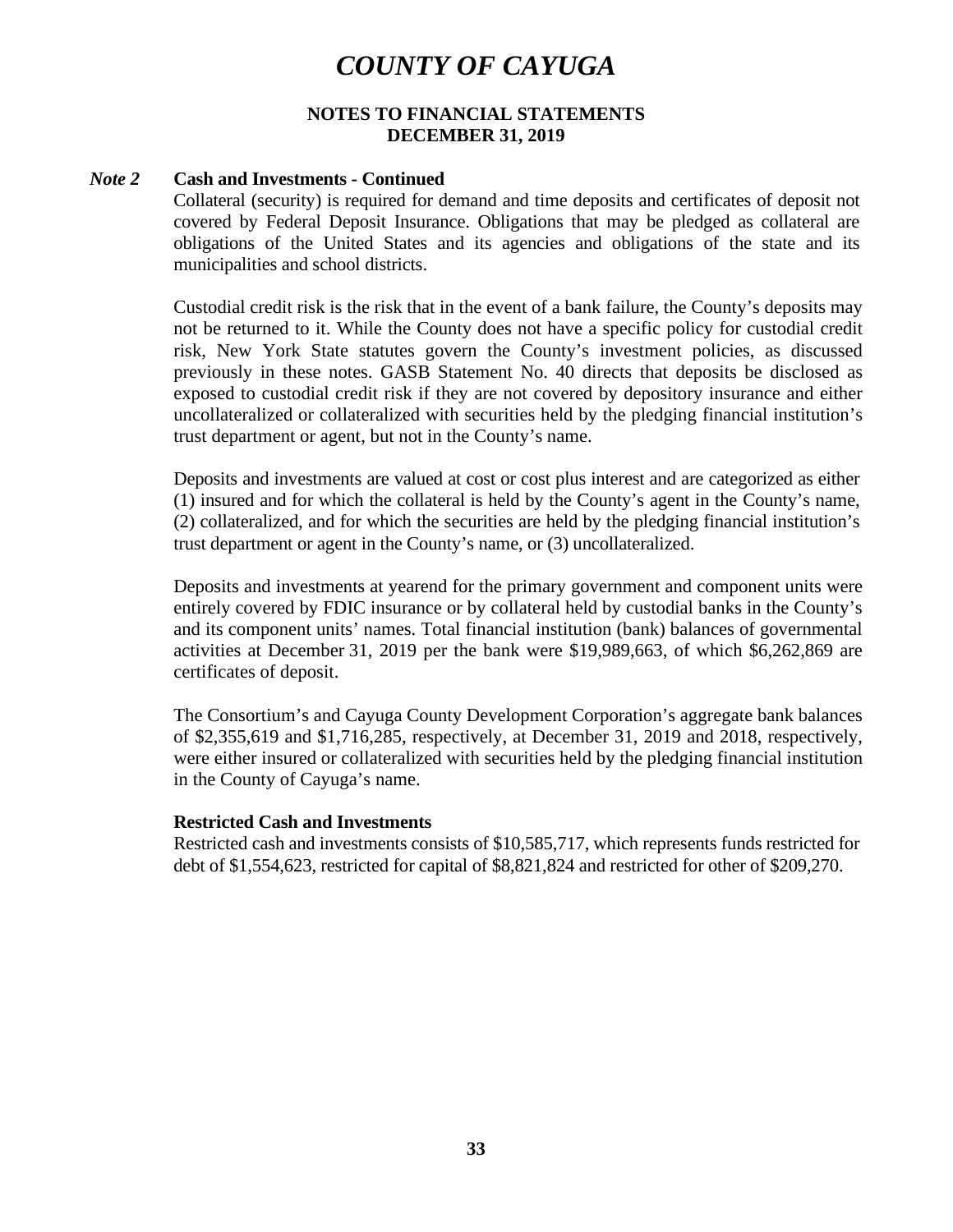# **NOTES TO FINANCIAL STATEMENTS DECEMBER 31, 2019**

## *Note 2* **Cash and Investments - Continued**

#### **Investments**

Investments of the County's governmental activities consist of the following at December 31, 2019.

|                                           |                  |                   | <b>Unrealized</b><br>(Depreciation) |
|-------------------------------------------|------------------|-------------------|-------------------------------------|
|                                           | Cost             | <b>Fair Value</b> | <b>Appreciation</b>                 |
| Certificates of Deposit, Short-term 1.5%- |                  |                   |                                     |
| 2.0%, Maturing 01/02/2020-11/02/2020      | \$1,311,528      | \$1,311,528       | \$                                  |
| Certificates of Deposit, Long-term 1.8%-  |                  |                   |                                     |
| 3.5%, Maturing 02/16/2021-12/08/2032      | 4,951,341        | 4,951,341         |                                     |
| <b>ICS Promissory</b>                     | 702,036          | 702,036           |                                     |
| U.S. Treasury Bills, 0.0%, Maturing       |                  |                   |                                     |
| 01/30/2020-05/28/2020                     | 1,724,770        | 1,748,786         | 24,016                              |
| U.S. Treasury Notes, 1.1%-1.6%,           |                  |                   |                                     |
| Maturing 02/29/2020-11/30/2020            | 6,735,815<br>SS. | \$6,743,895       | \$<br>8,080                         |
| <b>Total</b>                              | \$15,425,490     | \$15,457,586      | \$<br>32,096                        |

#### **Consortium**

The Consortium's investments consist of the following at December 31, 2019.

|                         |             |                   | <b>Unrealized</b>   |
|-------------------------|-------------|-------------------|---------------------|
|                         |             |                   | (Depreciation)      |
|                         | Cost        | <b>Fair Value</b> | <b>Appreciation</b> |
| Certificates of Deposit | \$5,021,875 | \$5,021,875       |                     |

The Consortium has restricted investments of \$1,806,410; \$973,410 is restricted for a rate stabilization reserve and \$833,000 is restricted for a catastrophic claims reserve.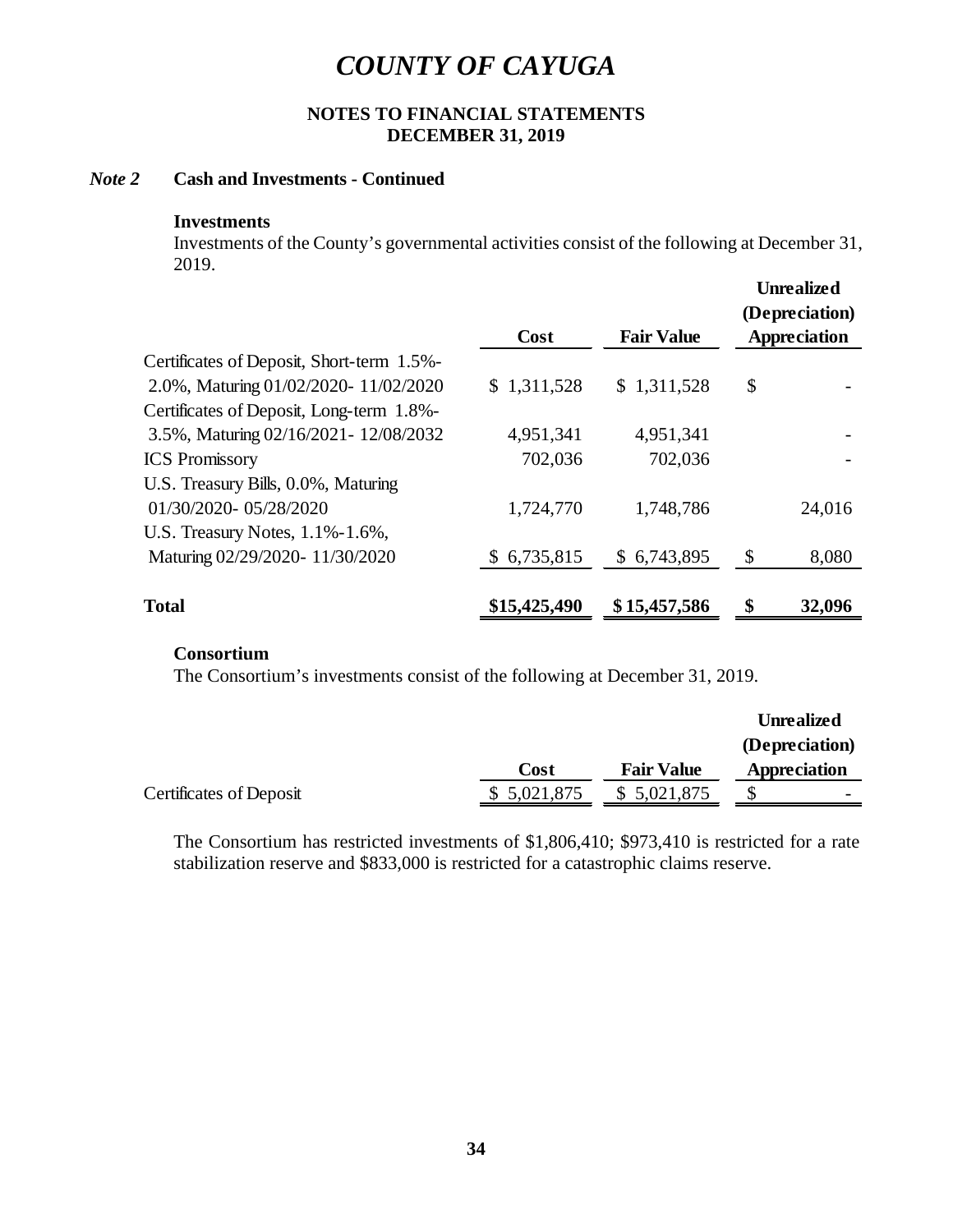## **NOTES TO FINANCIAL STATEMENTS DECEMBER 31, 2019**

#### *Note 2* **Cash and Investments - Continued**

#### **Cayuga County Community College Foundation, Inc.**

CCC reports investments from the Cayuga County Community College Foundation, Inc. (the Foundation). In accordance with U.S. GAAP, gains (losses) on investments of net assets with donor restrictions are to be classified according to explicit donor stipulations. The Foundation has interpreted New York State law to allow the use of gains (losses) on investments of net assets with donor restrictions for specific operating purposes absent explicit donor stipulations that all or a portion of such gains (losses) be restricted. Accordingly, such gains (losses) on restricted net assets are reported as net assets without donor restrictions unless there is a presence of donor stipulation as to their use. The Foundation's investments consisted of the following at August 31, 2019.

|                              | <b>Fair Value</b> |
|------------------------------|-------------------|
| <b>Cash Equivalents</b>      | \$1,234,721       |
| Corporate Bond Obligations   | 203,089           |
| Government Bond Obligations  | 540,599           |
| <b>Equity Mutual Funds</b>   | 1,428,165         |
| <b>Exchange Traded Funds</b> | 7,699,913         |
| Common Stock                 | 3,282,053         |
| <b>Total</b>                 | \$14,388,540      |
|                              |                   |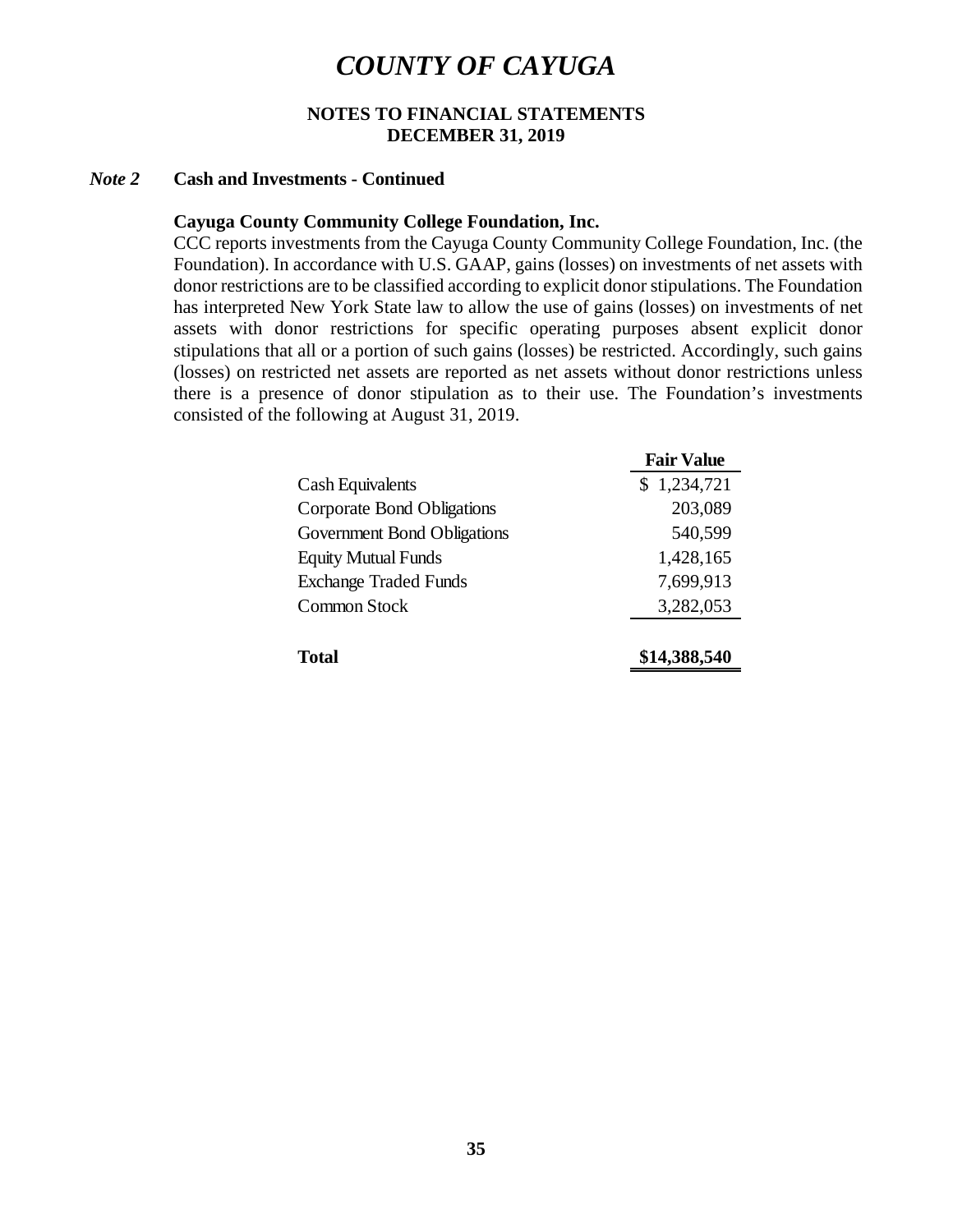# **NOTES TO FINANCIAL STATEMENTS DECEMBER 31, 2019**

### *Note 2* **Cash and Investments - Continued**

#### **Fair Value Measurement**

Generally accepted accounting principles establish a framework for measuring fair value. That framework provides a fair value hierarchy that prioritizes the inputs to valuation techniques used to measure fair value. The hierarchy gives the highest priority to unadjusted quoted prices in active markets for identical assets or liabilities (Level 1) and the lowest priority to unobservable inputs (Level 3). The three levels of the fair value hierarchy under generally accepted accounting principles are as follows:

- Level 1 Valuations are based on quoted prices in active markets for identical assets or liabilities that the County and Consortium has the ability to access.
- Level 2 Valuations are based on quoted prices in markets that are not active or for which all significant inputs are observable, directly, or indirectly.
- Level 3 Valuations are based on inputs that are unobservable and significant to the overall fair value measurement.

The following table sets forth by level, within the fair value hierarchy, the County's Consortium's assets at fair value as of December 31, 2019.

| <b>Government Obligations</b>      | Level 1     | Level 2      | Level 3 | <b>Total</b> |
|------------------------------------|-------------|--------------|---------|--------------|
| County                             |             |              |         |              |
| <b>Certificates of Deposit</b>     | \$          | \$6,262,869  | \$      | \$6,262,869  |
| <b>ICS</b> Promissory              |             | 702,036      |         | 702,036      |
| U.S. Treasury Bills                | 1,748,786   |              |         | 1,748,786    |
| U.S. Treasury Notes                | 6,743,895   |              |         | 6,743,895    |
| <b>Subtotal County Investments</b> | 8,492,681   | 6,964,905    |         | 15,457,586   |
| <b>Consortium</b>                  |             |              |         |              |
| Certificates of Deposit            |             | 5,021,875    |         | 5,021,875    |
| <b>Total</b>                       | \$8,492,681 | \$11,986,780 | \$      | \$20,479,461 |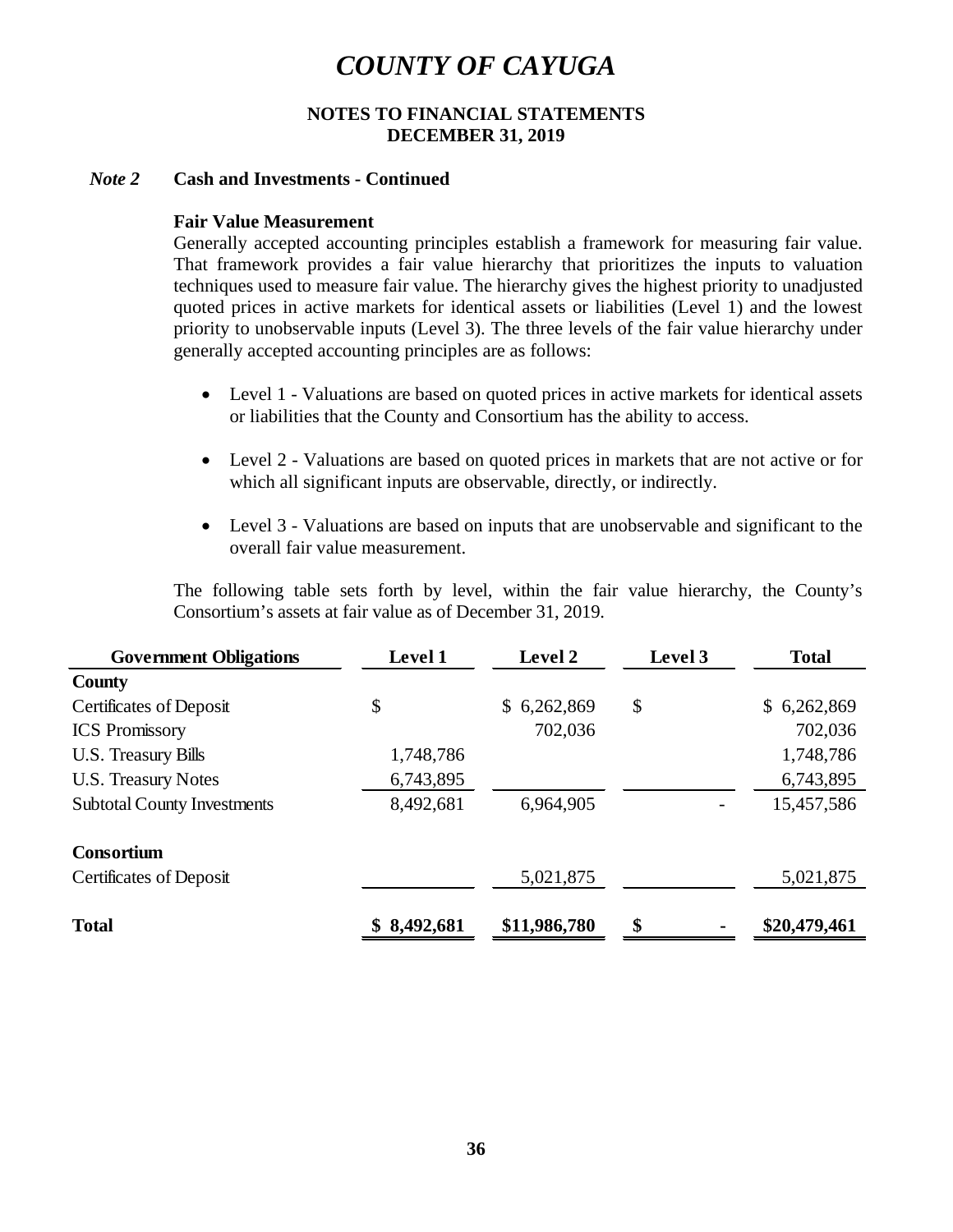## **NOTES TO FINANCIAL STATEMENTS DECEMBER 31, 2019**

### *Note 2* **Cash and Investments - Continued**

#### **Fair Value Measurement - Continued**

The following table sets forth by level, within the fair value hierarchy, the Foundation's assets at fair value as of August 31, 2019.

| <b>Assets</b>                | Level 1      | Level 2 | Level 3              | <b>Total</b> |
|------------------------------|--------------|---------|----------------------|--------------|
| Cash Equivalents             | \$1,234,721  | \$      | \$                   | \$1,234,721  |
| <b>Equity Mutual Funds</b>   | 1,428,165    |         |                      | 1,428,165    |
| <b>Exchange Traded Funds</b> | 7,699,913    |         |                      | 7,699,913    |
| Common Stock                 | 3,282,053    |         |                      | 3,282,053    |
| Government Bond Obligations  | 540,599      |         |                      | 540,599      |
| Corporate Bond Obligations   |              | 203,089 |                      | 203,089      |
|                              |              |         |                      |              |
| <b>Total</b>                 | \$14,185,451 | 203,089 | \$<br>$\blacksquare$ | \$14,388,540 |

### *Note 3* **Property Taxes**

At December 31, 2019, the County had total real property tax assets of \$8,170,408 net of an allowance for doubtful accounts of \$217,330. Current year returned village and school taxes are offset by liabilities of \$3,758,811 to the villages and school districts which were paid no later than April 15, 2020. The remaining portion of tax assets is offset by deferred inflow of resources of \$4,229,225 in the fund financial statements (which represents an estimate of the taxes which will not be collected within the first sixty (60) days of the subsequent year).

The amount that may be raised by the County-wide tax levy on real estate in any fiscal year (for purposes other than debt service on County indebtedness) is limited to one and one-half per centum (subject to increase up to two per centum by resolution of the County Legislature) of the five-year average full valuation of taxable real estate of the County, per New York State statutes.

The County constitutional tax limit (per New York State statutes) for the fiscal year ended December 31, 2019 is computed as follows:

| Five-Year Average Full Valuation of Taxable |                 |             |  |
|---------------------------------------------|-----------------|-------------|--|
| <b>Real Estate</b>                          | \$4,788,086,450 |             |  |
|                                             |                 |             |  |
| Tax Limit $@2.0\%$                          | \$              | 95,761,729  |  |
| Tax Levy                                    |                 | 42,137,666  |  |
| <b>Less Exclusions</b>                      |                 | (5,113,476) |  |
| Tax Levy Subject to Tax Limit               |                 | 37,024,190  |  |
|                                             |                 |             |  |
| <b>Tax Margin</b>                           |                 | 58,737,539  |  |
|                                             |                 |             |  |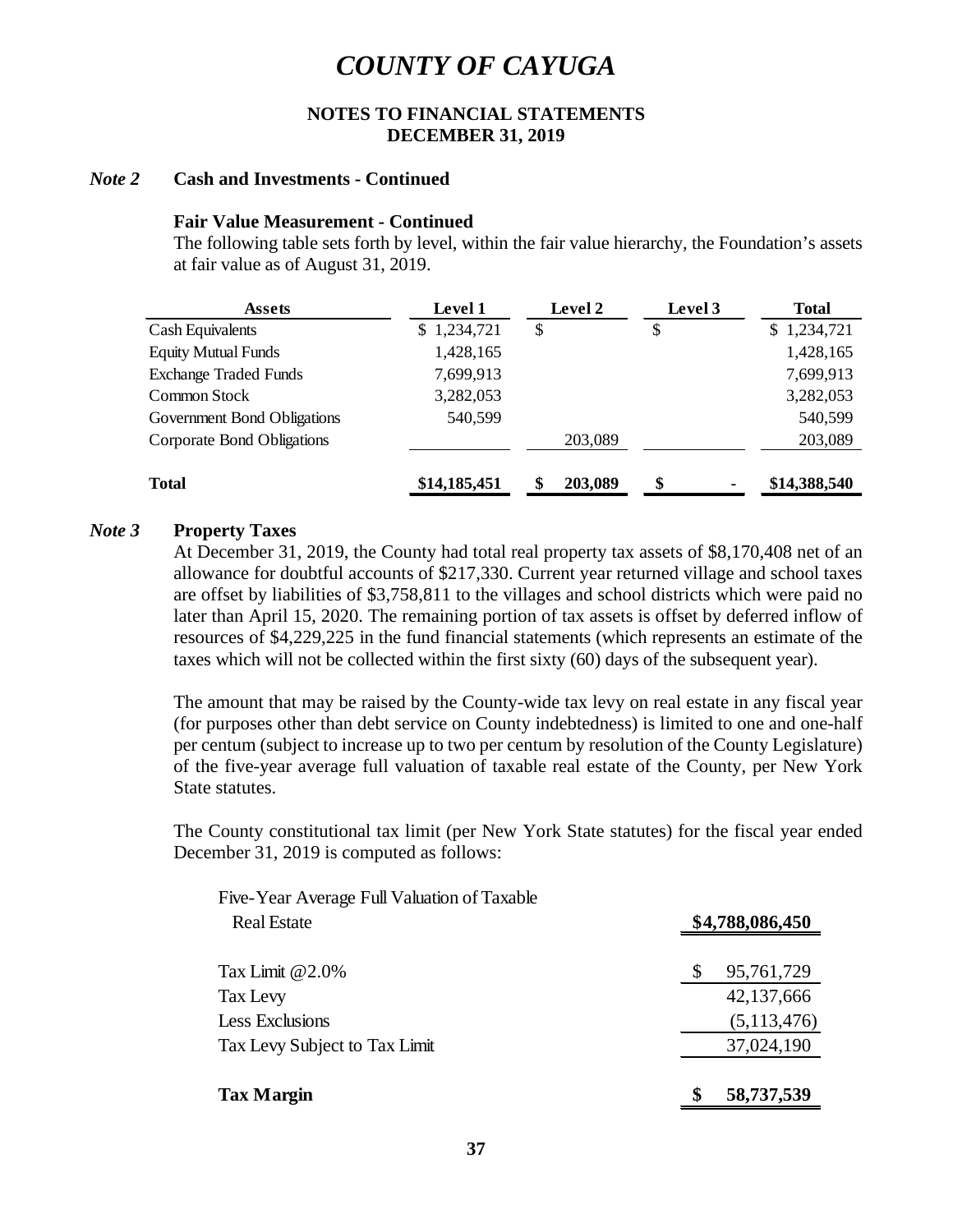## **NOTES TO FINANCIAL STATEMENTS DECEMBER 31, 2019**

#### *Note 4* **Due From State and Federal Governments**

Due from state and federal governments at December 31, 2019 consisted of the following, which are stated at net realizable value. The County has deemed the amounts to be fully collectible.

| <b>Description</b>                    | Amount          |
|---------------------------------------|-----------------|
| <b>Social Services</b>                | \$<br>8,016,493 |
| Sales Tax                             | 4,519,778       |
| Consolidated Local Street and Highway |                 |
| <b>Improvement Program</b>            | 744,296         |
| <b>Health Services</b>                | 2,455,656       |
| Other                                 | 2,836,528       |
|                                       |                 |
| Total                                 | 18,572,751      |

### *Note 5* **Loans and Notes Receivable**

The balance in loans and notes receivable of the primary government at December 31, 2019 was as follows:

| <b>CCC</b> Capital Lease | 914,667       |
|--------------------------|---------------|
|                          |               |
| <b>Total</b>             | \$<br>914,667 |

## *Note 6* **Sales Tax**

A 4% sales tax is levied in and for the County under general authority of Article 29 of the Tax Law and specific authority of local law. This tax is administered and collected by the State Sales Tax Commission in the same manner as New York State imposed 4.25% sales and compensating use tax. Net collections, meaning monies collected after deducting therefrom expenses of administration and collection and amounts refunded or to be refunded, but inclusive of any applicable penalties and interest, are paid by New York State to the County on a monthly basis. Of the \$47,700,492 total sales tax received by the County, \$23,850,246 was retained by the County, and \$23,850,246 was distributed to the City of Auburn and the towns based upon assessed value as determined annually. The towns' share is divided and allocated between incorporated villages and the area of the towns outside said villages on the basis of population. All the villages and townships are paid their share in cash.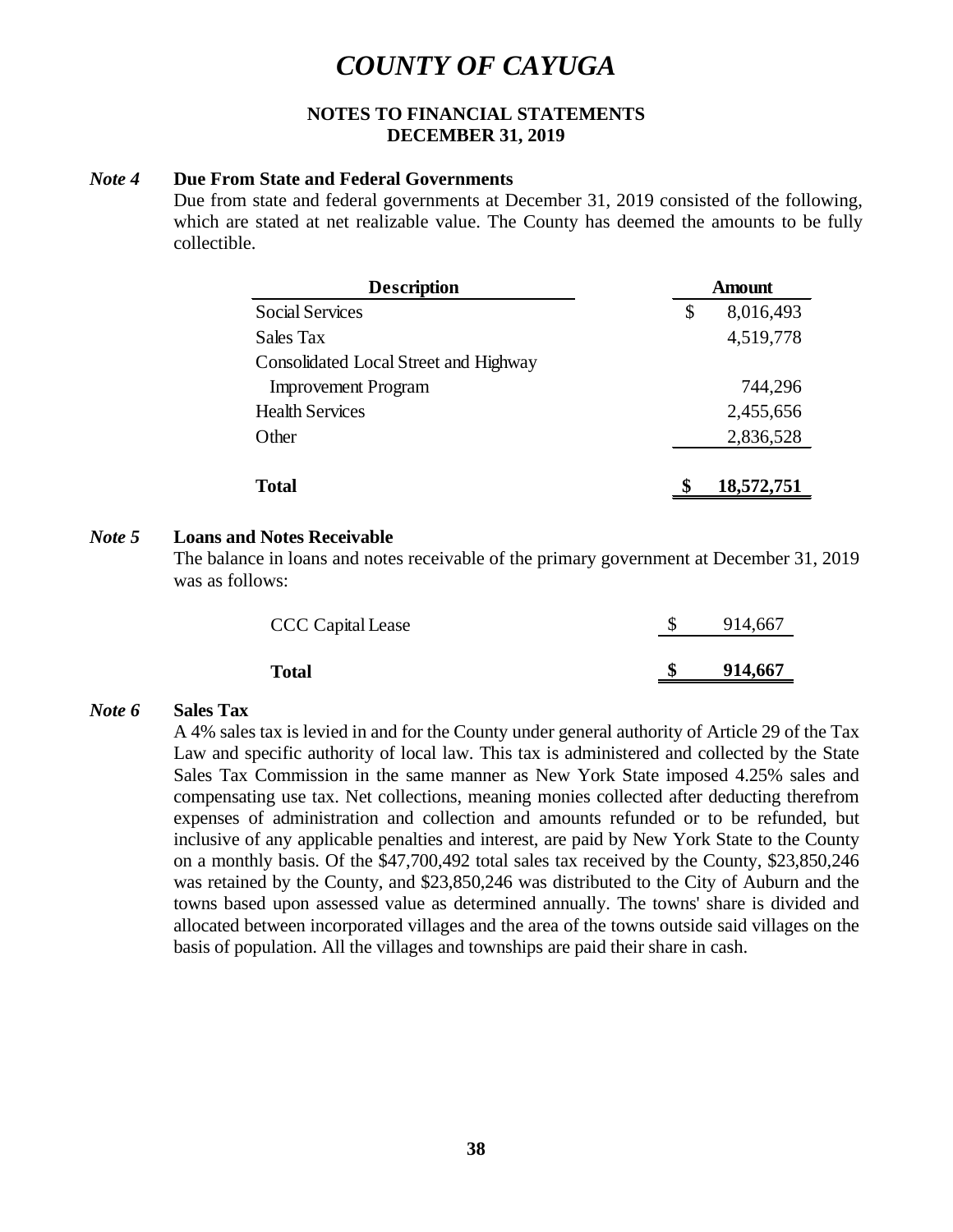# **NOTES TO FINANCIAL STATEMENTS DECEMBER 31, 2019**

# *Note 7* **Capital Assets**

Capital asset activity for the year ended December 31, 2019, was as follows:

|                                                    | <b>Balance</b> at<br>12/31/2018 | <b>Additions</b> | Deletions/<br><b>Reclassifications</b> | <b>Balance</b> at<br>12/31/2019 |
|----------------------------------------------------|---------------------------------|------------------|----------------------------------------|---------------------------------|
| <b>Governmental Activities</b>                     |                                 |                  |                                        |                                 |
| Non-Depreciable Capital Assets:                    |                                 |                  |                                        |                                 |
| Land                                               | \$<br>2,866,463                 | \$               | \$                                     | \$<br>2,866,463                 |
| Construction in Progress                           | 10,105,420                      | 6,121,923        | (5,665,977)                            | 10,561,366                      |
| <b>Total Non-Depreciable Capital Assets</b>        | 12,971,883                      | 6,121,923        | (5,665,977)                            | 13,427,829                      |
| Depreciable Capital Assets:                        |                                 |                  |                                        |                                 |
| Land Improvements                                  | 788,708                         |                  |                                        | 788,708                         |
| <b>Buildings</b>                                   | 72,035,124                      | 255,469          |                                        | 72,290,593                      |
| Machinery and Equipment                            | 19,071,735                      | 1,537,914        | (890, 940)                             | 19,718,709                      |
| Infrastructure                                     | 24,034,763                      |                  | 5,665,977                              | 29,700,740                      |
| <b>Total Depreciable Capital Assets</b>            | 115,930,330                     | 1,793,383        | 4,775,037                              | 122,498,750                     |
| <b>Total Historical Cost</b>                       | 128,902,213                     | 7,915,306        | (890,940)                              | 135,926,579                     |
| Less Accumulated Depreciation:                     |                                 |                  |                                        |                                 |
| Land Improvement                                   | (759, 434)                      | (8,077)          |                                        | (767,511)                       |
| <b>Buildings</b>                                   | (31,990,021)                    | (2,165,727)      |                                        | (34, 155, 748)                  |
| Machinery and Equipment                            | (15,750,357)                    | (1,156,436)      | 890,940                                | (16,015,853)                    |
| Infrastructure                                     | (19, 654, 185)                  | (438,614)        |                                        | (20,092,799)                    |
| <b>Total Accumulated Depreciation</b>              | (68, 153, 997)                  | (3,768,854)      | 890,940                                | (71, 031, 911)                  |
| <b>Governmental Activities Capital Assets, Net</b> | \$60,748,216                    | \$4,146,452      | \$                                     | \$64,894,668                    |

Depreciation expense was charged to functions as follows:

| <b>Governmental Activities</b>      |             |
|-------------------------------------|-------------|
| <b>General Governmental Support</b> | \$2,274,705 |
| <b>Public Safety</b>                | 579,031     |
| Public Health                       | 20,642      |
| Transportation                      | 780,791     |
| Economic Assistance and Opportunity | 102,671     |
| Culture and Recreation              | 11,014      |
|                                     |             |
| Total                               | \$3,768,854 |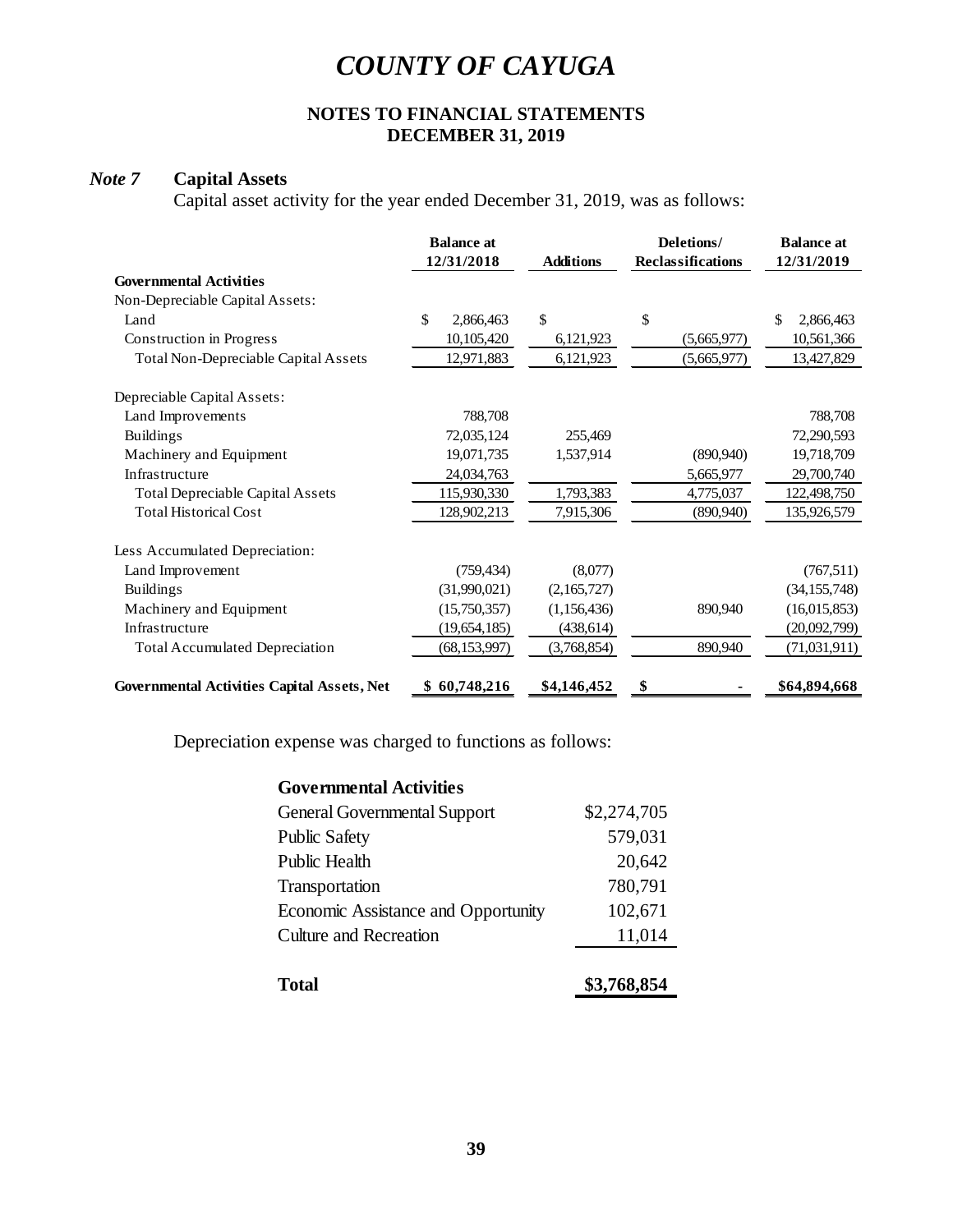# **NOTES TO FINANCIAL STATEMENTS DECEMBER 31, 2019**

#### *Note 7* **Capital Assets - Continued**

Capital asset activity for the CCC for year ended August 31, 2019 was as follows:

|                                                    | <b>Balance</b> at |                  |                  | <b>Balance</b> at |
|----------------------------------------------------|-------------------|------------------|------------------|-------------------|
|                                                    | 8/31/2018         | <b>Additions</b> | <b>Deletions</b> | 8/31/2019         |
| Non-Depreciable Capital Assets:                    |                   |                  |                  |                   |
| Land                                               | \$<br>1,283,163   | \$               | \$               | \$<br>1,283,163   |
| Construction in Progress                           |                   | 1,114,384        |                  | 1,114,384         |
| <b>Total Non-Depreciable Assets</b>                | 1,283,163         | 1,114,384        |                  | 2,397,547         |
| Depreciable Capital Assets:                        |                   |                  |                  |                   |
| <b>Buildings</b>                                   | 48,567,041        | 44,586           |                  | 48,611,627        |
| Machinery and Equipment                            | 4,996,485         | 795,605          |                  | 5,792,090         |
| Vehicles                                           | 136,775           |                  |                  | 136,775           |
| <b>Total Depreciable Capital Assets</b>            | 53,700,301        | 840,191          |                  | 54,540,492        |
| <b>Total Historical Cost</b>                       | 54,983,464        | 1,954,575        |                  | 56,938,039        |
| Less Accumulated Depreciation:                     |                   |                  |                  |                   |
| <b>Buildings</b>                                   | (25, 647, 298)    | (853, 333)       |                  | (26,500,631)      |
| Machinery and Equipment                            | (4,029,166)       | (227, 543)       |                  | (4,256,709)       |
| Infrastructure                                     | (109, 298)        | (12, 411)        |                  | (121,709)         |
| <b>Total Accumulated Depreciation</b>              | (29,785,762)      | (1,093,287)      |                  | (30,879,049)      |
| <b>Governmental Activities Capital Assets, Net</b> | \$25,197,702      | 861,288          | \$               | \$26,058,990      |

Capital assets, net, for the Faculty Student Association of Cayuga Community College, Inc. and Subsidiaries totaled \$490,629. Consolidated capital assets, net, totaled \$26,549,619 for CCC.

The cost of capital assets, under the terms of capital lease agreements included buildings and related components, net of accumulated amortization, was \$905,996 at August 31, 2019.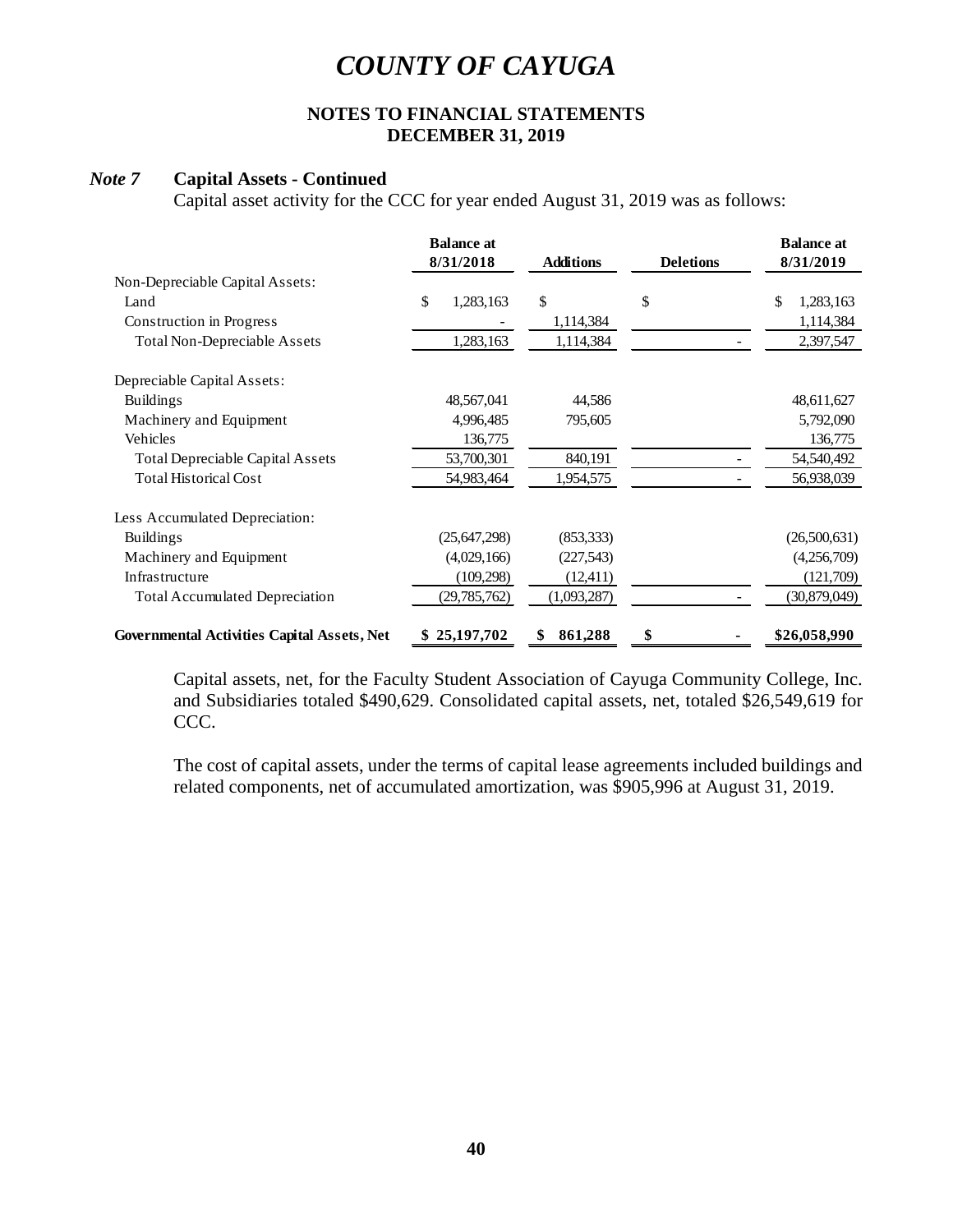## **NOTES TO FINANCIAL STATEMENTS DECEMBER 31, 2019**

### *Note 8* **Pension Obligations - New York State and Local Employees' Retirement System (the System) (ERS)**

#### **Employees' Retirement System (ERS)**

The County participates in the New York State and Local Employees' Retirement System. This is a cost-sharing multiple-employer retirement system. The System provides retirement benefits as well as death and disability benefits. The net position of the System is held in the New York State Common Retirement Fund (the Fund), which was established to hold all net assets and record changes in plan net position allocated to the System. The Comptroller of the State of New York serves as the trustee of the Fund and is the administrative head of the System. System benefits are established under the provisions of the New York State Retirement and Social Security Law (RSSL). Once a public employer elects to participate in the System, the election is irrevocable. The New York State Constitution provides that pension membership is a contractual relationship and plan benefits cannot be diminished or impaired. Benefits can be changed for future members only by enactment of a State statute. The System is included in the State's financial report as a pension trust fund. That report, including information with regard to benefits provided, may be found at www.osc.state.ny.us/retire/publications/index.php or obtained by writing to the New York State and Local Retirement System, 110 State Street, Albany, NY 12244.

ERS is noncontributory except for employees who joined after July 27, 1976, who contribute 3% of their salary for the first ten years of membership, and employees who joined on or after January 1, 2010, who generally contribute 3.0 to 3.5% of their salary for their entire length of service. In addition, employee contribution rates under ERS Tier VI vary based on a sliding salary scale. For ERS, the Comptroller annually certifies the actuarially determined rates expressly used in computing the employers' contributions based on salaries paid during the System's fiscal year ending March 31.

#### **Summary of Significant Accounting Policies**

The System's financial statements from which the System's fiduciary net position is determined are prepared using the accrual basis of accounting. Plan member contributions are recognized when due and the employer has a legal requirement to provide the contributions.

Benefits and refunds are recognized when due and payable in accordance with the terms of the plan. Plan investments are reported at fair value. For detailed information on how investments are valued, please refer to the System's annual report.

#### **Contributions**

Contributions for the current year and two preceding Plan years were equal to 100% of the contributions required under the program, and were as follows:

|     | 2019        | 2018        | 2017        |
|-----|-------------|-------------|-------------|
| ERS | \$4,629,618 | \$4,637,550 | \$4,684,506 |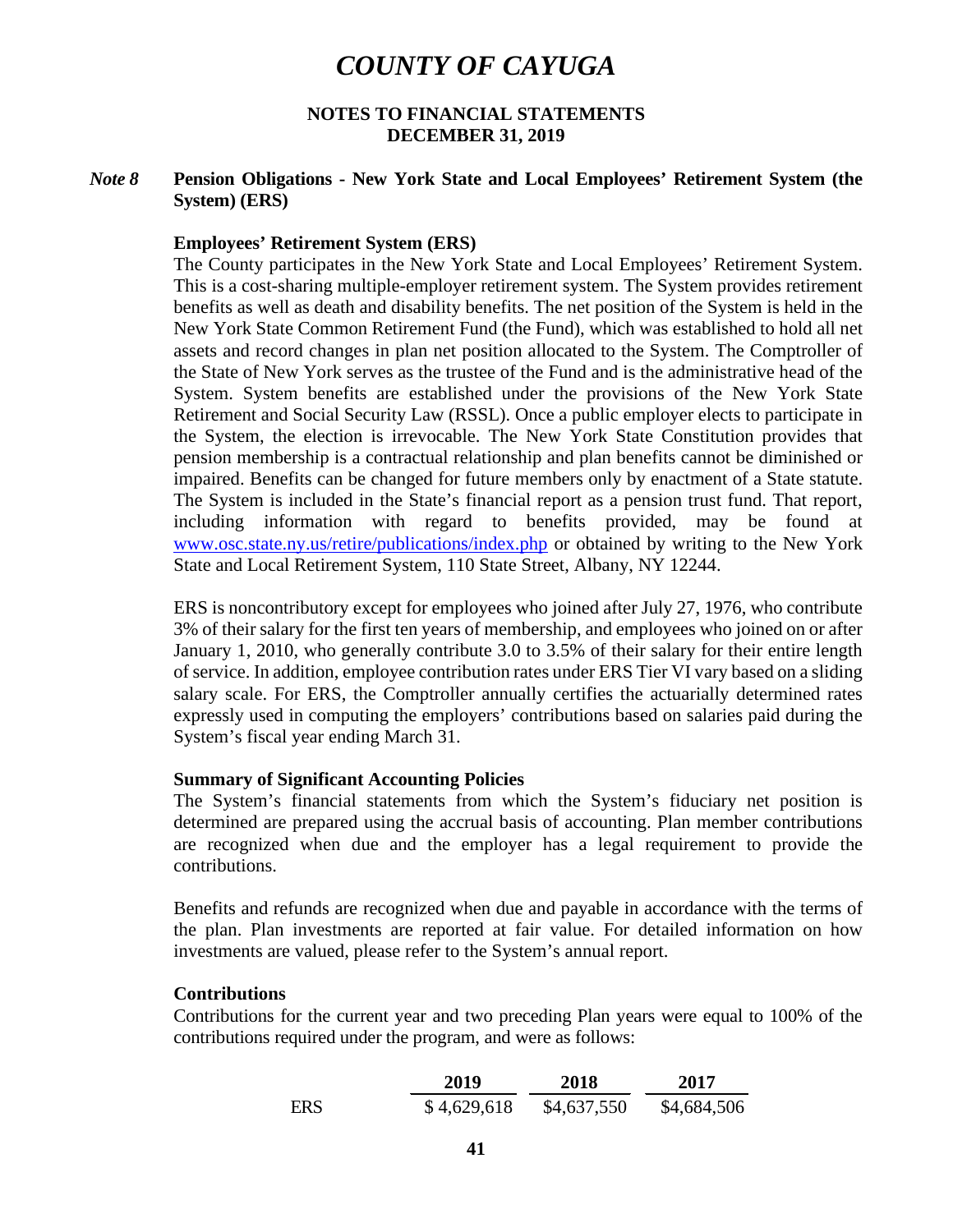## **NOTES TO FINANCIAL STATEMENTS DECEMBER 31, 2019**

## *Note 8* **Pension Obligations - New York State and Local Employees' Retirement System (ERS) - Continued**

## **Pension Liabilities, Pension Expense, Deferred Outflows of Resources, and Deferred Inflows of Resources Related to Pensions**

At December 31, 2019, the County reported the following liability for its proportionate share of the net pension liability for the System. The net pension liability was measured as of March 31, 2019. The total pension liability used to calculate the net pension liability was determined by an actuarial valuation. The County's proportionate share of the net pension liability was based on a projection of the County's long-term share of contributions to the System relative to the projected contributions of all participating members, actuarially determined. This information was derived from report provided to the County by the System.

|                                                                        | LKƏ             |
|------------------------------------------------------------------------|-----------------|
| <b>Actuarial Valuation Date</b>                                        | April 1, 2018   |
| Net Pension Liability                                                  | \$7,085,304,242 |
| County's Proportionate Share of the Plan's Total Net Pension Liability | 9,211,593       |
| County's Share of the Net Pension Liability                            | 0.1300098%      |

**ERS**

For the year ended December 31, 2019, the County recognized pension expense of \$5,265,128 for ERS in the financial statements. At December 31, 2019 the County reported deferred outflows of resources and deferred inflows of resources related to the pensions from the following sources:

|                                                                              | <b>ERS</b>      |
|------------------------------------------------------------------------------|-----------------|
| <b>Deferred Outflows of Resources</b>                                        |                 |
| Differences Between Expected and Actual Experience                           | \$<br>1,813,956 |
| Changes of Assumptions                                                       | 2,315,418       |
| Changes in Proportion and Differences Between Employer Contributions and     | 118,270         |
| Proportionate Share of Contributions                                         |                 |
| County's Contributions Subsequent to the Measurement Date                    | 3,469,084       |
|                                                                              |                 |
| <b>Total</b>                                                                 | 7,716,728       |
| <b>Deferred Inflows of Resources</b>                                         |                 |
| Differences Between Expected and Actual Experience                           | \$<br>618,357   |
| Net Differences Between Projected and Actual Earnings on Pension Plan        | 2,364,204       |
| Changes in Proportion and Differences Between the County's Contributions and |                 |
| Proportionate Share of Contributions                                         | 1,243,791       |
|                                                                              |                 |
| <b>Total</b>                                                                 | 4,226,352       |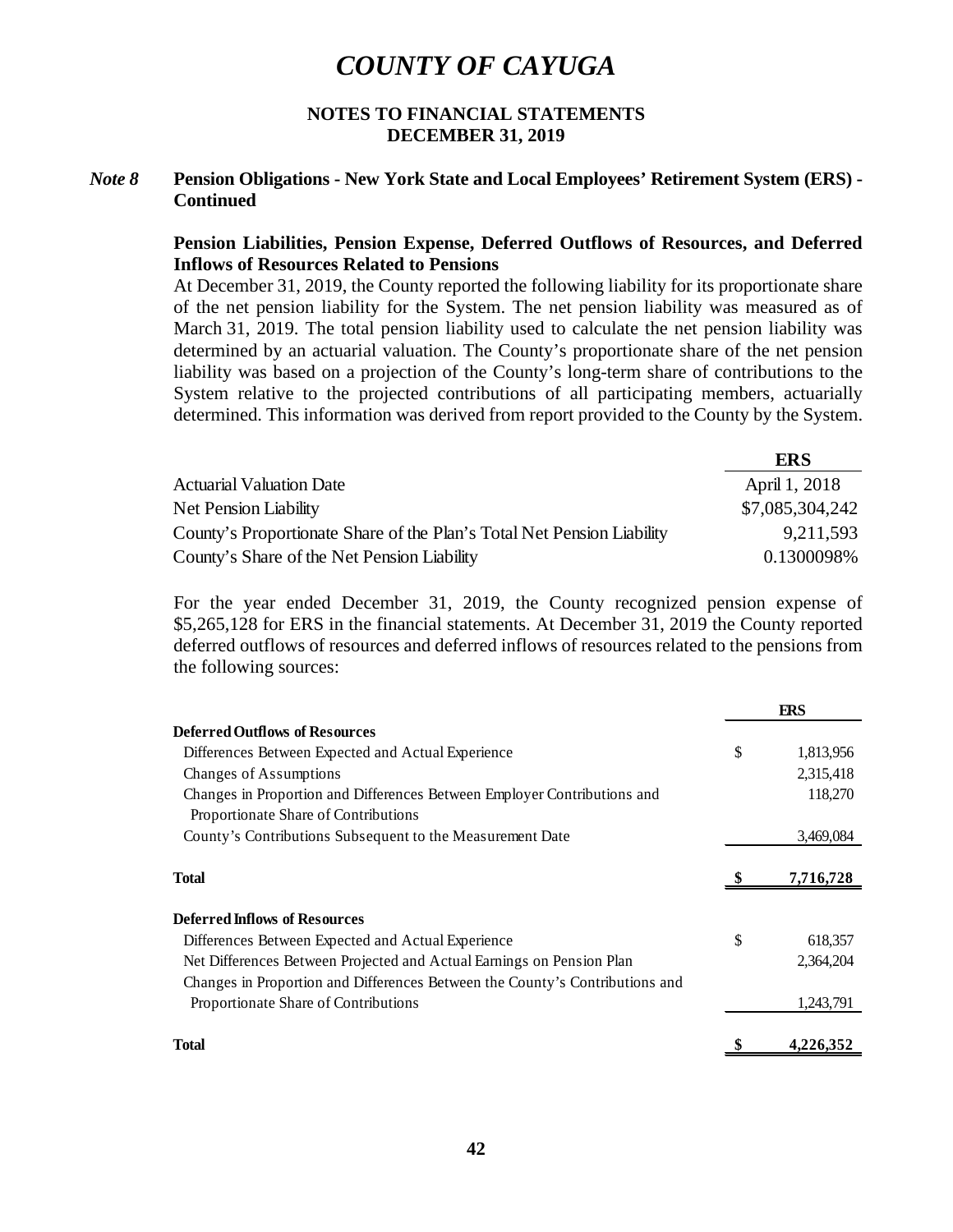## **NOTES TO FINANCIAL STATEMENTS DECEMBER 31, 2019**

## *Note 8* **Pension Obligations - New York State and Local Employees' Retirement System (ERS) - Continued**

## **Pension Liabilities, Pension Expense, Deferred Outflows of Resources, and Deferred Inflows of Resources Related to Pensions - Continued**

County contributions subsequent to the measurement date, reported as deferred outflows of resources, will be recognized as a reduction of the net pension liability in the year ending December 31, 2020. Other amounts reported as deferred outflows of resources and deferred inflows of resources related to pensions will be recognized in pension expense as follows:

| <b>Year Ended</b> | ERS         |
|-------------------|-------------|
| 2020              | \$1,330,567 |
| 2021              | (2,095,613) |
| 2022              | (375, 346)  |
| 2023              | 1,161,684   |
| 2024              |             |
| Thereafter        |             |

#### **Actuarial Assumptions**

The total pension liability as of the measurement date was determined by using an actuarial valuation as noted in the table below, with update procedures used to roll forward the total pension liability to the measurement date.

Significant actuarial assumptions used in the valuations were as follows:

|                                 | <b>ERS</b>     |
|---------------------------------|----------------|
| <b>Measurement Date</b>         | March 31, 2019 |
| <b>Actuarial Valuation Date</b> | April 1, 2018  |
| Interest Rate of Return         | 7.0%           |
| <b>Salary Increases</b>         | 4.2%           |
| <b>Inflation Rate</b>           | 2.5%           |
| Cost of Living                  | $1.3\%$        |

Annuitant mortality rates are based on April 1, 2010 - March 31, 2015 System experience with adjustments for mortality improvements based the Society of Actuaries' Scale on MP-2014.

The actuarial assumptions used in the April 1, 2018 valuation are based on the results of an actuarial experience study for the period April 1, 2010 - March 31, 2015.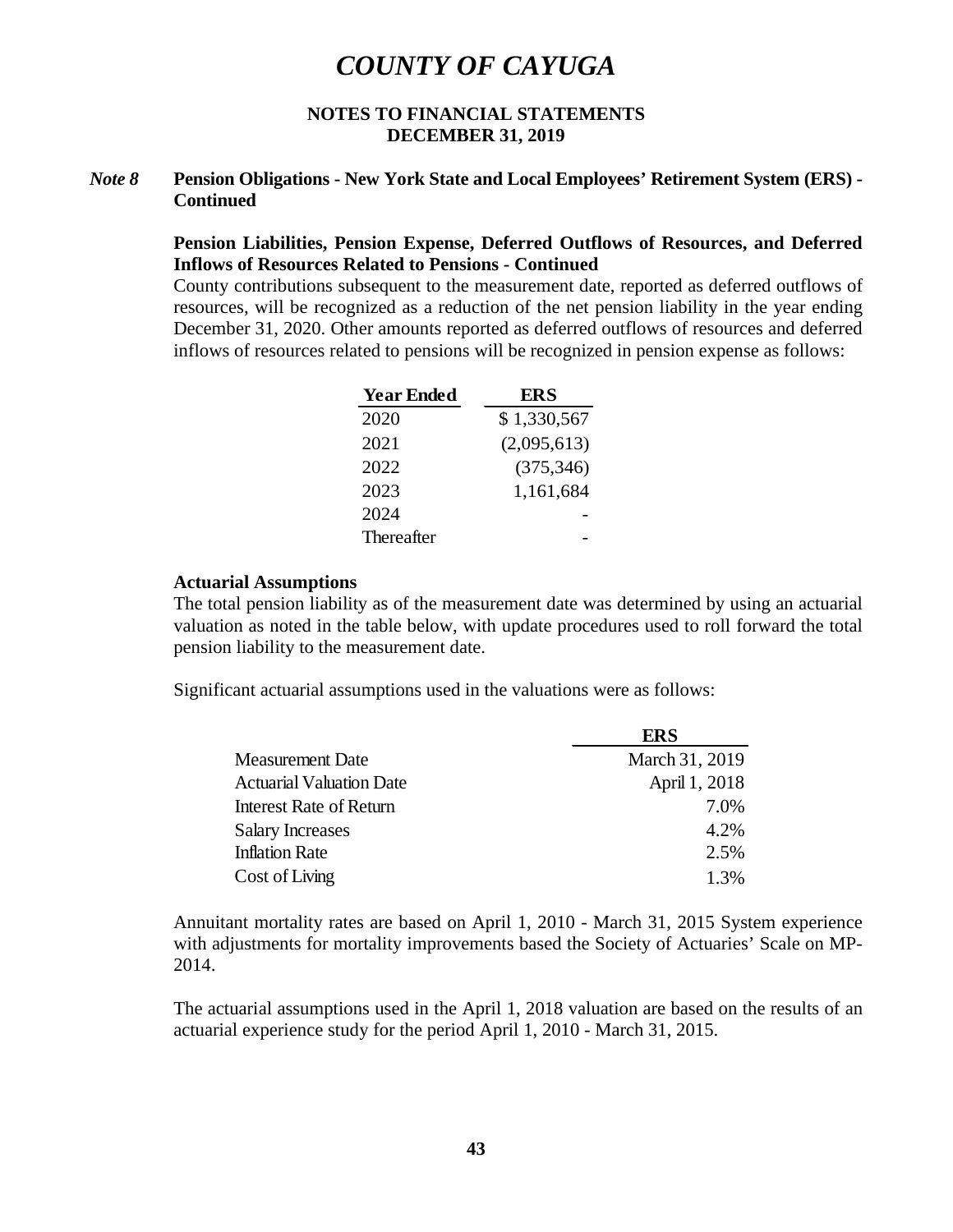## **NOTES TO FINANCIAL STATEMENTS DECEMBER 31, 2019**

## *Note 8* **Pension Obligations - New York State and Local Employees' Retirement System (ERS) - Continued**

#### **Actuarial Assumptions - Continued**

The long-term rate of return on pension plan investments was determined using a building block method in which best estimate ranges of expected future real rates of return (expected returns net of investment expense and inflation) are developed for each major asset class. These ranges are combined to produce the long term expected rate of return by weighting the expected future real rates of return by each the target asset allocation percentage and by adding expected inflation. Best estimates of the arithmetic real rates of return for each major asset class included in the target asset allocation are summarized below.

|                                        | <b>ERS</b>     |
|----------------------------------------|----------------|
| Measurement Date                       | March 31, 2019 |
|                                        |                |
| <b>Asset Type:</b>                     |                |
| Domestic Equities                      | 4.6%           |
| <b>International Equities</b>          | 6.4%           |
| <b>Real Estate</b>                     | 5.6%           |
| Private Equity/Alternative Investments | 7.5%           |
| <b>Absolute Return Strategies</b>      | 3.8%           |
| Opportunistic Portfolio                | 5.7%           |
| <b>Real Assets</b>                     | 5.3%           |
| Cash                                   | (0.3)%         |
| <b>Inflation-Indexed Bonds</b>         | 1.3%           |
| Mortgages and Bonds                    | 1.3%           |

#### **Discount Rate**

The discount rate used to calculate the total pension liability was 7.0%. The projection of cash flows used to determine the discount rate assumes that contributions from plan members will be made at the current contribution rates and contributions from employers will be made at statutorily required rates, actuarially. Based on the assumptions, the System's fiduciary net position was projected to be available to make all projected future benefit payments of current plan members. Therefore, the long term expected rate of return on pension plan investments was applied to all periods of projected benefit payments to determine the total pension liability.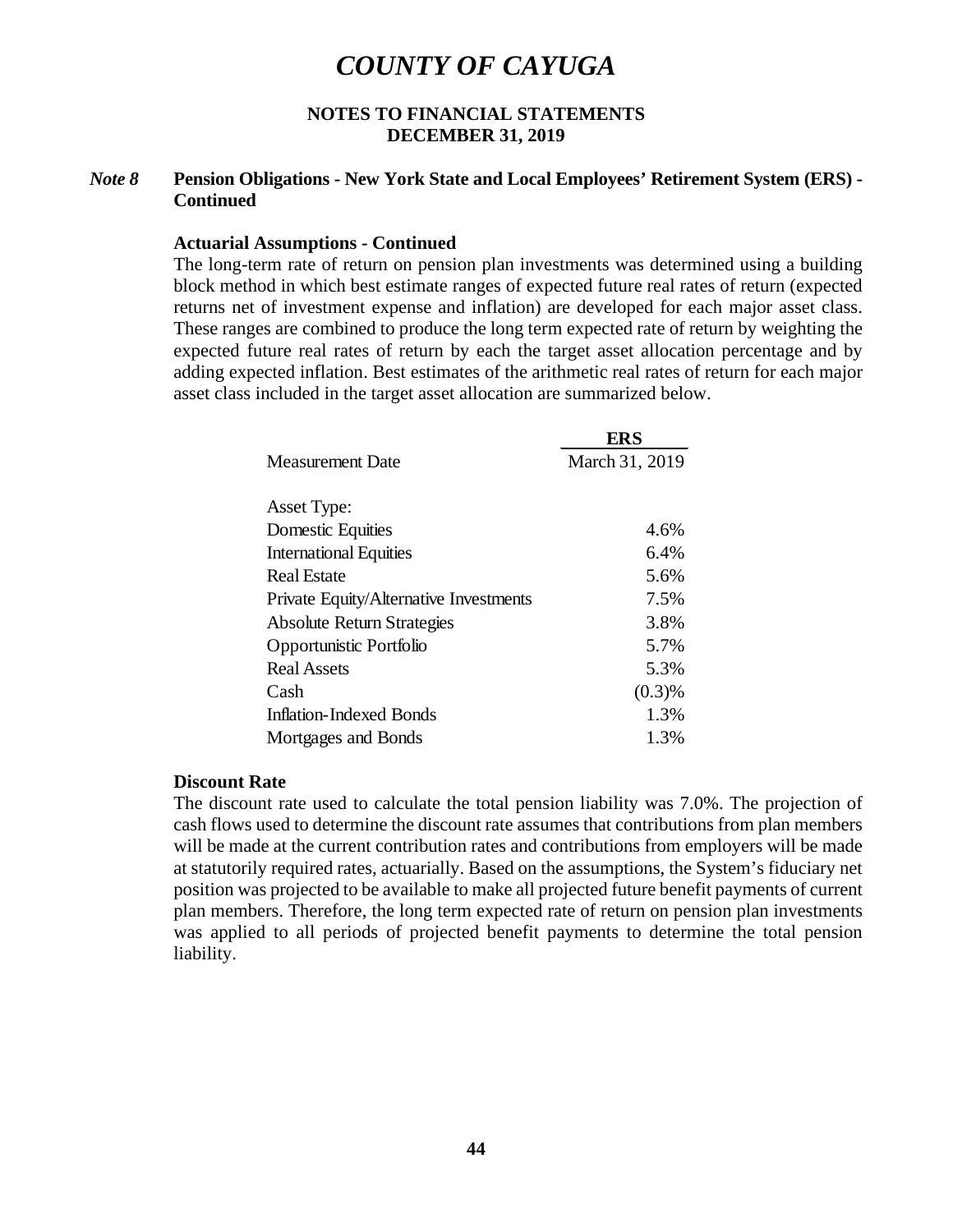## **NOTES TO FINANCIAL STATEMENTS DECEMBER 31, 2019**

### *Note 8* **Pension Obligations - New York State and Local Employees' Retirement System (ERS) - Continued**

## **Sensitivity of the Proportionate Share of the Net Pension Liability to the Discount Rate Assumption**

The following presents the County's proportionate share of the net pension liability calculated using the discount rate of 7.0%, as well as what the County's proportionate share of the net pension liability would be if it were calculated using a discount rate that is 1 percentage point lower (6.0%) or higher (8.0%) than the current rate.

|                                                              | <b>Current</b>           |                                |                          |
|--------------------------------------------------------------|--------------------------|--------------------------------|--------------------------|
| ERS                                                          | 1% Decrease<br>$(6.0\%)$ | <b>Assumption</b><br>$(7.0\%)$ | 1% Increase<br>$(8.0\%)$ |
| County's Proportionate Share<br>of the Net Pension Liability | 40,274,555               | 9,211,593                      | \$(16,883,498)           |

### **Pension Plan Fiduciary Net Position**

The components of the current year net pension liability of the employers as of the respective valuation date is as follows:

|                                           | Dollars in       |
|-------------------------------------------|------------------|
|                                           | <b>Thousands</b> |
|                                           | <b>ERS</b>       |
| <b>Valuation Date</b>                     | March 31, 2019   |
| <b>Employers' Total Pension Liability</b> | \$189,803,429    |
| <b>Plan Net Position</b>                  | (182, 718, 124)  |
| <b>Employers' Net Pension Liability</b>   | 7,085,305        |
| Ratio of Plan Net Position to the         |                  |
| <b>Employers' Total Pension Liability</b> | 96.3%            |

#### **Payables to the Pension Plan**

For ERS, employer contributions are paid annually based on the System's fiscal year which ends on March 31st. Accrued retirement contributions as of December 31, 2019 represent the projected employer contribution for the period of April 1, 2019 through December 31, 2019 based on estimated ERS wages multiplied by the employer's contribution rate, by tier. Accrued retirement contributions as of December 31, 2019 amounted to \$-0-.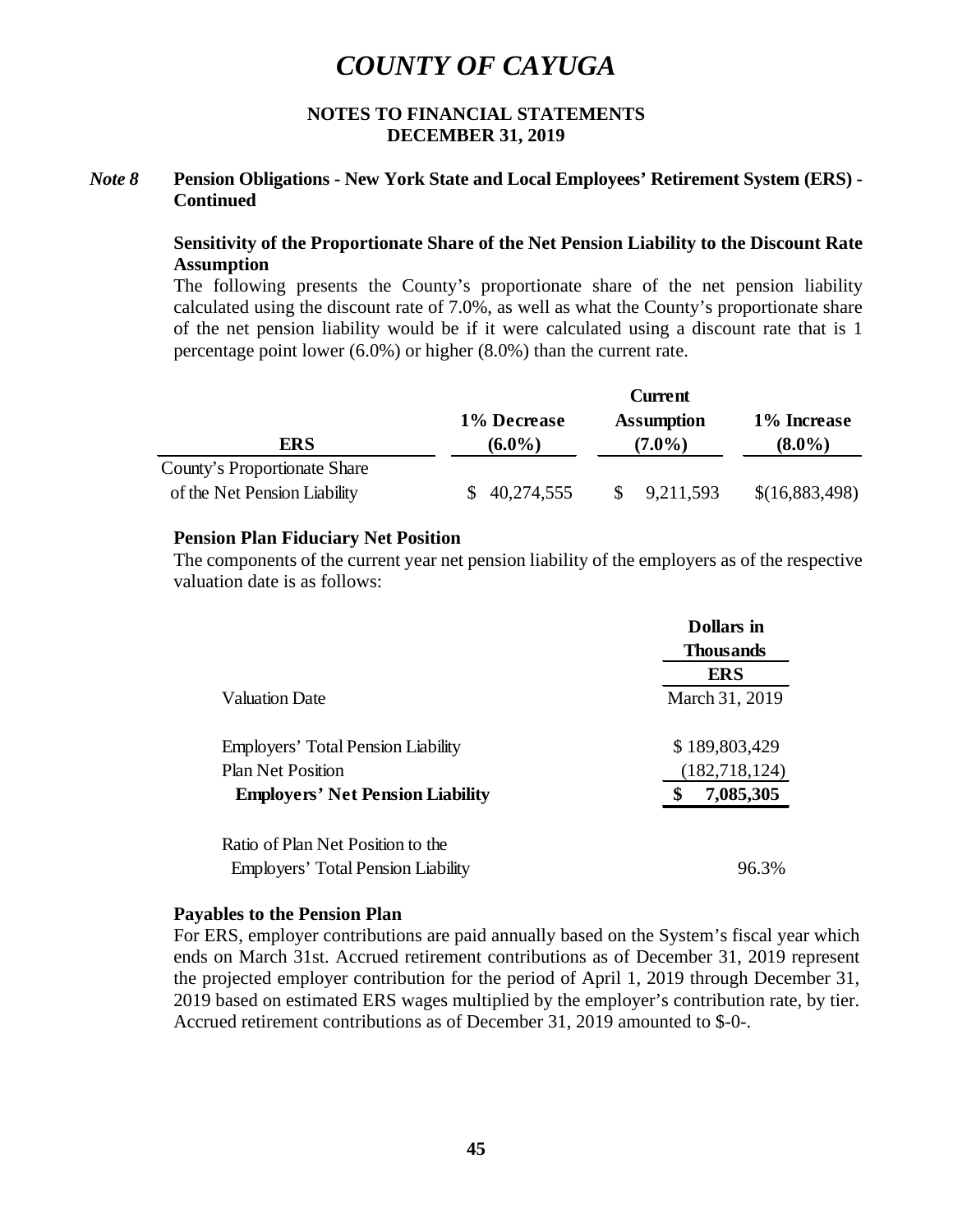## **NOTES TO FINANCIAL STATEMENTS DECEMBER 31, 2019**

## *Note 8* **Pension Obligations - New York State and Local Employees' Retirement System (ERS) - Continued**

#### **Current Year Activity**

The following is a summary of current year activity:

|                                | <b>Beginning</b> |                  | <b>Ending</b>  |
|--------------------------------|------------------|------------------|----------------|
|                                | <b>Balance</b>   | <b>Change</b>    | <b>Balance</b> |
| Net Pension Liability          | (4,131,688)      | (5,079,905)      | \$ (9,211,593) |
| Deferred Outflows of Resources | 13,780,741       | (6,064,013)      | 7,716,728      |
| Deferred Inflows of Resources  | (14, 682, 921)   | 10,456,569       | (4,226,352)    |
| <b>Total</b>                   | (5,033,868)      | \$<br>(687, 349) | (5,721,217)    |

Expenditures associated with GASB Statement No. 68 are liquidated in the General, County Road, Road Machinery, and Special Grant Funds.

#### **CCC**

CCC participates in the SUNY Optional Retirement Plan (ORP), ERS, and the Teacher's Retirement System (TRS). CCC's contributions to these plans were as follows:

|            | 2019      | 2018      | 2017      |
|------------|-----------|-----------|-----------|
| ORP        | \$538,368 | \$615,220 | \$606,363 |
| ERS        | 771.616   | 825,702   | 815,487   |
| <b>TRS</b> | 421,553   | 347,108   | 515,660   |

CCC had a pension (asset) (TRS) of \$(614,534), a pension liability (ERS) of \$1,692,906, deferred outflows of resources related to pensions of \$3,116,893, and deferred inflows of resources related to pensions of \$1,718,085 at August 31, 2019.

#### *Note 9* **Other Postemployment Benefits**

#### **General Information About the OPEB Plan**

Plan Description - The County provides medical, prescription drug, and life insurance benefits for retirees, spouses, and their covered dependents while contributing a portion of the expenses. The County's plan is a single-employer postemployment benefit plan (the Plan). No assets are accumulated in a trust that meets the criteria in paragraph 4 of GASB Statement No. 75. The Plan does not issue separate financial statements because there are no assets legally segregated for the sole purpose of paying benefits under the plan.

Benefits Provided - Health care benefits and survivors benefits are provided through an insurance company whose premiums are based on the benefits paid during the year. The County offers the benefit, with related premiums funded partially by participating retirees. Each retiree also pays a portion of any premium covering his or her spouse.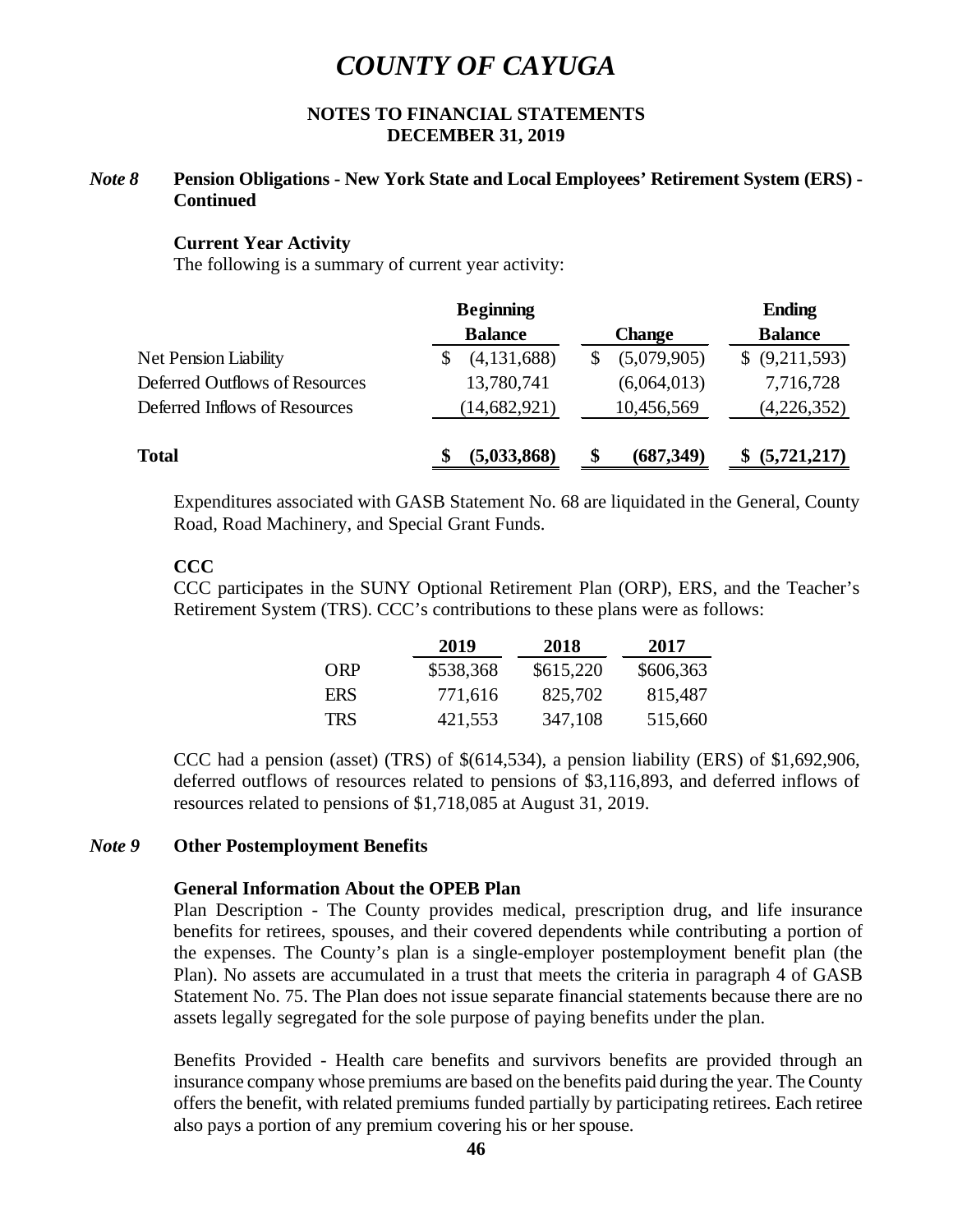# **NOTES TO FINANCIAL STATEMENTS DECEMBER 31, 2019**

### *Note 9* **Other Postemployment Benefits**

### **General Information About the OPEB Plan - Continued**

Employees Covered by Benefit Terms - At December 31, 2019, the following employees were covered by the following benefit terms:

| Inactive Employees or Beneficiaries         |     |
|---------------------------------------------|-----|
| <b>Currently Receiving Benefit Payments</b> | 456 |
| <b>Active Employees Fully</b>               |     |
| Eligible for Benefits                       | 484 |

## **Total OPEB Liability**

The County's total OPEB liability of \$116,240,828 was measured as of January 1, 2019 and determined by an actuarial valuation as of January 1, 2018.

#### **Actuarial Assumptions and Other Inputs**

The total OPEB liability in the January 1, 2018 actuarial valuation was determined using the following actuarial assumptions and other inputs, applied to all periods included in the measurement, unless otherwise specified:

| <b>Single Discount Rate</b>   | 4.10%                                  |
|-------------------------------|----------------------------------------|
| Rate of Compensation Increase | 3.00%                                  |
| <b>Inflation Rate</b>         | 2.20%                                  |
| <b>Health Care Trend Rate</b> | 10% in 2019, decreasing to an ultimate |
|                               | rate of 3.84% in 2088.                 |
| <b>Cost Method</b>            | Entry Age Normal                       |

The long-term bond rate is based on the Bond Buyer Weekly 20-Year Bond GO Index rate as of the measurement date (or the nearest business day thereto).

The salary scale reflects the rate at which payroll amounts are expected to increase over time for purposes of attributing liabilities under the Entry Age Normal, Level Percent of Pay actuarial cost method.

- Mortality rates were based on RHP-2014 Mortality Table for employees, sex distinct, with generational mortality adjusted to 2006 using scale MP-2014, and projected forward with scale MP-2018.
- Termination and retirement rates are based on the experience under the New York State & Local Retirement System as prepared by the Department of Civil Service's actuarial consultant in the report titled, "Development of Recommended Actuarial Assumptions for New York State/SUNY GASB 45 Valuation."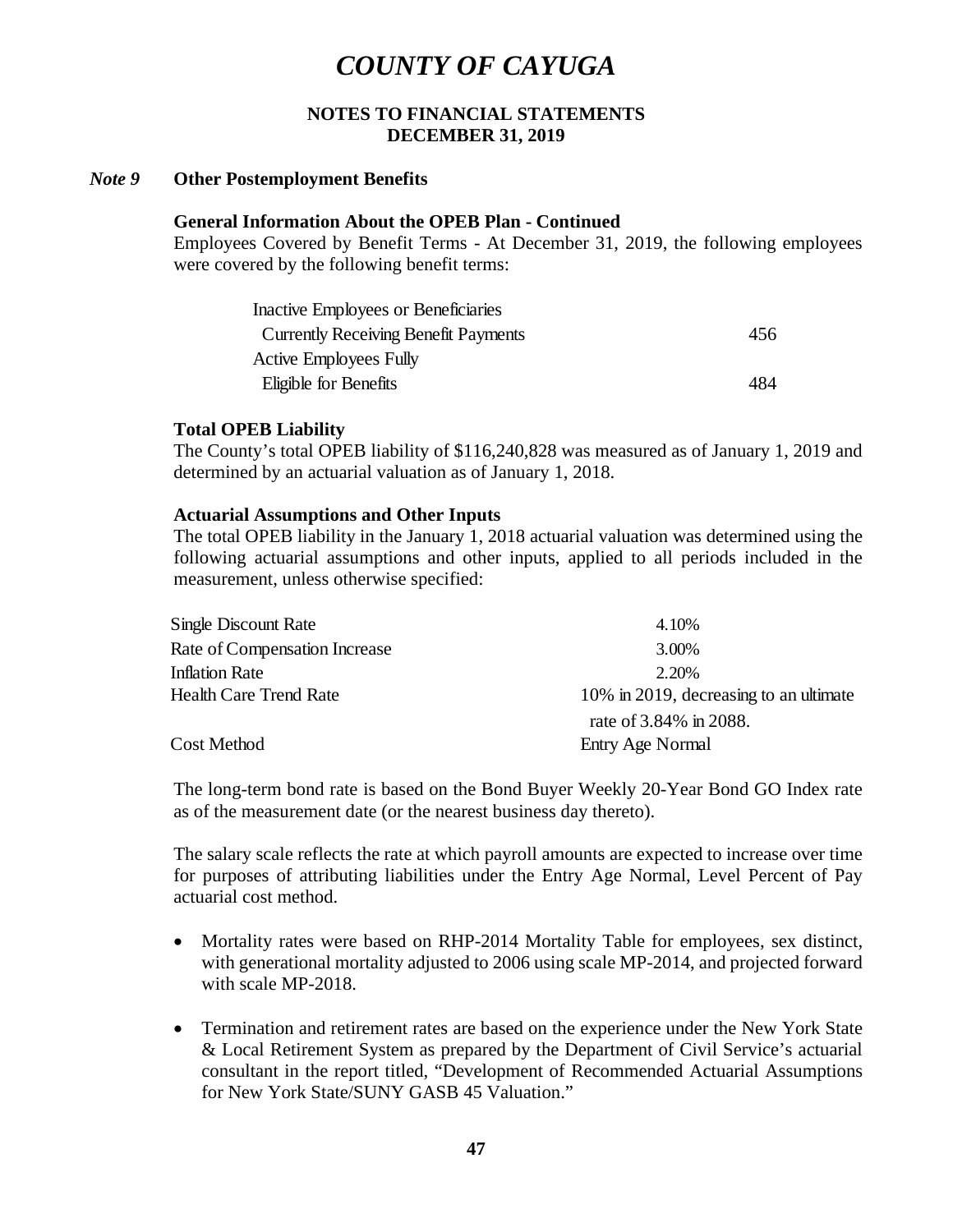## **NOTES TO FINANCIAL STATEMENTS DECEMBER 31, 2019**

### *Note 9* **Other Postemployment Benefits - Continued**

### **Actuarial Assumptions and Other Inputs - Continued**

• Healthcare Cost Trend Rates were based on the SOA Long-Run Medical Cost Trend Model. The SOA Long-Run Medical Cost Trend Model and its baseline projections are based on an econometric analysis of historical US medical expenditures and the judgments of experts in the field. The long-run baseline projection and input variables have been developed under the guidance of an SOA Project Oversight Group.

The actuarial assumptions used in the December 31, 2019 valuation were consistent with the requirements of GASB Statement No. 75 and Actuarial Standards of Practice (ASOPs).

Changes of assumptions and other inputs reflect a change in the discount rate from 3.44% percent in 2018 to 4.1% in 2019.

### **Changes in the Total OPEB Liability**

| <b>Balance at December 31, 2018</b>                | \$126,891,231 |
|----------------------------------------------------|---------------|
|                                                    |               |
| <b>Changes for the Year</b>                        |               |
| Service Cost                                       | 4,115,938     |
| Interest Cost                                      | 4,439,520     |
| <b>Changes of Benefit Terms</b>                    |               |
| Differences Between Expected and Actual Experience |               |
| Changes in Assumptions or Other Inputs             | (15,303,176)  |
| <b>Benefit Payments</b>                            | (3,902,685)   |
|                                                    | (10,650,403)  |
|                                                    |               |
| <b>Balance at December 31, 2019</b>                | \$116,240,828 |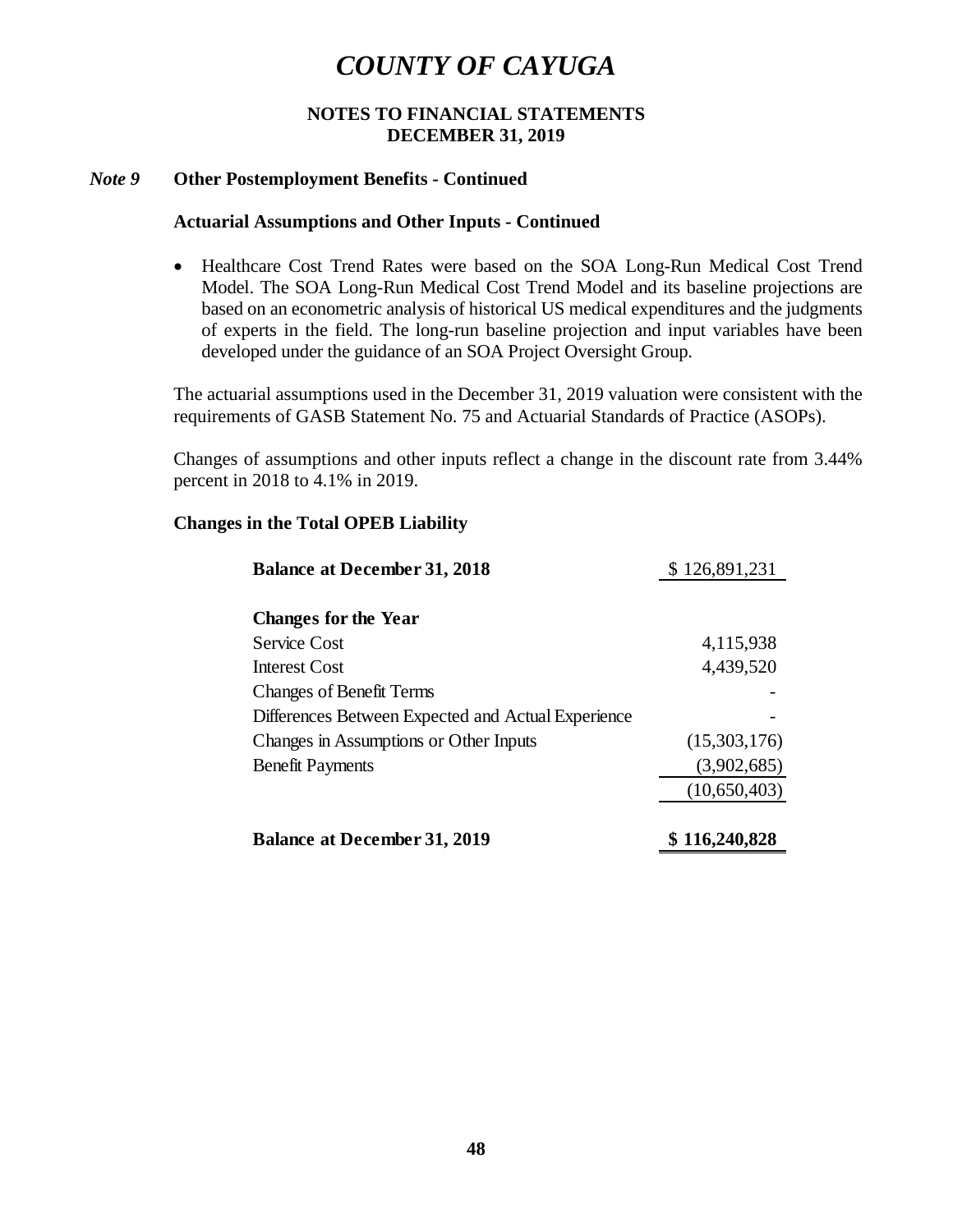## **NOTES TO FINANCIAL STATEMENTS DECEMBER 31, 2019**

#### *Note 9* **Postemployment Benefits Other Than Pensions (OPEB) - Continued**

#### **Changes in the Total OPEB Liability - Continued**

Sensitivity of the total OPEB liability to changes in the discount rate - The following presents the total OPEB liability of the County, as well as what the County's total OPEB liability would be if it were calculated using a discount rate that is 1 percentage-point lower (3.10%) or 1 percentage-point higher (5.10%) than the current discount rate.

|                             | 1% Decrease   | <b>Discount Rate</b> | 1% Increase   |
|-----------------------------|---------------|----------------------|---------------|
|                             | $(3.10\%)$    | $(4.10\%)$           | $(5.10\%)$    |
| <b>Total OPEB Liability</b> | \$134,037,413 | \$116,240,828        | \$101,770,298 |

Sensitivity of the Total OPEB Liability to Changes in the Healthcare Cost Trend Rate - The following presents the total OPEB liability of the County, as well as what the County's total OPEB liability would be if it were calculated using a healthcare cost trend rate that is 1 percentage point lower or 1 percentage point higher than the current healthcare cost trend rate.

|                             |                  | <b>Healthcare Cost</b> |                   |
|-----------------------------|------------------|------------------------|-------------------|
|                             | 1% Decrease      | <b>Trend Rate</b>      | 1% Increase       |
|                             | $(2.84\% - 9\%)$ | $(3.84\% - 10\%)$      | $(4.84\% - 11\%)$ |
| <b>Total OPEB Liability</b> | \$100,154,178    | \$116,240,828          | \$136,609,284     |

# **OPEB Expense and Deferred Outflows of Resources and Deferred Inflows of Resources Related to OPEB**

For the year ended December 31, 2019, the County recognized OPEB expense of \$8,608,591.

At December 31, 2019, the County reported deferred outflows of resources and deferred inflows of resources related to OPEB from the following sources:

|                                                    |                    | <b>Deferred</b>  |            | <b>Deferred</b>  |
|----------------------------------------------------|--------------------|------------------|------------|------------------|
|                                                    | <b>Outflows of</b> |                  | Inflows of |                  |
|                                                    |                    | <b>Resources</b> |            | <b>Resources</b> |
| Differences Between Expected and Actual Experience |                    | 546,603          | \$         |                  |
| Changes in Assumptions or Other Inputs             |                    | 9,398,970        |            | 12,530,862       |
| Contributions Subsequent to Measurement Date       |                    | 4,232,142        |            |                  |
| <b>Total</b>                                       |                    | 14, 177, 715     |            | \$12,530,862     |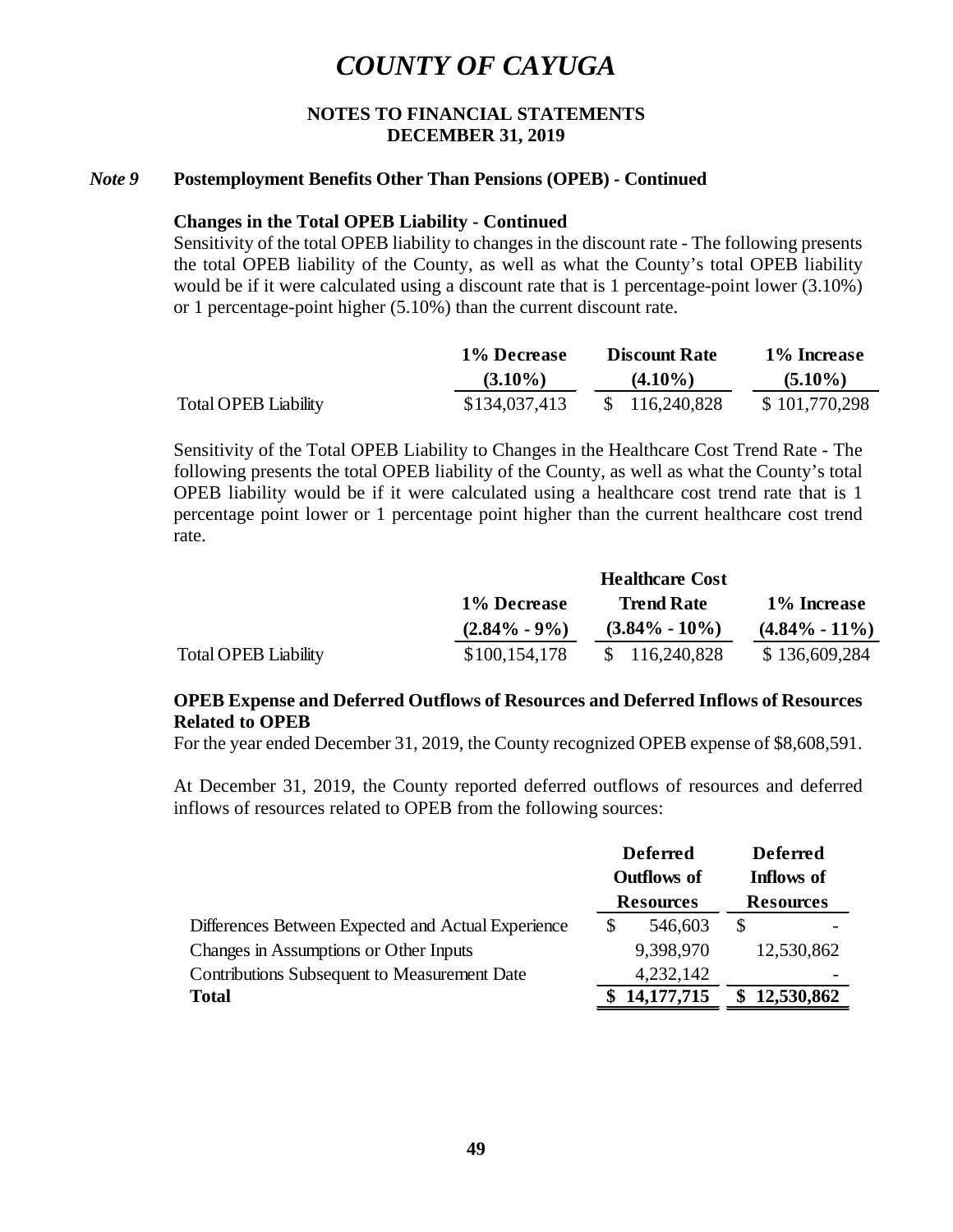## **NOTES TO FINANCIAL STATEMENTS DECEMBER 31, 2019**

#### *Note 9* **Postemployment Benefits Other Than Pensions (OPEB) - Continued**

## **OPEB Expense and Deferred Outflows of Resources and Deferred Inflows of Resources Related to OPEB - Continued**

County contributions subsequent to the measurement date, reported as deferred outflows of resources, will be recognized as a reduction of the net OPEB liability in the year ending December 31, 2020. Other amounts reported as deferred outflows of resources and deferred inflows of resources related to OPEB will be recognized in OPEB expense as follows:

| <b>Fiscal Year Ending December 31,</b> | <b>Amount</b> |  |  |
|----------------------------------------|---------------|--|--|
| 2020                                   | \$<br>53,133  |  |  |
| 2021                                   | 53,133        |  |  |
| 2022                                   | 53,133        |  |  |
| 2023                                   | (1,303,082)   |  |  |
| 2024                                   | (1,441,606)   |  |  |
| <b>Thereafter</b>                      |               |  |  |

### **Current Year Activity**

The following is a summary of current year activity:

|                                         | <b>Beginning</b> |                | <b>Ending</b>  |
|-----------------------------------------|------------------|----------------|----------------|
|                                         | <b>Balance</b>   | <b>Change</b>  | <b>Balance</b> |
| Other Postemployment Benefits Liability | \$126,891,231    | \$(10,650,403) | \$116,240,828  |
| Deferred Inflows of Resources           |                  | 12,530,862     | 12,530,862     |
| Deferred Outflows of Resources          | (16, 673, 705)   | 2,495,990      | (14, 177, 715) |
| <b>Total</b>                            | \$110,217,526    | 4,376,449      | \$114,593,975  |

## **Cayuga Community College**

CCC administers a single- employer defined benefit post-employment healthcare plan (the Plan). The Plan provided benefits in the form of insurance premium payments for coverage of eligible retirees and their spouses. CCC and participant contribution rates, as well as the Plan provisions, are determined through negotiations between CCC and its employees or the collective bargaining unites that represent its employees. The Plan does not issue a publicly available financial report. No assets are accumulated in a trust that meets the criteria in GASB No. 75, paragraph 4, to pay related benefits.

## **Total OPEB Liability**

The College recognized a total OPEB liability of \$36,009,655 and deferred inflows and outflows of resources of \$3,116,893 and \$8,852,051, respectively, as of August 31, 2019. The total OPEB liability at August 31, 2019 was measured as of September 1, 2018 and was determined by an actuarial valuation as of September 1, 2018 with update procedures used to roll forward the total OPEB liability to August 31, 2019.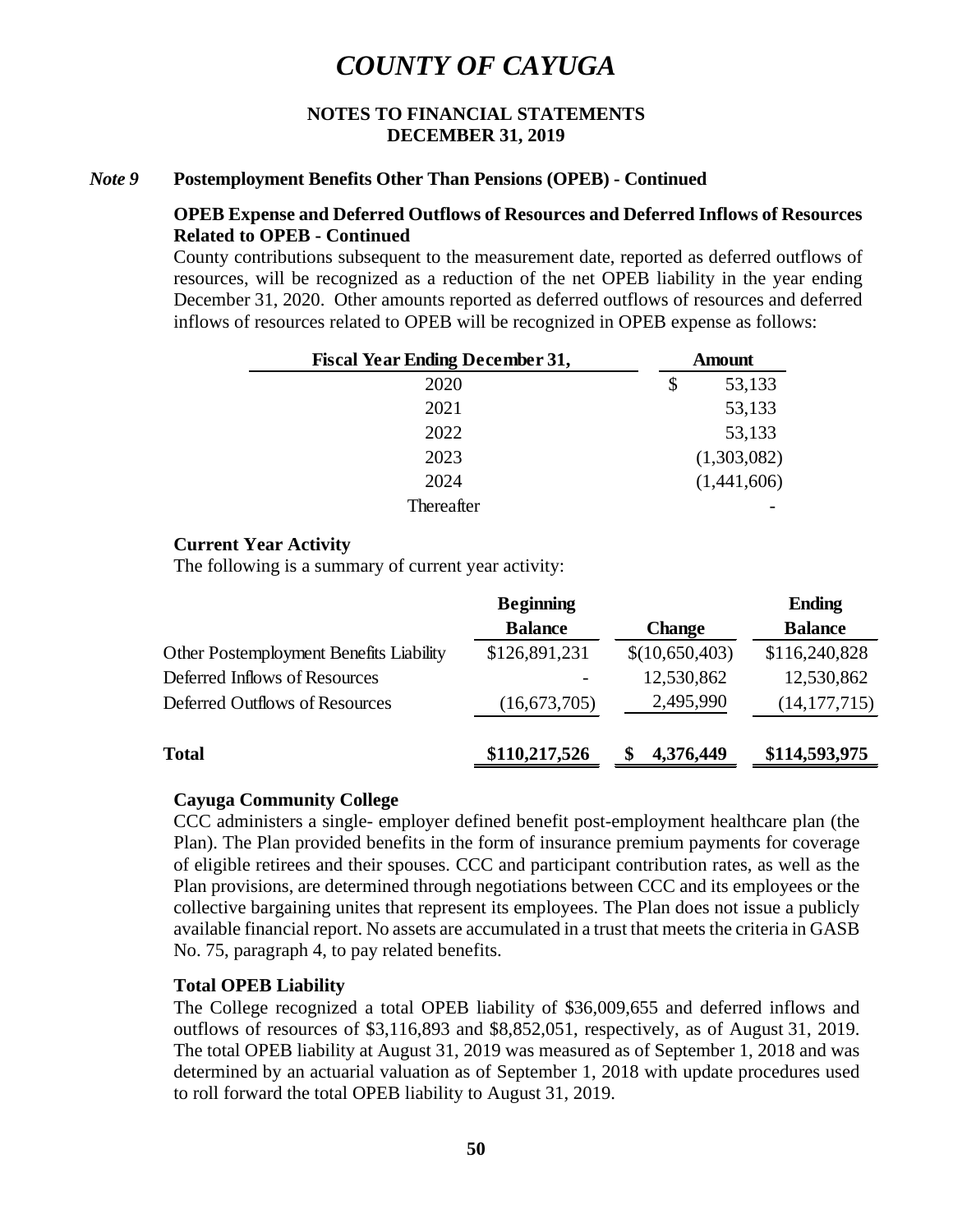## **NOTES TO FINANCIAL STATEMENTS DECEMBER 31, 2019**

### *Note 9* **Postemployment Benefits Other Than Pensions (OPEB) - Continued**

#### **Actuarial Assumptions and Other Inputs**

The total OPEB liability in the September 1, 2018 actuarial valuation was determined using the following actuarial assumptions and other inputs, applied to all periods included in the measurement, unless otherwise specified:

| Inflation Rate             | 2.20%                                  |
|----------------------------|----------------------------------------|
| Discount Rate              | 3.96%                                  |
| Healthcare Cost Trend Rate | 7.00% Rate Decreasing to 3.94% in 2079 |
| Cost Method                | Entry Age Normal                       |

The discount rate is based on an analysis of returns on the Bond Buyer Weekly 20-Bond GO Index.

Mortality rates are based on the sex-distinct RPH-2014 Mortality Tables for employees and health annuitants, adjusted backwards to 2006 with Scale MP-2014, and then adjusted for mortality improvements with Scale MP-2017 mortality scale on a fully general basis.

### *Note 10* **Compensated Absences**

Represents the value of the earned and unused portion of the liability for sick and vacation time and is liquidated by the General and Special Revenue funds.

|                                |                   |                  |                  |                   | <b>Amount Due</b> |
|--------------------------------|-------------------|------------------|------------------|-------------------|-------------------|
|                                | <b>Balance at</b> |                  |                  | <b>Balance at</b> | <b>Within One</b> |
|                                | 12/31/18          | <b>Additions</b> | <b>Decreases</b> | 12/31/19          | Year              |
| <b>Governmental Activities</b> | \$2,448,327       | 85,969           |                  | \$2,534,296       | \$253,430         |

## *Note 11* **Liabilities - Unpaid Claims**

Accrued liabilities of the business-type activities of the primary government consist of incurred but not reported claims (unpaid claims). The BlueCross/BlueShield (BC/BS) premiums include claims paid for the year ended December 31, 2019 and an adjustment to account for the BC/BS financing arrangement of billing the actual claims paid one week in arrears at December 31, 2019. This one week delay requires the Consortium to fund approximated costs, as actual claim payments are charged one week later. No significant differences have been experienced or are expected between weekly adjusted premium billings and actual weekly settlements in succeeding billings. The advance deposit amount required by BlueCross/BlueShield amounted to \$1,191,899 at December 31, 2019.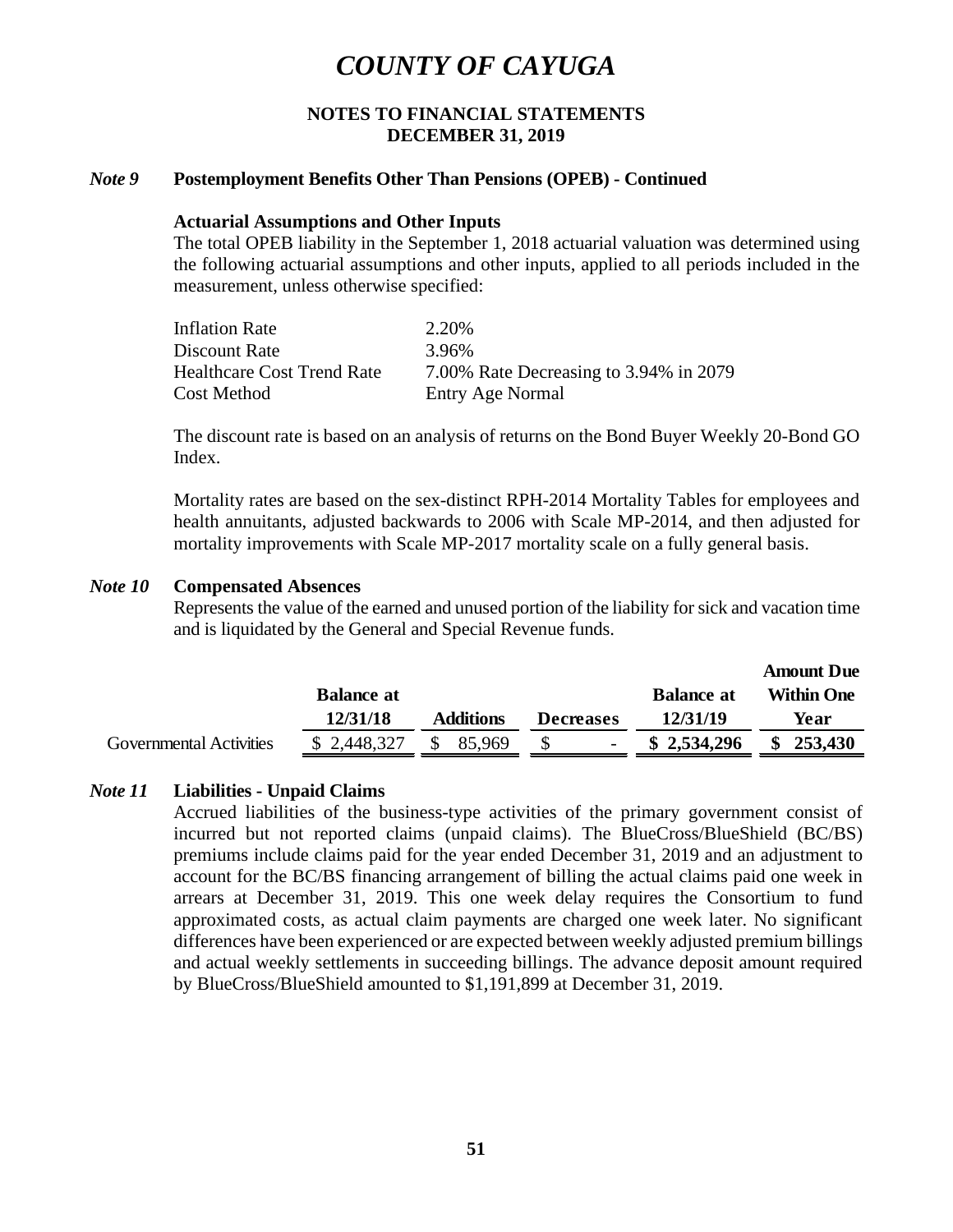# **NOTES TO FINANCIAL STATEMENTS DECEMBER 31, 2019**

### *Note 11* **Liabilities - Unpaid Claims - Continued**

The Consortium establishes a liability for both reported and unreported insured events which includes estimates of both future payments of losses and related claim adjustment expenses. The following represents changes in those aggregate liabilities:

|                                                        | 2019           |
|--------------------------------------------------------|----------------|
| <b>Liability for Unpaid Claims - Beginning of Year</b> | 1,145,000<br>S |
| Incurred Claims and Claim Adjustment:                  |                |
| Claims Expense                                         | 22,521,833     |
| Claims Paid                                            | (23,871,120)   |
| Claims Payable                                         | 1,212,287      |
| Liability for Unpaid Claims - End of Year              | 1,008,000      |

## *Note 12* **Long-Term Debt**

At December 31, 2019, the total outstanding indebtedness of the County aggregated \$42,290,264, of which \$25,616,426 is subject to the constitutional debt limit and represents approximately 7.64% of its debt limit.

#### **Serial Bonds**

The County borrows money in order to acquire land or equipment or construct buildings and improvements. This enables the cost of these capital assets to be borne by the present and future taxpayers receiving the benefit of the capital assets. These long-term liabilities, which are full faith and credit debt of the local government, are recorded in the Statement of Net Position. The provision to be made in future budgets for capital indebtedness represents the amount exclusive of interest, authorized to be collected in future years from taxpayers and others for liquidation of the long-term liabilities.

|                                        | Issue | <b>Final</b>    | <b>Interest</b> | <b>Balance</b> |
|----------------------------------------|-------|-----------------|-----------------|----------------|
| <b>Governmental Activities</b>         | Date  | <b>Maturity</b> | Rate            | Outstanding    |
| Serial Bonds - Excluding CTASC:        |       |                 |                 |                |
| <b>Public Improvement Serial Bonds</b> | 2013  | 2029            | 2.25-3.00%      | \$14,225,000   |
| <b>Public Improvement Serial Bonds</b> | 2013  | 2033            | 3.00-4.50%      | 1,115,000      |
| <b>Public Improvement Serial Bonds</b> | 2015  | 2023            | 2.00%           | 1,830,000      |
| <b>Refunding Bonds</b>                 | 2016  | 2028            | 2.00%           | 6,790,000      |
| Subtotal                               |       |                 |                 | 23,960,000     |
| Add: Premium                           |       |                 |                 | 386,398        |
| <b>Total</b>                           |       |                 |                 | 24,346,398     |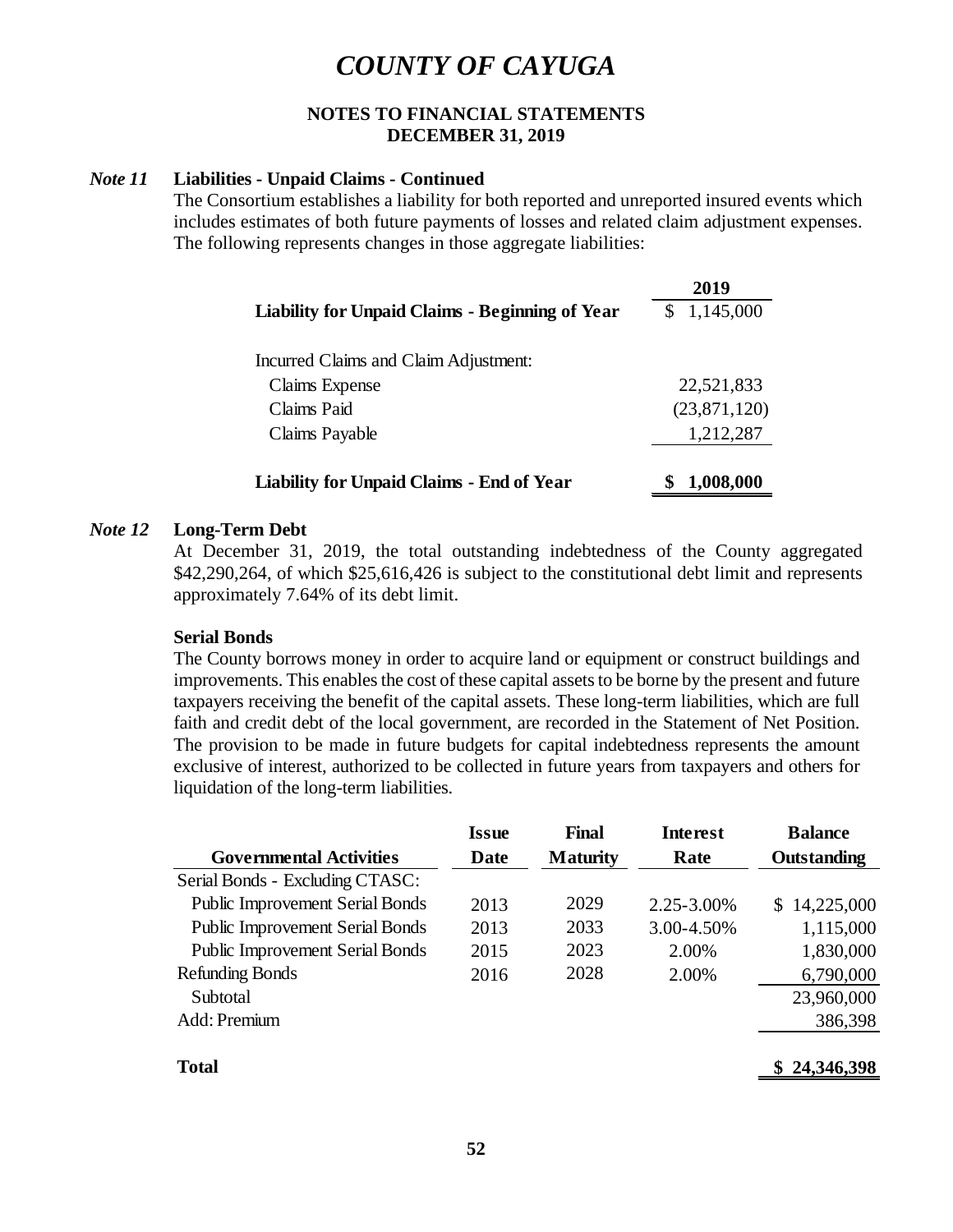# **NOTES TO FINANCIAL STATEMENTS DECEMBER 31, 2019**

#### *Note 12* **Long-Term Debt - Continued**

#### **Serial Bonds - Continued**

On June 2, 2016, the County issued \$8,100,000 general obligation bonds with an interest rate of 2.00%. The County issued the bonds to advance refund \$8,420,000 outstanding general obligation bonds with interest rates ranging between 2.00% and 3.37%. The County used the net proceeds along with other resources to purchase U.S. government securities. These securities were deposited in an irrevocable trust to provide for all future debt service on the refunded portion of the bonds. As a result, the \$8,420,000 in bonds is considered defeased and the liability has been removed from the financial statements. The outstanding principal of the defeased bonds was \$7,100,000 at December 31, 2019.

Unamortized deferred charges on defeased debt related to the 2016 bond refunding are amortized over the life of the bonds. Balances and activity for the year are summarized below:

|                                     | <b>Balance at</b> |                  |                  | <b>Balance at</b> | <b>Amount Due</b>      |
|-------------------------------------|-------------------|------------------|------------------|-------------------|------------------------|
| <b>Governmental Activities</b>      | 12/31/18          | <b>Additions</b> | <b>Decreases</b> | 12/31/19          | <b>Within One Year</b> |
| <b>Unamortized Deferred Charges</b> |                   |                  |                  |                   |                        |
| on Defeased Debt                    | 210.632           | $\sim$           | (37.072)         | 173,560           | 34,650                 |
| <b>Total</b>                        | 210,632           | ٠                | (37,072)         | 173,560           | 34,650                 |

#### **Serial Bonds - CTASC**

The original purchase price for the County's future rights, title, and interest in the Tobacco Settlement Revenues (TSR) was financed through the issuance of Series 2000 bonds in the amount of \$16,740,000. The bonds were sold at a discount of \$241,282, for a net issue price of \$16,498,718. The discount is being amortized over the maturity period of the bonds using the straight-line method. Interest rates on the bonds range from 5.0% to 6.25%. The Series 2000 bonds are secured by a perfected security interest in, and pledge of, the Trust Estate, as defined in the Indenture, which includes, among other things, the TSRs and all investment earnings on amounts on deposit in the accounts established under the Indenture (collectively, the Collections). Among the accounts so established are the Liquidity Reserve Account and the Debt Service Account. CTASC retains TSRs in an amount sufficient to service its debt and pay its operating expenses.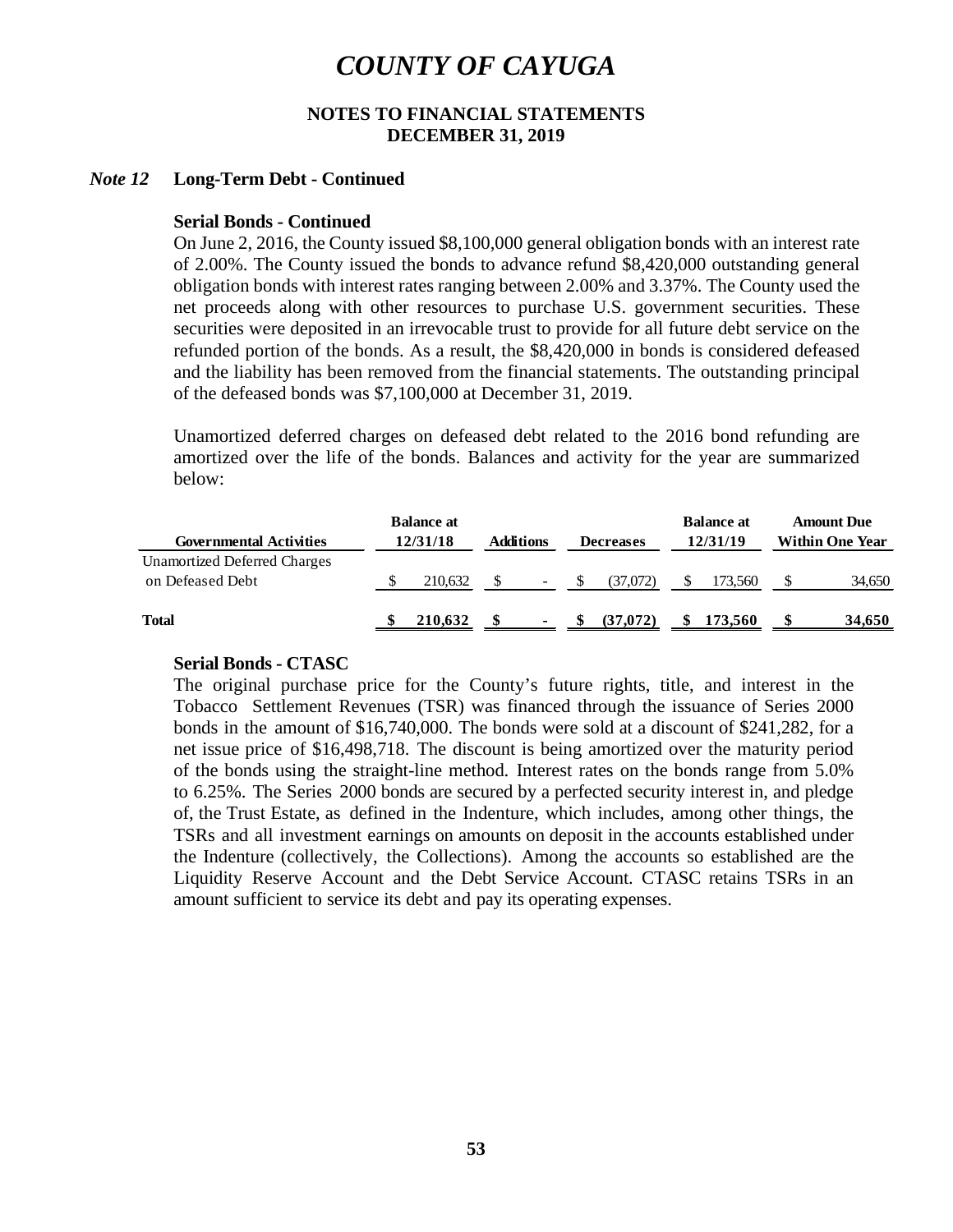# **NOTES TO FINANCIAL STATEMENTS DECEMBER 31, 2019**

### *Note 12* **Long-Term Debt - Continued**

#### **Serial Bonds - CTASC - Continued**

CTASC issued \$37,338,337 in capital appreciation bonds for proceeds of \$7,334,797 on November 29, 2005. The Series 2005 bonds are payable solely from and secured solely by the future right, title, and interest of the Corporation in the collection of TSRs previously purchased by CTASC from the County. The Series 2005 bonds are subordinate and subject to the rights of the holders of the Series 2000 bonds previously issued by CTASC. This series consists of subordinate turbo capital appreciation bonds (CAB) that provide long-dated financing for CTASC and take advantage of current market conditions where interest rates are low, investors have a favorable view of litigation events, and where institutional investors are looking for high yield investments. CTASC is required by covenant not to issue additional bonds or refunding bonds that would extend the term of the capital appreciation bonds or other outstanding bonds.

The Series 2000 bonds are composed of the bonds which mature through June 1, 2042, without flexible amortization, and through June 1, 2026 under a flexible amortization payment schedule. Interest on the bonds range from 5.00% to 6.25%. Payments on the term bonds are through 2026. The balance at December 31, 2019 is net of unamortized bond discount of \$64,963.

The Series 2005 bonds are composed of the following:

- \$4,699,242 Tobacco Settlement Asset-Backed Bonds, Series 2005 S1 (Tax Exempt Turbo Capital Appreciation Bonds), maturity date: June 1, 2023, with an accreted value at maturity of \$16,470,000.
- \$2,815,044 Tobacco Settlement Asset-Backed Bonds, Series 2005 S2 (Tax Exempt Turbo Capital Appreciation Bonds), maturity date: June 1, 2026, with an accreted value at maturity of \$17,510,000.
- \$3,005,593 Tobacco Settlement Asset-Backed Bonds, Series 2005 S3 (Tax Exempt Turbo Capital Appreciation Bonds), maturity date: June 1, 2029, with an accreted value at maturity of \$32,645,000.
- \$7,559,607 Tobacco Settlement Asset-Backed Bonds, Series 2005 S4B (Tax Exempt Turbo Capital Appreciation Bonds), maturity date: June 1, 2039, with an accreted value at maturity of \$169,800,000.

## **Capital Lease - CCC**

In 2015, the County entered into a capital lease on behalf of CCC at an interest rate of 3.39% for the purchase of equipment. At December 31, 2019, the outstanding balance totaled \$914,667, with a final maturity date of March, 2031.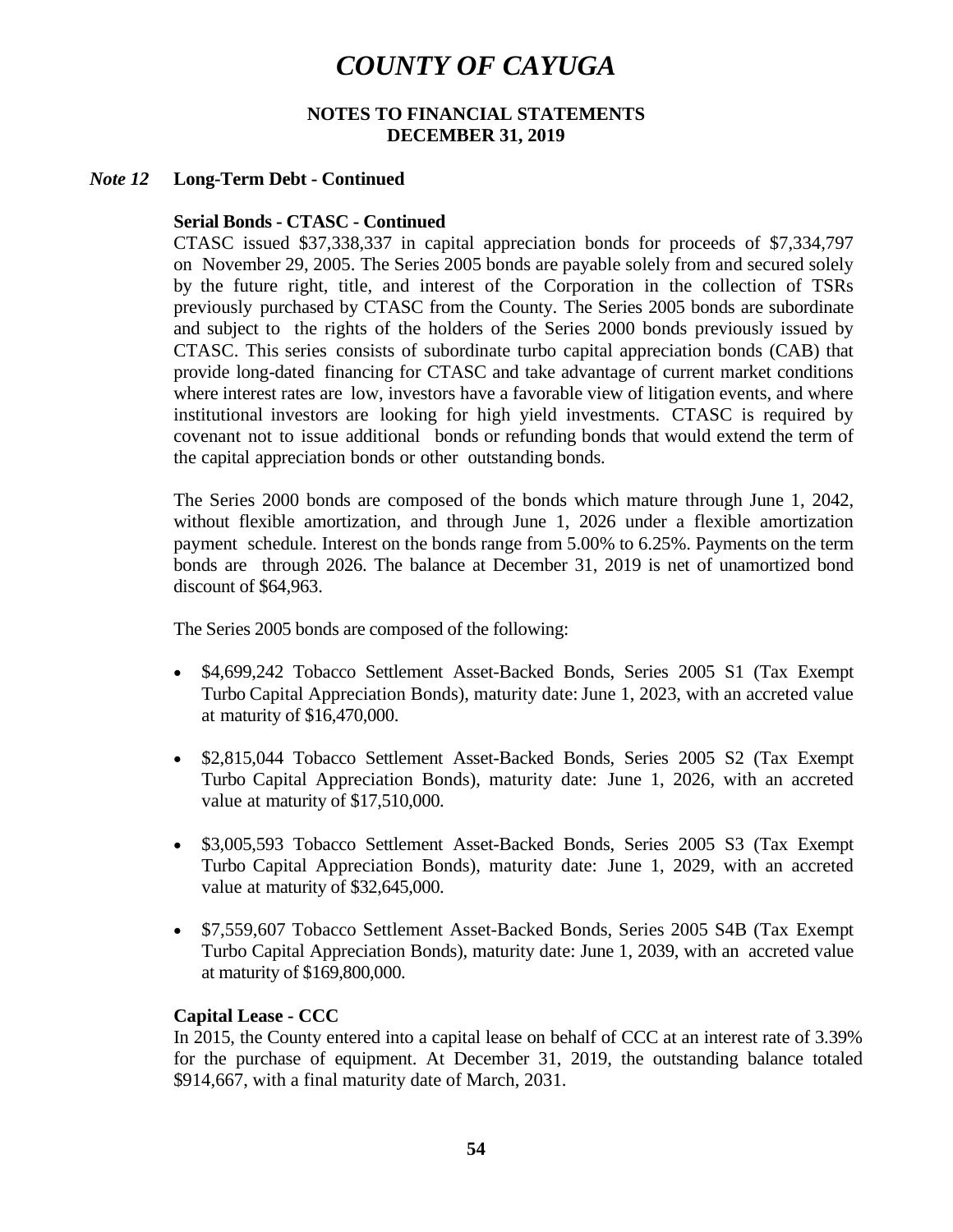# **NOTES TO FINANCIAL STATEMENTS DECEMBER 31, 2019**

#### *Note 12* **Long-Term Debt - Continued**

# **Capital Lease - County**

The County entered into multiple capital lease agreements to purchase public safety vehicles totaling \$728,671. At December 31, 2019, the outstanding balance totaled \$675,943.

The cost and net book value of assets purchased under capital leases at December 31, 2019 totaled \$819,619 and \$709,657, respectively.

|                                | <b>Issue</b> | <b>Final</b>    | <b>Interest</b> | <b>Balance</b> |
|--------------------------------|--------------|-----------------|-----------------|----------------|
| <b>Governmental Activities</b> | <b>Date</b>  | <b>Maturity</b> | Rate            | Outstanding    |
| Leases:                        |              |                 |                 |                |
| Vehicle Lease                  | 2019         | 2024            | 7.11%           | \$<br>35,491   |
| Vehicle Lease                  | 2019         | 2024            | 6.24%           | 39,236         |
| Vehicle Lease                  | 2019         | 2023            | 2.05%           | 34,523         |
| Vehicle Lease                  | 2019         | 2023            | 2.43%           | 32,406         |
| Vehicle Lease                  | 2019         | 2023            | 4.85%           | 34,631         |
| Vehicle Lease                  | 2019         | 2023            | 5.00%           | 32,654         |
| Vehicle Lease                  | 2019         | 2023            | 5.97%           | 36,728         |
| Vehicle Lease                  | 2019         | 2023            | 7.74%           | 33,683         |
| Vehicle Lease                  | 2019         | 2023            | 3.87%           | 35,514         |
| Vehicle Lease                  | 2019         | 2023            | 4.03%           | 34,065         |
| Vehicle Lease                  | 2019         | 2023            | 4.63%           | 36,271         |
| Vehicle Lease                  | 2019         | 2023            | 4.63%           | 36,271         |
| Vehicle Lease                  | 2019         | 2023            | 5.87%           | 37,020         |
| Vehicle Lease                  | 2019         | 2023            | 6.43%           | 34,947         |
| Vehicle Lease                  | 2019         | 2023            | 6.35%           | 36,563         |
| Vehicle Lease                  | 2019         | 2023            | 6.15%           | 36,110         |
| Vehicle Lease                  | 2019         | 2023            | 6.27%           | 36,118         |
| Vehicle Lease                  | 2019         | 2023            | 6.45%           | 36,854         |
| Vehicle Lease                  | 2019         | 2023            | 6.53%           | 36,858         |
|                                |              |                 |                 |                |

**Total \$ 675,943**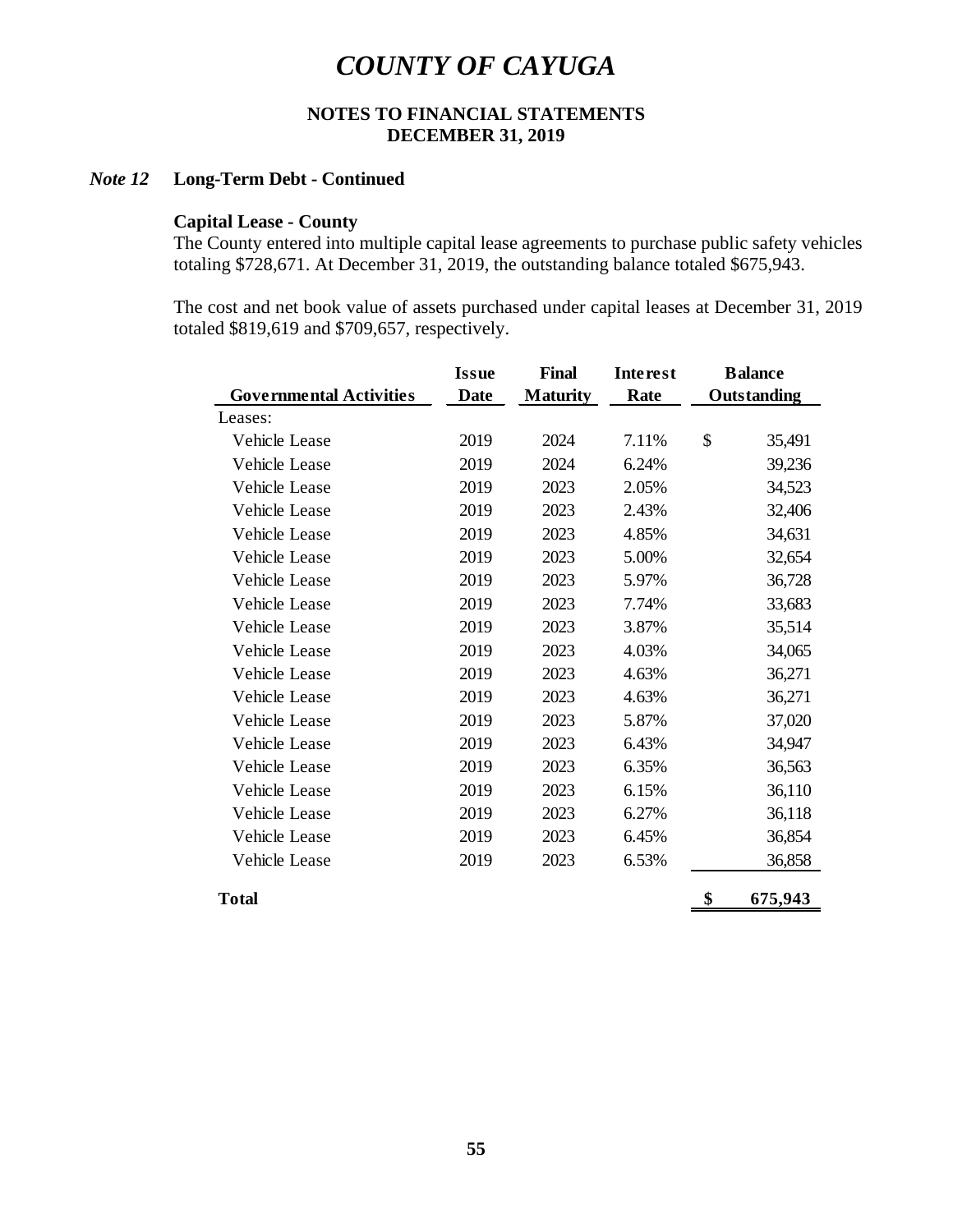## **NOTES TO FINANCIAL STATEMENTS DECEMBER 31, 2019**

### *Note 12* **Long-Term Debt - Continued**

#### **Summary of Long-Term Debt**

The following is a summary of the County's long-term debt for the year ended December 31, 2019:

| <b>Balance at</b>                    |          |              |                  |           |                  |                |          | <b>Balance at</b> | <b>Amount Due</b>      |
|--------------------------------------|----------|--------------|------------------|-----------|------------------|----------------|----------|-------------------|------------------------|
| <b>Governmental Activities</b>       | 12/31/18 |              | <b>Additions</b> |           | <b>Decreases</b> |                | 12/31/19 |                   | <b>Within One Year</b> |
| Serial Bonds and Premium             |          | 26,783,931   | S                |           |                  | (2,437,533)    |          | 24.346.398        | 2,492,142              |
| Serial Bonds - CTASC and Discount    |          | 16.723.976   |                  | 9.280     |                  | (380,000)      |          | 16,353,256        | 3,340,720              |
| Accreted Interest - CTASC            |          | 9.920.938    |                  | 1,190,330 |                  |                |          | 11,111,268        |                        |
| Capital Lease                        |          | 980,483      |                  | 728,671   |                  | (118,544)      |          | 1,590,610         | 228,852                |
|                                      |          |              |                  |           |                  |                |          |                   |                        |
| <b>Total Governmental Activities</b> |          | \$54,409,328 |                  | 1.928.281 |                  | \$ (2,936,077) |          | \$53,401,532      | 6,061,714              |

Interest on long-term debt interest amounted to \$2,487,169 for Governmental Activities, of which \$1,830,461 was related to CTASC bonds for the year ended December 31, 2019.

The following is a summary of maturity of long-term indebtedness:

| <b>Principal</b><br>Interest |               | <b>Principal</b>    | <b>Interest</b> | <b>Total</b>         |  |
|------------------------------|---------------|---------------------|-----------------|----------------------|--|
| \$<br>2,415,000              | 627,925<br>\$ | \$<br>228,852       | 63,154<br>\$    | \$<br>3,334,931      |  |
| 2,480,000                    | 571,650       | 240,029             | 51,990          | 3,343,669            |  |
| 2,555,000                    | 509,309       | 251,811             | 40,223          | 3,356,343            |  |
| 2,625,000                    | 438,638       | 225,308             | 27,907          | 3,316,853            |  |
| 2,225,000                    | 379,244       | 94,113              | 20,783          | 2,719,140            |  |
| 11,270,000                   | 879,997       | 431,076             | 59,617          | 12,640,690           |  |
| 390,000                      | 36,169        | 119,421             | 3,057           | 548,647              |  |
|                              |               |                     |                 |                      |  |
| \$23,960,000                 | \$3,442,932   | \$1,590,610         | \$266,731       | \$29,260,273         |  |
|                              |               | <b>Serial Bonds</b> |                 | <b>Capital Lease</b> |  |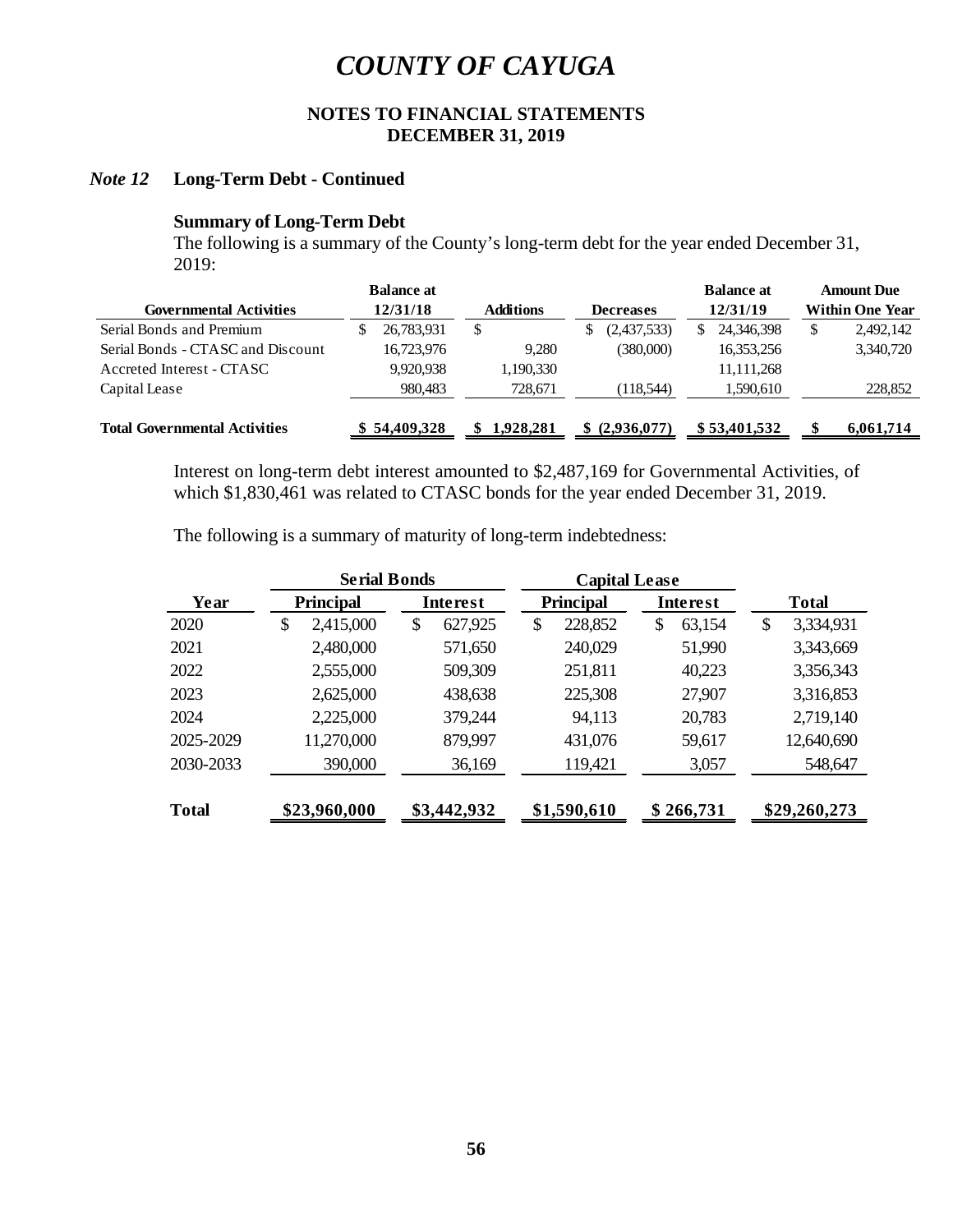### **NOTES TO FINANCIAL STATEMENTS DECEMBER 31, 2019**

#### *Note 12* **Long-Term Debt - Continued**

#### **Summary of Long-Term Debt - Continued**

The following is a summary of maturing debt service requirements, including accreted interest, for CTASC. Principal payments (including discount and accretion on capital appreciation bonds) based on the required maturities are as follows for the years ended December 31,:

|              |    |                          |               |           |                      | <b>CTASC</b>             |  |
|--------------|----|--------------------------|---------------|-----------|----------------------|--------------------------|--|
|              |    | <b>CTASC Series 2000</b> |               |           | Series 2005          |                          |  |
|              |    |                          |               |           | <b>Principal and</b> |                          |  |
| Year         |    | <b>Principal</b>         | Interest      |           |                      | <b>Accreted Interest</b> |  |
| 2020         | \$ | 3,350,000                | $\mathcal{S}$ | 512,000   | \$                   | 733,189                  |  |
| 2021         |    | 1,070,000                |               | 368,181   |                      | 765,024                  |  |
| 2022         |    | 1,125,000                |               | 295,972   |                      | 807,726                  |  |
| 2023         |    | 1,195,000                |               | 219,122   |                      | 3,158,350                |  |
| 2024         |    | 1,275,000                |               | 137,303   |                      | 627,902                  |  |
| 2025-2029    |    | 1,435,000                |               | 57,472    |                      | 9,999,045                |  |
| 2030-2034    |    |                          |               |           |                      | 10,285,870               |  |
| 2035-2039    |    |                          |               |           |                      | 10,795,534               |  |
| <b>Total</b> |    | 9,450,000                | \$            | 1,590,050 | \$                   | 37,172,640               |  |

### *Note 13* **Long-Term Debt - Discretely Presented Component Units**

### **CCWSA**

Long-term debt reported by CCWSA consists of notes payable to the New York State Environmental Facilities Corporation (NYSEFC) and bonds payable to the United States Department of Agriculture Rural Development Agency (RDA). Proceeds of the notes and bonds were used for water and sewer infrastructure construction and improvements. The notes and bonds are due in varying principal amounts through 2051 and carry interest rates varying from 1.88% to 4.75%.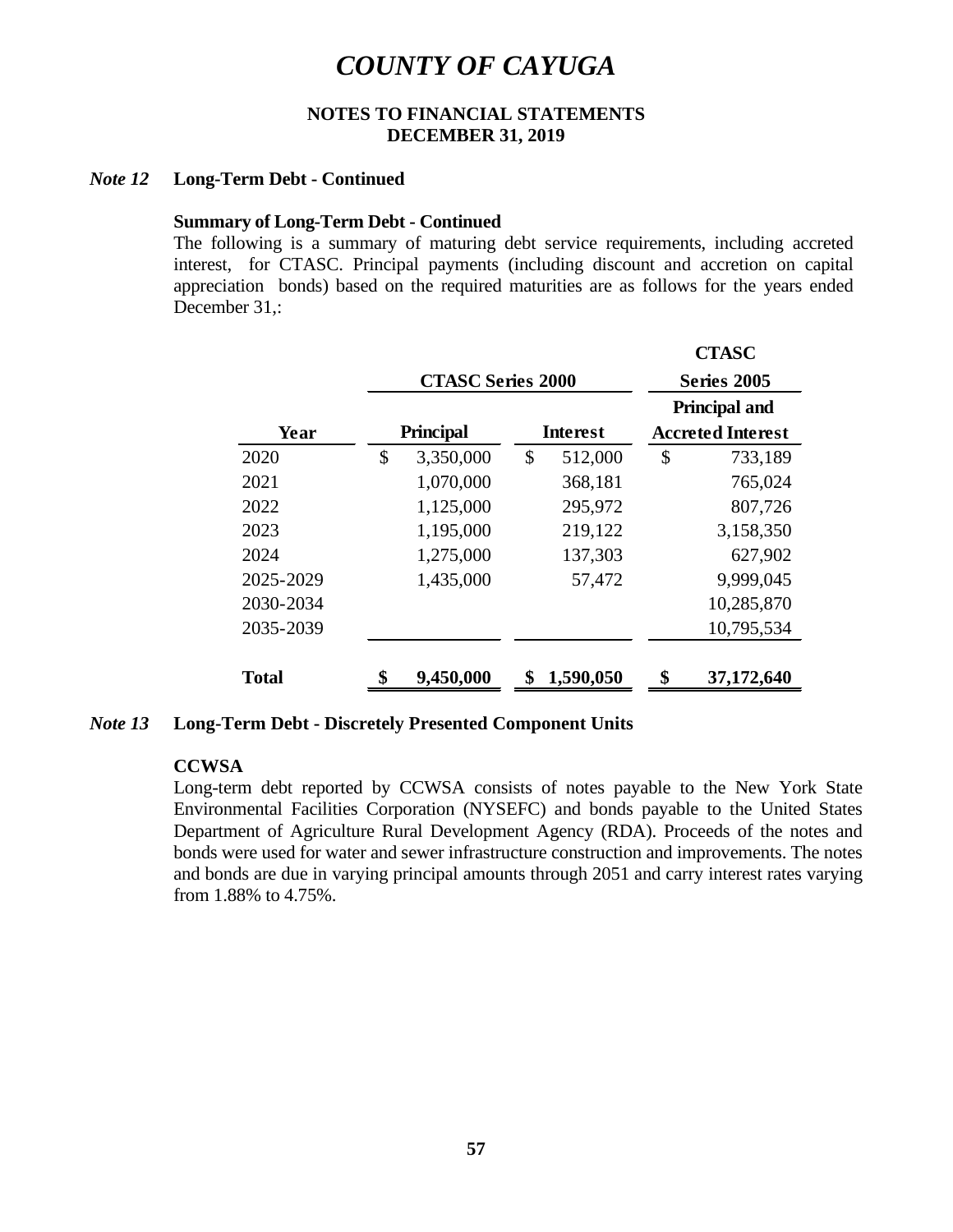### **NOTES TO FINANCIAL STATEMENTS DECEMBER 31, 2019**

#### *Note 13* **Long-Term Debt - Discretely Presented Component Units - Continued**

### **CCWSA - Continued**

The following is a summary of maturing debt service requirements for the year ending December 31,:

| Year         | <b>Principal</b> |           | <b>Interest</b> |    | <b>Total</b> |  |
|--------------|------------------|-----------|-----------------|----|--------------|--|
| 2020         | \$               | 96,432    | \$<br>80,818    | \$ | 177,250      |  |
| 2021         |                  | 96,702    | 78,750          |    | 175,452      |  |
| 2022         |                  | 106,987   | 76,480          |    | 183,467      |  |
| 2023         |                  | 97,285    | 74,172          |    | 171,457      |  |
| 2024         |                  | 98,598    | 71,972          |    | 170,570      |  |
| 2025-2028    |                  | 524,267   | 324,470         |    | 848,737      |  |
| 2029-2033    |                  | 598,806   | 258,268         |    | 857,074      |  |
| 2034-2038    |                  | 674,307   | 181,522         |    | 855,829      |  |
| 2039-2043    |                  | 579,310   | 102,960         |    | 682,270      |  |
| 2044-2048    |                  | 550,000   | 43,941          |    | 593,941      |  |
| 2049-2051    |                  | 122,000   | 2,404           |    | 124,404      |  |
|              |                  |           |                 |    |              |  |
| <b>Total</b> | \$               | 3,544,694 | \$<br>1,295,757 |    | 4,840,451    |  |

#### **CCC - Lease Agreements**

The financial statements of the Foundation include the accounts of River Glen and CFRG Newco, LLC (Newco). River Glen was organized to acquire, hold title to, and collect income from real property for the benefit of the Foundation and CCC. Newco was organized in 2018 to acquire real property incurred by its member for the benefit of the Foundation and CCC.

During fiscal 2018, the Bank foreclosed on the mortgage payable that River Glen did not make a scheduled balloon payment of principal in April 2016, triggering an act of default per the terms of the mortgage agreement. As of the date of the foreclosure River Glen was released of all obligations and no longer held the assets related to the property. Accordingly, River Glen recognized a loss on the foreclosure of property of \$965,051 related to the disposition of assets and the release of liabilities in fiscal 2018. The property was put up for foreclosure auction during 2019 and sold subsequent to year end. River Glen expects to be legally dissolved during fiscal 2020.

During the fiscal year 2019, Newco entered into a lease agreement with CCC. The agreement called for CCC to lease property in Fulton, NY from Newco. The lease became effective subsequent to year end upon Newco's purchase of the property. The lease agreement has a term of ten years with the option to extend for two additional years. In accordance with the terms of the lease agreement, CCC made a prepayment of rent of \$300,000 in October 2019. There was no rental income recorded for the year ended August 31, 2019.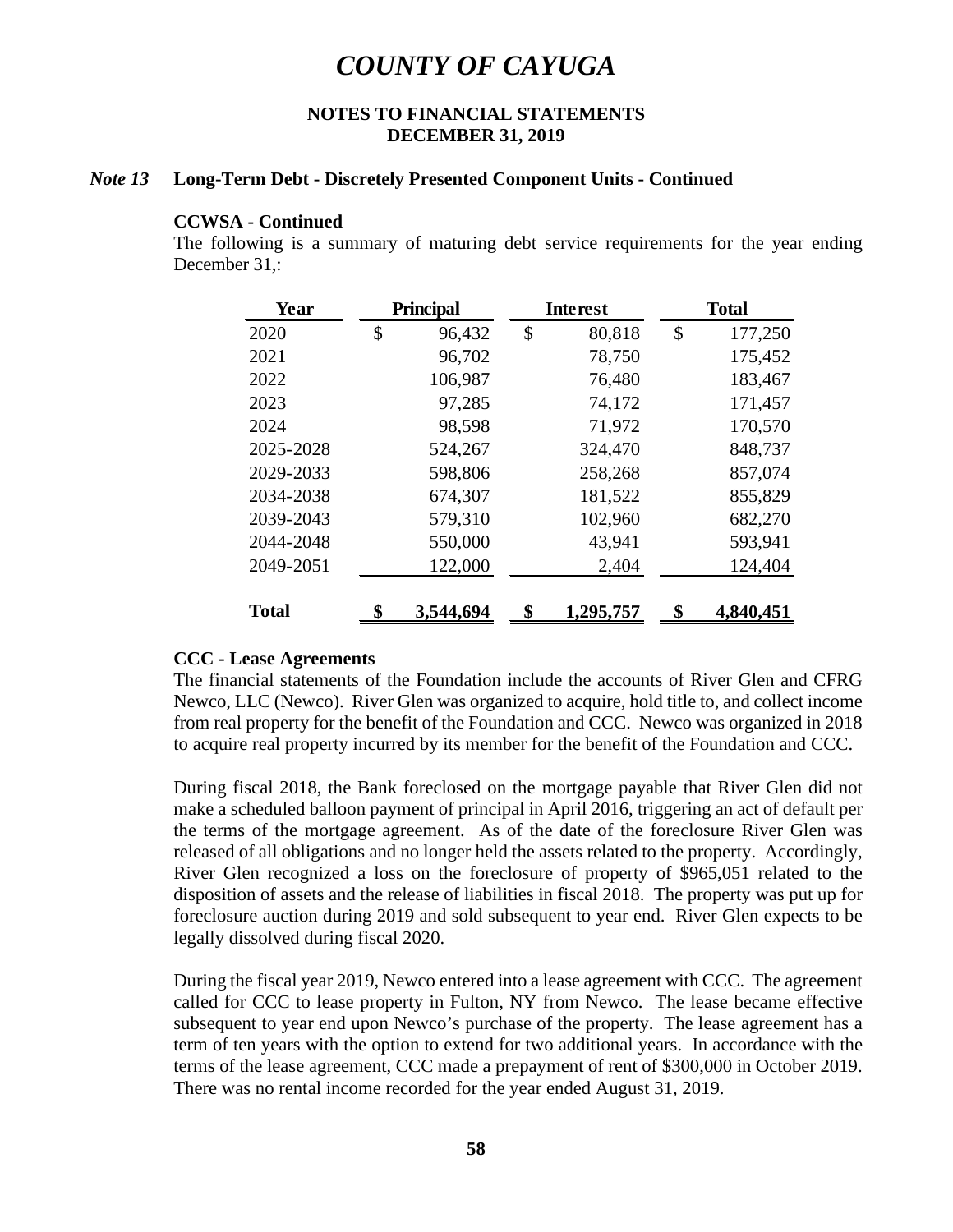## **NOTES TO FINANCIAL STATEMENTS DECEMBER 31, 2019**

### *Note 14* **Interfund Transactions**

During the course of normal operations, the County has numerous transactions between funds. This includes expenditures and transfers of resources, primarily to provide services. The Governmental Funds financial statements generally reflect such transactions as transfers, whereas the Proprietary Fund records such transactions as non-operating revenues or expenses.

Interfund transactions for the year ended December 31, 2019 were as follows:

| <b>Interfund</b><br><b>Receivable</b>                         |  | <b>Payable</b> |    |           | <b>Transfers</b><br>In | <b>Transfers</b><br>Out |    |                      |
|---------------------------------------------------------------|--|----------------|----|-----------|------------------------|-------------------------|----|----------------------|
| Governmental Funds:<br><b>General Fund</b><br>Non-Major Funds |  | 1,546,415      | \$ | 1,533,941 | \$                     | 420,000<br>7,708,526    | \$ | 7,400,000<br>728,526 |
| <b>Proprietary Fund</b>                                       |  |                |    | 12,474    |                        |                         |    |                      |
| <b>Totals</b>                                                 |  | 1,546,415      | \$ | 1,546,415 | S                      | 8,128,526               |    | 8,128,526            |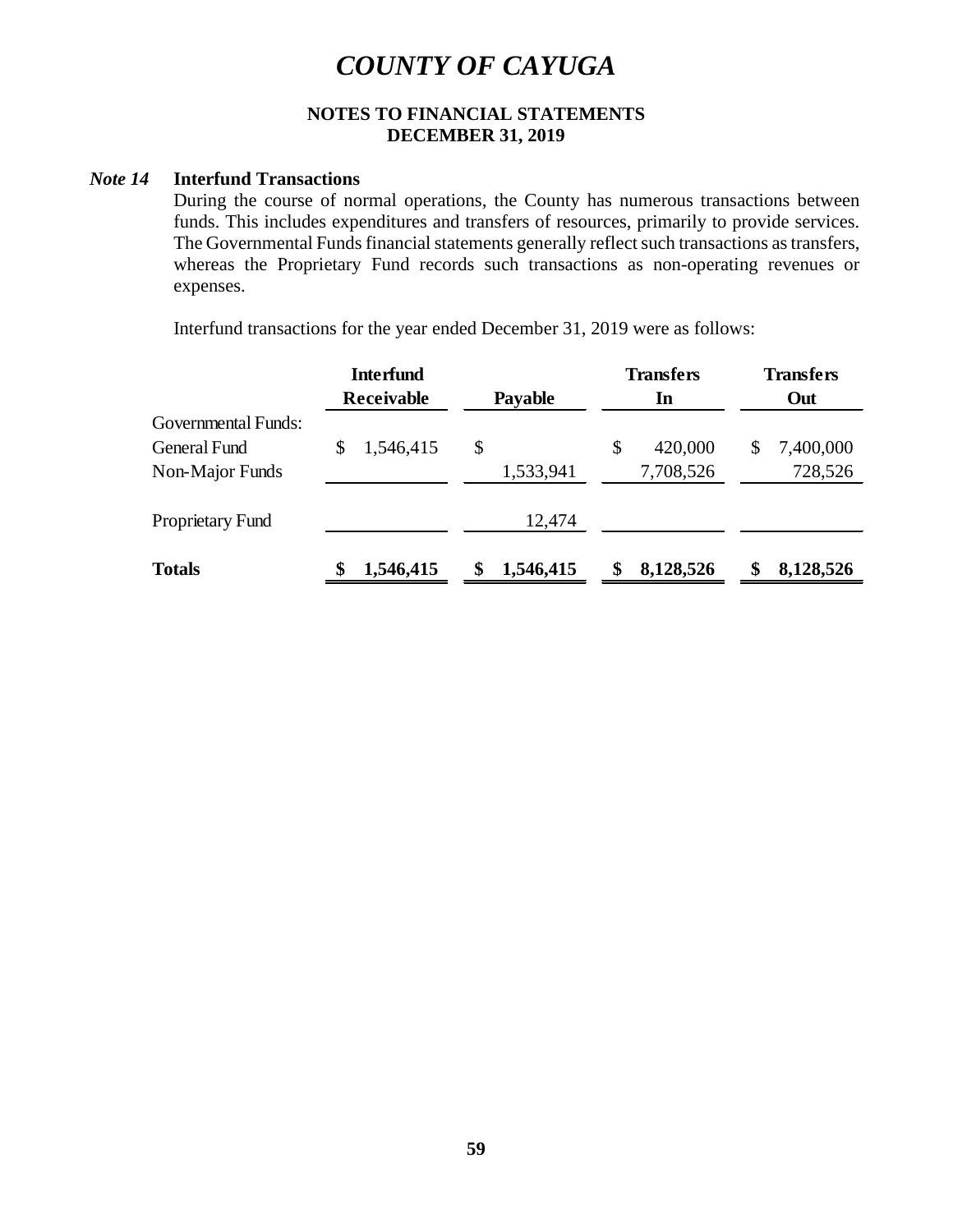## **NOTES TO FINANCIAL STATEMENTS DECEMBER 31, 2019**

## *Note 15* **Equity Detail**

At December 31, 2019, fund balance in the governmental funds was comprised of the following:

|                                        | General         | Non-Major                 |           |  |
|----------------------------------------|-----------------|---------------------------|-----------|--|
|                                        | <b>Fund</b>     | <b>Governmental Funds</b> |           |  |
| Nonspendable                           |                 |                           |           |  |
| <b>Prepaid Expenses</b>                | \$<br>2,098,455 | \$                        | 100,108   |  |
| <b>Total Nonspendable Fund Balance</b> | \$<br>2,098,455 | \$                        | 100,108   |  |
| Restricted                             |                 |                           |           |  |
| <b>Public Safety</b>                   | \$<br>209,270   | \$                        |           |  |
| Debt - CTASC                           |                 |                           | 2,604,623 |  |
| Capital Projects                       | 8,821,824       |                           |           |  |
| <b>Total Restricted Fund Balance</b>   | \$<br>9,031,094 | \$                        | 2,604,623 |  |
|                                        |                 |                           |           |  |
| Committed                              |                 |                           |           |  |
| <b>Capital Projects</b>                | \$<br>324,162   | \$                        |           |  |
| <b>Total Committed Fund Balance</b>    | \$<br>324,162   | \$                        |           |  |
| Appropriated for Next Year's Budget    | \$<br>954,961   | \$                        |           |  |
| Encumbered for:                        |                 |                           |           |  |
| <b>General Government Support</b>      | 378,931         |                           |           |  |
| <b>Public Safety</b>                   | 337,989         |                           |           |  |
| Public Health                          | 21,494          |                           |           |  |
| Economic Assistance and Opportunity    | 6,658           |                           |           |  |
| Home and Community and Culture         |                 |                           |           |  |
| and Recreation                         | 94,605          |                           |           |  |
| <b>Claims and Liabilities</b>          | 983,350         |                           |           |  |
| Unemployment                           | 577,293         |                           |           |  |
| Transportation                         |                 |                           | 2,971,430 |  |
| <b>Community Development</b>           |                 |                           | 4,487     |  |
| Miscellaneous                          |                 |                           | 1,226,020 |  |
| <b>Total Assigned Fund Balance</b>     | \$<br>3,355,281 | \$                        | 4,201,937 |  |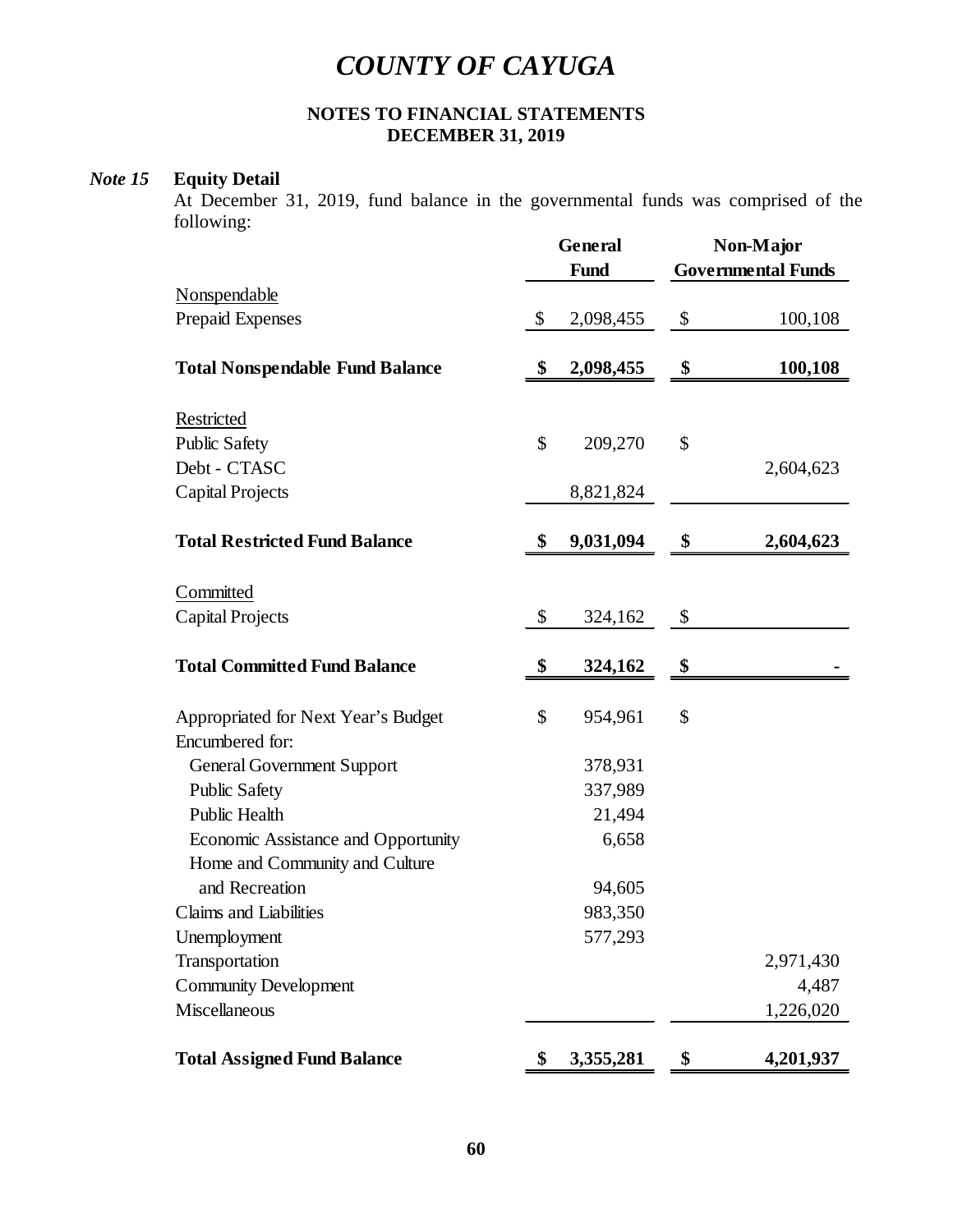## **NOTES TO FINANCIAL STATEMENTS DECEMBER 31, 2019**

### *Note 15* **Equity Detail - Continued**

### **Board Designated Net Position**

Board designated net position consists of cash asset reserves held by the Consortium assigned to cover a direct liability or assist the Consortium with cash flow and provide protection during times when paid claim projections are exceeded. These cash assets have also been a source of revenue to the Consortium, allowing management to contain premium increases. Included in unrestricted net position are:

- Rate Stabilization Reserve This reserve was established to protect the Consortium from the ill effects associated with times when actual paid claims exceed projections. The current Rate Stabilization Reserve has been established at 5% of budgeted premiums. The balance at December 31, 2019 was \$973,410.
- Catastrophic Claims Reserve The Catastrophic Claims reserve was established in lieu of purchasing aggregate and stop-loss insurance. The Catastrophic Claims Reserve has been set by the actuary. The balance at December 31, 2019 was \$833,000.

### *Note 16* **Commitments and Contingent Liabilities**

The County or its agencies are named in several lawsuits arising in the ordinary course of County operations. These claims and lawsuits, in the opinion of management, are either adequately covered by insurance or will not result in a material impact on the financial position of the County and, therefore, are not reflected in the accompanying financial statements. In the past three years, no settlements exceeded insurance coverage.

The County participates in a number of federally and state assisted programs which are subject to periodic program compliance audits by the grantors or their representatives. Accordingly, any noncompliance by the County with the applicable programs could be established at some future date and have a material effect on the financial condition of the County. There were no material questioned or disallowed costs which have been communicated by grantors as a result of audits for the year ended December 31, 2019.

### *Note 17* **Tax Abatements**

For the year ended December 31, 2019, the County was subject to tax abatements negotiated by the Cayuga County Industrial Development Agency and Auburn Industrial Development Agency, the Town of Mentz, and the Town of Brutus (the Towns).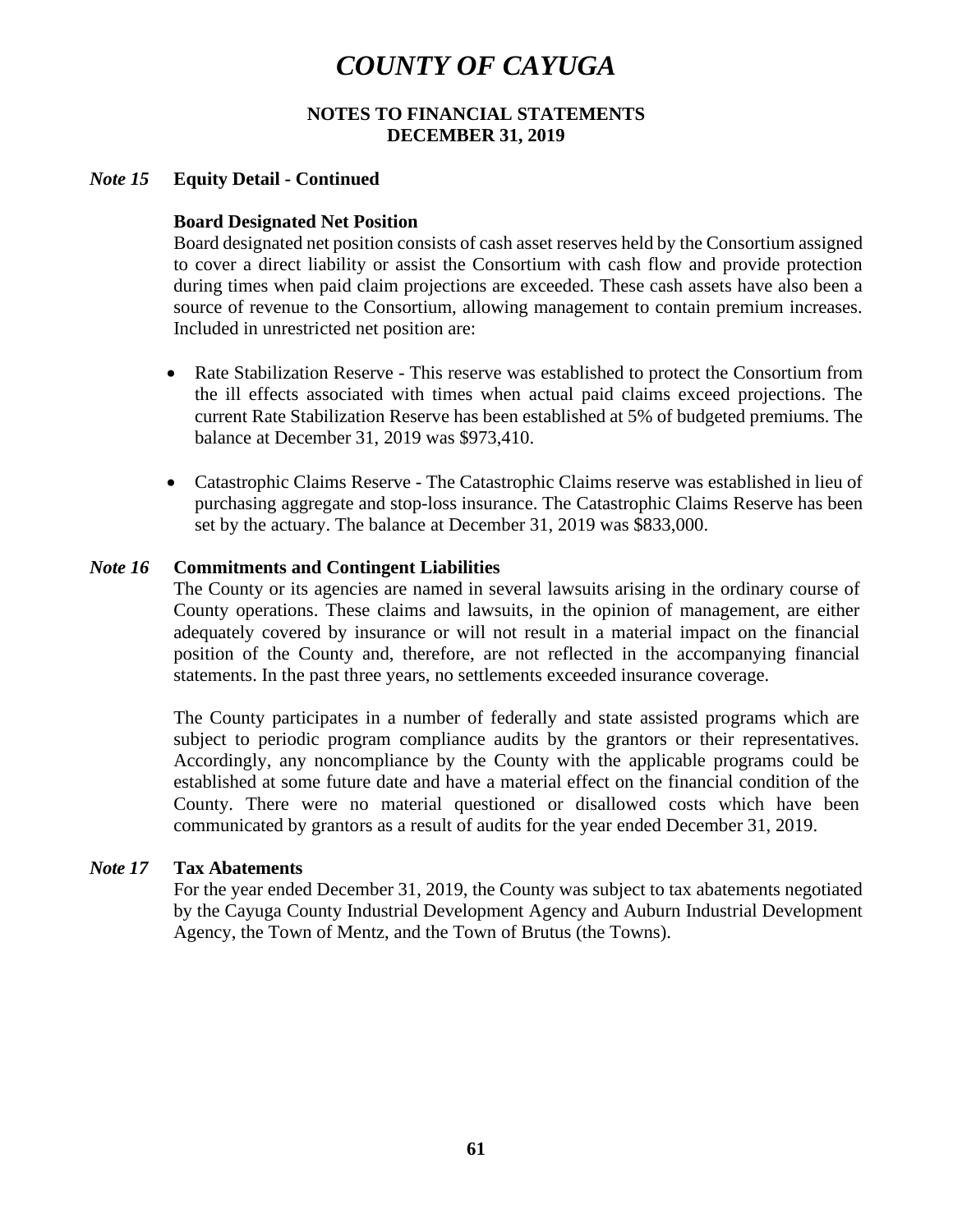### **NOTES TO FINANCIAL STATEMENTS DECEMBER 31, 2019**

### *Note 17* **Tax Abatements - Continued**

Through the IDAs, companies from outside the County can apply for sales tax exemptions for eligible spending related to relocating to the County. Companies accepted into the program document the sales tax paid on eligible spending and receive a rebate up to a maximum of 100%. Through this program, companies promise to expand or maintain facilities or employment in the County, to establish new business in the County, or to relocate an existing business to the County. Economic development agreements entered into by the IDAs can include the abatement of county, local, and school district taxes. In this case, negotiated abatements have resulted in reductions of property taxes, which the IDAs administers as a temporary reduction in the assessed value of the property involved. The abatement agreements stipulate a percentage reduction of property taxes, which can be as much as 100%.

Information relevant to disclosure of the program for the year ended December 31, 2019 is as follows:

|                              |                     | <b>Amount of</b> |  |  |
|------------------------------|---------------------|------------------|--|--|
| <b>Tax Abatement Program</b> | <b>Taxes Abated</b> |                  |  |  |
| Economic Development:        |                     |                  |  |  |
| <b>Real Property Tax</b>     | \$                  | 956,864          |  |  |
| Sales Tax                    |                     | 170,822          |  |  |
|                              |                     |                  |  |  |
| Total                        |                     | 1,127,686        |  |  |

The Towns entered into a property tax abatement agreement with a local business under Chapter 535 of the 1971 Laws of New York State for the purpose of encouraging economic growth. Under the Act, localities may grant property tax abatements of up to 100% of a business property tax bill for the purpose of attracting or retaining businesses within their jurisdictions. The abatements may be granted to any business located within or promising to relocate to the Towns. Under these programs, the Towns abated taxes by 89% and 57% to apartment complexes within their respective Towns.

|                              | <b>Amount of</b>    |  |  |
|------------------------------|---------------------|--|--|
| <b>Tax Abatement Program</b> | <b>Taxes Abated</b> |  |  |
| Economic Development:        |                     |  |  |
| <b>Real Property Tax</b>     | 9,546               |  |  |
| Total                        | 9.546               |  |  |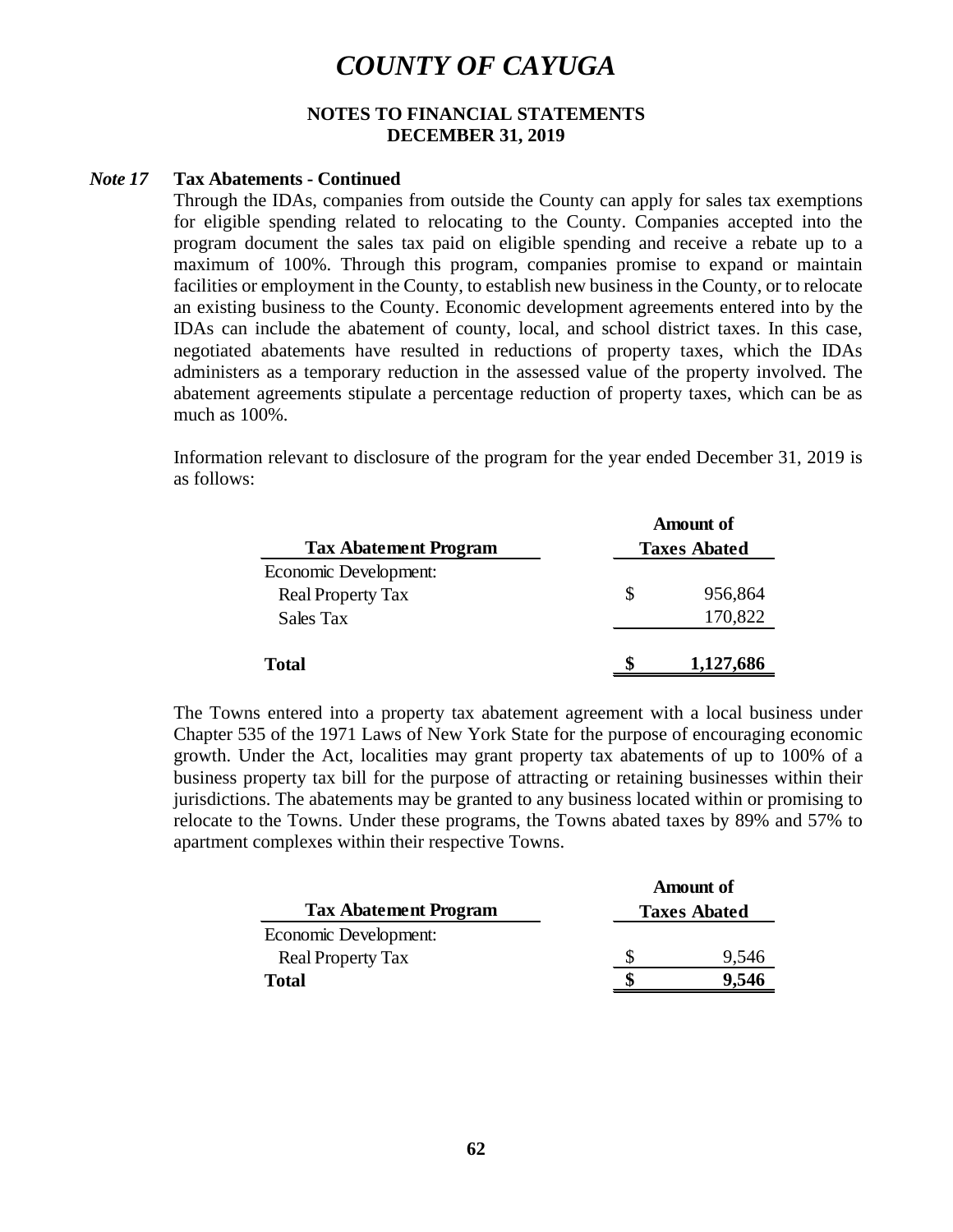### **NOTES TO FINANCIAL STATEMENTS DECEMBER 31, 2019**

#### *Note 18* **Subsequent Event**

In March 2020, the COVID-19 coronavirus outbreak was declared a pandemic. Actions taken around the world to help mitigate the spread of the coronavirus include restrictions on travel, quarantines in certain areas, and forced closures for certain types of public places and businesses. The coronavirus and actions taken to mitigate it have had, and are expected to continue to have, an adverse impact on the economies and financial markets of many countries, including the area in which the County exists. While it is unknown how long these conditions will last and what the complete financial effect will be, the County expects disruptions to businesses and residents, which could negatively impact operating results in future periods.

On February 25, 2020, the County Legislature approved the payment of \$1,400,000 to settle litigation related matters through a settlement agreement.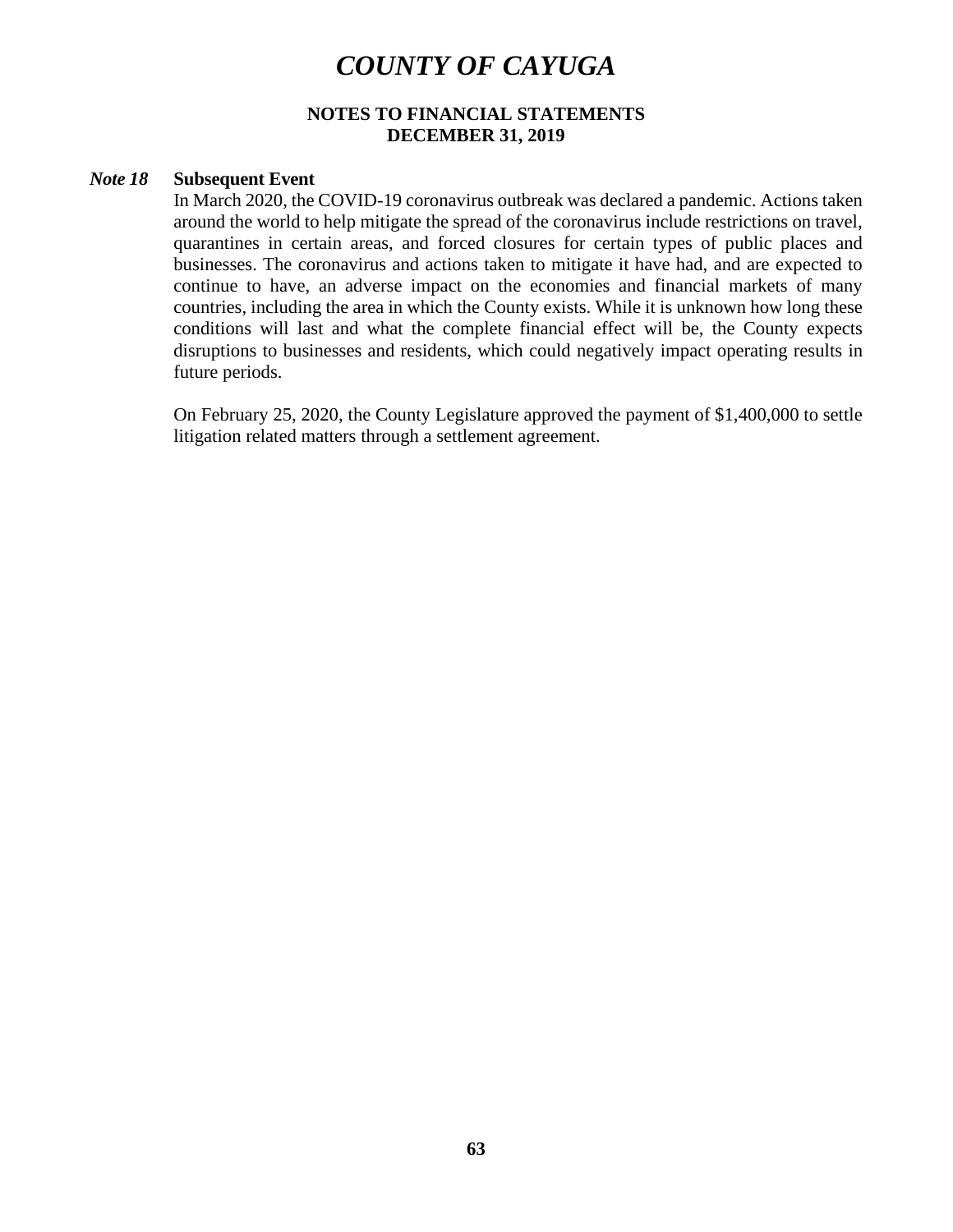## **BUDGETARY COMPARISON SCHEDULE (NON-U.S. GAAP) GENERAL FUND FOR THE YEAR ENDED DECEMBER 31, 2019**

|                                            | Original         | Final            |  |  |
|--------------------------------------------|------------------|------------------|--|--|
|                                            | <b>Budget</b>    | <b>Budget</b>    |  |  |
| <b>REVENUES</b>                            |                  |                  |  |  |
| <b>Real Property Taxes</b>                 | \$<br>40,613,330 | \$<br>40,613,330 |  |  |
| Real Property Tax Items                    | 1,855,598        | 1,855,598        |  |  |
| Nonproperty Tax Items                      | 46,834,975       | 46,834,975       |  |  |
| Departmental Income                        | 11,224,684       | 12,738,819       |  |  |
| <b>Intergovernmental Charges</b>           | 2,364,113        | 2,369,799        |  |  |
| Use of Money and Property                  | 457,468          | 457,468          |  |  |
| Licenses and Permits                       | 22,500           | 22,500           |  |  |
| <b>Fines and Forfeitures</b>               | 196,599          | 196,599          |  |  |
| Sale of Property and Compensation for Loss | 95,000           | 95,000           |  |  |
| Miscellaneous Local Sources                | 106,000          | 146,000          |  |  |
| <b>State Sources</b>                       | 17,778,868       | 20,022,559       |  |  |
| <b>Federal Sources</b>                     | 12,000,906       | 14,111,985       |  |  |
| <b>Total Revenues</b>                      | 133,550,041      | 139,464,632      |  |  |
| <b>EXPENDITURES</b>                        |                  |                  |  |  |
| <b>General Governmental Support</b>        | 38,180,262       | 38,702,997       |  |  |
| Education                                  | 6,050,391        | 6,131,729        |  |  |
| Public Safety                              | 19,467,818       | 21,394,422       |  |  |
| Public Health                              | 11,722,883       | 14, 135, 748     |  |  |
| Transportation                             | 162,400          | 162,400          |  |  |
| Economic Assistance and Opportunity        | 43,050,642       | 44,056,024       |  |  |
| Culture and Recreation                     | 1,057,910        | 1,290,175        |  |  |
| Home and Community Services                | 1,778,380        | 2,335,404        |  |  |
| <b>Employee Benefits</b>                   | 813,141          | 813,141          |  |  |
| Debt Service (Principal and Interest)      | 4,924,689        | 4,924,689        |  |  |
| <b>Total Expenditures</b>                  | 127,208,516      | 133,946,729      |  |  |
| Excess of Revenues (Expenditures)          | 6,341,525        | 5,517,903        |  |  |
| OTHER FINANCING SOURCES (USES)             |                  |                  |  |  |
| Interfund Transfers In                     | 220,000          | 220,000          |  |  |
| Interfund Transfers (Out)                  | (7,400,000)      | (7,400,000)      |  |  |
| <b>Total Other Financing (Uses)</b>        | (7,180,000)      | (7,180,000)      |  |  |
| Excess of Revenues (Expenditures)          |                  |                  |  |  |
| and Other Financing Sources (Uses)         | (838, 475)       | (1,662,097)      |  |  |
| <b>Appropriated Fund Balance</b>           | 838,475          | 1,662,097        |  |  |
| Net Increase                               | \$               | \$               |  |  |
|                                            |                  |                  |  |  |

Fund Balance, Beginning of Year

#### **Fund Balance, End of Year**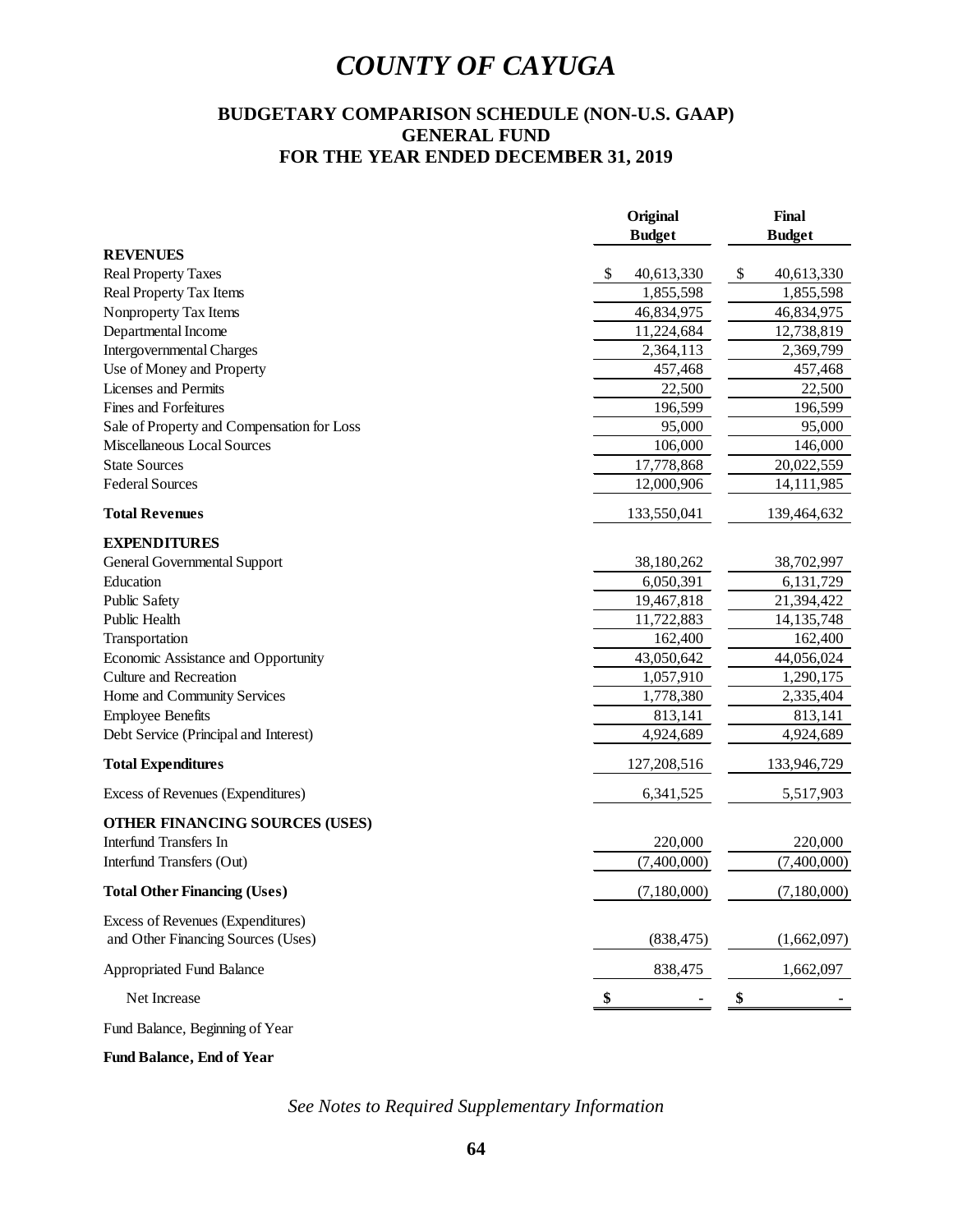|                  |                     | <b>Variance</b> |
|------------------|---------------------|-----------------|
|                  |                     | Favorable       |
| <b>Actual</b>    | <b>Encumbrances</b> | (Unfavorable)   |
| \$<br>40,550,231 |                     | \$<br>(63,099)  |
| 2,253,497        |                     | 397,899         |
| 48,609,858       |                     | 1,774,883       |
| 12,861,319       |                     | 122,500         |
| 705,338          |                     | (1,664,461)     |
| 1,127,122        |                     | 669,654         |
| 14,196           |                     | (8,304)         |
| 170,578          |                     | (26, 021)       |
| 99,565           |                     | 4,565           |
| 146,659          |                     | 659             |
| 18,199,668       |                     | (1,822,891)     |
| 11,666,698       |                     | (2,445,287)     |
| 136,404,729      |                     | (3,059,903)     |
|                  |                     |                 |
| 37,552,518       | 378,931             | 771,548         |
| 6,131,729        |                     |                 |
| 19,897,200       | 337,989             | 1,159,233       |
| 12,499,922       | 21,494              | 1,614,332       |
| 162,396          |                     | 4               |
| 43,286,095       | 6,658               | 763,271         |
| 1,197,084        | 93,091              |                 |
| 2,106,038        | 1,514               | 227,852         |
| 800,425          |                     | 12,716          |
| 3,193,049        |                     | 1,731,640       |
| 126,826,456      | 839,677             | 6,280,596       |
| 9,578,273        | (839, 677)          | 3,220,693       |
| 220,000          |                     |                 |
| (7,400,000)      |                     |                 |
| (7,180,000)      |                     |                 |
| 2,398,273        | \$<br>(839, 677)    | \$<br>3,220,693 |
|                  |                     |                 |
| 2,398,273        |                     |                 |
| 29,592,194       |                     |                 |
| 31,990,467<br>\$ |                     |                 |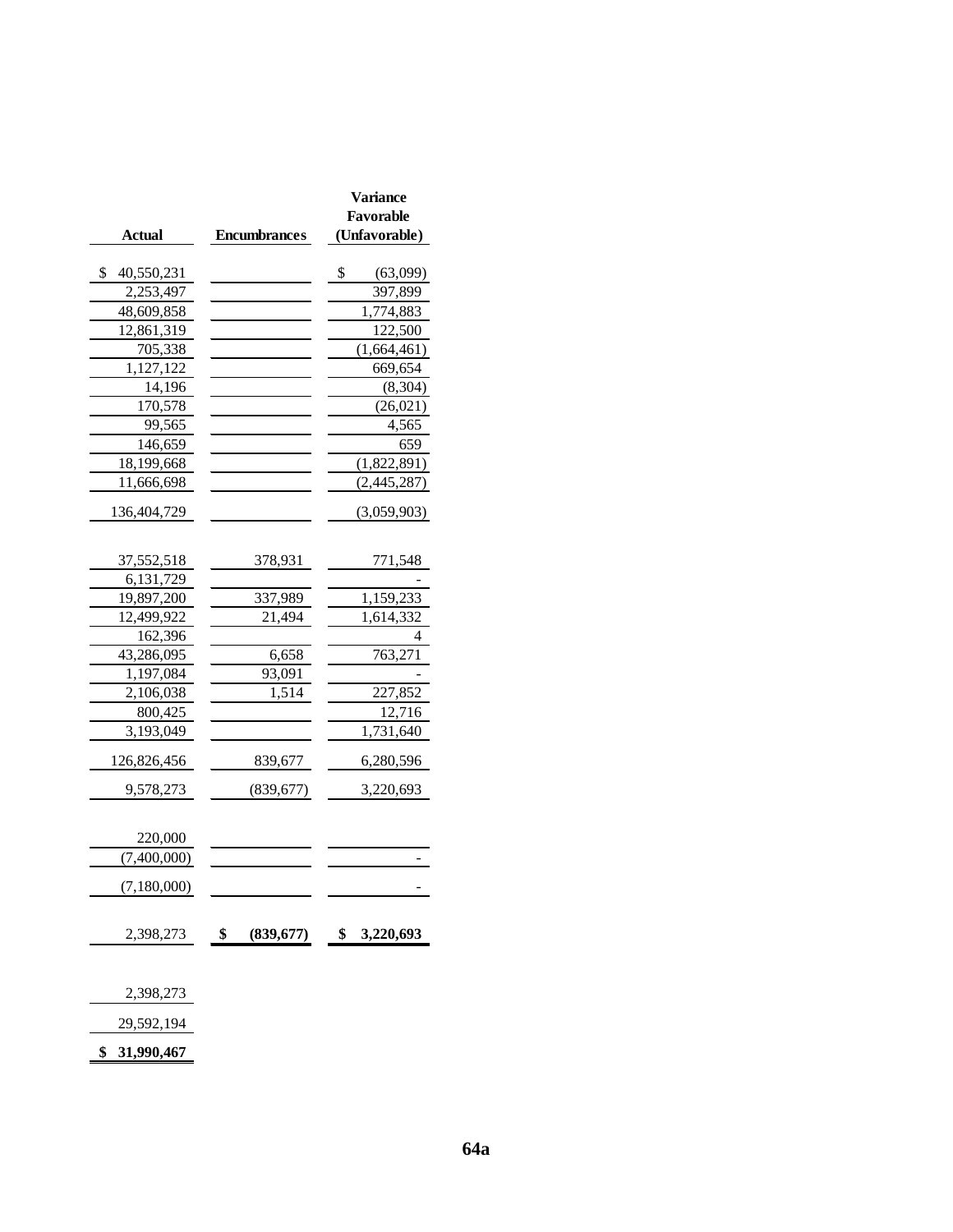## **SCHEDULE OF CHANGES IN THE COUNTY'S TOTAL OPEB LIABILITY AND RELATED RATIOS FOR THE LAST 10 FISCAL YEARS**

|                                                                                        | 2019                      | 2018                 | 2017          |  |
|----------------------------------------------------------------------------------------|---------------------------|----------------------|---------------|--|
| <b>Total OPEB Liability</b>                                                            |                           |                      |               |  |
| <b>Service Cost</b>                                                                    | \$<br>4,115,938           | \$<br>2,789,460      | $\ast$<br>\$  |  |
| <b>Interest Cost</b>                                                                   | 4,439,520                 | 4,433,664            | $\ast$        |  |
| <b>Changes of Benefit Terms</b>                                                        |                           | (8,568,605)          | ∗             |  |
| Differences Between Expected and Actual Experience                                     |                           | 857,173              | $\ast$        |  |
| Changes in Assumptions or Other Inputs Benefit Payments                                | (15,303,176)              | 14,739,294           | $\ast$        |  |
| <b>Benefit Payments</b>                                                                | (3,902,685)               | (3,725,934)          | $\ast$        |  |
|                                                                                        | (10,650,403)              | 10,525,052           | $\ast$        |  |
| Total OPEB Liabilty - Beginning                                                        | 126,891,231               | 116,366,179          | $\ast$        |  |
| <b>Total OPEB Liabilty - Ending</b>                                                    | \$116,240,828             | \$126,891,231        | \$116,366,179 |  |
| <b>Covered Employee Payroll</b><br><b>Liability as a Percentage of Covered Payroll</b> | 29,421,322<br>SS.<br>395% | \$25,747,275<br>493% | $\ast$<br>\$  |  |

\* Information is unavailable and will be present as it becomes available.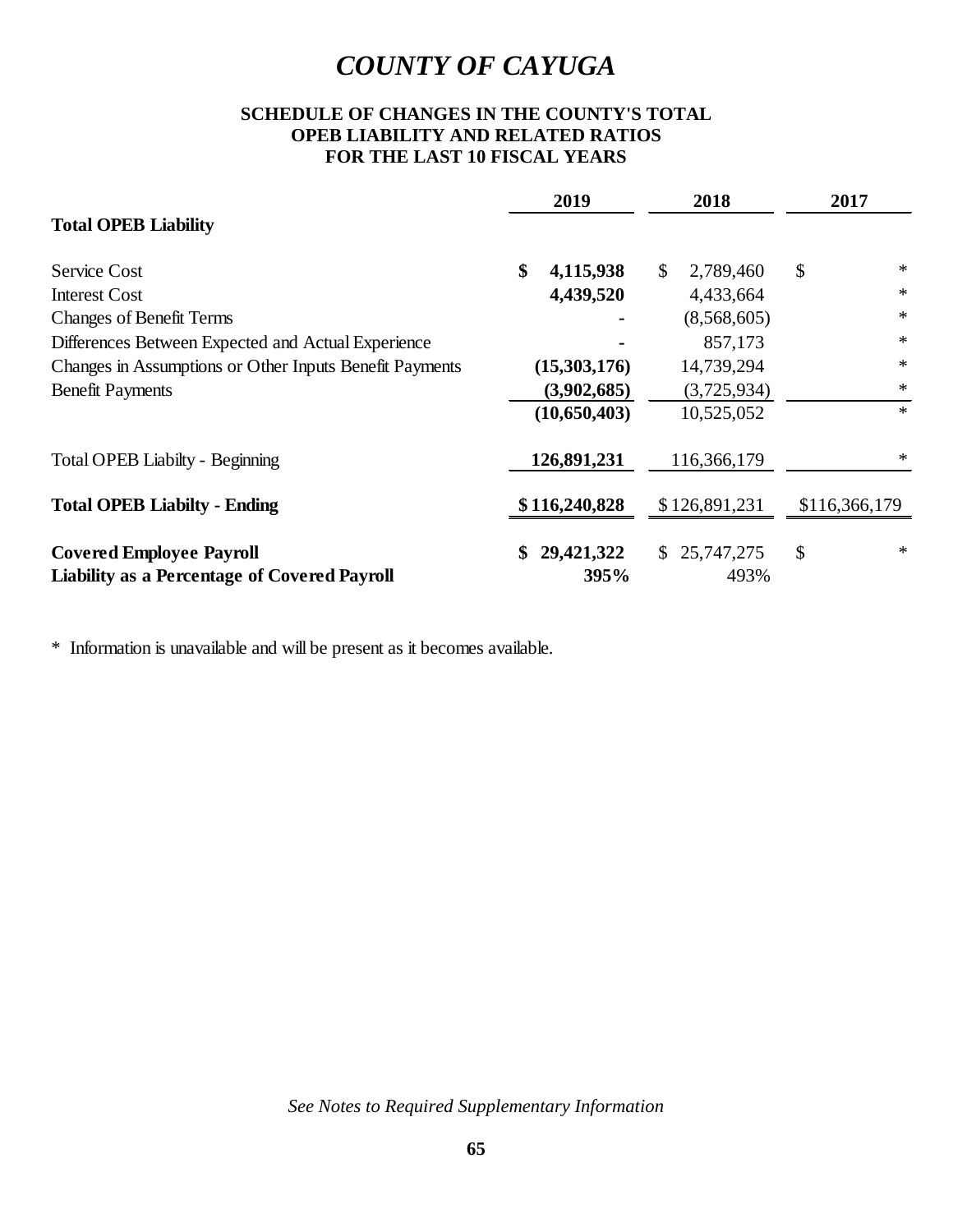|                            | 2016                 | 2015          | 2014   | 2013                 | 2012        | 2011     | 2010             |
|----------------------------|----------------------|---------------|--------|----------------------|-------------|----------|------------------|
| $\boldsymbol{\mathsf{S}}$  | $*$ \$               | $*$ \$        | $*$ \$ | $*$ \$               |             | $*$ \$   | $*$ \$<br>$\ast$ |
|                            | $\ast$               | $\ast$        | $\ast$ | $\ast$               | $\ast$      | $\ast$   | $\ast$           |
|                            | $\ast$               | $\ast$        | $\ast$ | $\ast$               | $\ast$      | $\ast$   | $\ast$           |
|                            | $\ast$               | $\ast$        | $\ast$ | $\ast$               | $\ast$      | $\ast$   | $\ast$           |
|                            | $\ast$               | $\ast$        | $\ast$ | $\ast$               | $\ast$      | $\ast$   | $\ast$           |
|                            | $\ast$               | $\ast$        | $\ast$ | $\ast$               | $\ast$      | $\ast$   | $\ast$           |
|                            | $\ast$               | $\ast$        | $\ast$ | $\ast$               | $\ast$      | $\ast$   | $\ast$           |
|                            | $\ast$               | $\ast$        | $\ast$ | $\ast$               | $\ast$      | $\ast$   | $\ast$           |
| ¢                          | $*$<br>$\mathcal{L}$ | $\ast$<br>-\$ | $\ast$ | $*$<br>$\mathcal{L}$ | $\ast$<br>¢ | $*$<br>¢ | $\ast$<br>¢      |
| $\boldsymbol{\mathsf{\$}}$ | $*$ \$               | $*$ \$        | $*$ \$ | $*$ \$               |             | $*$ \$   | $\ast$<br>$*$ \$ |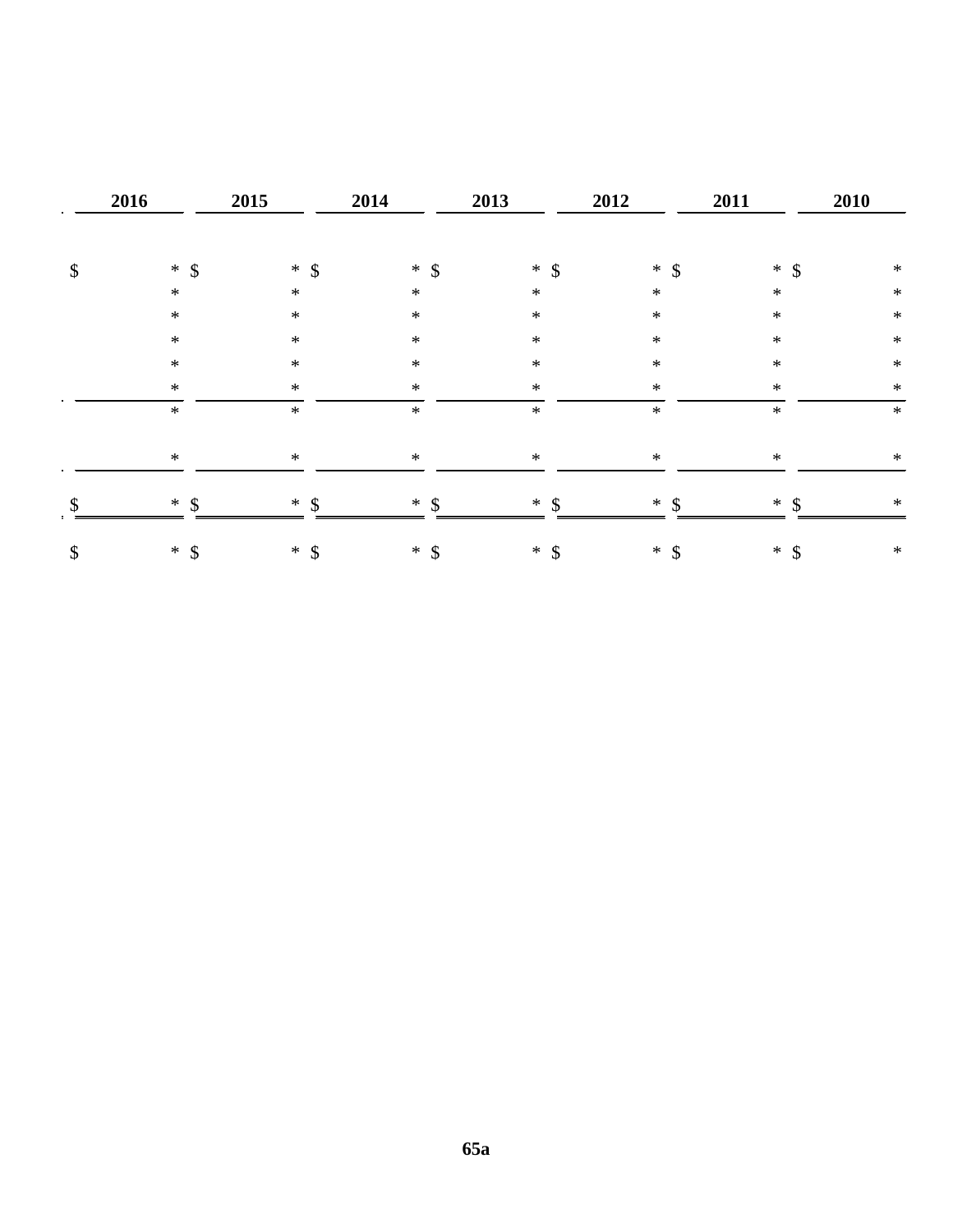## **SCHEDULE OF THE COUNTY'S CONTRIBUTIONS NYSLRS PENSION PLAN FOR THE LAST 10 FISCAL YEARS**

|                                                             | 2019           | 2018         | 2017        |
|-------------------------------------------------------------|----------------|--------------|-------------|
| <b>Contractually Required Contribution</b>                  | \$4,629,618    | \$4,637,550  | \$4,684,506 |
| Contributions in Relation to the Contractually              |                |              |             |
| <b>Required Contribution</b>                                | (4,629,618)    | (4,637,550)  | (4,684,506) |
| Contribution Deficiency (Excess)                            | $\blacksquare$ |              |             |
| County's Covered - Employee Payroll                         | 29,751,475     | 29, 104, 893 | 28,806,439  |
| Contributions as a Percentage of Covered - Employee Payroll | 15.6%          | 15.9%        | 16.3%       |

Note: Covered Payroll for 2013 Through 2010 is Not Available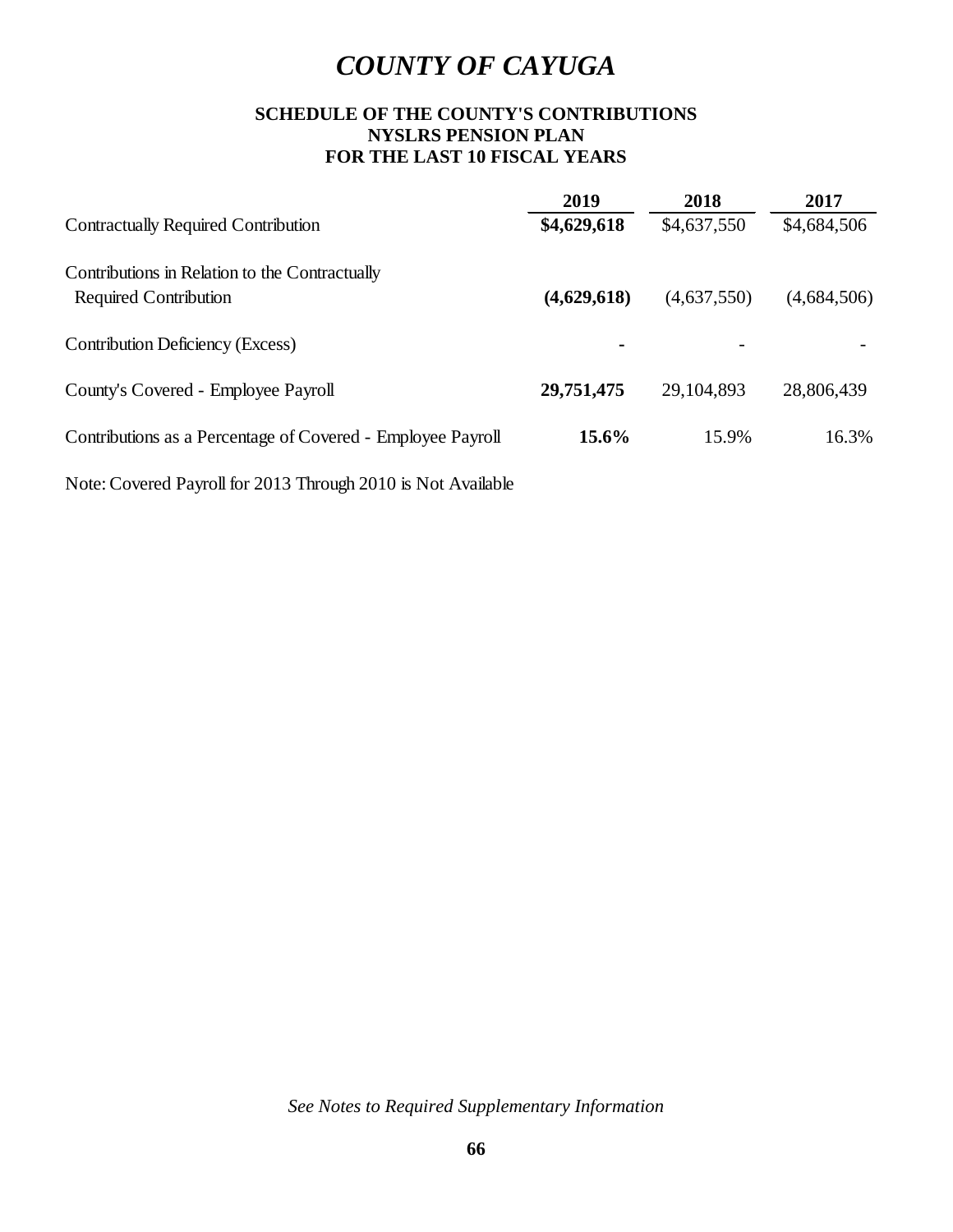| 2016                     | 2015                     | 2014        | 2013                     | 2012        | 2011        | 2010        |
|--------------------------|--------------------------|-------------|--------------------------|-------------|-------------|-------------|
| \$4,382,451              | \$6,078,507              | \$6,114,554 | \$5,604,588              | \$5,210,874 | \$4,620,561 | \$3,869,513 |
| (4,382,451)              | (6,078,507)              | (6,114,554) | (5,604,588)              | (5,210,874) | (4,620,561) | (3,869,513) |
| $\overline{\phantom{a}}$ | $\overline{\phantom{a}}$ | -           | $\overline{\phantom{a}}$ |             |             |             |
| 27,023,417               | 30,573,891               | 30,564,765  | $\star$                  | $\star$     | $\star$     | $\star$     |
| 16.2%                    | 19.9%                    | 20.0%       | $\star$                  | $\star$     | $\star$     | $\star$     |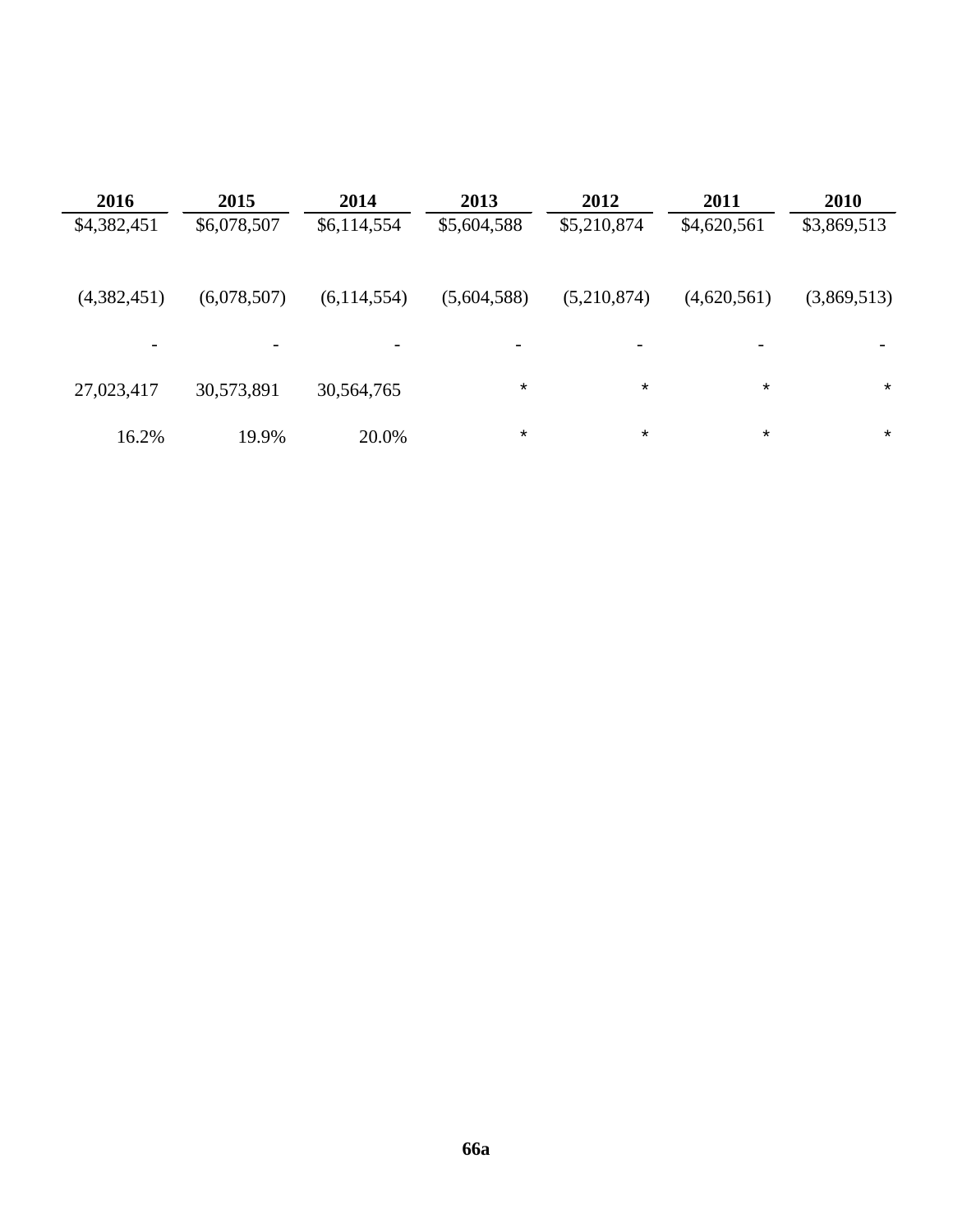## **SCHEDULE OF THE COUNTY'S PROPORTIONATE SHARE OF THE NET PENSION LIABILITY NYSLRS PENSION PLAN FOR THE YEARS ENDED DECEMBER 31,**

|                                                                                                              | 2019            | 2018        | 2017         |
|--------------------------------------------------------------------------------------------------------------|-----------------|-------------|--------------|
| County's Proportion of the Net Pension Liability                                                             | 0.1300098%      | 0.1503256%  | 0.1330634%   |
| County's Proportionate Share of the Net Pension Liability                                                    | 9,211,593<br>\$ | \$4,131,688 | \$12,502,938 |
| County's Covered-Employee Payroll<br>During the Measurement Period                                           | 29,679,835      | 28,913,246  | 28,770,837   |
| County's Proportionate Share of the Net Pension Liability<br>as a Percentage of its Covered-Employee Payroll | 31.0%           | 14.3%       | 43.5%        |
| Plan Fiduciary Net Position as a<br>Percentage of the Total Pension Liability                                | 96.3%           | 98.2%       | 94.7%        |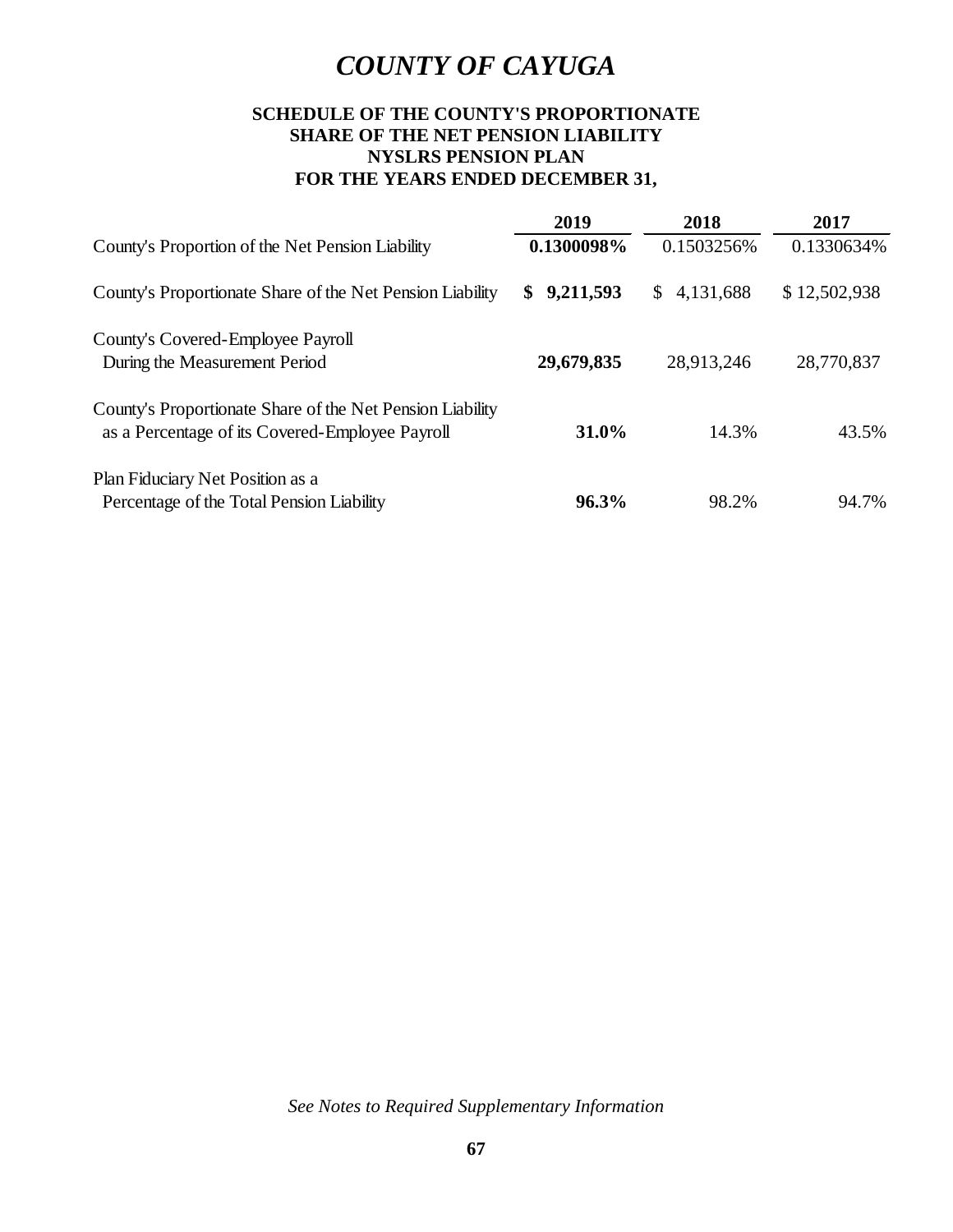| 2016         | 2015            |
|--------------|-----------------|
| 0.1292610%   | 0.1442153%      |
| \$20,746,753 | \$<br>4,871,946 |
| 27,023,417   | 30,449,443      |
| 76.8%        | 16.0%           |
| 90.7%        | 97.9%           |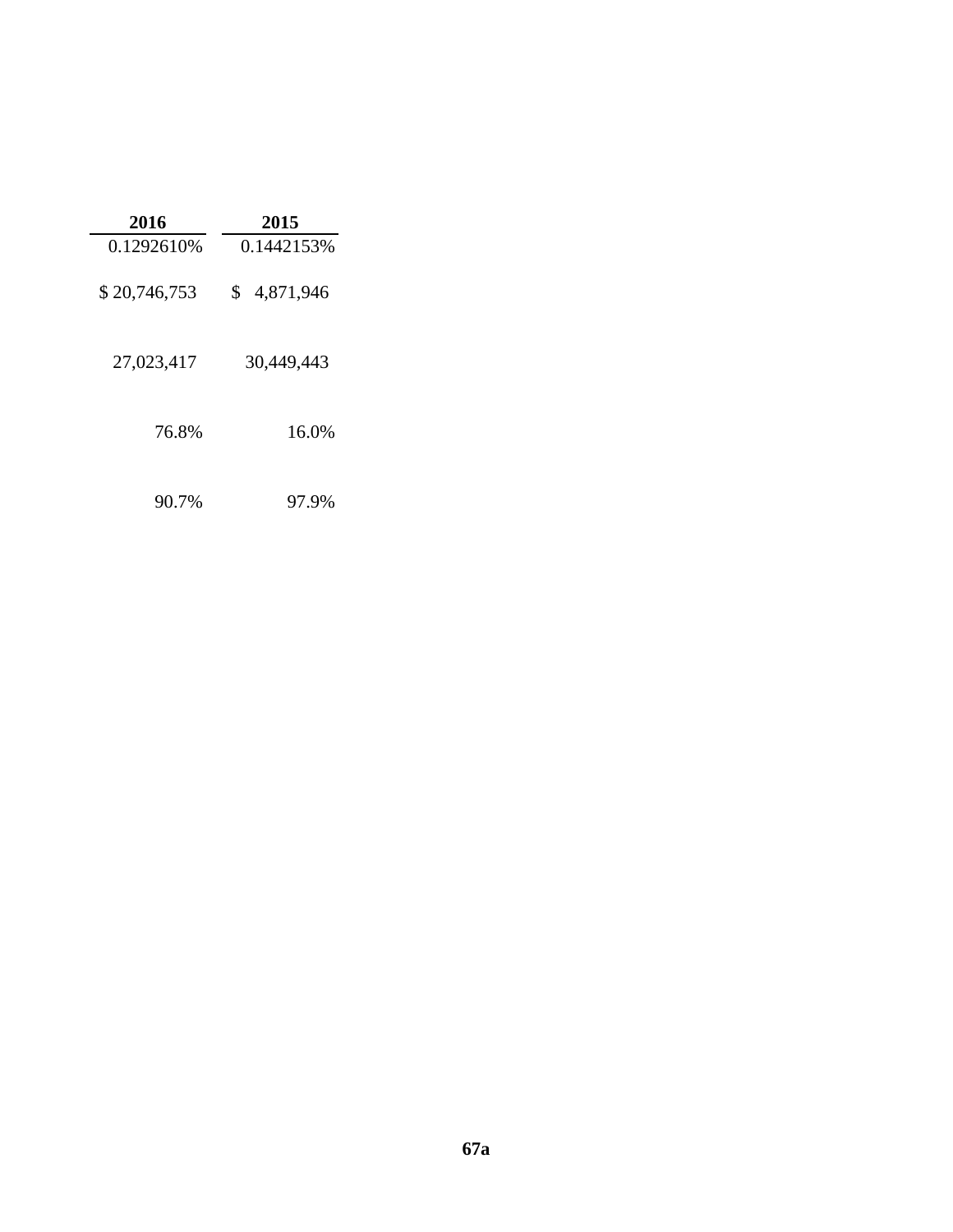### **NOTES TO REQUIRED SUPPLEMENTARY INFORMATION DECEMBER 31, 2019**

### *Note 1* **Budget Basis of Accounting**

### **Budgeting Policies**

The budget policies are as follows:

- No later than November 15, the budget officer submits a tentative budget to the Clerk of the County Legislature for the fiscal year commencing the following January 1. The tentative budget includes proposed expenditures and the proposed means of financing for all funds except the Capital Projects and Self-Insurance Funds.
- After public hearings are conducted to obtain taxpayer comments, no later than December 20, the County Legislature adopts the budget.
- Budget modifications are authorized by resolution of the County Legislature.
- Budgetary controls are established for the Capital Projects Fund through resolutions authorizing individual projects and remain in effect for the life of the project. Budget controls for the Self-Insurance Fund are established through separate annual resolutions.

Budgets are adopted annually on a basis consistent with accounting principles generally accepted in the United States of America. Appropriations authorized for the current year are increased by the amount of encumbrances carried forward from the prior year. Encumbrances are not considered a disbursement in the financial plan or an expenditure in U.S. GAAP-based financial statements. Encumbrances reserve a portion of the applicable appropriation for purchase orders, contracts, and other commitments not expended at year end, thereby ensuring that appropriations are not exceeded.

An annual legal budget is not adopted for the Special Grant Fund, which is a Special Revenue Fund. Budgetary controls for the Special Grant Fund are established in accordance with the applicable grant agreements.

### *Note 2* **Reconciliation of the Budget Basis to U.S. GAAP**

The General Fund budget does not include the activities of the self-insurance fund, which have been eliminated from the actual amounts reported in the Budgetary Comparison Schedule.

|                                              |    | <b>Budgetary Basis</b> | <b>U.S. GAAP Basis</b> |                 |  |
|----------------------------------------------|----|------------------------|------------------------|-----------------|--|
| <b>Revenue and Other Financing Sources</b>   | S  | 136,624,729            | \$                     | 136,871,819     |  |
| <b>Expenditures and Other Financing Uses</b> |    | (134, 226, 456)        |                        | (134, 350, 318) |  |
| Changes in Fund Balances                     |    | 2,398,273              |                        | 2,521,501       |  |
| <b>Beginning Fund Balance</b>                |    | 29,592,194             |                        | 30,452,316      |  |
| <b>Ending Fund Balance</b>                   | \$ | 31,990,467             | \$                     | 32,973,817      |  |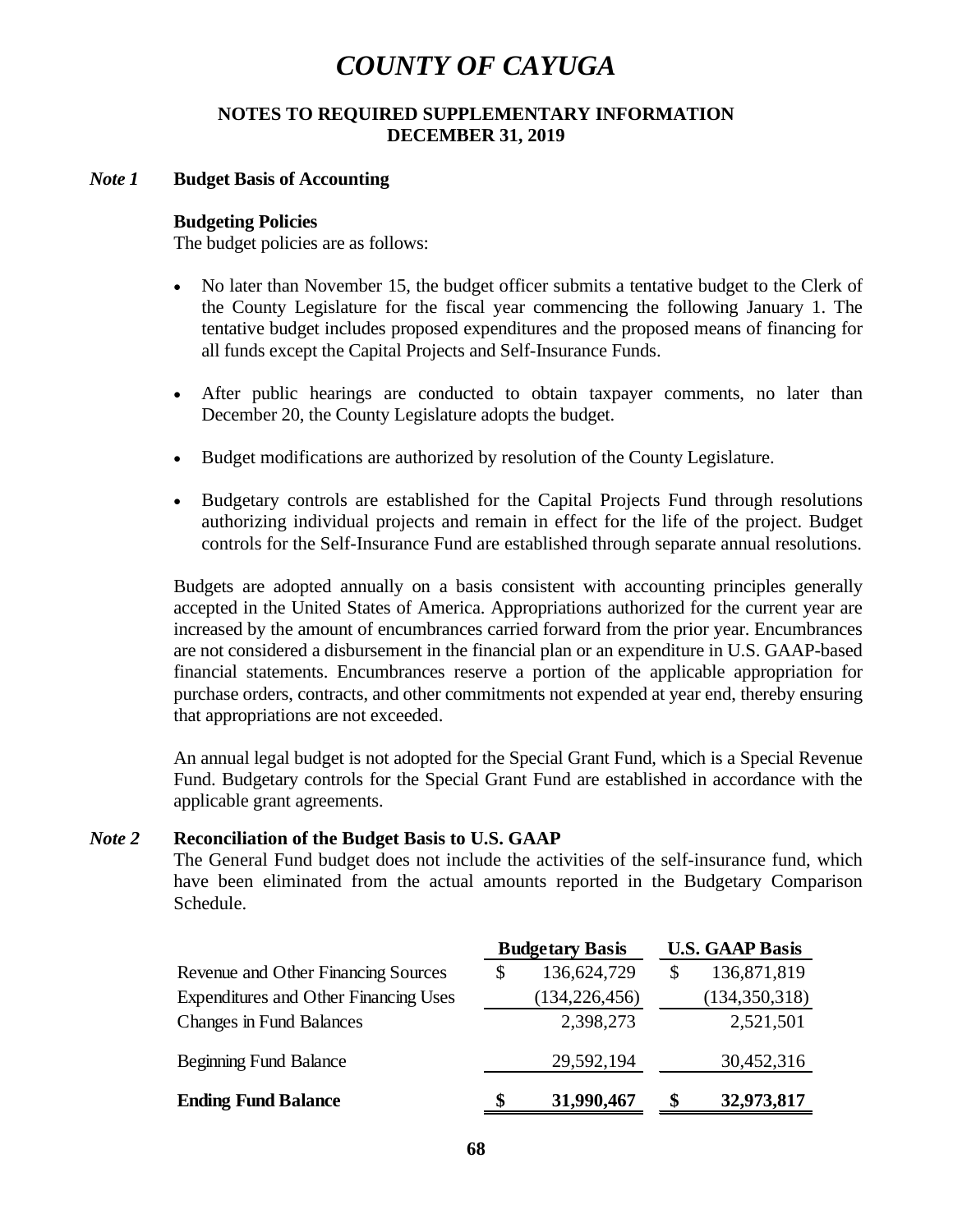### **NOTES TO REQUIRED SUPPLEMENTARY INFORMATION DECEMBER 31, 2019**

### *Note 3* **Schedule of Changes in the County's Total OPEB Liability and Related Ratios**

Changes in assumptions and other inputs reflected the effect of changes in the discount rate each period. The following are the discount rates in each period.

2019 - 4.10% 2018 - 3.44%

### *Note 4* **Schedule of the County's Proportionate Share of the Net Pension Liability** The Schedule of the County's Proportionate Share of the Net Pension Liability, presented as required supplementary information, presents five years of information. This schedule will

### *Note 5* **Schedules of County Contributions - NYSLRS Pension Plan and Schedule of the County's Proportionate Share of the Net Pension Liability**

### **NYSLRS**

### **Changes in Benefit Terms**

There were no significant legislative changes in benefits.

present ten years of information as it becomes available.

### **Changes of Assumptions**

There were changes in the economic (investment rate of return, inflation, COLA, and salary scales) and demographic (pensioner mortality and active member decrements) assumptions used in the April 1, 2018 actuarial valuation.

## **Methods and Assumptions Used in Calculations of Actuarially Determined Contributions**

The April 1, 2018 actuarial valuation determines the employer rates for contributions payable in fiscal year 2019. The following actuarial methods and assumptions were used:

- Actuarial Cost Method The System is funded using the Aggregate Cost Method. All unfunded actuarial liabilities are evenly amortized (as a percentage of projected pay) over the remaining worker lifetimes of the valuation cohort.
- Asset Valuation Period Five-year level smoothing of the difference between the actual gain and the expected gain using the assumed investment rate of return.

Inflation 2.5%

Salary Scale 3.8% in ERS, indexed by service.

Investment Rate of Return 7.0% compounded annually, net of investment expenses, including inflation.

Cost of Living Adjustments 1.3% annually.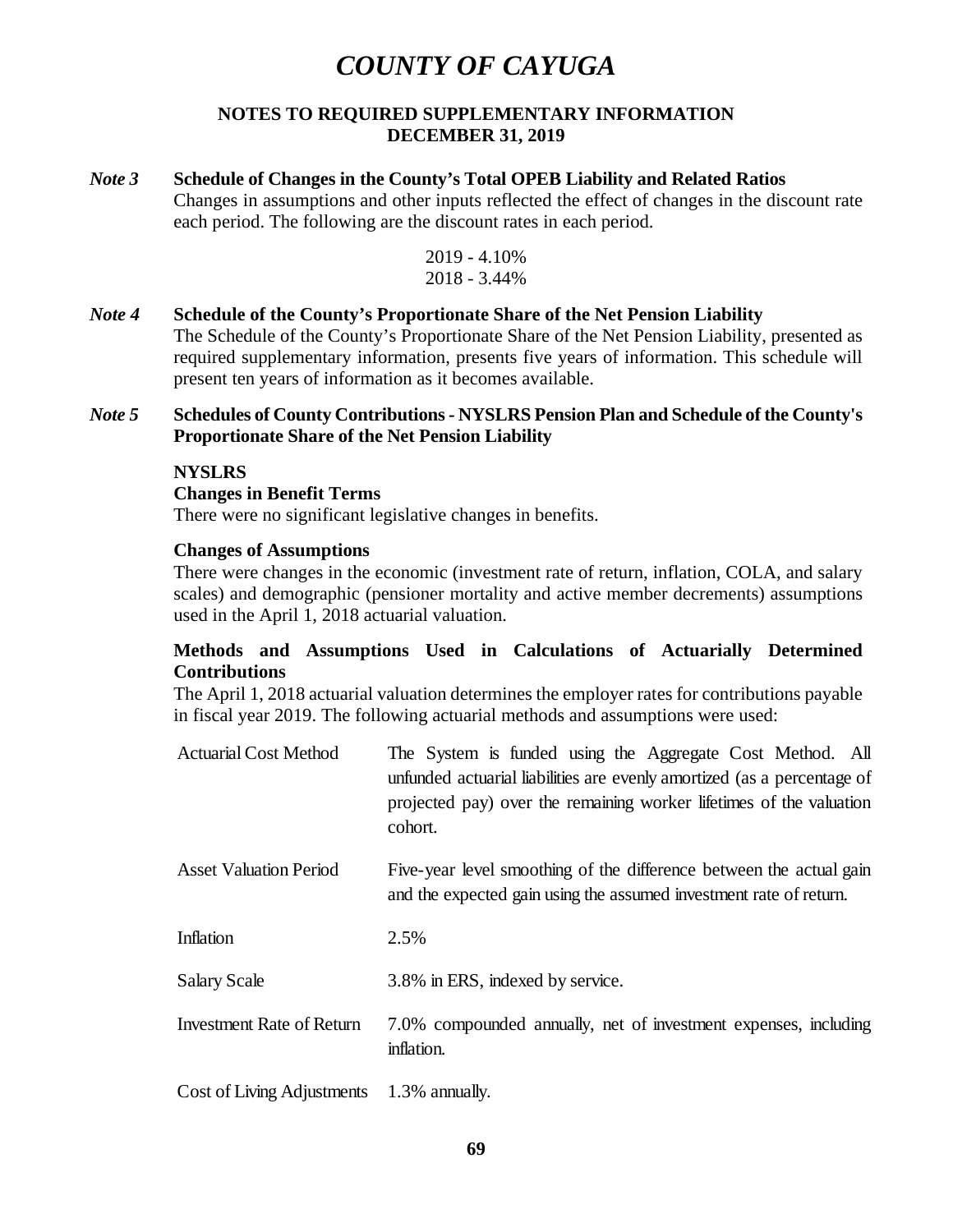## **COMBINING BALANCE SHEET NON-MAJOR GOVERNMENTAL FUNDS DECEMBER 31, 2019**

|                                            |                          |                  | <b>Special Revenue Funds</b> |                        | <b>CTASC</b>  | <b>Total</b>   |                         |
|--------------------------------------------|--------------------------|------------------|------------------------------|------------------------|---------------|----------------|-------------------------|
|                                            | County                   | Road             | <b>Special</b>               | <b>Miscellaneous</b>   |               | <b>Debt</b>    | Non-Major               |
|                                            | <b>Road</b>              | <b>Machinery</b> | Grant                        | <b>Special Revenue</b> | Capital       | <b>Service</b> | <b>Governmental</b>     |
|                                            | <b>Fund</b>              | <b>Fund</b>      | Fund                         | <b>Fund</b>            | <b>Fund</b>   | <b>Fund</b>    | <b>Funds</b>            |
| <b>ASSETS</b>                              |                          |                  |                              |                        |               |                |                         |
| Cash and Cash Equivalents - Unrestricted   | \$1,805,896              | \$1,251,549      | 68,497<br>S                  | 1,205,277<br>S         | 917,385<br>\$ | -\$            | \$<br>5,248,604         |
| Cash and Cash Equivalents - Restricted     |                          |                  |                              |                        |               | 1,554,623      | 1,554,623               |
| Other Receivables, Net                     |                          | 88,228           |                              | 20,743                 | 36,729        | 1,050,000      | 1,195,700               |
| Due from State and Federal Governments     | 744,296                  |                  | 42,800                       |                        | 849,685       |                | 1,636,781               |
| Prepaid Expenses                           | 71,983                   | 15,725           | 12,400                       |                        |               |                | 100,108                 |
| <b>Total Assets</b>                        | \$2,622,175              | \$1,355,502      | 123,697                      | 1,226,020<br>S         | \$1,803,799   | \$2,604,623    | \$9,735,816             |
| <b>LIABILITIES</b>                         |                          |                  |                              |                        |               |                |                         |
| <b>Accounts Payable</b>                    | 689,214<br><sup>\$</sup> | 57,012<br>\$     | 215<br>\$                    | \$                     | \$            | \$             | $\mathbb{S}$<br>746,441 |
| <b>Accrued Liabilities</b>                 | 143,185                  | 29,128           | 25,220                       |                        | 639,909       |                | 837,442                 |
| Due to Other Funds                         |                          |                  | 80,000                       |                        | 1,453,941     |                | 1,533,941               |
| Due to Other Governments                   |                          |                  | 1,375                        |                        |               |                | 1,375                   |
| <b>Total Liabilities</b>                   | 832,399                  | 86,140           | 106,810                      |                        | 2,093,850     |                | 3,119,199               |
| <b>FUND BALANCES</b>                       |                          |                  |                              |                        |               |                |                         |
| Nonspendable                               | 71.983                   | 15,725           | 12,400                       |                        |               |                | 100.108                 |
| Restricted                                 |                          |                  |                              |                        |               | 2,604,623      | 2,604,623               |
| Assigned                                   | 1,717,793                | 1,253,637        | 4,487                        | 1,226,020              |               |                | 4,201,937               |
| Unassigned                                 |                          |                  |                              |                        | (290,051)     |                | (290,051)               |
| <b>Total Fund Balances</b>                 | 1,789,776                | 1,269,362        | 16,887                       | 1,226,020              | (290.051)     | 2,604,623      | 6,616,617               |
| <b>Total Liabilities and Fund Balances</b> | \$2,622,175              | \$1,355,502      | 123,697<br>\$                | 1,226,020<br>S         | \$1,803,799   | \$2,604,623    | \$9,735,816             |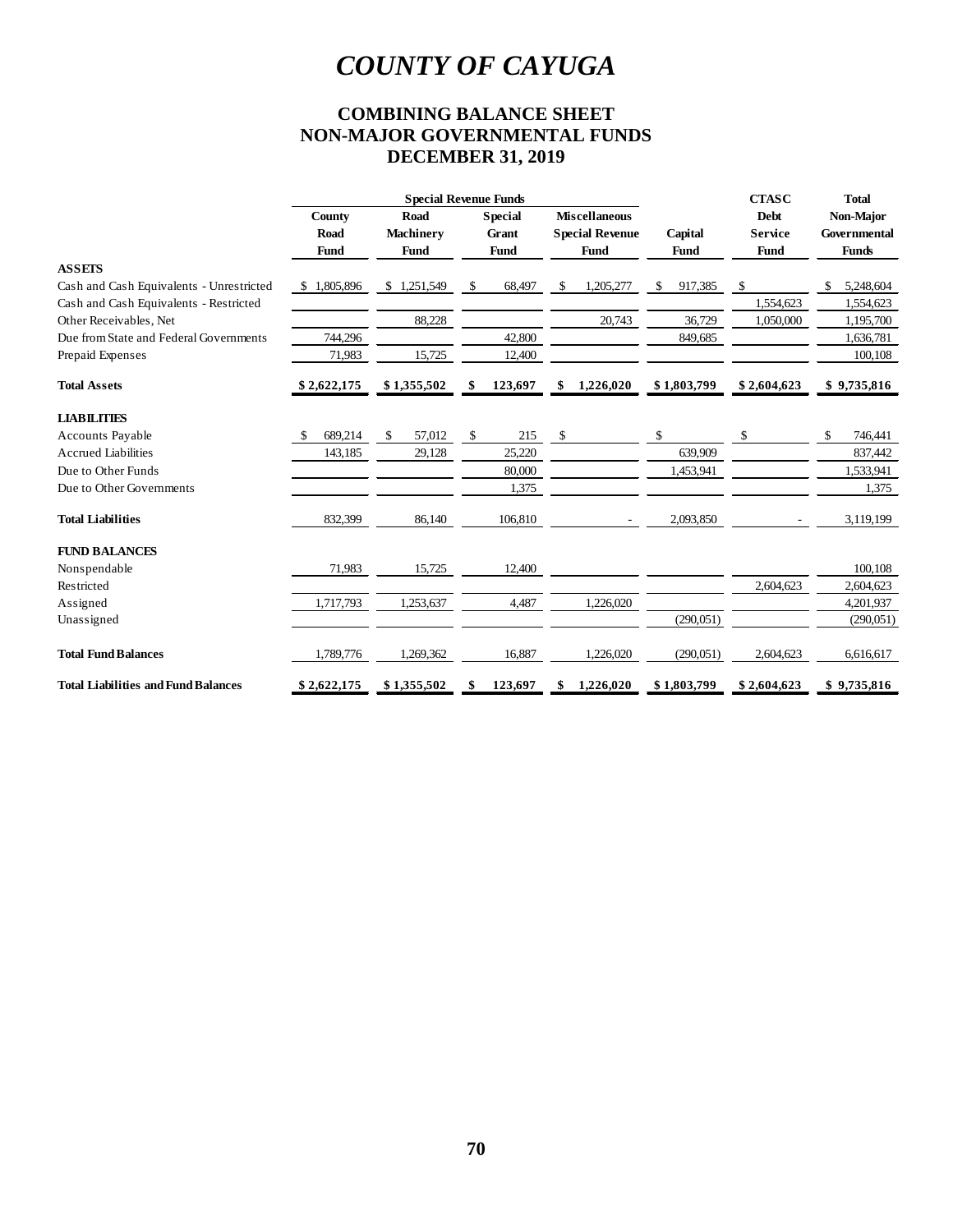## **COMBINING STATEMENT OF REVENUES, EXPENDITURES, AND CHANGES IN FUND BALANCES NON-MAJOR GOVERNMENTAL FUNDS FOR THE YEAR ENDED DECEMBER 31, 2019**

|                                      |             | <b>Special Revenue Funds</b> |                |    |                        |              | <b>CTASC</b> | <b>Total</b>                              |  |
|--------------------------------------|-------------|------------------------------|----------------|----|------------------------|--------------|--------------|-------------------------------------------|--|
|                                      | County      | Road                         | <b>Special</b> |    | <b>Miscellaneous</b>   |              | <b>Debt</b>  | Non-Major<br>Governmental<br><b>Funds</b> |  |
|                                      | Road        | <b>Machinery</b>             | Grant          |    | <b>Special Revenue</b> | Capital      | Service      |                                           |  |
|                                      | <b>Fund</b> | <b>Fund</b>                  | <b>Fund</b>    |    | Fund                   | Fund         | Fund         |                                           |  |
| <b>REVENUES</b>                      |             |                              |                |    |                        |              |              |                                           |  |
| Departmental Income                  | \$          | \$                           | \$             | \$ | 102,752                | \$           | \$           | \$<br>102,752                             |  |
| Intergovernmental Charges            | 4,620       | 867,355                      |                |    | 999                    |              |              | 872,974                                   |  |
| Use of Money and Property            |             |                              |                |    |                        | 6,559        | 36,255       | 42,814                                    |  |
| Licenses and Permits                 | 880         |                              |                |    |                        |              |              | 880                                       |  |
| Sale of Property and                 |             |                              |                |    |                        |              |              |                                           |  |
| Compensation for Loss                | 1,178       | 3,950                        |                |    |                        |              | 1,034,809    | 1,039,937                                 |  |
| Miscellaneous Local Sources          | 261         |                              |                |    | 675                    | 165,262      |              | 166,198                                   |  |
| <b>Interfund Revenues</b>            |             | 1,640,317                    |                |    |                        |              |              | 1,640,317                                 |  |
| <b>State Sources</b>                 | 4,609,322   |                              |                |    |                        | 1,607,117    |              | 6,216,439                                 |  |
| <b>Federal Sources</b>               |             |                              | 774,926        |    |                        | 3,372,224    |              | 4,147,150                                 |  |
| <b>Total Revenues</b>                | 4,616,261   | 2,511,622                    | 774,926        |    | 104,426                | 5,151,162    | 1,071,064    | 14,229,461                                |  |
| <b>EXPENDITURES</b>                  |             |                              |                |    |                        |              |              |                                           |  |
| General Governmental Support         |             |                              |                |    | 142,317                |              | 44,005       | 186,322                                   |  |
| Public Safety                        |             |                              |                |    | 1,147                  |              |              | 1,147                                     |  |
| Transportation                       | 11,970,295  | 2,475,158                    |                |    |                        |              |              | 14,445,453                                |  |
| Economic Assistance and              |             |                              |                |    |                        |              |              |                                           |  |
| Opportunity                          |             |                              | 797,911        |    | 894                    |              |              | 798,805                                   |  |
| Debt Service Principal and           |             |                              |                |    |                        |              |              |                                           |  |
| Interest                             |             |                              |                |    |                        |              | 1,012,845    | 1,012,845                                 |  |
| Capital Outlay                       |             |                              |                |    |                        | 6,843,062    |              | 6,843,062                                 |  |
| <b>Total Expenditures</b>            | 11,970,295  | 2,475,158                    | 797,911        |    | 144,358                | 6,843,062    | 1,056,850    | 23,287,634                                |  |
| <b>Excess of Revenues</b>            |             |                              |                |    |                        |              |              |                                           |  |
| (Expenditures)                       | (7,354,034) | 36,464                       | (22,985)       |    | (39,932)               | (1,691,900)  | 14,214       | (9,058,173)                               |  |
| <b>OTHER FINANCING SOURCES</b>       |             |                              |                |    |                        |              |              |                                           |  |
| Interfund Transfers In               | 7,200,000   |                              |                |    |                        | 508,526      |              | 7,708,526                                 |  |
| Interfund Transfers (Out)            | (508, 526)  |                              |                |    |                        | (220,000)    |              | (728, 526)                                |  |
| Proceeds of Obligations              |             |                              |                |    |                        | 728,671      |              | 728,671                                   |  |
| <b>Total Other Financing Sources</b> | 6,691,474   |                              |                |    |                        | 1,017,197    |              | 7,708,671                                 |  |
| <b>Excess of Revenues</b>            |             |                              |                |    |                        |              |              |                                           |  |
| (Expenditures) and Other             |             |                              |                |    |                        |              |              |                                           |  |
| Financing Sources (Uses)             | (662, 560)  | 36,464                       | (22,985)       |    | (39, 932)              | (674, 703)   | 14,214       | (1,349,502)                               |  |
| Fund Balances, Beginning of Year     | 2,452,336   | 1,232,898                    | 39,872         |    | 1,265,952              | 384,652      | 2,590,409    | 7,966,119                                 |  |
| <b>Fund Balances, End of Year</b>    | \$1,789,776 | \$1,269,362                  | \$16,887       | \$ | 1,226,020              | \$ (290,051) | \$2,604,623  | \$<br>6,616,617                           |  |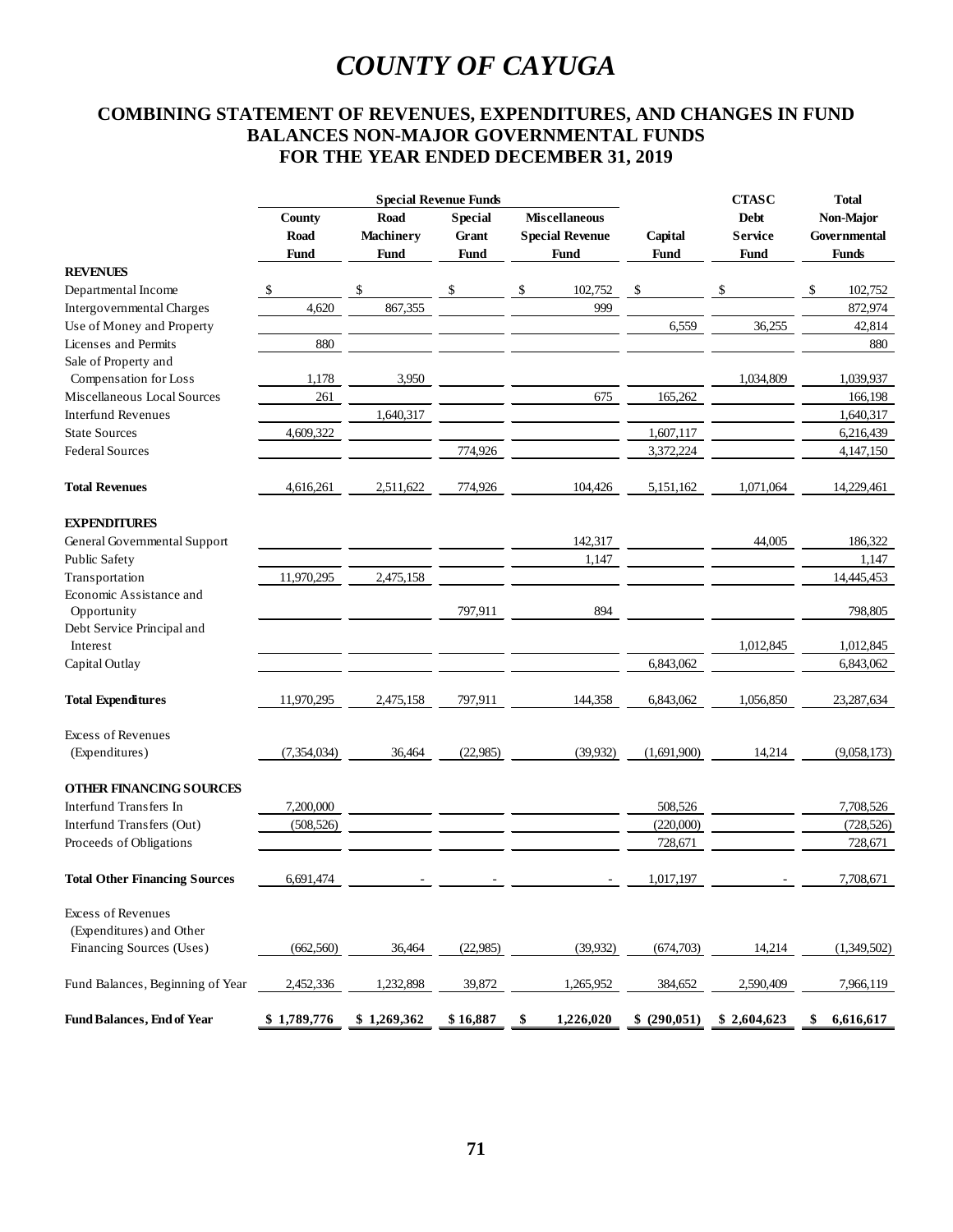

Certified Public Accountants | Business Advisors

### **INDEPENDENT AUDITORS' REPORT ON INTERNAL CONTROL OVER FINANCIAL REPORTING AND ON COMPLIANCE AND OTHER MATTERS BASED ON AN AUDIT OF FINANCIAL STATEMENTS PERFORMED IN ACCORDANCE WITH** *GOVERNMENT AUDITING STANDARDS*

County Legislature County of Cayuga Auburn, New York

We have audited, in accordance with the auditing standards generally accepted in the United States of America and the standards applicable to financial audits contained in *Government Auditing Standards* issued by the Comptroller General of the United States, the financial statements of the governmental activities, the business-type activities, the aggregate discretely presented component units, each major fund, and the aggregate remaining fund information of the County of Cayuga (the County), as of and for the year ended December 31, 2019, and the related notes to the financial statements, which collectively comprise the County's basic financial statements and have issued our report thereon dated October 19, 2020. Our report includes a reference to the other auditors who audited the financial statements of the Cayuga Tobacco Asset Securitization Corporation (aggregate remaining fund information), Cayuga Community College, Cayuga County Industrial Development Agency, and Cayuga County Development Corporation, as described in our report on the County's financial statements. The financial statements of the Cayuga County Development Corporation were not audited in accordance with *Government Auditing Standards*. This report does not include the results of the other auditors' testing of internal control over financial reporting or compliance and other matters that are reported on separately by those auditors.

### *Internal Control Over Financial Reporting*

In planning and performing our audit of the financial statements, we considered the County's internal control over financial reporting (internal control) to determine the audit procedures that are appropriate in the circumstances for the purpose of expressing our opinions on the financial statements, but not for the purpose of expressing an opinion on the effectiveness of the County's internal control. Accordingly, we do not express an opinion on the effectiveness of the County's internal control.

A deficiency in internal control exists when the design or operation of a control does not allow management or employees, in the normal course of performing their assigned functions, to prevent, or detect and correct, misstatements on a timely basis. A material weakness is a deficiency, or a combination of deficiencies, in internal control such that there is a reasonable possibility that a material misstatement of the entity's financial statements will not be prevented, or detected and corrected, on a timely basis. A significant deficiency is a deficiency, or a combination of deficiencies, in internal control that is less severe than a material weakness, yet important enough to merit attention by those charged with governance.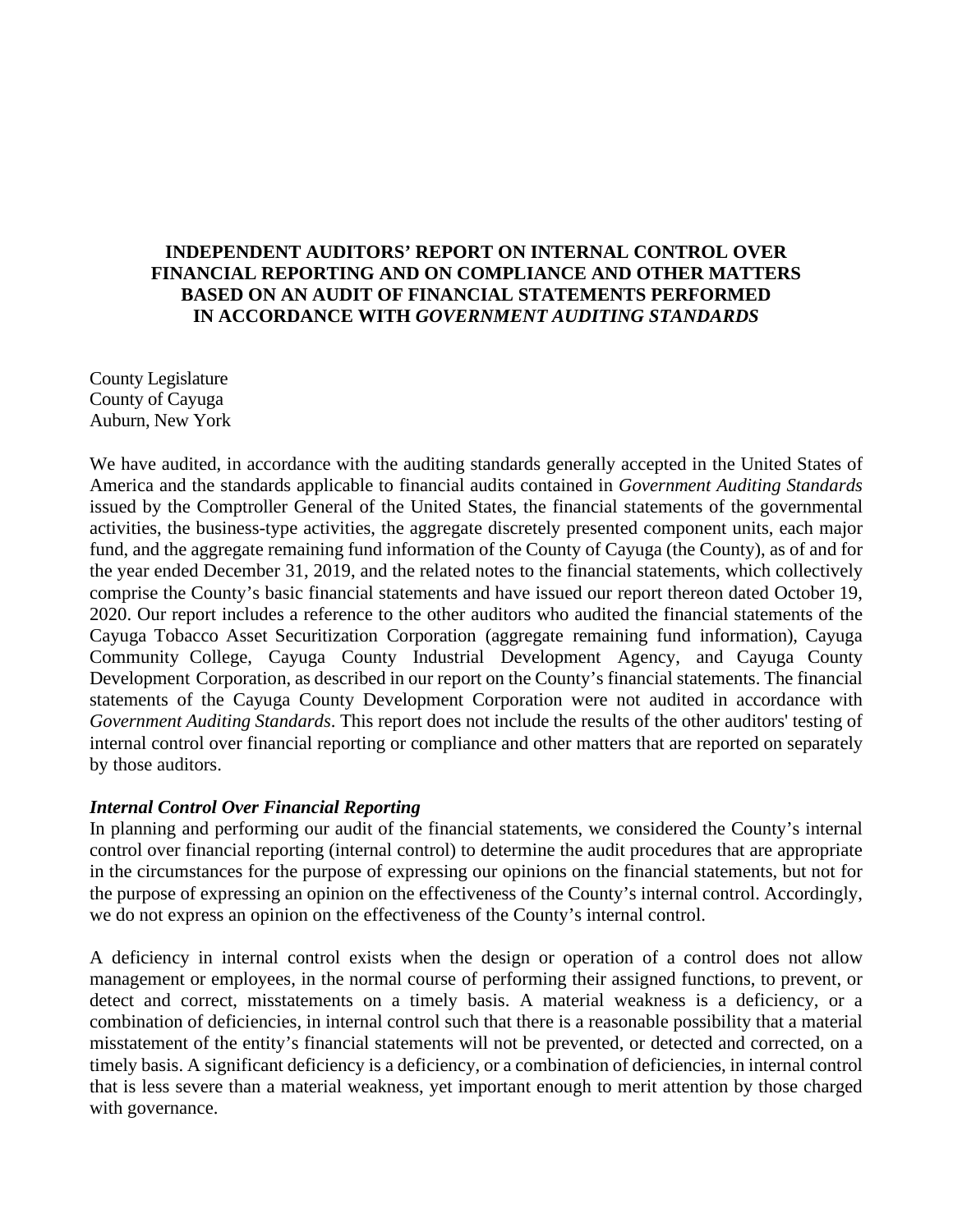Our consideration of internal control was for the limited purpose described in the first paragraph of this section and was not designed to identify all deficiencies in internal control that might be material weaknesses or significant deficiencies. Given these limitations, during our audit we did not identify any deficiencies in internal control that we consider to be material weaknesses. However, material weaknesses may exist that have not been identified.

## *Compliance and Other Matters*

As part of obtaining reasonable assurance about whether the County's financial statements are free from material misstatement, we performed tests of its compliance with certain provisions of laws, regulations, contracts, and grant agreements, noncompliance with which could have a direct and material effect on the determination of financial statement amounts. However, providing an opinion on compliance with those provisions was not an objective of our audit, and accordingly, we do not express such an opinion. The results of our tests disclosed no instances of noncompliance or other matters that are required to be reported under *Government Auditing Standards*.

## *Purpose of this Report*

The purpose of this report is solely to describe the scope of our testing of internal control and compliance and the results of that testing, and not to provide an opinion on the effectiveness of the County's internal control or on compliance. This report is an integral part of an audit performed in accordance with *Government Auditing Standards* in considering the County's internal control and compliance. Accordingly, this communication is not suitable for any other purpose.

Respectfully submitted,

nsero r Co. CPA, LLP

Insero & Co. CPAs, LLP Certified Public Accountants

Ithaca, New York October 19, 2020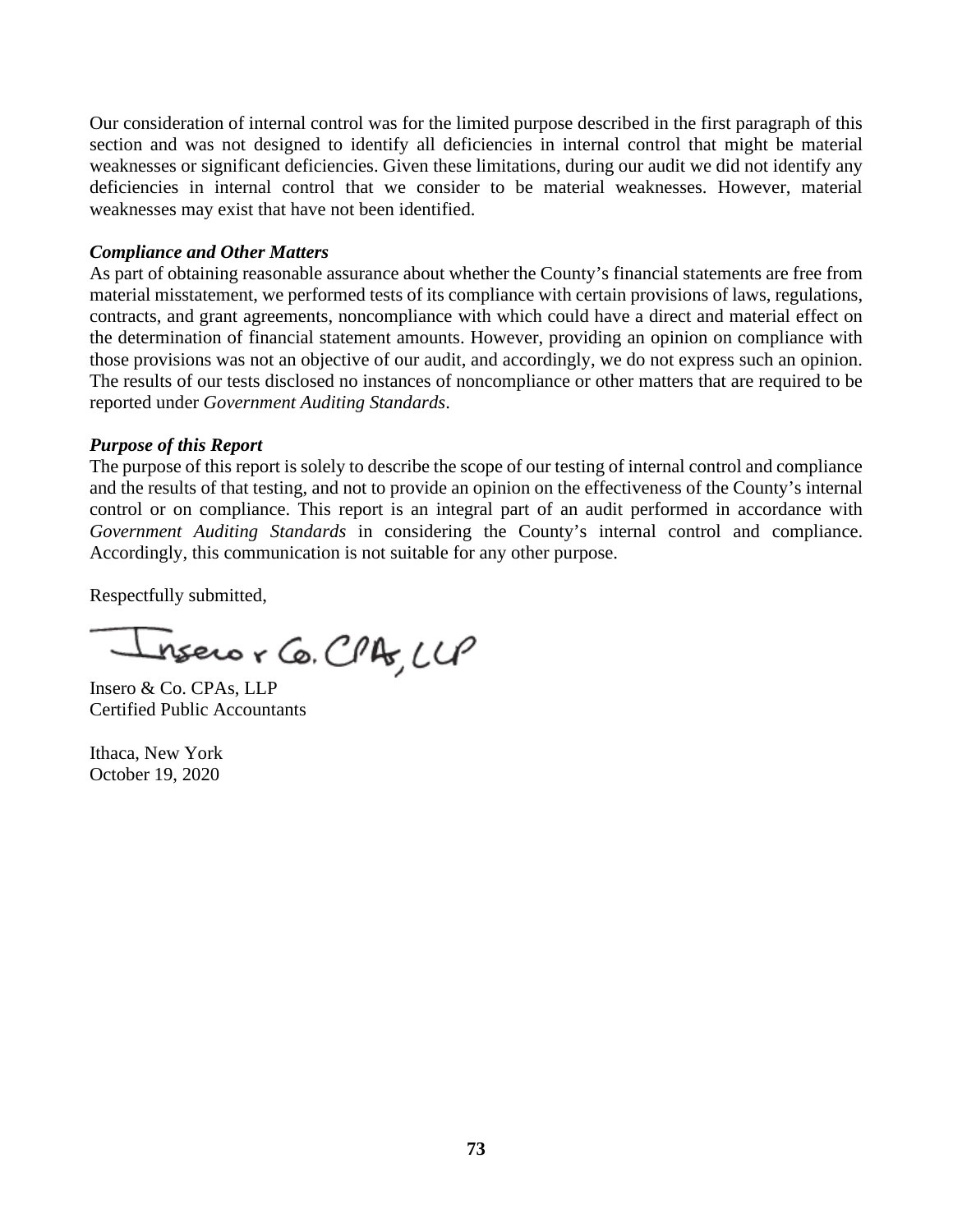

Certified Public Accountants | Business Advisors

## **INDEPENDENT AUDITORS' REPORT ON COMPLIANCE FOR EACH MAJOR PROGRAM AND ON INTERNAL CONTROL OVER COMPLIANCE REQUIRED BY UNIFORM GUIDANCE**

County Legislature County of Cayuga Auburn, New York

#### **Report on Compliance for Each Major Federal Program**

We have audited the County of Cayuga's (the County) compliance with the types of compliance requirements described in the *OMB Compliance Supplement* that could have a direct and material effect on each of the County's major federal programs for the year ended December 31, 2019. The County's major federal programs are identified in the summary of auditors' results section of the accompanying Schedule of Findings and Questioned Costs.

### *Management's Responsibility*

Management is responsible for compliance with federal statutes, regulations, and the terms and conditions of its federal awards applicable to its federal programs.

#### *Auditors' Responsibility*

Our responsibility is to express an opinion on compliance for each of the County's major federal programs based on our audit of the types of compliance requirements referred to above. We conducted our audit of compliance in accordance with auditing standards generally accepted in the United States of America; the standards applicable to financial audits contained in *Government Auditing Standards*, issued by the Comptroller General of the United States; and the audit requirements of Title 2, U.S. *Code of Federal Regulations Part 200, Uniform Administrative Requirements, Cost Principles, and Audit Requirements for Federal Awards* (Uniform Guidance). Those standards and Uniform Guidance require that we plan and perform the audit to obtain reasonable assurance about whether noncompliance with the types of compliance requirements referred to above that could have a direct and material effect on a major federal program occurred. An audit includes examining, on a test basis, evidence about the County's compliance with those requirements and performing such other procedures as we considered necessary in the circumstances.

We believe that our audit provides a reasonable basis for our opinion on compliance for each major federal program. However, our audit does not provide a legal determination of the County's compliance.

### *Opinion on Each Major Federal Program*

In our opinion, the County of Cayuga complied, in all material respects, with the types of compliance requirements referred to above that could have a direct and material effect on each of its major federal programs for the year ended December 31, 2019.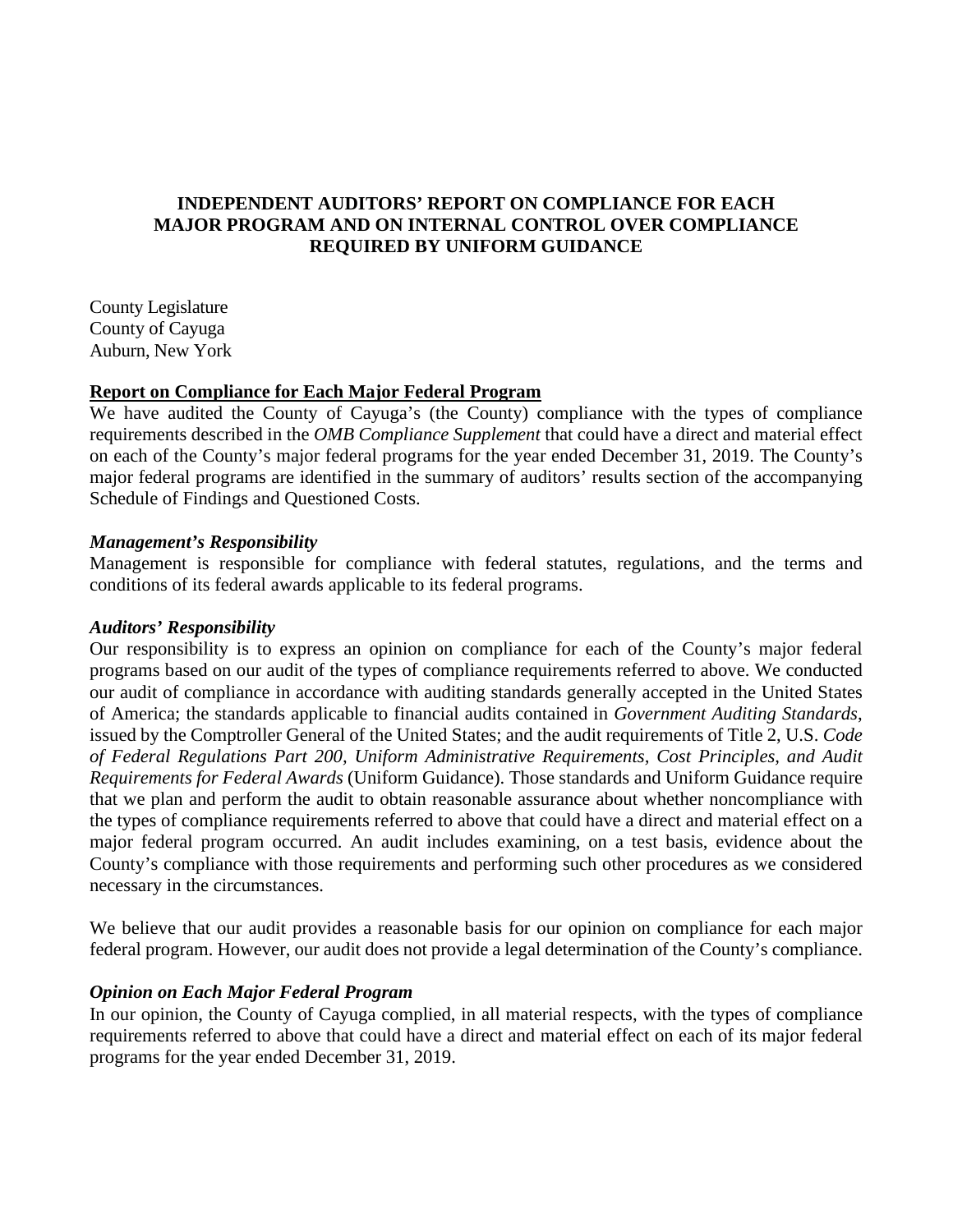### **Report on Internal Control Over Compliance**

Management of the County is responsible for establishing and maintaining effective internal control over compliance with the types of compliance requirements referred to above. In planning and performing our audit of compliance, we considered the County's internal control over compliance with the types of requirements that could have a direct and material effect on each major federal program to determine the auditing procedures that are appropriate in the circumstances for the purpose of expressing an opinion on compliance for each major federal program and to test and report on internal control over compliance in accordance with Uniform Guidance, but not for the purpose of expressing an opinion on the effectiveness of internal control over compliance. Accordingly, we do not express an opinion on the effectiveness of the County's internal control over compliance.

A deficiency in internal control over compliance exists when the design or operation of a control over compliance does not allow management or employees, in the normal course of performing their assigned functions, to prevent, or detect and correct, noncompliance with a type of compliance requirement of a federal program on a timely basis. A material weakness in internal control over compliance is a deficiency, or combination of deficiencies, in internal control over compliance, such that there is a reasonable possibility that material noncompliance with a type of compliance requirement of a federal program will not be prevented, or detected and corrected, on a timely basis. A significant deficiency in internal control over compliance is a deficiency, or a combination of deficiencies, in internal control over compliance with a type of compliance requirement of a federal program that is less severe than a material weakness in internal control over compliance, yet important enough to merit attention by those charged with governance.

Our consideration of internal control over compliance was for the limited purpose described in the first paragraph of this section and was not designed to identify all deficiencies in internal control over compliance that might be material weaknesses or significant deficiencies. We did not identify any deficiencies in internal control over compliance that we consider to be material weaknesses. However, material weaknesses may exist that have not been identified.

The purpose of this report on internal control over compliance is solely to describe the scope of our testing of internal control over compliance and the results of that testing based on the requirements of Uniform Guidance. Accordingly, this report is not suitable for any other purpose.

Respectfully submitted,

nsero r Co. CPA, LLP

Insero & Co. CPAs, LLP Certified Public Accountants

Ithaca, New York October 19, 2020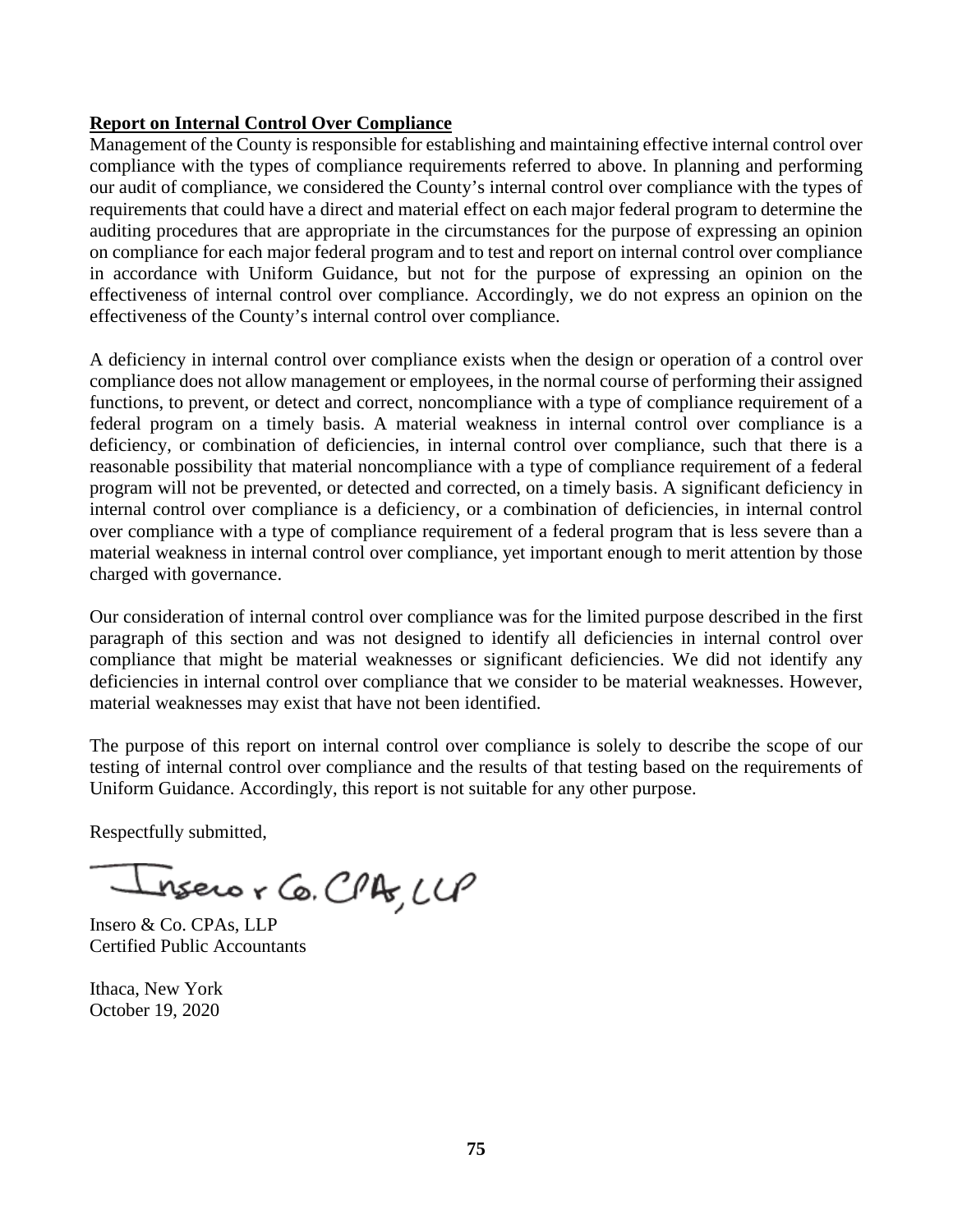## **SCHEDULE OF EXPENDITURES OF FEDERAL AWARDS FOR THE YEAR ENDED DECEMBER 31, 2019**

| <b>Federal Grantor/Pass-Through Grantor/Program Title</b>                   | Federal<br>Catalog # | Pass-Through<br>Grantor# | Pass-Through<br>to Subrecipients | <b>Expenditures</b> |
|-----------------------------------------------------------------------------|----------------------|--------------------------|----------------------------------|---------------------|
| <b>U.S. Department of Agriculture</b>                                       |                      |                          |                                  |                     |
| Passed Through NYS Department of Health:                                    |                      |                          |                                  |                     |
| <b>SNAP Cluster:</b>                                                        |                      |                          |                                  |                     |
| State Administrative Matching Grants for SNAP                               | 10.561               | (1)                      |                                  | 932.089<br>\$       |
| <b>Total SNAP Cluster</b>                                                   |                      |                          |                                  | 932.089             |
| WIC Special Supplemental Nutrition Program for Women, Infants, and Children | 10.557               | C30446                   |                                  | 442,458             |
| <b>WIC Food Instruments</b>                                                 | 10.557               | (1)                      |                                  | 769,695             |
| <b>Total WIC</b>                                                            |                      |                          |                                  | 1,212,153           |
| WIC Farmers' Market Nutrition Program (FMNP)                                | 10.572               | (1)                      |                                  | 8,396               |
| TOTAL U.S. DEPARTMENT OF AGRICULTURE                                        |                      |                          |                                  | 2,152,638           |
| U.S. Department of Housing and Urban Development                            |                      |                          |                                  |                     |
| Homes and Community Renewal:                                                |                      |                          |                                  |                     |
| <b>Emergency Solutions Grant Program</b>                                    | 14.231               | $C-021832$               |                                  | 22,574              |
| TOTAL U.S. DEPARTMENT OF HOUSING AND URBAN DEVELOPMENT                      |                      |                          |                                  | 22,574              |
| <b>U.S. Department of Labor</b>                                             |                      |                          |                                  |                     |
| Passed Through NYS Department of Labor:                                     |                      |                          |                                  |                     |
| WIA/WIOA Cluster:                                                           |                      |                          |                                  |                     |
| WIA/WIOA Adult Program                                                      | 17.258               | (1)                      |                                  | 163,096             |
| WIA/WIOA Youth Activities                                                   | 17.259               | (1)                      |                                  | 178,483             |
| WIA/WIOA Dislocated Worker Formula Grants                                   | 17.278               | (1)                      |                                  | 119,341             |
| Total WIA/WIOA Cluster                                                      |                      |                          |                                  | 460,920             |
| <b>TOTAL U.S. DEPARTMENT OF LABOR</b>                                       |                      |                          |                                  | 460,920             |
| <b>U.S. Department of Transportation</b>                                    |                      |                          |                                  |                     |
| Passed Through NYS Department of Transportation:                            |                      |                          |                                  |                     |
| Highway Planning and Construction Cluster:                                  |                      |                          |                                  |                     |
| Highway Planning and Construction                                           | 20.205               | D034603                  |                                  | 3,354,690           |
| Highway Planning and Construction                                           | 20.205               | D034208                  |                                  | 12,402              |
| Highway Planning and Construction                                           | 20.205               | D034823                  |                                  | 5,132               |
| Total Highway Planning and Construction Cluster                             |                      |                          |                                  | 3,372,224           |
| TOTAL U.S. DEPARTMENT OF TRANSPORTATION                                     |                      |                          |                                  | 3,372,224           |
| <b>U.S. Department of Education</b>                                         |                      |                          |                                  |                     |
| Passed through NYS Department of Health:                                    |                      |                          |                                  |                     |
| Special Education - Grants for Infants and Families with Disabilities       | 84.181               | G-31621GG                |                                  | 25,192              |
| TOTAL U.S. DEPARTMENT OF EDUCATION                                          |                      |                          |                                  | 25,192              |
| <b>U.S. Environmental Protection Agency</b>                                 |                      |                          |                                  |                     |
| Passed Through New York State Department of Health                          |                      |                          |                                  |                     |
| <b>State Indoor Radon Grants</b>                                            | 66.032               | T-027069                 |                                  | 1,860               |
| TOTAL U.S. ENVIRONMENTAL PROTECTION AGENCY                                  |                      |                          |                                  | 1.860               |
|                                                                             |                      |                          |                                  |                     |
| Subtotal Expenditures of Federal Awards                                     |                      |                          |                                  | 6,035,408           |
|                                                                             |                      |                          |                                  |                     |

N/A - Denotes Not Applicable (Direct Program)

(1) - Denotes Unable to Obtain from Pass-Through Entity

*See Notes to Schedule of Expenditures of Federal Awards*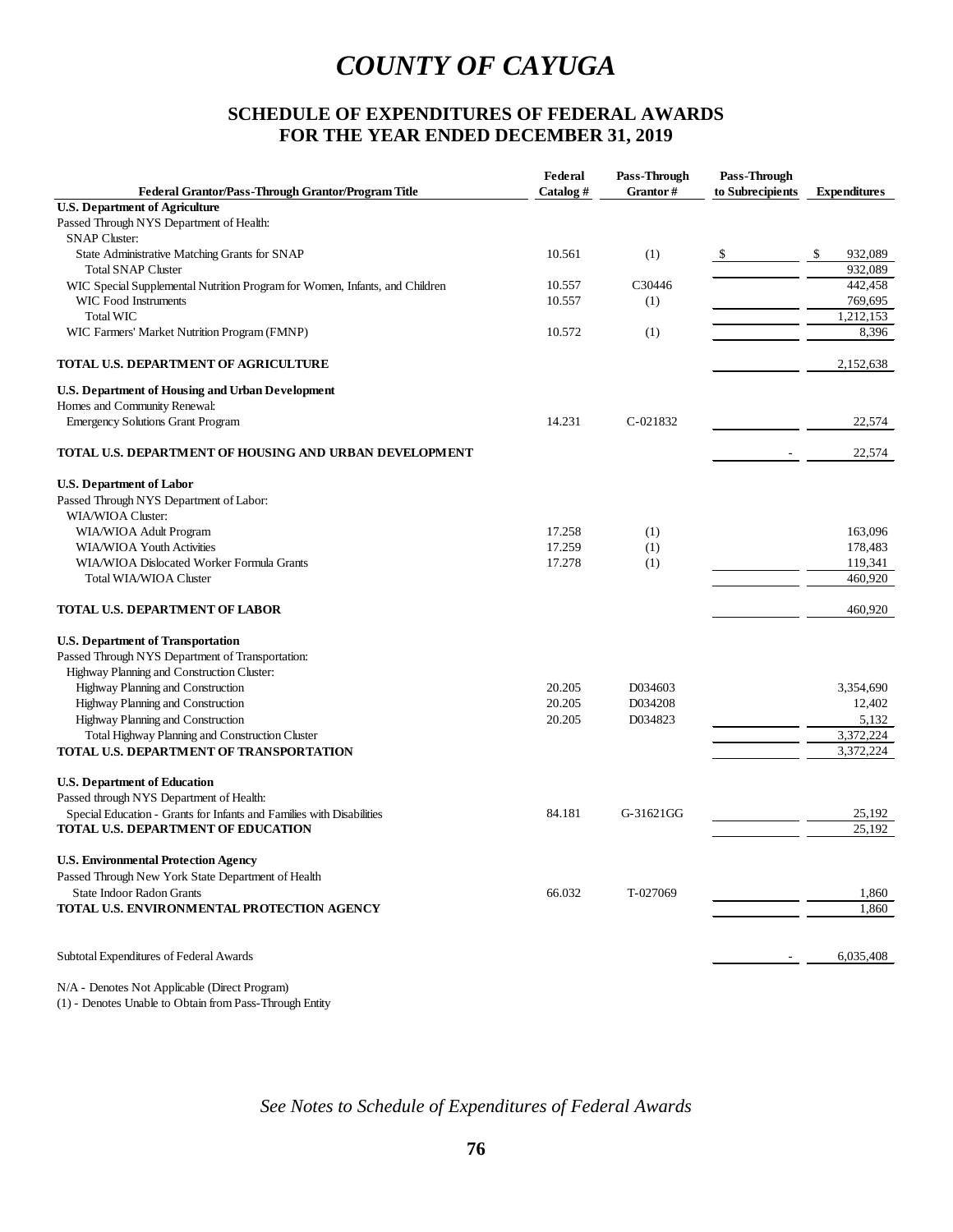## **SCHEDULE OF EXPENDITURES OF FEDERAL AWARDS FOR THE YEAR ENDED DECEMBER 31, 2019**

|                                                                                                    | Federal   | Pass-Through    | Pass-Through     |                     |
|----------------------------------------------------------------------------------------------------|-----------|-----------------|------------------|---------------------|
| Federal Grantor/Pass-Through Grantor/Program Title                                                 | Catalog # | Grantor#        | to Subrecipients | <b>Expenditures</b> |
| Subtotal Expenditures of Federal Awards Brought Forward                                            |           |                 | \$               | \$<br>6,035,408     |
| U.S. Department of Health and Human Services                                                       |           |                 |                  |                     |
| Passed Through NYS Office for the Aging:                                                           |           |                 |                  |                     |
| Title III-D, Disease Prevention and Health Promotion Services                                      | 93.043    | (1)             |                  | 3,969               |
| Aging Cluster:                                                                                     |           |                 |                  |                     |
| Special Programs for the Aging, Title III-B, Grants for Supportive Services and Senior Centers     | 93.044    |                 |                  |                     |
| Special Programs for the Aging, Title III-C, Nutrition Services                                    | 93.045    | (1)<br>C1       |                  | 76,500<br>72,044    |
| Special Programs for the Aging, Title III-C, Nutrition Services                                    | 93.045    | C <sub>2</sub>  |                  | 90,592              |
| Total Special Programs for the Aging, Title III-C, Nutrition Services                              |           |                 |                  | 162,636             |
|                                                                                                    | 93.053    |                 |                  | 46,145              |
| <b>Nutrition Services Incentive Program</b>                                                        |           | (1)             |                  | 285,281             |
| <b>Total Aging Cluster</b>                                                                         | 93.052    |                 |                  | 37,985              |
| National Family Caregiver Support, Title III-E                                                     |           | (1)             |                  |                     |
| Medicare Enrollment Assistance Program                                                             | 93.071    | (1)             |                  | 9,898               |
| Passed Through Health Research, Inc.:                                                              |           |                 |                  |                     |
| Hospital Preparedness Program and Public Health Emergency                                          | 93.074    | 1585-12         |                  | 75,749              |
| Demonstrations and Evaluations                                                                     | 93.779    | (1)             |                  | 21,674              |
| Passed Through Substance Abuse and Mental Health Services Administration                           |           |                 |                  |                     |
| Opioid STR                                                                                         | 93.788    | 5H79TI080223-02 |                  | 167,376             |
| Passed Through NYS Department of Health:                                                           |           |                 |                  |                     |
| Comprehensive Community Mental Health Services for                                                 |           |                 |                  |                     |
| Children with Serious Emotional Disturbances (SED)                                                 | 93.104    | 1H79SM063409-01 |                  | 940,832             |
| <b>Immunization Cluster:</b>                                                                       |           |                 |                  |                     |
| <b>Immunization Cooperative Agreements</b>                                                         | 93.268    | C-32505GG       |                  | 3,690               |
| Maternal and Child Health Services Block Grant to the States:                                      |           |                 |                  |                     |
| Maternal and Child Health Services Block Grant to the States                                       | 93.994    | C-030881        |                  | 18,718              |
| Maternal and Child Health Services Block Grant to the States                                       | 93.994    | $C-32651$       |                  | 21,895              |
| Total Maternal and Child Health Services Block Grant to the States                                 |           |                 |                  | 40,613              |
| Medicaid Cluster:                                                                                  |           |                 |                  |                     |
| Medical Assistance Program                                                                         | 93.778    | (1)             |                  | 1,102,576           |
| <b>Total Medicaid Cluster</b>                                                                      |           |                 |                  | 1,102,576           |
| Passed Through NYS Office of Temporary and Disability Assistance:                                  |           |                 |                  |                     |
| Child Support Enforcement                                                                          | 93.563    | (1)             |                  | 429,720             |
| Low-Income Home Energy Assistance                                                                  | 93.568    | (1)             |                  | 3,219,768           |
| Passed Through NYS Office of Children and Family Services:                                         |           |                 |                  |                     |
| <b>CCDF Cluster:</b>                                                                               |           |                 |                  |                     |
| Child Care and Development Block Grant                                                             | 93.575    | (1)             |                  | 1,451,176           |
| <b>Total CCDF Cluster</b>                                                                          |           |                 |                  | 1,451,176           |
| Stephanie Tubbs Jones Child Welfare Services Program                                               | 93.645    | (1)             |                  | 50,393              |
| Foster Care - Title IV-E                                                                           | 93.658    | (1)             |                  | 629,340             |
|                                                                                                    | 93.659    | 62402           |                  |                     |
| <b>Adoption Assistance</b>                                                                         | 93.667    |                 |                  | 732,390<br>365,872  |
| Social Services Block Grant<br><b>Block Grants for Prevention and Treatment of Substance Abuse</b> | 93.959    | (1)             | 168,523          |                     |
| <b>TANF Cluster:</b>                                                                               |           | (1)             |                  | 168,523             |
|                                                                                                    |           |                 |                  |                     |
| Temporary Assistance for Needy Families                                                            | 93.558    | (1)             |                  | 6,405,279           |
| Passed Through Cortland County:<br>Temporary Assistance for Needy Families                         |           |                 |                  |                     |
|                                                                                                    | 93.558    | (1)             |                  | 176,320             |
| <b>Total TANF Cluster</b>                                                                          |           |                 |                  | 6,581,599           |
| <b>TOTAL U.S. DEPARTMENT OF HEALTH AND HUMAN SERVICES</b>                                          |           |                 | 168,523          | 16,318,424          |
| Subtotal Expenditures of Federal Awards                                                            |           |                 | 168,523          | \$ 22,353,832       |
|                                                                                                    |           |                 |                  |                     |

N/A - Denotes Not Applicable (Direct Program)

(1) - Denotes Unable to Obtain from Pass-Through Entity

*See Notes to Schedule of Expenditures of Federal Awards*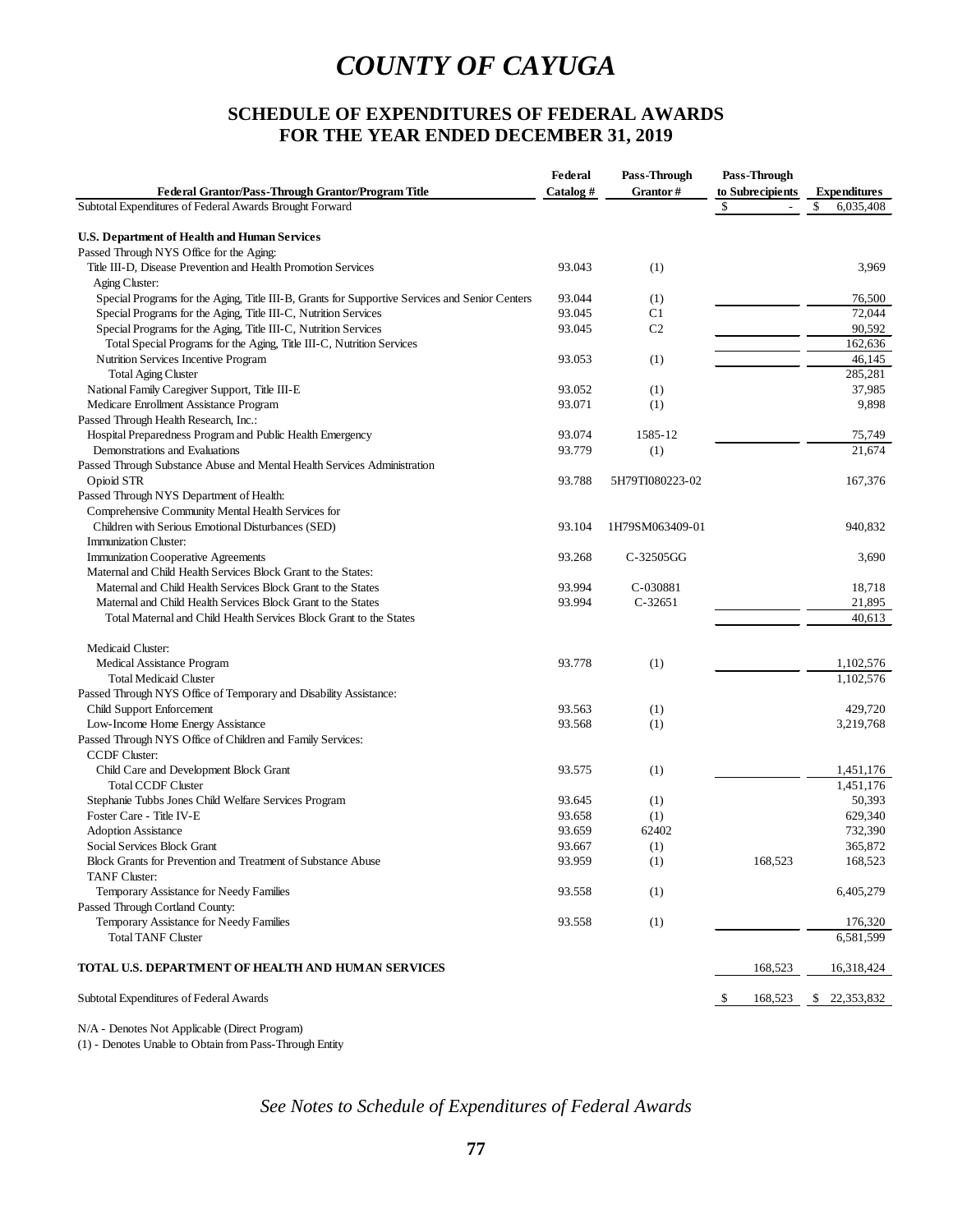## **SCHEDULE OF EXPENDITURES OF FEDERAL AWARDS FOR THE YEAR ENDED DECEMBER 31, 2019**

| Federal Grantor/Pass-Through Grantor/Program Title                       | Federal<br>Catalog# | Pass-Through<br>Grantor# | Pass-Through<br>to Subrecipients |         | <b>Expenditures</b> |            |
|--------------------------------------------------------------------------|---------------------|--------------------------|----------------------------------|---------|---------------------|------------|
| Subtotal Expenditures of Federal Awards Brought Forward                  |                     |                          | <b>S</b>                         | 168,523 | \$.                 | 22,353,832 |
| <b>U.S. Department of Homeland Security</b>                              |                     |                          |                                  |         |                     |            |
| Passed Through NYS Division of Homeland Security and Emergency Services: |                     |                          |                                  |         |                     |            |
| <b>Emergency Management Performance Grant</b>                            | 97.042              | T-182025                 |                                  |         |                     | 32,754     |
| Homeland Security Grant Program                                          | 97.067              | $C-969450$               |                                  |         |                     | 75,599     |
| Homeland Security Grant Program                                          | 97.067              | $C-969460$               |                                  |         |                     | 53,190     |
| Homeland Security Grant Program                                          | 97.067              | $C-182059$               |                                  |         |                     | 75,534     |
| Homeland Security Grant Program                                          | 97.067              | WM17182379               |                                  |         |                     | 68,424     |
| Homeland Security Grant Program                                          | 97.067              | C-182329                 |                                  |         |                     | 16,820     |
| Homeland Security Grant Program                                          | 97.067              | C-969459                 |                                  |         |                     | 16,055     |
| Homeland Security Grant Program                                          | 97.067              | WM 17969472              |                                  |         |                     | 38,737     |
| Homeland Security Grant Program                                          | 97.067              | WM18969482               |                                  |         |                     | 6,625      |
| <b>Total Homeland Security Grant Program</b>                             |                     |                          |                                  |         |                     | 350,984    |
| TOTAL U.S. DEPARTMENT OF HOMELAND SECURITY                               |                     |                          |                                  |         |                     | 383,738    |
| <b>TOTAL EXPENDITURES OF FEDERAL AWARDS</b>                              |                     |                          |                                  | 168,523 |                     | 22,737,570 |

N/A - Denotes Not Applicable (Direct Program)

(1) - Denotes Unable to Obtain from Pass-Through Entity

*See Notes to Schedule of Expenditures of Federal Awards*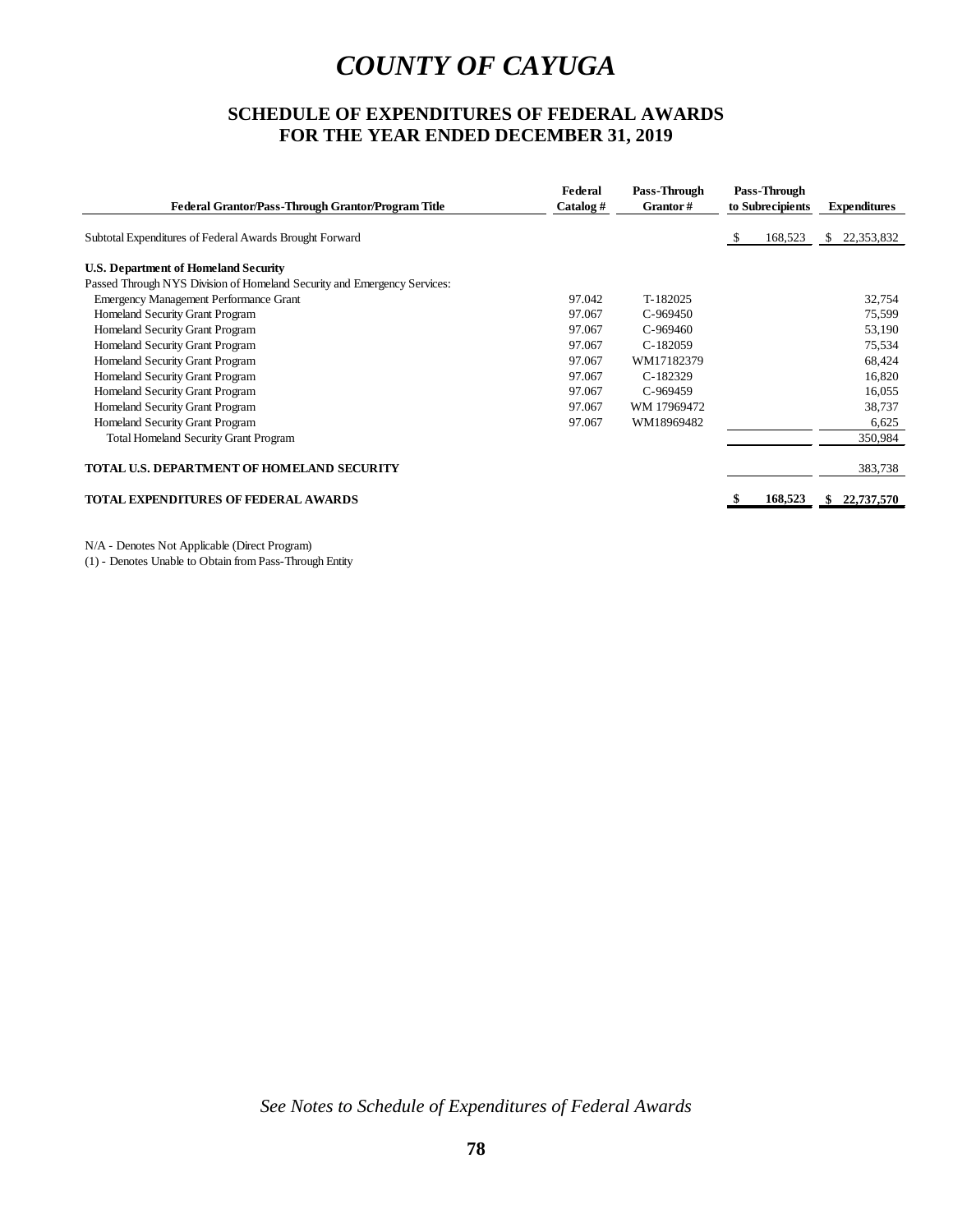### **NOTES TO SCHEDULE OF EXPENDITURES OF FEDERAL AWARDS DECEMBER 31, 2019**

### *Note 1* **Basis of Presentation**

The accompanying Schedule of Expenditures of Federal Awards presents the activity of all federal awards programs administered by the County, an entity as defined in Note 1 to the County's financial statements. Federal awards received directly from federal agencies, as well as federal awards passed through from other government agencies, are included on the Schedule of Expenditures of Federal Awards.

### *Note 2* **Basis of Accounting**

The basis of accounting varies by federal program consistent with the underlying regulations pertaining to each program.

The amounts reported as federal expenditures generally were obtained from the appropriate federal financial reports for the applicable program and periods. The amounts reported in these federal financial reports are prepared from records maintained for each program. These records are periodically reconciled to the general ledger which is the source of the financial statements.

### *Note 3* **Indirect Costs**

Indirect costs are included in the reported expenditures to the extent they are included in the federal financial reports used as the source for the data presented. The County has elected not to use the 10% de minimis indirect cost rate.

### *Note 4* **Matching Costs**

Matching costs, i.e., the County's share of certain program costs, are not included in the reported expenditures.

### *Note 5* **Department of Social Services - Administrative Costs**

Differences between the amounts reflected in the Schedule of Expenditures of Federal Awards and the Department of Social Services' federal financial reports (RF-8 claims) are due to the allocation of administrative costs to the individual programs.

### *Note 6* **Department of Social Services - Direct Payments**

Differences between the amounts reflected in the Schedule of Expenditures of Federal Awards and the Department of Social Services' federal financial reports (RF-8 claims) are due to payments distributed by the State of New York directly to recipients totaling \$2,974,200.